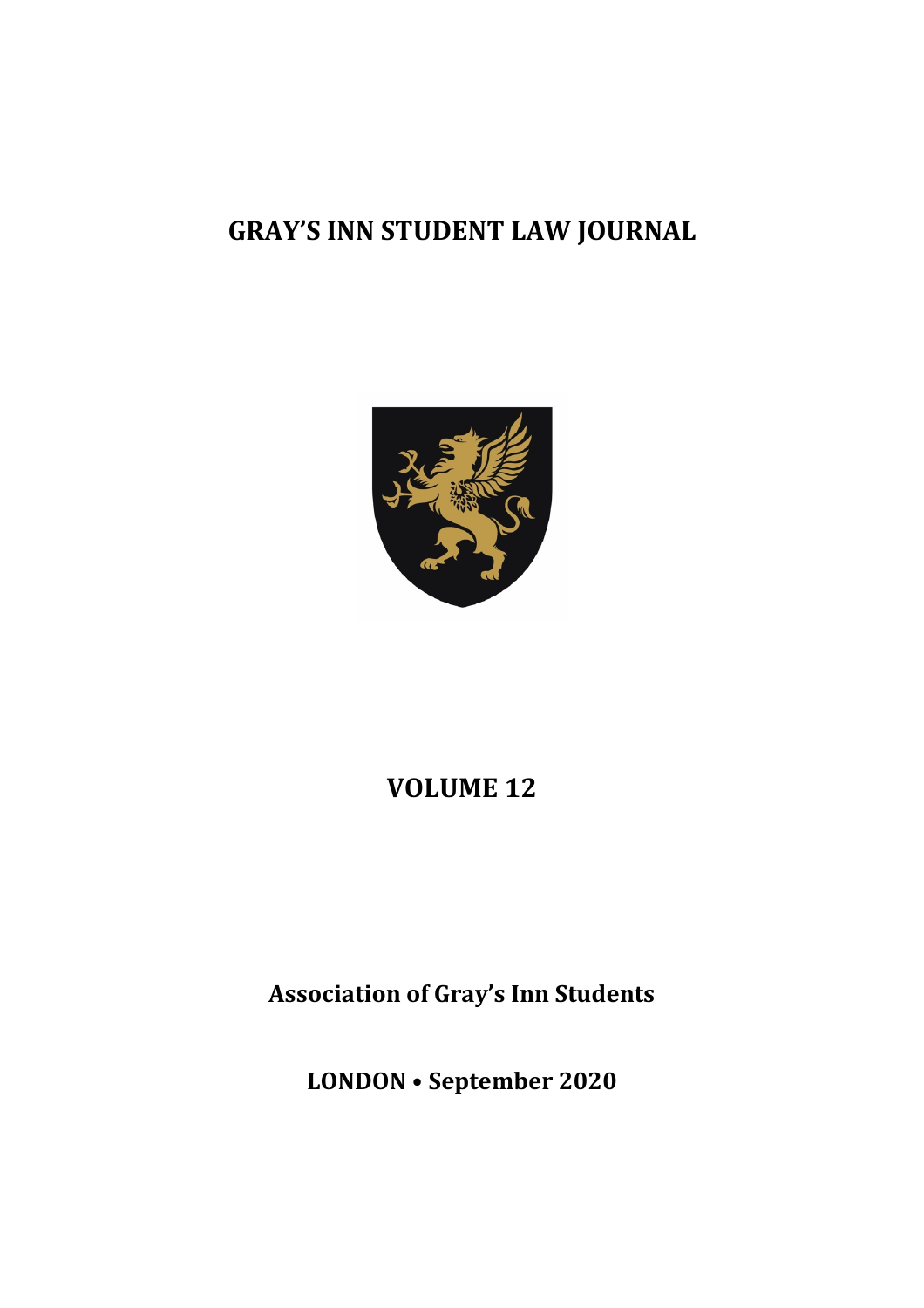### **Editorial Board 2019-2020**

Amir Shehu Dheemanth Vangimalla Nicholas Leah Harrison Edmonds

While every effort has been made to ensure that the information contained in this journal is correct, the editors and the authors cannot accept responsibility for any errors or omissions.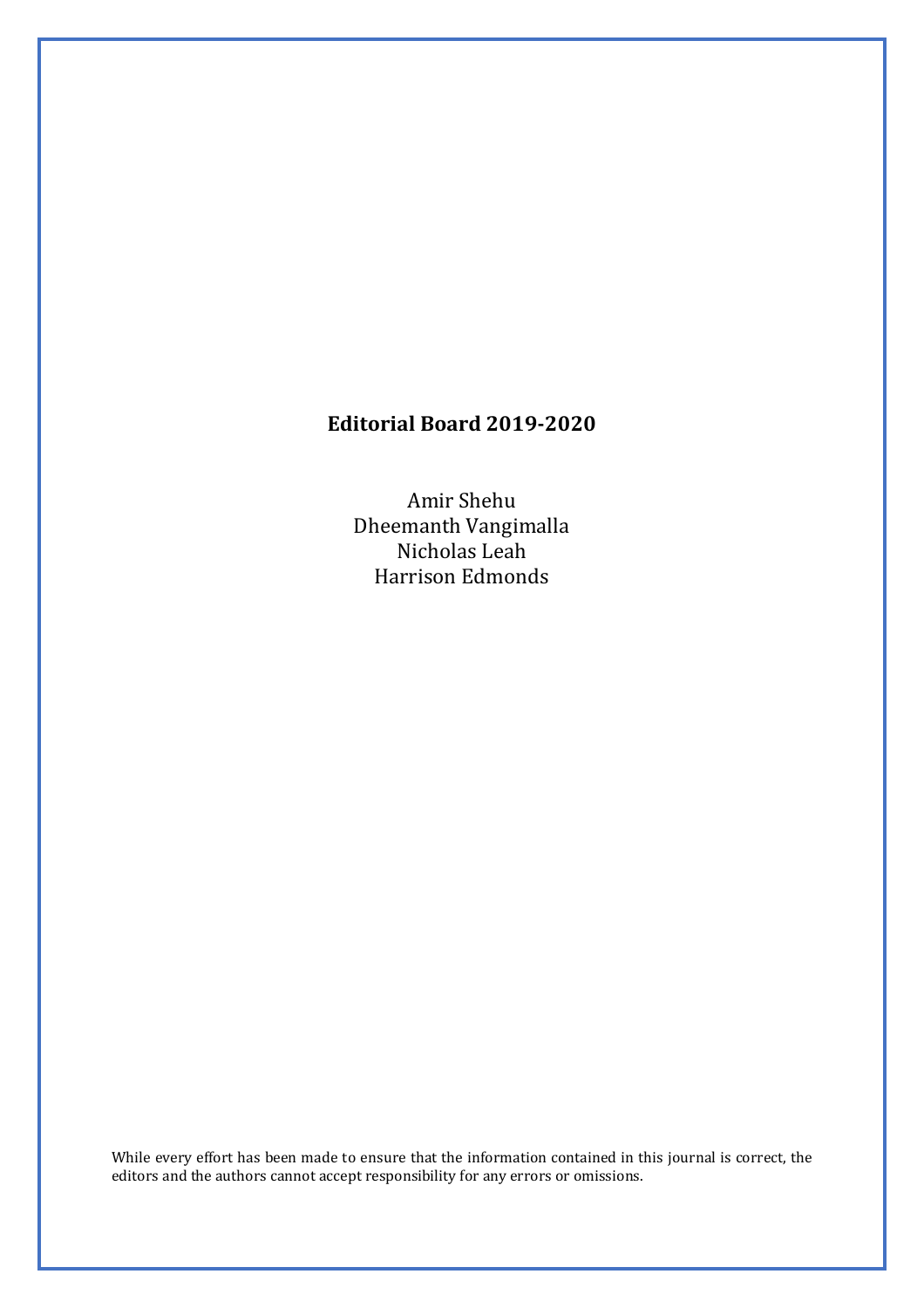### **Contents**

| 1. | In ex p Smedley 1985 QB 657 Sir John Donaldson MR said "It<br>[] behoves the courts to be ever sensitive to the paramount<br>need to refrain from trespassing upon the province of<br>Parliament or, so far as this can be<br>avoided, even<br>appearing to do so." Have the Courts always followed that<br>advice?<br>Ryan Ross - winner of the Lee Essay Prize 2019 | $\mathbf{1}$ |
|----|-----------------------------------------------------------------------------------------------------------------------------------------------------------------------------------------------------------------------------------------------------------------------------------------------------------------------------------------------------------------------|--------------|
| 2. | Intellectual Property Issues Relating to Transfer of 3D Print<br><b>Files</b><br>Dr Richard Tycross-Lewis                                                                                                                                                                                                                                                             | 12           |
| 3. | Was the Court of Appeal's approach to the criminal and<br>welfare issues in assessing the permissibility of the surgical<br>separation of the conjoined twins in Re A [2001] 2 WLR 480<br>justifiable?<br>Casey Whelan                                                                                                                                                | 25           |
| 4. | Sign Me Up: automated digital signatures in Neocleous v Rees<br>[2019] EWCH 2462<br><b>Hugh Rowan</b>                                                                                                                                                                                                                                                                 | 35           |
| 5. | Should Dr Bawa-Garba have been prosecuted?<br>Kelly Grace Gallagher                                                                                                                                                                                                                                                                                                   | 40           |
| 6. | We Have a Drug Problem: a study of patent regimes, market<br>forces and global health in the context of developing countries<br>Sonia Larbi-Aissa                                                                                                                                                                                                                     | 48           |
|    | How far does the scope and application of the law on state<br>responsibility serve international values?<br>Suraj Bhaskaran                                                                                                                                                                                                                                           | 55           |
| 8. | A prognostication regarding elderly care in the future: can we<br>trust the robots with our elderly?<br><b>Tabitha Elise</b>                                                                                                                                                                                                                                          | 64           |
| 9. | Two Reunions: The Good Friday Agreement and The Treaties<br>of the European Union<br>Paula Kelly                                                                                                                                                                                                                                                                      | 73           |
|    | 10. Cuckooing and the Modern Slavery Act 2015<br>Oliver Pateman                                                                                                                                                                                                                                                                                                       | 107          |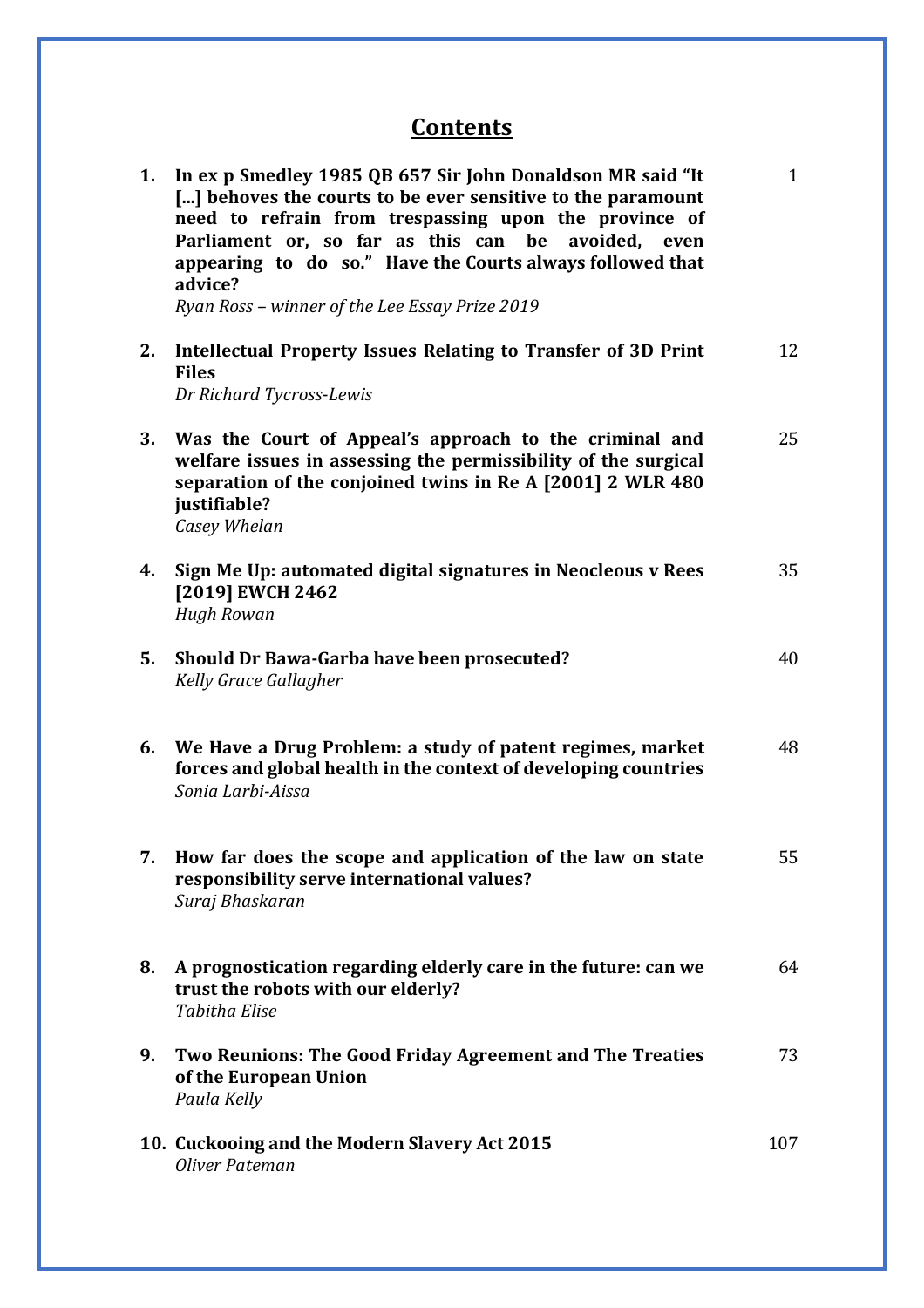# **In** *ex p Smedley 1985 QB 657* **Sir John Donaldson MR said "It [...] behoves the courts to be ever sensitive to the paramount need to refrain from trespassing upon the province of Parliament or, so far as this can be avoided, even appearing to do so." Have the Courts always followed that advice?**

**Ryan Ross\***

#### **1. Introduction**

The comments of Sir John Donaldson MR in *Smedley* on the relationship between the Courts and Parliament have enjoyed a quiet popularity in the past thirty years, having been favourably cited by in several High Court and Court of Appeal judgments.<sup>[1](#page-3-0)</sup> Indeed, Donaldson MR's advice sits comfortably within the established UK constitutional principles popularised by A.V. Dicey and given recent support by the Supreme Court, notably in *Miller and Another v Secretary of State for Exiting the European Union*.[2](#page-3-1) However, notwithstanding its easy applicability in legal settings, Donaldson MR's advice appears incongruous when read alongside recent commentaries on the shifting relationship between the Courts and Parliament. Admittedly, such commentaries incorporate a broad spectrum of opinion, from the opprobrious remarks of Lord Sumption on the encroachment of law into political matters, $3$  to academic debates over the effect of the Human Rights Act 1998 (HRA) on the sovereignty of Parliament.[4](#page-3-3) In any event, with Courts willing to be both 'expansive and […] self-limiting depending on the nature of the task in hand', there are

<span id="page-3-1"></span><sup>2</sup> [2017] UKSC 5 [42-43].

<span id="page-3-0"></span><sup>\*</sup>Ryan Ross is the winner of the Lee Essay Prize 2019

<sup>1</sup> See *R (Wheeler) v Office of the Prime Minister* [2008] EWHC 1409 [47]; *R v Secretary of State for Health and Others, Ex p Imperial Tobacco Ltd and Others* [2002] QB 161, 176, 184 and 189; *Regina v Secretary of State for Foreign and Commonwealth Affairs, Ex parte Rees-Mogg* [1994] QB 552, 561; and *R. (Bradley and Others) v Secretary of State for Work and Pensions* [2009] QB 114 [63].

<span id="page-3-2"></span><sup>3</sup> Jonathan Sumption, 'Judicial and Political Decision-Making: The Uncertain Boundary' [2011] JR 16, 301; and Jonathan Sumption, Trials of the State: Law and the Decline of Politics (Profile Books 2019).

<span id="page-3-3"></span><sup>4</sup> For an introduction to which, see Alison L. Young, 'Is Dialogue Working Under The Human Rights Act 1998?' [2011] PL 4, 773.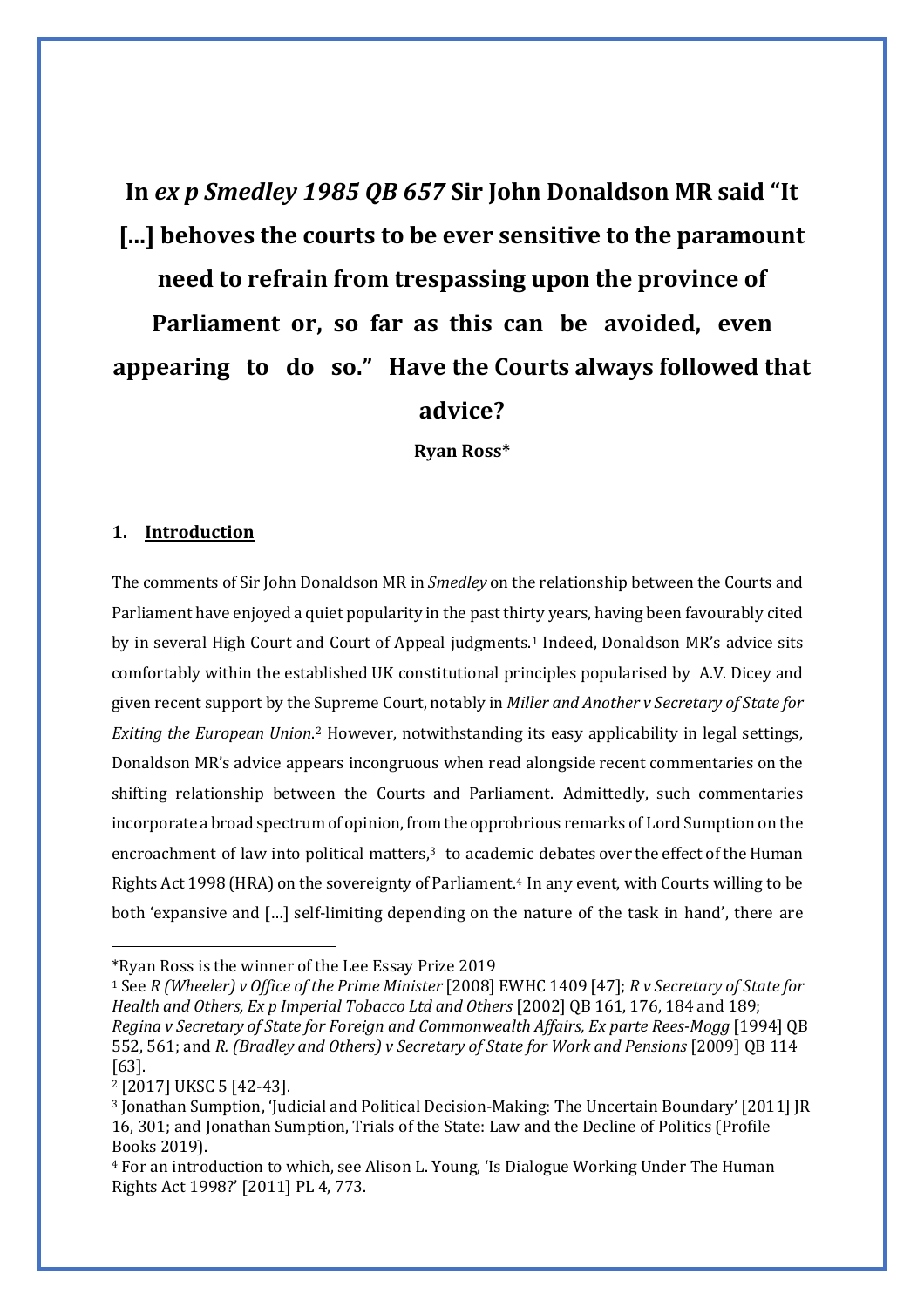serious questions as to whether Donaldson MR's advice in *Smedley* has always been followed.[5](#page-4-0)

The juxtaposition between the popularity of Donaldson MR's *obiter* and the flexibility of the Courts is the focus of this essay.It aims to assess the hold of Donaldson MR's advice on Courts in England and Wales since *Smedley*. This essay is structured in two parts. The first focuses on *Smedley*, locating it within a fuller context to properly appreciate Donaldson MR's influences and the subsequent favourable treatment that his advice has received. The second section of his essay then turns to address whether the relationship between Parliament and the Courts has in fact shifted over the past three decades, focussing on the recent intervention by Lord Sumption. This essay seeks to show that Donaldson MR's advice in *Smedley* has not always been followed and that the Courts, though respectful of the separation of powers, have slowly begun to demonstrate a greater willingness to become involved in Parliamentary matters.

#### **2.** *Smedley* **and its interpretation.**

Donaldson MR's advice in *Smedley* is best understood in the particular context of the case. Here, a British taxpayer sought to challenge the lawfulness of a draft Order in Council (a statutory instrument) that was laid by the UK Treasury to both Houses of Parliament. The Order was to the effect that supplementary payments to the European Economic Community's budget were to be paid from the Treasury; once the draft Order was approved by both Houses, the Treasury could make the payments. This course of action required no statutory legislation, and Mr Smedley argued that a mere draft Order was not enough to satisfy the relevant provisions of the European Communities Act 1972 (ECA). His claim was unsuccessful at the first instance, where Mr Justice Woolf (as he then was) found that the provisions of the ECA were satisfied. Mr Smedley's case was taken to the Court of Appeal but met the same fate as in the High Court. In the Court of Appeal, Donaldson MR ruled, through a straightforward exercise in statutory construction, that the Order in Council as drafted by the Treasury was *intra vires* when read alongside the ECA.[6](#page-4-1) Slade LJ applied his own reading of the ECA to reach a similar conclusion (with Lloyd LJ in agreement).<sup>7</sup> Accordingly, the appeal was dismissed.

Notwithstanding the decision of the Court of Appeal in *Smedley*, both Donaldson MR and Slade LJ expressed some reservation about the exercise the Court was engaged upon, for the proposed Order in Council had yet to be decided by Parliament (it was merely a draft).[8](#page-4-3)

<span id="page-4-0"></span><sup>5</sup> Lord Woolf, Sir Jeffrey Jowell QC, Andrew Le Sueur, Catherine Donnelly and Ivan Hare QC, De Smith's Judicial Review (8th Edition, Sweet & Maxwell 2018) [5-069].

<span id="page-4-1"></span><sup>6</sup> *Smedley*, 669.

<span id="page-4-2"></span><sup>7</sup> *Ibid*., 674.

<span id="page-4-3"></span><sup>8</sup> *Smedley*, 669.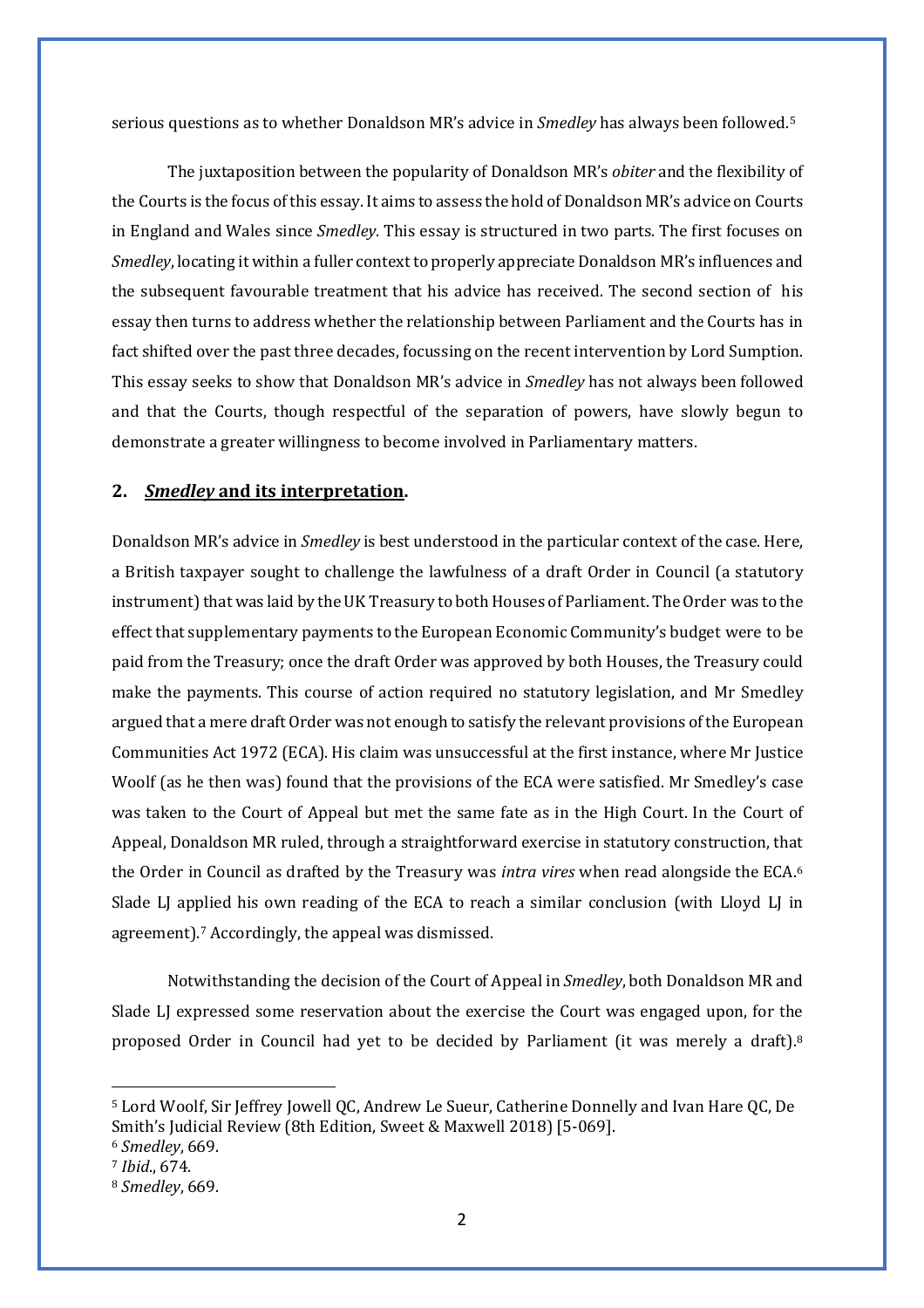However, the Court took the view that it was nevertheless competent to rule on the contents of the draft Order: following the ruling in *Rex. v. Electricity Commissioners, Ex parte London Electricity Joint Committee Co. (1920) Ltd*,[9](#page-5-0) Donaldson MR determined that it was not inappropriate, as counsel for the Treasury argued, for the Court to give its opinion on a matter yet to have fully materialised – in the case of a draft Order, for example, the Court's view may be of utility to Parliament in checking how the Order would be interpreted by judges. Indeed, for practical reasons, both Donaldson MR and Slade LJ held that it would be of little use simply dismissing Mr Smedley's application as premature for him to re-submit it once the Order had been passed (by which point the funds authorised by the Order would have passed to the European Economic Community). That an Order in Council is a piece of secondary legislation amenable to some degree of judicial control also weighed on the Court's decision to decide on the draft Order[.10](#page-5-1)

The Court of Appeal's decision to judge the lawfulness of the not-yet-approved Order in Council provides the context in which Donaldson MR made his comments on the relationship between Parliament and the Courts. Hence his emphasis on the responsibility of the Courts not to trespass on the province of Parliament and the importance of the separation of powers (subject, of course, to the qualification that Parliament is sovereign). Hence also why Donaldson MR made a point of expressing how it would be a 'breach of […] constitutional conventions' were the Court of Appeal (or any Court) to 'express a view, let alone take any action, concerning this decision to lay this draft Order in Council before Parliament or concerning the wisdom or otherwise of Parliament approving that draft'(and how, conversely, it should not be the case that Parliament should cease debating the draft Order simply because it is being determined by the Courts).<sup>[11](#page-5-2)</sup> The demarcation between the Courts and Parliament was to continue, according to Donaldson MR, even if in *Smedley* the Courts and Parliament were looking at the same issue albeit with different intentions and with due respect to one another's respective role.

Donaldson MR's nuanced, respectful approach to Parliament has, as intimated above, garnered a modest popularity over the years. It proved particularly helpful to the Court of Appeal in *Ex parte Rees-Mogg*, where Lloyd LJ made a point of emphasising that the Court was not challenging (nor being seen to challenge) the legality of Parliamentary affairs; rather, the Court was 'concerned, and concerned solely, with the legality of government actions and

<span id="page-5-0"></span><sup>9</sup> [1924] 1 K.B. 171.

<span id="page-5-2"></span><span id="page-5-1"></span><sup>10</sup> Smedley, 666-667. <sup>11</sup> Ibid., 666.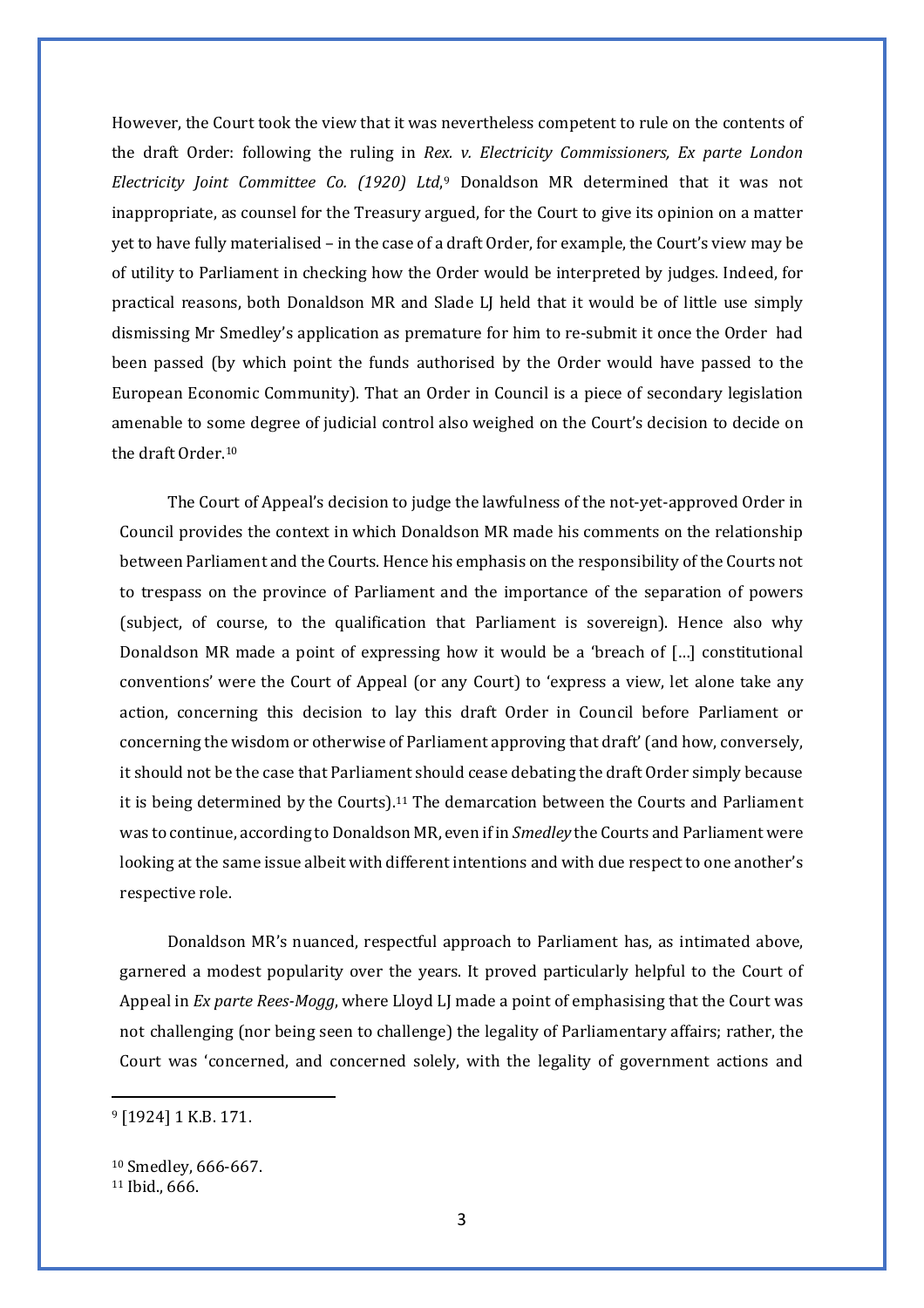intentions' in seeking to ratify the Maastricht Treaty[.12](#page-6-0) Donaldson MR's advice in *Smedley* has also been of utility to Courts called upon to examine political matters.[13](#page-6-1) It was relied upon by the High Court in the case of *Wheeler*, where the Claimant requested that Parliament be ordered to introduce a referendum on the Treaty of Lisbon 2007 on the grounds that to do otherwise would violate the Claimant's legitimate expectation. Delivering the opinion of the Court, Mr. Justice Richards referenced the comments of Donaldson MR before finding that to order the Prime Minister and Foreign Secretary to introduce legislation would be to order them to act in their role as MPs, which would 'plainly be to trespass impermissibly on the province of Parliament.'[14](#page-6-2)

Similarly, Donaldson MR's advice was invoked by the Court of Appeal in *Regina v Secretary of State for Health and Others, Ex p. Imperial Tobacco Ltd and Others*.[15](#page-6-3) Here, the Court of Appeal overturned an earlier interim injunction granted by the High Court on behalf of a group of tobacco companies, who successfully argued that the government's intention to introduce an EU Directive banning tobacco advertising and sponsorship was invalid whilst a legal challenge against the Directive was underway in the European Court of Justice. Donaldson MR's comments in *Smedley* were briefly referenced by Lord Woolf MR in his judgment, but it is in the finding of Ward LJ that *Smedley* is invoked most clearly. This occurred twice. The first was when Ward LJ stated that it would be inappropriate to make an order to pre-empt the government from placing legislation before Parliament, for this would not respect the latter's ambition to legislate in a particular area of law[.16](#page-6-4) In addition, in *Imperial Tobacco* Ward LJ appeared to take Donaldson MR's comments one stage further, finding that the granting of an interim order would be too much of an interference with the government's political decision to implement the Directive on public health grounds, rather than delay the Directive's introduction pending the decision of the European Court of Justice.[17](#page-6-5)

The finding of Ward LJ in *Imperial Tobacco* illustrates an important element of how Donaldson MR's advice has been followed by the Courts, for there is a clear distinction between examining the legality of secondary legislation (as in *Smedley*) and challenging primary legislation passed by Parliament.[18](#page-6-6) The Courts have routinely invoked *Smedley* to express their

<span id="page-6-0"></span><sup>12</sup> Regina v The Secretary of State for Foreign and Commonwealth Affairs, Ex parte Rees-Mogg [1994] QB 552, 561.

<span id="page-6-1"></span><sup>13</sup> Hamilton v Al Fayed [2001] 1 AC 395 (HL), 398.

<span id="page-6-2"></span><sup>14</sup> *Wheeler* [47-49].

<span id="page-6-3"></span><sup>15</sup> [2002] QB 161.

<span id="page-6-4"></span><sup>16</sup> *Ibid*., 189.

<span id="page-6-5"></span><sup>17</sup> *Ibid*., 184.

<span id="page-6-6"></span><sup>18</sup> *Bank Mallet v Her Majesty's Treasury (No 2)* [2014] AC 700 (SC), 785.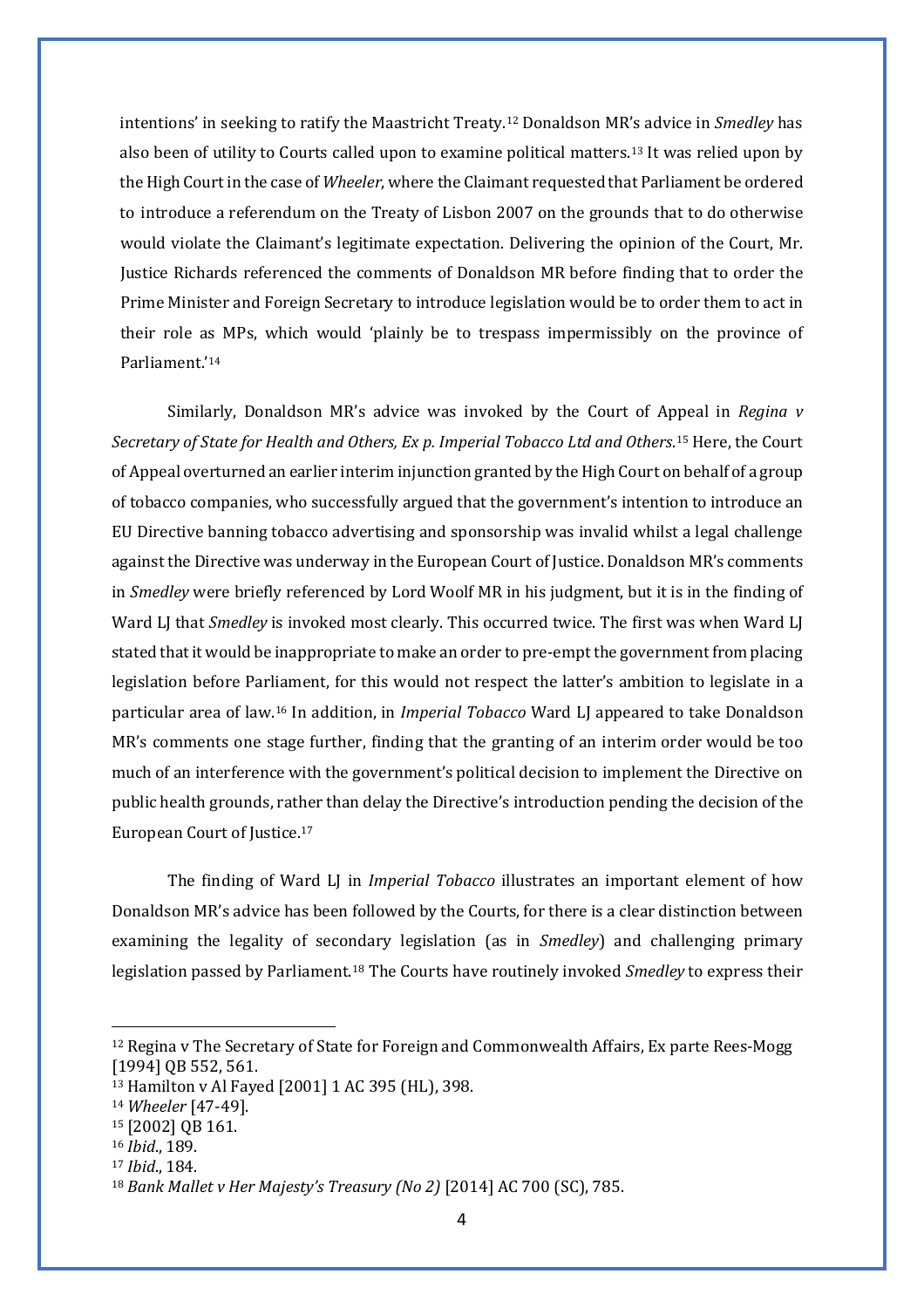aversion to prohibiting governments from introducing primary legislation or otherwise preventing Parliament from discussing, amending and voting on laws proposed by the executive[.19](#page-7-0) Indeed, in *R (Chester) v Secretary of State for Justice*, the Court of Appeal relied upon Donaldson MR's advice to reject a submission that the Courts could issue advisory opinions on proposed statutory legislation that would, it was claimed, be subordinate to the HRA(to issue an opinion in such circumstances would have been a 'step too far', according to Laws LJ $\rho^{20}$  $\rho^{20}$  $\rho^{20}$  As Stephen Tromans QC et al have explained, as a 'general constitutional rule', of which Donaldson MR's advice in *Smedley* encapsulates, Courts 'cannot question the legitimacy of an Act of Parliament, require a Bill to be laid before Parliament or forbid an MP from introducing a Bill or defer or delay a Bill.'[21](#page-7-2) Although this is not to suggest that the Courts will absolve themselves from scrutiny of policy decisions or determining whether matters fall within the law, the principle of the separation of powers mandates that the Courts excuse themselves, in the words of Donaldson MR, from trespassing on the province of Parliament. As Mustill LJ remarked in *Ex parte Fire Brigades Union*, whilst the courts sometimes have to step in to rectify a misuse of executive power, the boundaries between Parliament the Courts remain and 'are of crucial significance to our private and public lives […] the courts should I believe make sure that they are not overstepped.'[22](#page-7-3)

#### **3. A shifting relationship between Parliament and the Courts?**

These authorities would therefore suggest that the advice of Donaldson MR in *Smedley* has been followed, that Courts always respect the province of Parliament and support the separation of powers. Yet this argument appears questionable when the focus is turned away from the interpretation of *Smedley* to broader debates about the relationship between Parliament and the Courts. Consider the recent intervention of Lord Sumption, for example. Speaking in 2011 prior to his elevation to the Supreme Court, Lord Sumption chastised UK Courts for encroaching too far into political matters, both through their application of the European Convention on Human Rights but also through their creative application of common law to judicial review applications. He expressed concern that judges were slowly expanding what they regarded as fundamental

<span id="page-7-0"></span><sup>19</sup> As in *R (UNISON) v The Secretary of State for Health* [2010] EWHC 2655 (Admin) [11].

<span id="page-7-1"></span><sup>20</sup> *R (Chester) v Justice Secretary* [2011] 1 WLR 1436, 1448.

<span id="page-7-2"></span><sup>21</sup> Stephen Tromans QC, Justine Thornton and Daniel Stedman Jones, 'Environmental Judicial Review'(*Thomson Reuters Practical Law*, 10 May 2019)

[<sup>&</sup>lt;http://www.39essex.com/docs/articles/tromans\\_and\\_thornton.pdf>](http://www.39essex.com/docs/articles/tromans_and_thornton.pdf) accessed 22 September 2019. For other limits to the Courts' role in judicial review claims, see *De Smith'sJudicial Review*  [1-035 to 1-037].

<span id="page-7-3"></span><sup>22</sup> *Regina v Secretary of State for the Home Department, Ex Parte Fire Brigades Union and Others*  [1995] 2 AC 513, 567-568.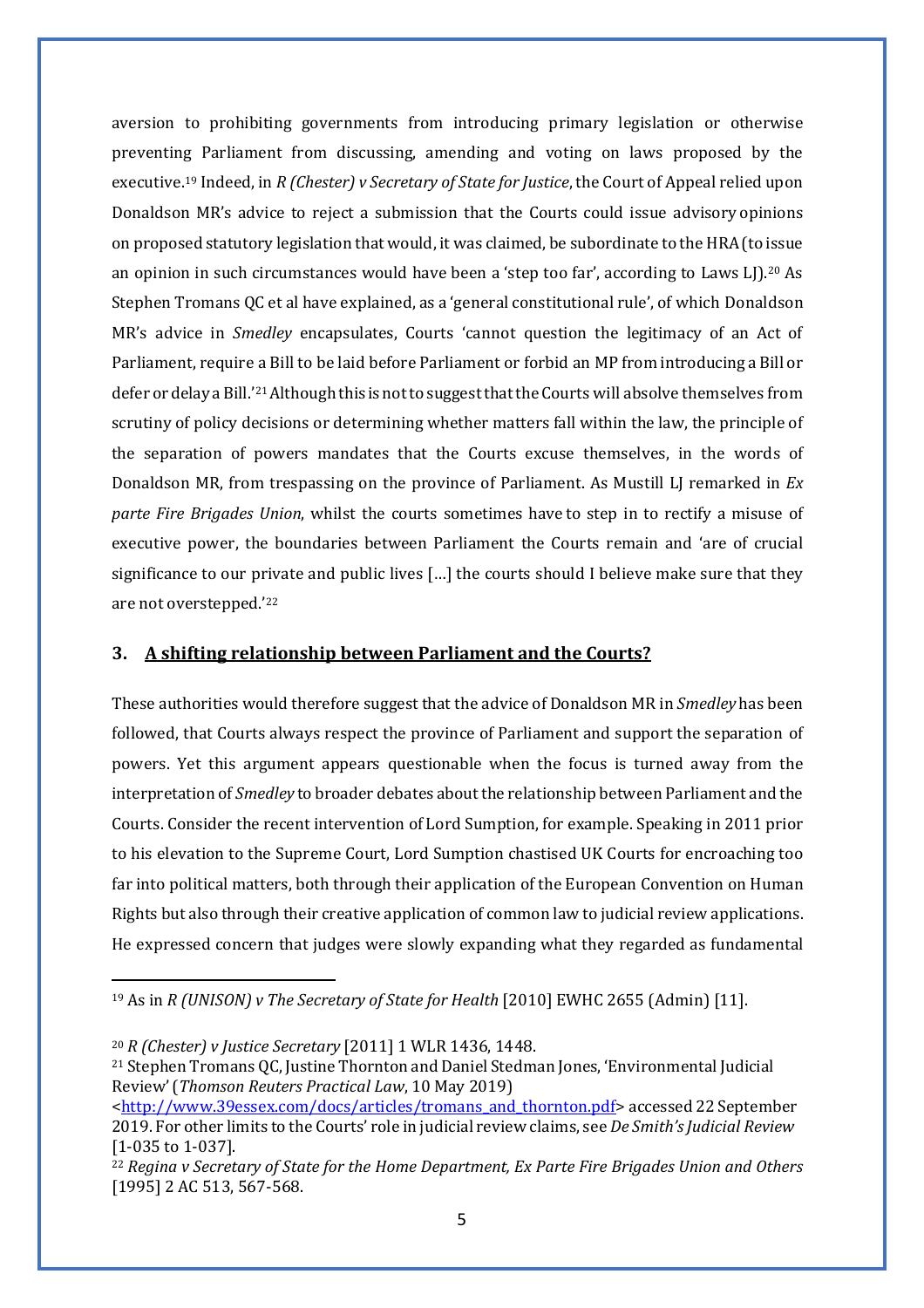rights (e.g., '…right to fish in tidal waters, the right of political pressure groups to advertise on radio or television…'), the removal of which Courts would not countenance without explicit provision in statute. The effect, according to Lord Sumption, was that Courts have moved 'towards a concept of fundamental law trumping even Parliamentary legislation.'[23](#page-8-0) Indeed, Lord Sumption complained that judicial decisions on discretionary powers are often exercises in determining what judges think Parliament ought to have done.[24](#page-8-1) He also criticised a tendency by the Courts to regard Parliament as subservient to the executive, singling out a judgment by Lord Steyn in which it was suggested that governments with large majoritieswere a problem (as Lord Sumption remarked, 'I cannot be the only person who feels uncomfortable about the implicit suggestion that it is the function of the judiciary to correct the outcome of general elections').<sup>[25](#page-8-2)</sup>

The judgments Lord Sumption delivered following his elevation to the Supreme Court in 2012 remain consonant with his extra-judicial comments: he continued to defer to the role of Parliament on various matters – finding, for example, that it had the power to exclude the Investigatory Powers Tribunal from judicial review,[26](#page-8-3) and declining to rule in favour of assisted suicide under Article 8 of the European Convention on Human Rights on the grounds that it was a matter for MPs to decide[.27](#page-8-4) His recent contributions to the BBC's series of Reith Lectures, delivered after he retired from the Supreme Court in 2018, continue in a similar vein[.28](#page-8-5) That his comments have triggered rebuttals and challenges is of no surprise, not least given the significance attached to human rights legislation by lawyers, campaigners and some politicians. Indeed, it is hard not to be struck by the merits of Helena Kennedy QC's point that Lord Sumption places too great a faith in parliamentary democracy, that his willingness to avoid all forms of judicial activism risks surrendering important legal and constitutional principles to a Parliament only imperfectly representative of UK society.[29](#page-8-6) Likewise, there is much to be said for Nicholas Reed Langen's argument that for the Courts to push important legal matters onto Parliament

<span id="page-8-0"></span><sup>23</sup> Sumption, 'Judicial and Political Decision-Making', 304-305.

<span id="page-8-1"></span><sup>24</sup> *Ibid*., 307.

<span id="page-8-2"></span><sup>25</sup> *Ibid*., 311-312. Lord Steyn's judgment was made in *Jackson v Attorney General* [2006] 1 AC 262; I return to this below.

<span id="page-8-3"></span><sup>26</sup> *R (Privacy International) v Investigatory Powers Tribunal and Others* [2019] UKSC 22 [207- 211].

<span id="page-8-4"></span><sup>&</sup>lt;sup>27</sup> *R* (Nicklinson and Lamb) v Ministry of Justice, *R* (AM) v Director of Public Prosecutions [2014] UKSC 38 [230-235].

<span id="page-8-5"></span><sup>28</sup> See Sumption, *Trials of the State*.

<span id="page-8-6"></span><sup>29</sup> Helena Kennedy and Jonathan Sumption, 'Helena Kennedy vs Jonathan Sumption: Are Our Human Rights Laws Working?' (*Prospect*, 12 July 2019)

<sup>&</sup>lt;https:/[/www.prospectmagazine.co.uk/magazine/helena-kennedy-vs-](http://www.prospectmagazine.co.uk/magazine/helena-kennedy-vs-) jonathan-sumptionare-our-human-rights-laws-working> accessed 23 September 2019.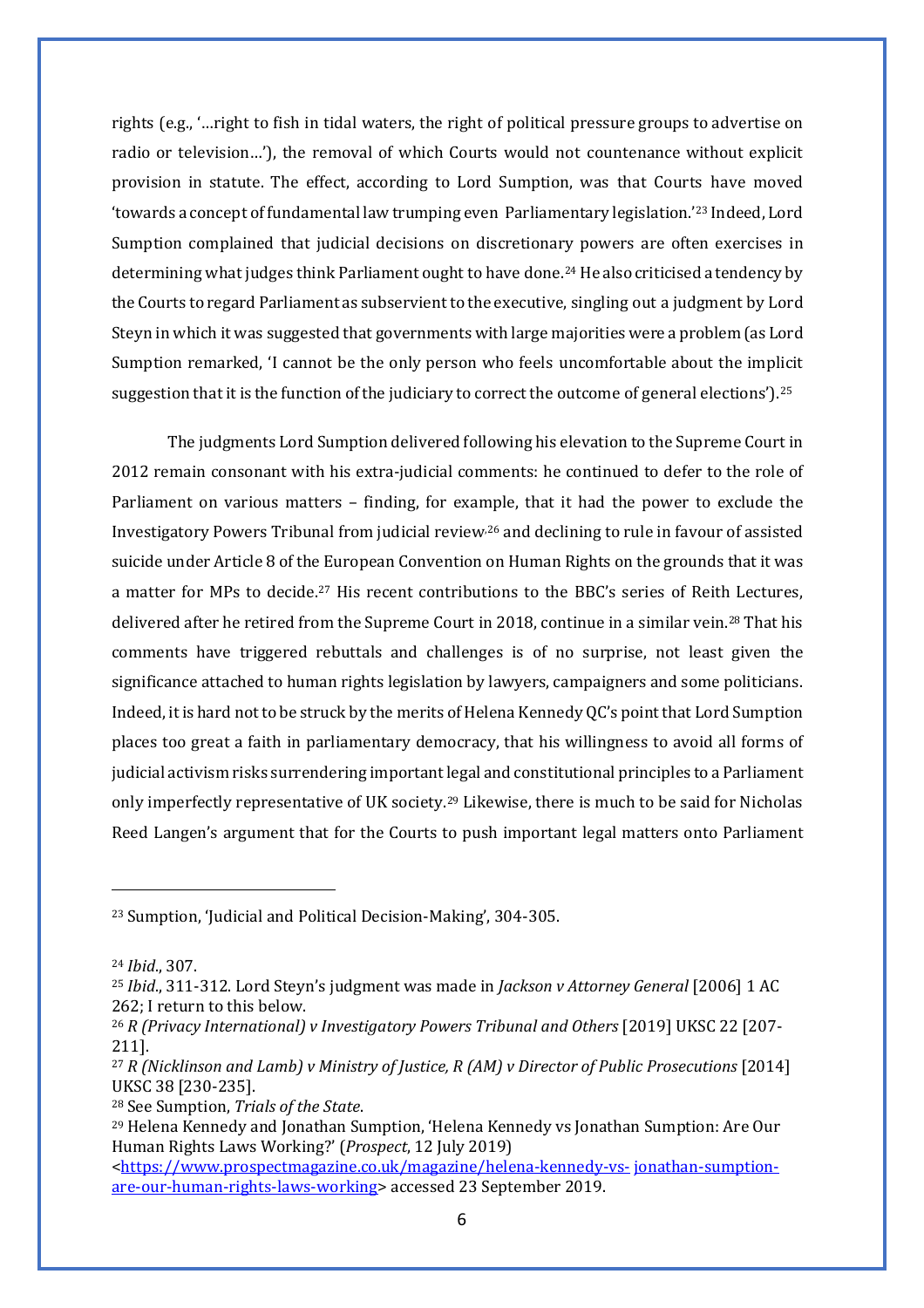(e.g., assisted suicide) fails to provide much by way of a resolution, and itis pretty extraordinary for a former Supreme Court Justice to suggest breaking the law rather than reforming it (as Lord Sumption did in his first Reith Lecture in respect of the law on assisted suicide).[30](#page-9-0)

Nevertheless, however one feels about Lord Sumption's remarks, in the debate that has followed his contribution to the Reith Lectures, it appears to be impliedly accepted that he is correct to claim that the Courts have trespassed onto the province of Parliament (for good or ill) over the past couple of decades. Indeed, the willingness of the Courts to trespass on Parliamentary matters is made explicit in the judgment of Lord Steyn in *Jackson*. Here, in a case about the use of the Parliament Act to pass legislation, Lord Steyn made extraordinary *obiter* remarks about how Courts should be willing to override Parliament if the latter chose to undermine statutes of constitutional significance such as the Scotland Act 1998 or the HRA. An attempt to abolish judicial review or the 'ordinary role of the Courts' should, Lord Steyn also remarked, be considered by the Supreme Court to determine whether there are 'constitutional fundamental[s]' that 'even a sovereign Parliament acting at the behest of a complaisant House of Commons cannot abolish.'[31](#page-9-1)

Admittedly, Lord Steyn's willingness to overrule Parliament marks him out as something of an outlier. Nevertheless, there is further evidence to support Lord Sumption's point that the Courts are becoming more willing to trespass onto Parliamentary matters, albeit gradually and with great delicacy. For example, note the way in which the Supreme Court has sought to interpret the non-justiciable 'proceedings' of Parliament in narrower and narrower ways (thereby opening up new elements of Parliamentary procedure for it to judge upon).[32](#page-9-2) The case of *Owens v Owens* may also be read as a gentle nudge, from the Supreme Court to Parliament, that the law on divorce required reform, not least the concluding if under-stated paragraph of Lord Wilson's majority opinion ('Parliament may wish to consider whether to replace a law which denies to Mrs Owens any present entitlement to a divorce in the above circumstances').[33](#page-9-3) Yet is

<span id="page-9-0"></span><sup>30</sup> Nicholas Reed Langen, 'Jonathan Sumption's Reith Lectures: Law's Expanding Empire' (*The Justice Gap*, 28 May 2019) <https:/[/www.thejusticegap.com/jonathan-sumptions-reith](http://www.thejusticegap.com/jonathan-sumptions-reith-lectures-laws-expanding-empire/)[lectures-laws-expanding-empire/>](http://www.thejusticegap.com/jonathan-sumptions-reith-lectures-laws-expanding-empire/)accessed 23 September 2019.

<span id="page-9-1"></span><sup>31</sup> *Jackson* [100-102]. On the elevation of certain statutes to the status of 'constitutional', see also the judgment of Laws LJ in *Thoburn v Sunderland City Council, Hunt v London Borough of Hackney, Harman and Others v Cornwall County Council, Collins v London Borough of Sutton*  [2002] EWHC 195 Admin [62-67].

<span id="page-9-3"></span><span id="page-9-2"></span><sup>32</sup> See *R v Chaytor* [2010] UKSC 52; *Miller v The Prime Minister* [62-69]. <sup>33</sup> *Owens v Owens* [2018] UKSC 41 [45].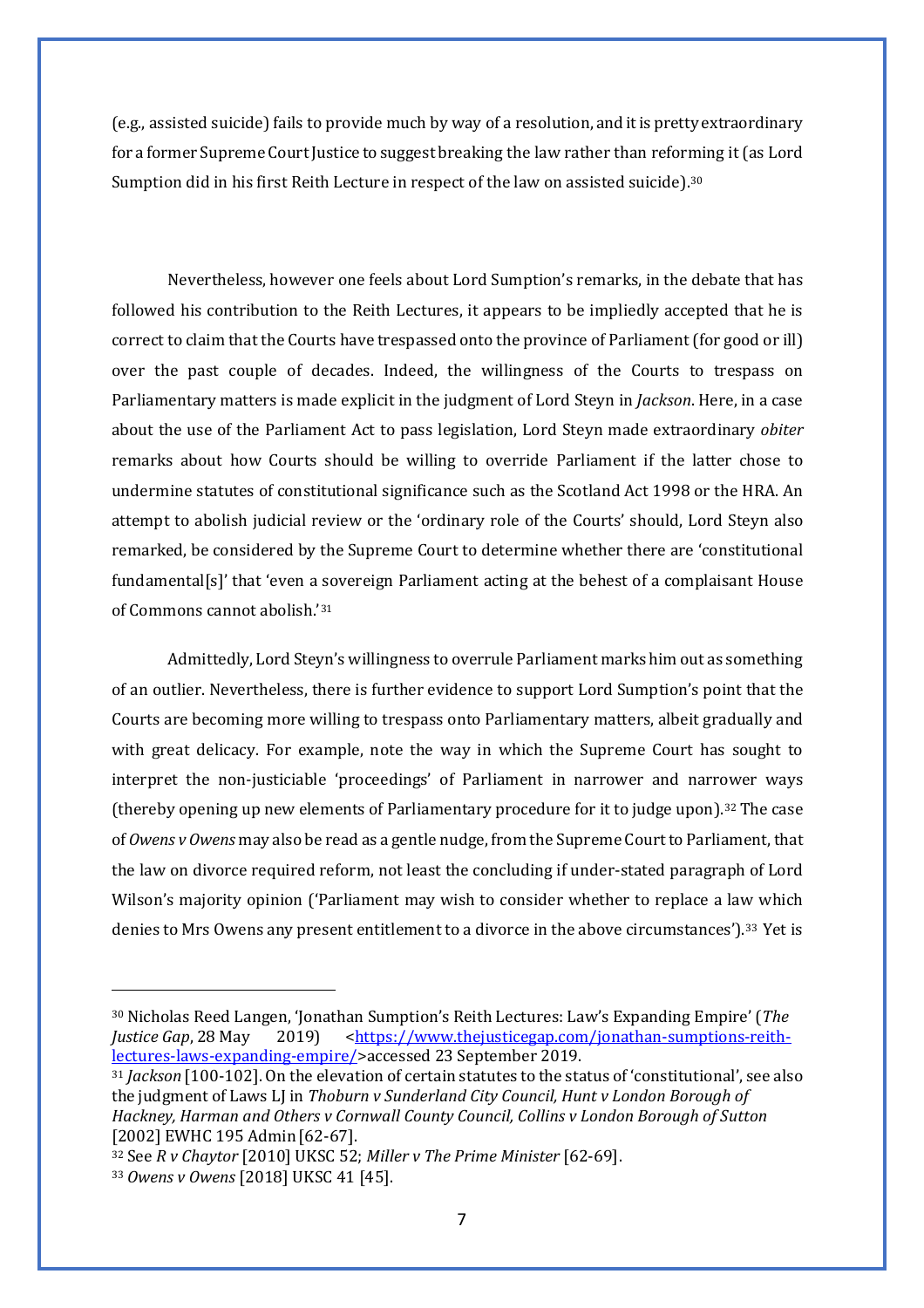perhaps the judgments in *Nicklinson* that offer one of the clearest illustrations of the new trend for the Supreme Court to tread onto the province of Parliament. In *Nicklinson*, which concerned assisted suicide and Article 8 of the European Convention, whilst the Supreme Court declined to declare the Suicide Act 1961 as incompatible with the Convention, determining the matter one for Parliament, two of the Justices dissented to argue that the Convention was breached (Lady Hale and Lord Kerr). Most tellingly, however, even those in the majority expressed the view that a failure to act by Parliament could warrant future intervention. For instance, Lord Neuberger commented that there was a 'real prospect' that a further application for a declaration of incompatibility may be successfully made in the future should the issue not be 'satisfactorily addressed' by Parliament.<sup>[34](#page-10-0)</sup> A not dissimilar point was made by Lords Mance and Wilson, with the latter remarking that 'whilst the conclusion of [fresh] proceedings can in no way be prejudged, there is a real prospect of their success' should Parliament's response prove insufficient[.35](#page-10-1)

Cases like *Nicklinson* speak to what academics have identified as the evolving relationship between the Courts and Parliament since the introduction of theHRA, a relationship that is less deferential and more dialogic than it formerly was. Granted, the Courts still defer to the Executive in matters it regards as beyond its field of competence (e.g., issues of national security), $36$  and it is a fair to say that some Courts (e.g., the Supreme Court) may not always approach Parliament in the same way that the High Court or Court of Appeal will. But it is also clear that, broadly speaking, the Courts have become emboldened in the last thirty years to encroach more willingly onto Parliamentary matters, albeit with tact and in such a way as to avoid judicial monologue.<sup>[37](#page-10-3)</sup> This new dialogue, whilst not always perfectly balanced,<sup>38</sup> does recognise and facilitate judicial input (e.g., through declarations of incompatibility), even if the latter is subject to the supremacy of Parliament.<sup>39</sup> It also has the effect of rendering Donaldson MR's advice in *Smedley* somewhat *passé*, for, in as much as broad conclusions can be drawn from

<https://publiclawforeveryone.com/2014/06/26/the-right-to-die-deference-dialogue-andconstitutional-authority/> accessed 26 September 2019.

<span id="page-10-4"></span><sup>38</sup> See Young, 'Is Dialogue Working Under the Human Rights Act?'.

<span id="page-10-0"></span><sup>34</sup> *Nicklinson*, [118].

<span id="page-10-1"></span><sup>35</sup> *Ibid*., [191 and 202].

<span id="page-10-2"></span><sup>36</sup> On this, see Chris Monaghan, 'Judicial Discretion, Parliament and Executive Accountability in the Twenty- First Century: *R (Lord Carlile of Berriew and Others) v Secretary of State for the Home Department*' [2013] *JR* 18, 388.

<span id="page-10-3"></span><sup>37</sup> On how the HRA served as a locus for debates about Parliament and the Courts in *Nicklinson*, see Mark Elliott, 'The Right to Die: Deference, Dialogue and the Division of Constitutional Authority' (*Public Law forEveryone*, 26 June 2014)

<span id="page-10-5"></span><sup>39</sup> Fergal F. Davis, 'Parliamentary Supremacy and the Reinvigoration of Institutional Dialogue in the UK' [2014] PA 67, 137.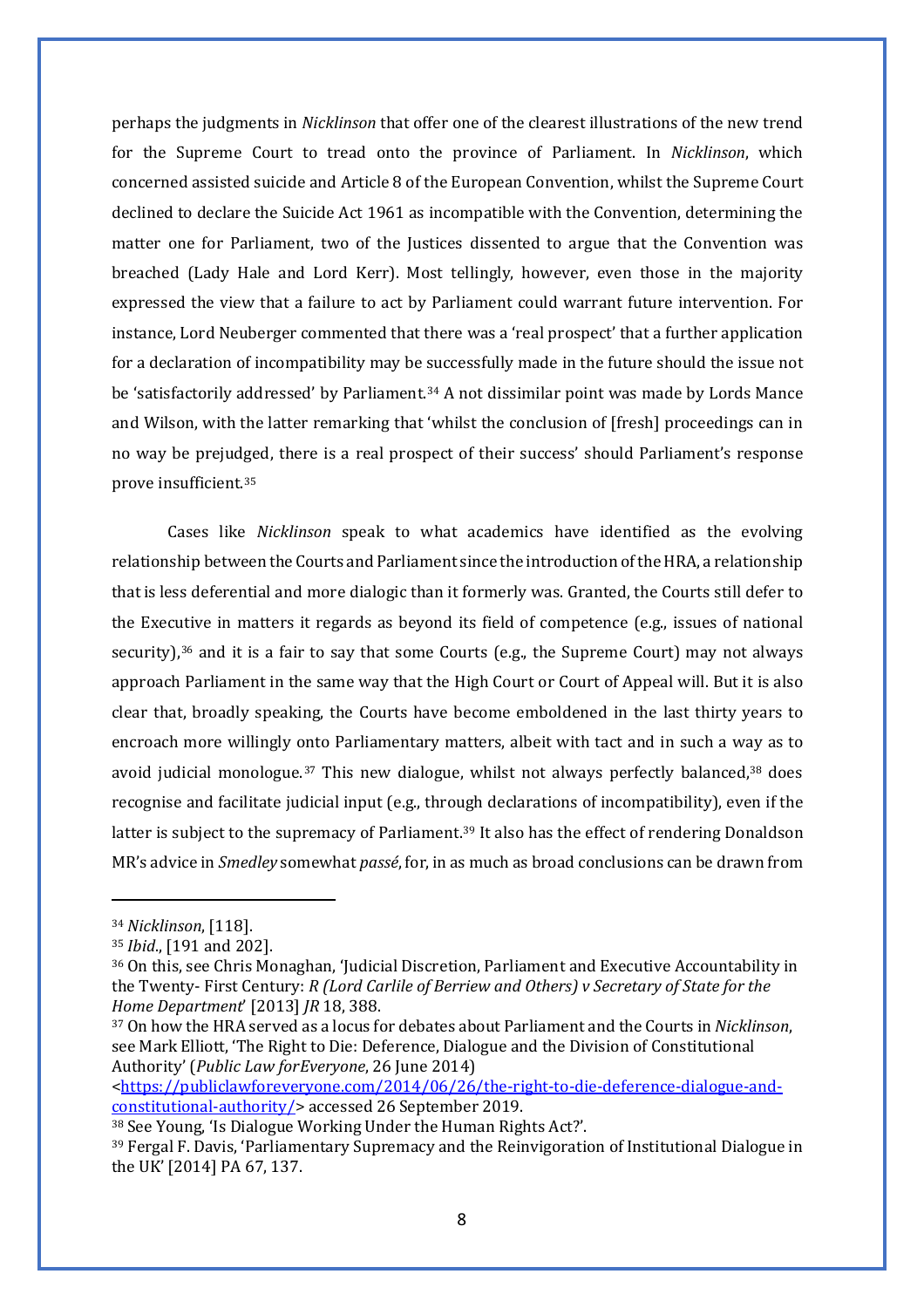the diversity of judgments from the English and Welsh Courts over the past thirty years, the general trend has been for Courts to show a greater willingness to trespass on theprovince of Parliament, albeit with due respect to the separation of powers and to parliamentary sovereignty.

A recent decision by the Supreme Court would suggest that this trend does not appear to be slowing down. In *R (on the application of Miller) v The Prime Minister, Cherry and Others v The Advocate General for Scotland*,[40](#page-11-0) the Supreme Court unanimously held that the Prime Minister gave unlawful advice to Her Majesty on the prorogation of Parliament – a very prominent political matter, and one which the High Court had previously refused to entertain. The Supreme Court took a different view, however. That it made its finding is quite remarkable, as is also that it was praised by Lord Sumption (in a brief column in *The Times*, he argued that the Court rightly put the issue of Brexit back to Parliament, where he hoped compromise would prevail and radical polarisation avoided).[41](#page-11-1) But what is more interesting for present purposes is *how* the Supreme Court reached its judgment, for a reading of it shows judges willing to trespass on the province of Parliament yet present this as a normal, almost mundane function of the Courts (in the words of Mark Elliott, the judgment was both 'rooted in orthodoxy *and* pathbreaking').[42](#page-11-2)

For example, the judgment is replete with references to the importance of the separation of powers and for the need for the Courts to respect the operation of Parliament. Yet the Justices mobilise this point to justify their intervention in a political matter and a stretching of the concept of Parliamentary sovereignty to prohibit unreasonable checks on Parliamentary accountability: as Lady Hale and Lord Reed state in the majority opinion, the Court is only performing its legal function by determining the legality of the Executive's actions, and it cannot 'shirk that responsibility' merely because the matter in question is political.[43](#page-11-3) In any case, the

<span id="page-11-0"></span><sup>40</sup> [2019] UKSC 41.

<span id="page-11-1"></span><sup>41</sup> See Lord Sumption, 'Supreme Court Rule Is The Natural Result of Boris Johnson's Constitutional Vandalism' (*The Times*, 24 September 2019)

<sup>&</sup>lt;https:/[/www.thetimes.co.uk/article/supreme-court-ruling-is-the-natural-result-](http://www.thetimes.co.uk/article/supreme-court-ruling-is-the-natural-result-) of-borisjohnson-s-constitutional-vandalism> accessed 29 September 2019. C.f., Sumption's comments on how Courts are an inappropriate means of solving political disagreements ('…law […] is a poor instrument for achieving accommodation between the opposing interests and sentiments of the population at large')in Sumption, 'Judicial and Political Decision-Making', 312 and *passim*.

<span id="page-11-2"></span><sup>42</sup> The italics are Elliott's own. Mark Elliott, 'The Supreme Court's Judgement in Cherry/Miller (No 2): A New Approach to Constitutional Adjudication?' (*Public Law For Everyone*, 24 September 2019) <https://publiclawforeveryone.com/2019/09/24/the-supreme-courts-judgment-in-cherry-miller-no-2-a-new-<br>approach-to-constitutionalsupreme-courts-judgment-in-cherry-miller-no-2-a-newadjudication/> accessed 29 September 2019.

<span id="page-11-3"></span><sup>43</sup> *Miller v The Prime Minister* [34 and 39].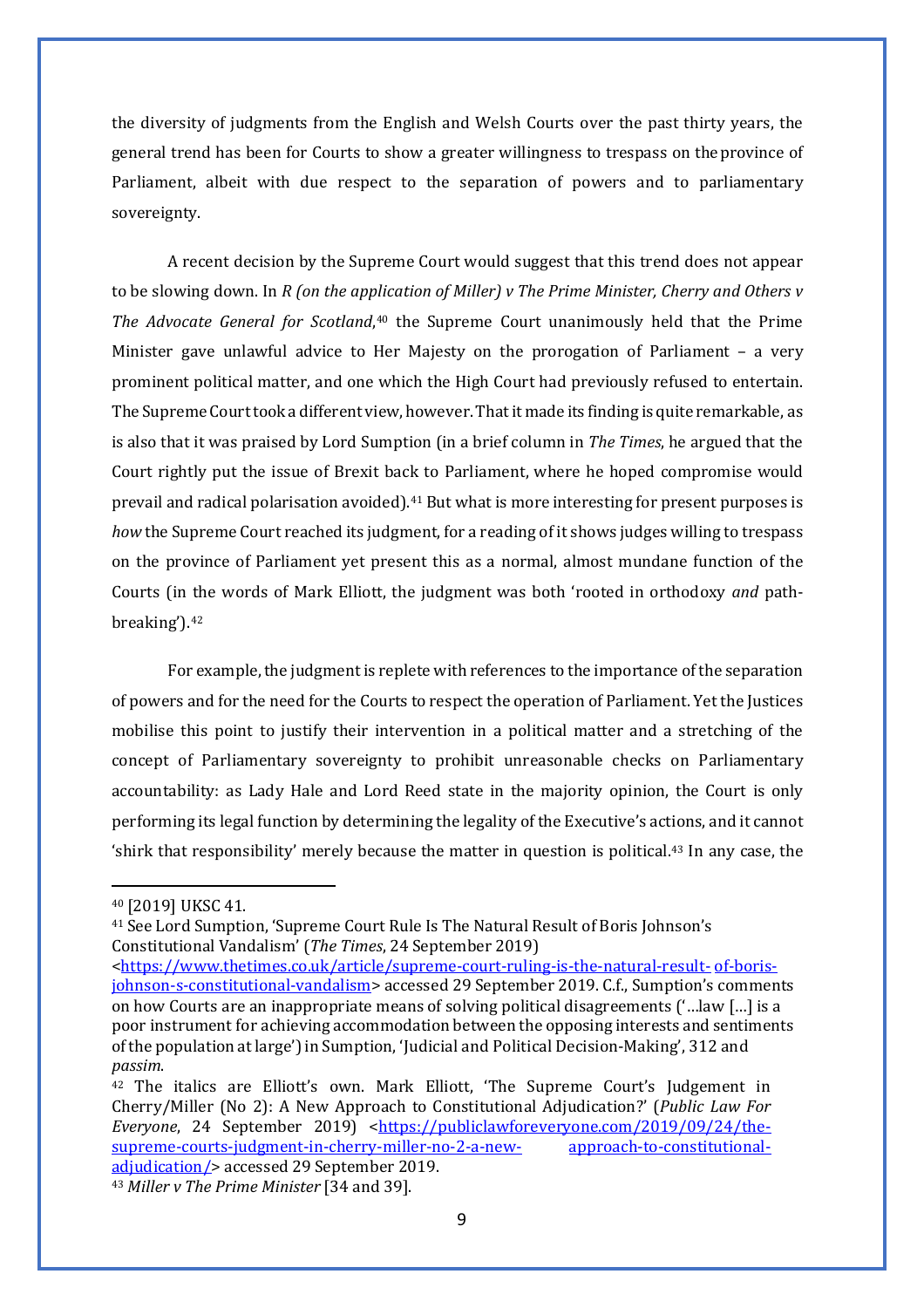Justices point out, all constitutional issues are political but that has not stopped theCourts from ruling on them[.44](#page-12-0) That Parliament voted as recently as 2011 to leave the power to prorogue untouched is mentioned but only briefly in the Court's judgment.[45](#page-12-1) Rather, it effects something of a sleight-of-hand by stressing the normality of what the Court is doing in reviewing the power of the Executive, in giving effect to the separation of powers and in upholding the sovereignty of Parliament:

*…by ensuring that the Government does not use the power of prorogation unlawfully with the effect of preventing Parliament from carrying out its proper functions, the court will be giving effect to the separation of powers […] An unlimited power of prorogation would therefore be incompatible with the legal principle of Parliamentary sovereignty*.[46](#page-12-2)

TheSupremeCourt's judgmentin*MillervThePrimeMinister*accordswiththetrendidentified above, of growing encroachment onto Parliament by the Courts, undertaken slowly and with due reference to the importance of the separation of powers and the supremacy of Parliament. Whether this trend will intensify or be halted in the future remains to be seen: at the time of writing, following the decision in *Miller v The Prime Minister*, there are already calls for judges to be politically appointed, for the powers of the Supreme Court to be curbed and for the sovereignty of Parliament to be restated.<sup>[47](#page-12-3)</sup> That such proposals have been articulated by those politicians who have lost the most from the Supreme Court's decision does not detract from the new political context in which Court judgments will be read. It has already been suggested by one academic that the unwritten British constitution is ill-equipped to handle Brexit.[48](#page-12-4) It remains to be seen what effect (if any) Brexit will have on the trend for Courts to become more involved in Parliamentary matters.

#### **4. Conclusion**

Positing *Miller v The Prime Minister* at the end of this essay is not to suggest that the former marks the culmination of the trend of Courts being more willing to trespass on the provinceof

<span id="page-12-0"></span><sup>44</sup> *Ibid*. [31].

<span id="page-12-1"></span><sup>45</sup> The reference to the 2011 legislation can be found at *ibid*. [5].

<span id="page-12-2"></span><sup>46</sup> *Ibid*. [34 and 42].

<span id="page-12-4"></span><span id="page-12-3"></span><sup>47</sup> See the comments of the Attorney General, Geoffrey Cox QC, in *Hansard* HC, vol. 664, col. 665- 666 (25 September 2019).; and the Prime Minister's comments in Edward Malnick, 'Boris Johnson Interview: 'Surrender Act? More Like The Abject Capitulation Act'' (*The Sunday Telegraph*, 29 September 2019) <https:/[/www.telegraph.co.uk/politics/2019/09/28/boris](http://www.telegraph.co.uk/politics/2019/09/28/boris-johnson-interview-surrender-act-like-abject-)[johnson-interview-surrender-act-like-abject-](http://www.telegraph.co.uk/politics/2019/09/28/boris-johnson-interview-surrender-act-like-abject-) capitulation/> accessed 29 September 2019. <sup>48</sup> See Sionaidh Douglas-Scott, 'Brexit, Article 50 and the Contested British Constitution' [2016] MLR 79, 1019.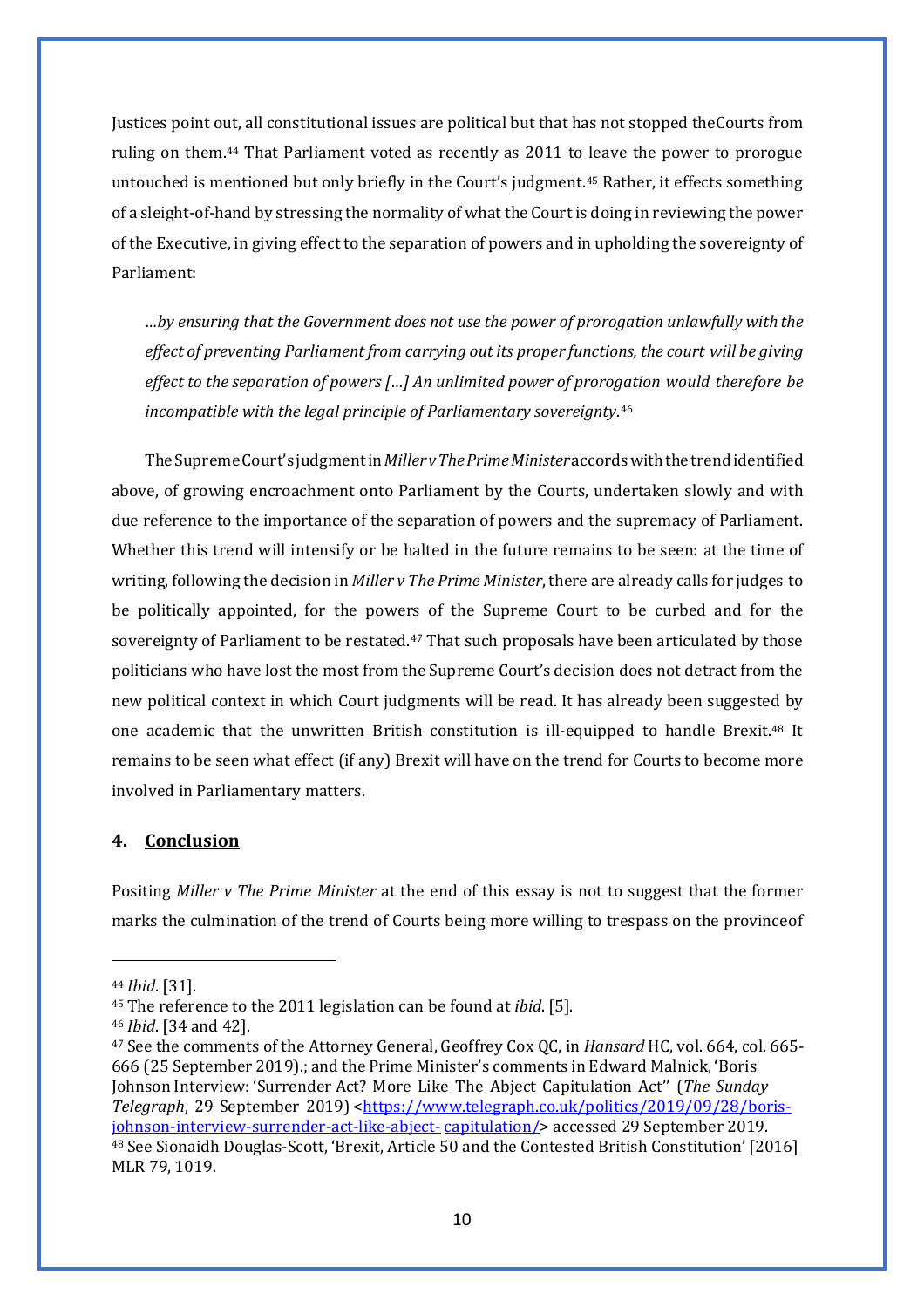Parliament. Rather, this essay advocates for a reading of *Miller v The Prime Minister* that locates it within a broader but gradual evolution in the relationship between Parliament and theCourts. The advice of Donaldson MR in Smedley appears increasingly of its day when reviewed against the decisions of the Courts over the past thirty years. Granted, *Smedley* still has a modest hold over the Courts, with Donaldson MR's comments still invoked in cases where the judges are asked to tread too heavily on the distinction between Parliament and the Courts. Yet when read from the perspective of 2019, Donaldson MR's advice appears overly cautious (not least the suggestion that the Courts should not just refrain from trespassing on Parliament but be sure not to be *seen*  to be trespassing). Courts are far less concerned about appearing to trespass on the province of Parliament: indeed, the provisions of the HRA allow for judges to declare Acts of Parliament as incompatible with the European Convention on Human Rights. Yet this essay has shown that Courts are also now much more willing to trespass on Parliamentary matters, particularly when judges feel that matters of constitutional importance are in jeopardy.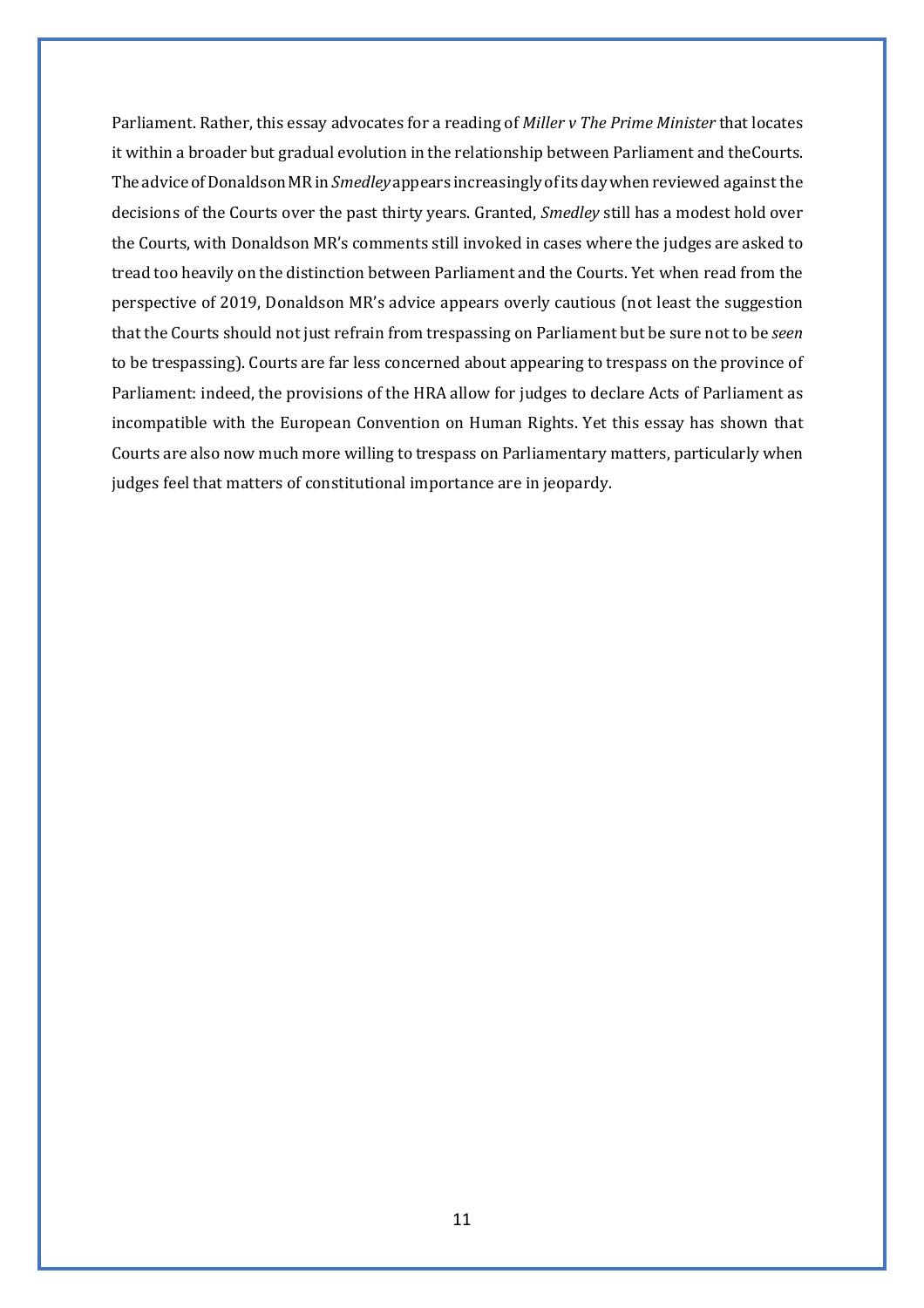## **Intellectual Property Issues Relating to Transfer of 3D Print Files**

Dr Richard Twycross-Lewis\*

#### **1. Introduction**

Three-dimensional (3D) printing, also known as additive manufacturing, is a method of printing functional and non-functional 3D objects from digital files.<sup>[1](#page-14-0)</sup> As a technology, 3D printing is not new.[2](#page-14-1) The advent of low cost, domestic 3D printers, in conjunction with the increased use across a range of industries has led to of the application of [3](#page-14-2)D printing both at home<sup>3</sup> and in multi-scale manufacturing of a variety of engineering outputs across a range of industries that has become ubiquitous in every-day life.[4](#page-14-3) Given the pace of technological change and nature of digital technology, the transfer of data from one user to another has implications for infringement of intellectual property (IP) rights.[5](#page-14-4)

The issue of IP rights infringement and transfer of digital files was first highlighted in 2001 during the Napster case<sup>6</sup> where the question of whether copyright infringement occurred by downloading files from a file sharing service. This case essentially acted as a precursor to IP right protection in 3D printer files as websites have, recently, given access to files containing templates for download to computer for 3D printing.[7](#page-14-6) The aim of this dissertation is to critically evaluate IP issues, particularly infringement of copyright relating to the transfer of files by drawing on case

<span id="page-14-0"></span><sup>\*</sup> BSc(Hons) MRes PhD MSc DiplLaw(CPE).

<sup>1</sup>[<https://www.theengineer.co.uk/issues/24-may-2010/the-rise-of-additive-manufacturing/>](https://www.theengineer.co.uk/issues/24-may-2010/the-rise-of-additive-manufacturing/) accessed 28November 2017.

<span id="page-14-1"></span><sup>2</sup> US Patent 4,041,476.

<span id="page-14-2"></span><sup>3</sup> Michael Weinburg, *What's the deal with copyright and 3D printing. Institute for Emerging Innovation* (2013)

<sup>&</sup>lt;https://www.publicknowledge.org/files/What's%20the%20Deal%20with%20Copyright %2 [0Final%20version2.pdf>](https://www.publicknowledge.org/files/What) accessed 28November 2017.

<span id="page-14-3"></span><sup>4</sup> Diusha Mendis, *'The Clone Wars: episode 1 – the rise of 3D printing and its implications for intellectual property law - learning lessons from the past?*' [2013] EIPR 155.

<span id="page-14-4"></span><sup>5</sup> E. Barraclough, 'A five-step strategy for the 2D revolution' [Nov. 2011] Managing Intellectual Property 24, 24.

<span id="page-14-5"></span><sup>6</sup> *A&M Records v Napster Inc.* [2001] ECL Rep. 1(2), 6-7.

<span id="page-14-6"></span><sup>7</sup> Marx Mimmler, '3D printing, the internet and patent law – A history repeating?' (*IX Congresso Internet, Derecho y Politico,* 2013).

[<sup>&</sup>lt;http://edcp.uoc.edu/symposia/lang/es/idp2013/programme/mimler/>](http://edcp.uoc.edu/symposia/lang/es/idp2013/programme/mimler/) Big Data: Retos y Oportunidades. Barcelona 25 – 26 de Junio, 2013.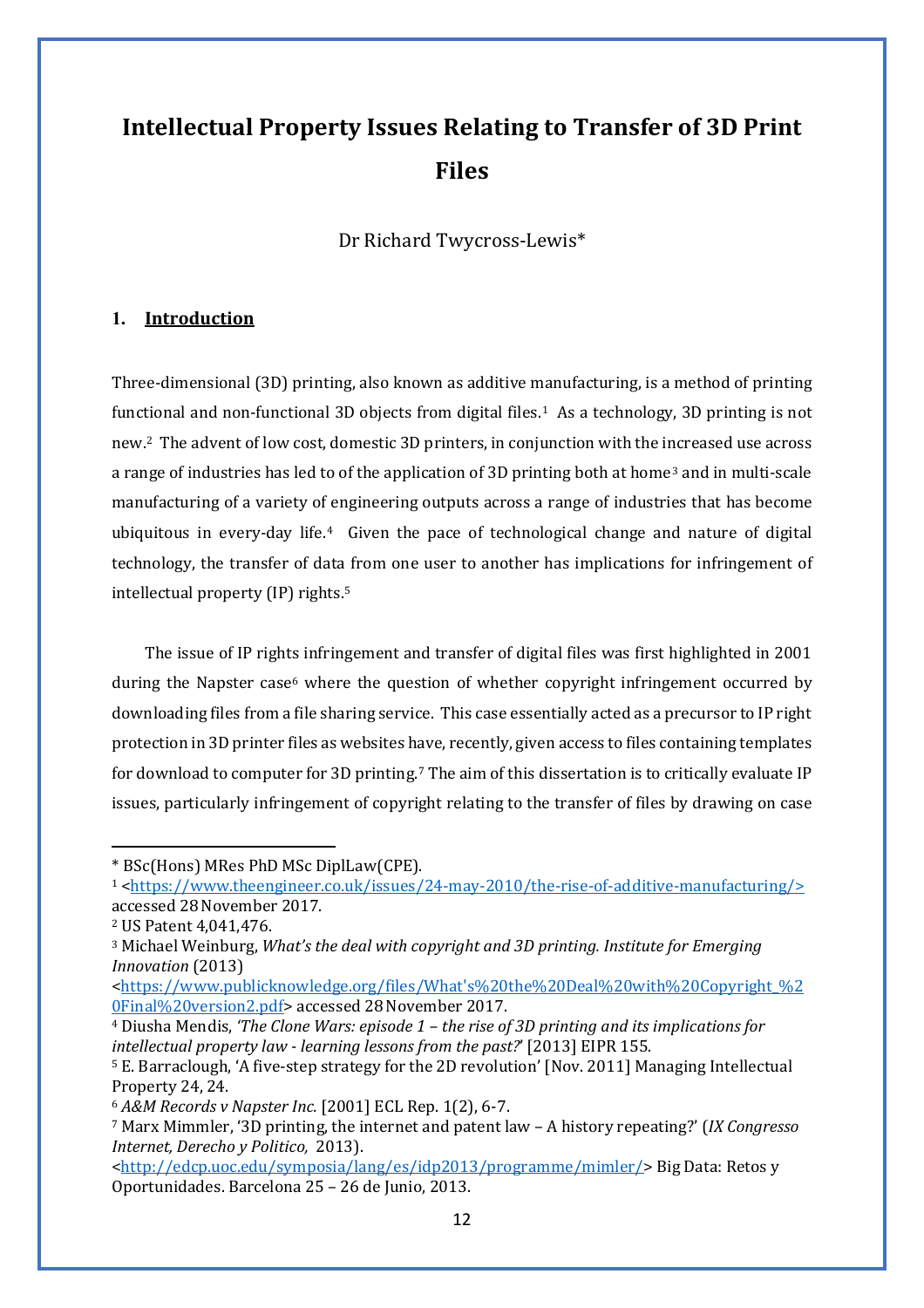law from cases concerning infringement of IP where there has been some sort of file or data transfer. Part 2 will cover a brief outline of the technology and type of data file used for transfer. Part 3 will discuss copyright and design law in the context of infringement of literary and artistic works with respect to technical files. Part 4 will look at the relationship between transfer and infringement of copyright and design in artistic and literary works; copyright and transmission of data and infringement through ownership.

#### **2. 3D printer technology**

#### 2.1. Brief overview of 3D printer technology

3D printing is a process of creating physical objects from 3D digital files that have been created in Computer Aided Design (CAD) software[8](#page-15-0). As a process of manufacturing 3D objects, applications range from the food industry, biomedicine, prosthetics and orthotics, and more recently is now being used in to manufacture devices for use in the International Space Station.[9](#page-15-1) 3D printing is the lay term for 'additive manufacturing' and is defined as "the process of joining materials to make objects from 3D model data, as opposed to subtractive manufacturing methodologies"[.10](#page-15-2) Data stored as 3D printer data files (3DPFs) can be generated by CAD software, photographs or 3D modelling software such as finite element analysis files with the final physical objects not limited to single piece objects but includes objects with moving parts.[11](#page-15-3) Once the 3DPF is accessed by the computer, the physical object is manufactured by accumulation of material sprayed in layers. The material is powder coated, and the powder selectively binds during ink-jet printing. Any powder that has not bound to the 3D printed object during the additive process is removed, the remaining form thereby forming the 3D object.<sup>[12](#page-15-4)</sup>

<span id="page-15-0"></span><sup>8</sup> [<https://www.autodesk.co.uk/solutions/3d-printing?referrer=%2Fsolutions%2F3d](https://www.autodesk.co.uk/solutions/3d-printing?referrer=%2Fsolutions%2F3d-printing)[printing>](https://www.autodesk.co.uk/solutions/3d-printing?referrer=%2Fsolutions%2F3d-printing) accessed 19 December 2017.

<span id="page-15-1"></span><sup>9</sup> Elena Magriñá. '3D printing regulation: should governments intervene' (2014) [<http://inlinepolicy.com/2014/3d-printing-regulation-to-intervene-or-not-to-intervene/>](http://inlinepolicy.com/2014/3d-printing-regulation-to-intervene-or-not-to-intervene/) accessed 4 February 2018.

<span id="page-15-3"></span><span id="page-15-2"></span><sup>10</sup> ISO / ASTM52901 – 16. American Society for Testing and Materials International [<http://www.astm.org/cgi-bin/resolver.cgi?ISOASTM52901>](http://www.astm.org/cgi-bin/resolver.cgi?ISOASTM52901) accessed 19December 2017. <sup>11</sup> Michael Weinberg 'It Will Be Awesome If They Don't Screw It Up: 3D Printing, Intellectual Property, and the Fight Over the Next Great Disruptive Technology'(*Public Knowledge*, November 2010) [<https://www.publicknowledge.org/blog/it-will-be-awesome-if-they-dont](https://www.publicknowledge.org/blog/it-will-be-awesome-if-they-dont-screw-it-up-3d-printing/)[screw-it-up-3d-printing/>](https://www.publicknowledge.org/blog/it-will-be-awesome-if-they-dont-screw-it-up-3d-printing/) accessed 19 December 2017.

<span id="page-15-4"></span><sup>12</sup> For a brief description of of 3D printing methods and materials: Eli Greenbaum, 'Three-Dimensional Printing and Open Source Hardware' JIPEM 2013 (2) 271; A description is also given in 'Layer by layer: How 3D Printers Work' (*The Economist*, April 2012); [<www.economist.com/node/21552903>](http://www.economist.com/node/21552903) accessed 11 January 2018. See also *Ormco Corp. v. Align Tech., Inc.,* 609 F. Supp. 2d 1057 (C.D. Cal. 2009).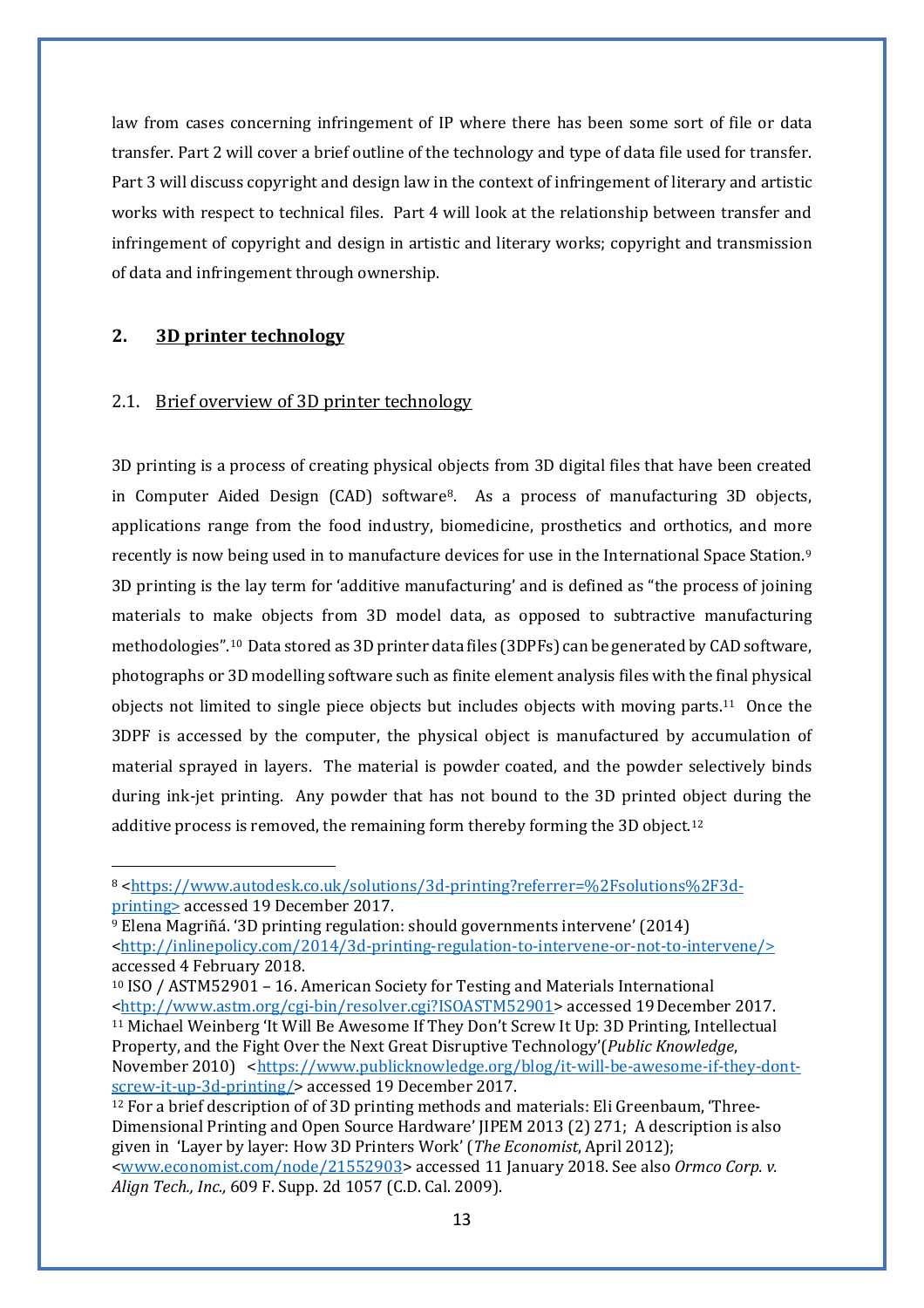#### 2.2. Domestic 3D printing

With advances in technology and lowered manufacture costs, 3D printing has moved from being a solely industrial application and into the domestic market. 3D printers can now be bought for as low as under  $$200^{13}$  $$200^{13}$  $$200^{13}$  (£[14](#page-16-1)9.68)<sup>14</sup> and it was estimated that by 2017, 70% of all 3D printers would be sold to domestic users.[15](#page-16-2) Economic worth of the domestic 3D printing market was calculated to grow to \$12.8B by 2018 with further growth in worldwide revenue to \$21B forecast by 2020.[16](#page-16-3) In 2013, Dr Greg Gibbons of Warwick University stated that 3D printing is moving to high street photo & print shops, thereby enabling customers can print their own artwork; jewellery or replacement parts to household appliances.[17](#page-16-4) While still not yet a ubiquitous technology in the home, the domestic user share of the 3D print market is clearly growing, therefore, with increased domestic users, there is an increased likelihood of IP rights infringement.

#### **3. Copyright law**

Copyright subsists automatically for the lift time of, and 70 years after death, the author of a work<sup>[18](#page-16-5)</sup> where the work is original<sup>19</sup>, that is, the author has affected skill, labour, judgement and effort in the creation of an idea<sup>[20](#page-16-7)</sup> and the author has fixed the expression of that idea.<sup>21</sup> Copyright

<span id="page-16-1"></span><sup>14</sup> [<http://www.xe.com>](http://www.xe.com/) currency conversion of \$1.336/£1 correct as of 19 December 2017.

<span id="page-16-0"></span><sup>&</sup>lt;sup>13</sup> 'Tom's Guide: Best 3D printers 2017' [<https://www.tomsguide.com/us/best-3d-](https://www.tomsguide.com/us/best-3d-printers,review-2236.html)

[printers,review-2236.html>](https://www.tomsguide.com/us/best-3d-printers,review-2236.html) accessed 19December 2017. High street supermarket Aldi opened pre-orders for domestic 3D printers at a price of £299 [<https://www.aldi.co.uk/3d-printer>](https://www.aldi.co.uk/3d-printer).

<span id="page-16-3"></span><span id="page-16-2"></span><sup>15</sup> [<https://www2.deloitte.com/content/dam/Deloitte/global/Documents/Technology-Media-](https://www2.deloitte.com/content/dam/Deloitte/global/Documents/Technology-Media-Telecommunications/gx-tmt-pred15-3d-printing-revolution.pdf)[Telecommunications/gx-tmt-pred15-3d-printing-revolution.pdf>](https://www2.deloitte.com/content/dam/Deloitte/global/Documents/Technology-Media-Telecommunications/gx-tmt-pred15-3d-printing-revolution.pdf) accessed 19 December 2017. <sup>16</sup> Columbus L. 'Roundup of 3D Printing Market Forecasts And Estimates' (*Forbes Magazine*, 2015) [<https://www.forbes.com/sites/louiscolumbus/2015/03/31/2015-roundup-of-3d](https://www.forbes.com/sites/louiscolumbus/2015/03/31/2015-roundup-of-3d-printing-market-forecasts-and-estimates/#482745641b30)[printing-market-forecasts-and-estimates/#482745641b30>](https://www.forbes.com/sites/louiscolumbus/2015/03/31/2015-roundup-of-3d-printing-market-forecasts-and-estimates/#482745641b30).

<span id="page-16-4"></span><sup>17</sup> Conal Urquhart '3D printing: coming to a high street near you' (*Guardian* 11 May 2013) <https://www.theguardian.com/technology/2013/may/11/3d-printing-coming-high-street> accessed 22nd December 2017.

<span id="page-16-5"></span><sup>18</sup> Copyright, Design & Patents Act 1988 s12(2).

<span id="page-16-6"></span><sup>19</sup> CDPA 1988 s1(1).

<span id="page-16-7"></span><sup>20</sup> Andreas Rahmatian, 'Originality in UK Copyright Law: The Old "Skill and Labour" Doctrine Under Pressure' IIC (2013).

<span id="page-16-8"></span><sup>21</sup> *Ibid.*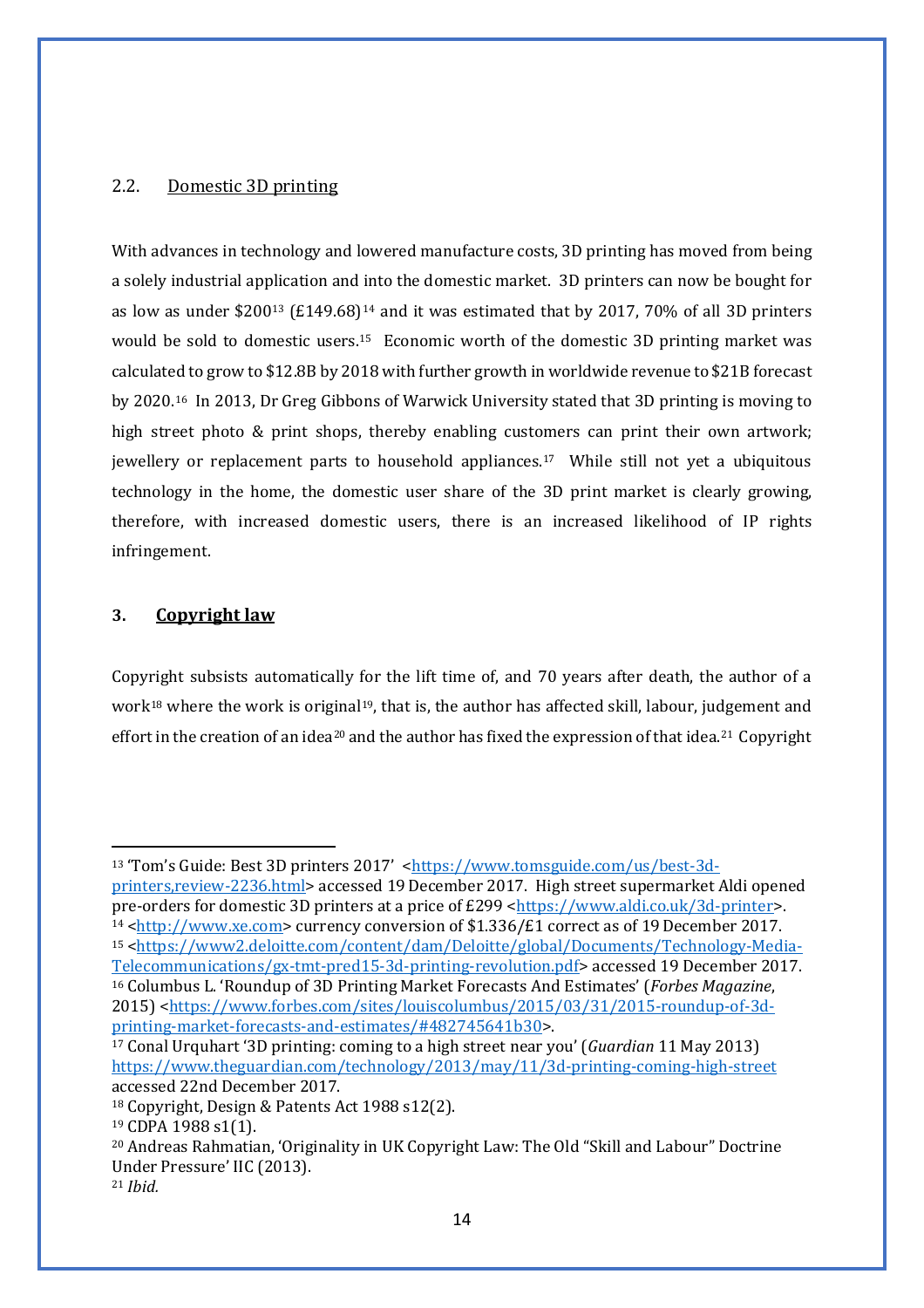law exists to protect, inter alia, rights relating to the creation of literary and artistic work<sup>[22](#page-17-0)</sup> where a literary work:

"means any work, other than a dramatic or musical work, which is written, spoken or sung, and accordingly includes—

(a) a table or compilation **[** other than a database **] 1** , **[…]2**

(b) a computer program **[** , **[…]3 ] 2**

**[** (c) preparatory design material for a computer program; **[** and **] 4 ] 2**

**[** (d) a database; **] 5.**["23](#page-17-1)

and design work<sup>[24](#page-17-2)</sup>, where a design is defined as "the shape or configuration (whether internal or external) of the whole or part of an article".<sup>25</sup> Copying is, therefore, an infringing act where "Copying in relation to a literary, dramatic, musical or artistic work means reproducing the work in any material form"[26,](#page-17-4) or, in relation to 3D works "copying includes the making of a copy in three dimensions of a two-dimensional work and the making of a copy in two dimensions of a threedimensional work."[27](#page-17-5) Additionally, and importantly, secondary infringement may occur in copying:

"(4) Where in any proceedings the question arises whether an article is an infringing copy and it is shown—

(a) that the article is a copy of the work, and

(b) that copyright subsists in the work or has subsisted at any time,

it shall be presumed until the contrary is proved that the article was made at a time when copyright subsisted in the work."[28](#page-17-6)

This presents a conundrum in relation to the sharing, downloading and making of 3D objects from 3DPFs, although, there are exceptions to this rule. Under Section 4: Infringement, of the Intellectual Property Act, 2014 and Section 244A(a) of the CDPA, so long as those activities of sharing, downloading and copying are performed by individuals for non-commercial or teaching

<span id="page-17-0"></span><sup>22</sup> CDPA 1988 s1(1)(a).

<span id="page-17-1"></span><sup>23</sup> CDPA 1988 s3(1)(a-d).

<span id="page-17-2"></span><sup>24</sup> CDPA 1988 s213.

<span id="page-17-3"></span><sup>25</sup> CDPA 1988 s213(2).

<span id="page-17-4"></span><sup>26</sup> CDPA 1988 s17(2).

<span id="page-17-5"></span><sup>27</sup> CDPA 1988 s17(3).

<span id="page-17-6"></span><sup>28</sup> CDPA 1988 s27(4)(a)(b).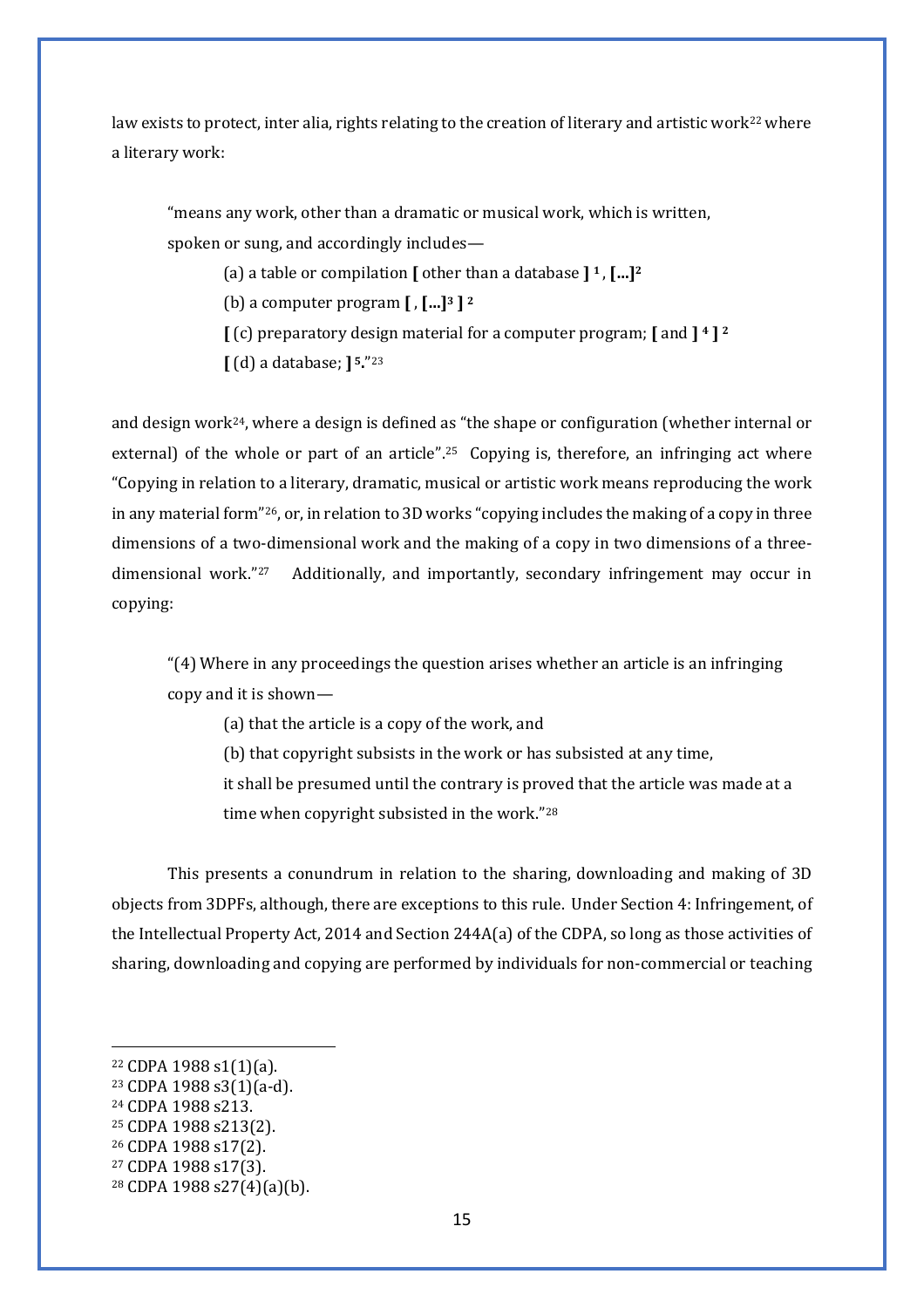use then the copying act is not an infringement.<sup>29</sup> Copyright is infringed under section 16(2) of the act where "a person who without the licence of the copyright owner."[30](#page-18-1) Making and drawing of a copyright work is, therefore, a principle tort.<sup>31</sup> However, defence of copyright can also be sought under Section 51 of the CDPA whereby copyright is not infringed when:

"(1) It is not an infringement of any copyright in a design document or model recording or embodying a design for anything other than an artistic work or a typeface to make an article to the design or to copy an article made to the design.

(2) Nor is it an infringement of the copyright to issue to the public, or include in a film **[**  or communicate to the public **]1** , anything the making of which was, by virtue of subsection (1), not an infringement of that copyright."<sup>[32](#page-18-3)</sup>

What this essentially means is that a work can be copied without infringing on copyright so long as it is not an artistic work.[33](#page-18-4)

#### **4. 3D printing & copyright law**

#### 4.1. 3D print files as literary & artistic works

Provision of both CAD and 3DPFs may be enough for copyright infringement of a literary work if the file used to make the physical work is made public, i.e. through a public forum such as a website. The case of *Anacon Corp Ltd v Environmental Research Technology Ltd*[34](#page-18-5) is a test case for whether a literary work can also be considered an artistic work. Anacon claimed Environmental Research Technology infringed their copyright by indirectly copying their circuit diagrams by compiling a list of circuit components. While Anacon circuit diagrams were not copied directly, copying of a net list of components that made up the Anacon circuit diagram was judged to amount to copyright infringement of both a literary work<sup>[35](#page-18-6)</sup> and an artistic work<sup>[36](#page-18-7)</sup>, even though

[CopyrightProtection.pdf>](http://www.thesolicitorsgroup.com/Downloads/Articles/04Mar2010/Copyright-CopyrightProtection.pdf).

<span id="page-18-0"></span><sup>&</sup>lt;sup>29</sup> Intellectual Property Act, 2014 s4 & CDPA 1988 s244A(a)(b)(c)(i)(ii).

<span id="page-18-1"></span><sup>30</sup> CDPA 1988 s16(2).

<span id="page-18-2"></span><sup>31</sup> [<https://euipo.europa.eu/ohimportal/en/web/observatory/faqs-on-copyright-uk#4>](https://euipo.europa.eu/ohimportal/en/web/observatory/faqs-on-copyright-uk#4).

<span id="page-18-3"></span><sup>32</sup> CDPA 1988 s51(1)(2).

<span id="page-18-4"></span><sup>33</sup> 'Copyright protection - were the costume/props in question (the stormtrooper helmets and armour) works of artistic craftsmanship' (The Solicitors Group) [<http://www.thesolicitorsgroup.com/Downloads/Articles/04Mar2010/Copyright-](http://www.thesolicitorsgroup.com/Downloads/Articles/04Mar2010/Copyright-CopyrightProtection.pdf)

<span id="page-18-6"></span><span id="page-18-5"></span><sup>34</sup> *Anacon Corp Ltd v Environmental Research Technology Ltd* [1994] FSR 659. <sup>35</sup> CDPA 1988 s9.

<span id="page-18-7"></span><sup>36</sup> CDPA 1988 s16 & s17.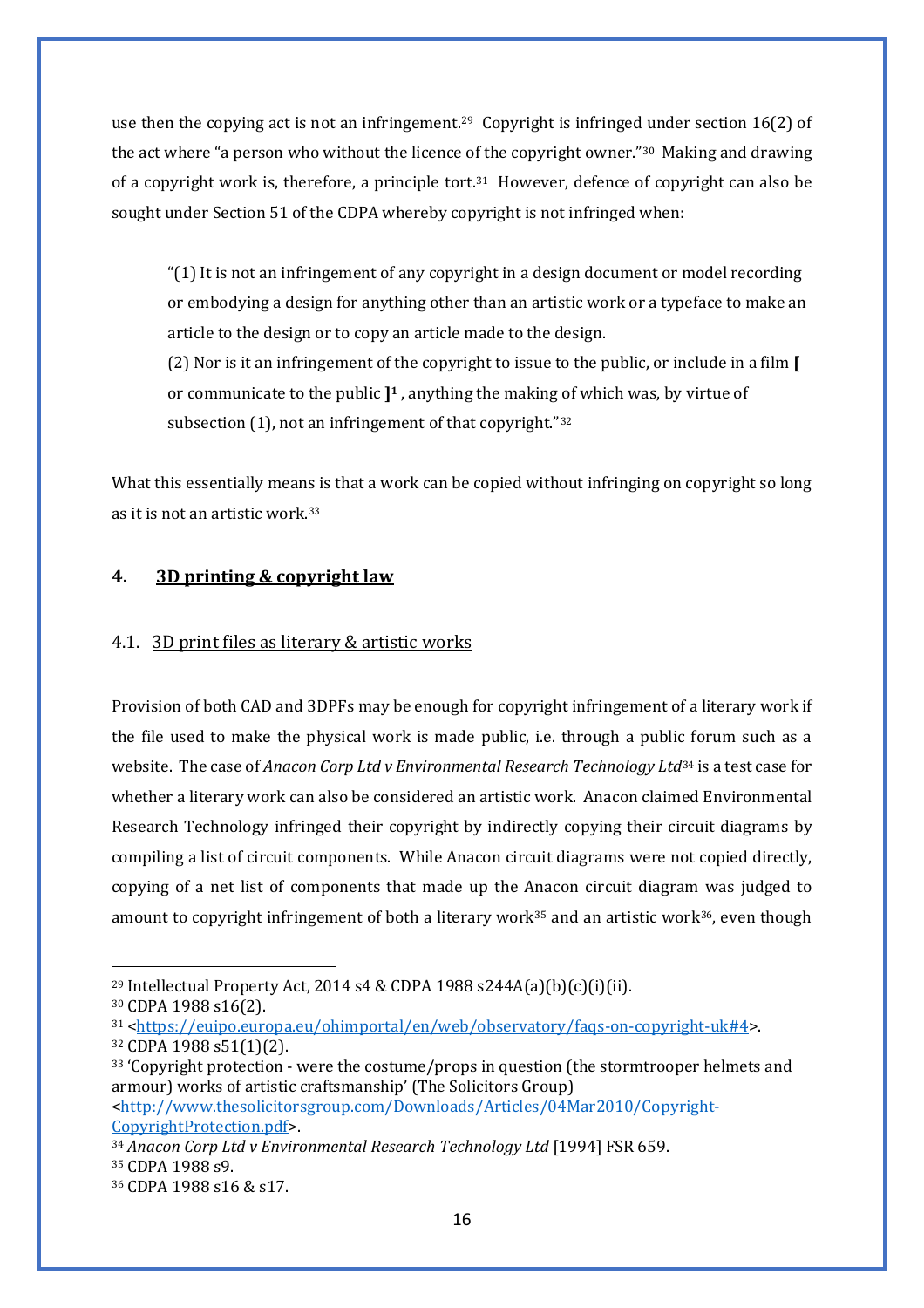the resulting circuit diagram constructed from the net list was altogether different to the original. Jacob J, therefore, ruled that "creation of the plaintiffs' circuit diagram had involved sufficient original work to create a copyright work"; "circuit diagrams are artistic works" and that:

"The alleged infringements did not reproduce a substantial part of the circuit diagrams as artistic works. The essential nature of a graphic work was that it was a thing to be looked at. What mattered was what was visually significant. The alleged infringements simply did not look like the artistic works."[37](#page-19-0)

To rule that circuit diagrams were artistic works, Jacob J drew upon the case of *Interlego AG v Tyco Industries Inc.*, where it was held that:

"Copyright in engineering drawings could not be obtained merely by reproducing earlier drawings with alterations to the instructions for the manufacturing process written thereon, since those alterations were not alterations to the artistic nature of the drawing, however important they were to the finished product derived from that drawing."[38](#page-19-1)

Further, Jacob J also ruled that Anacon's circuit diagram was a literary work by ruling "Provided a work was written down and contained information which could be read by someone, as opposed to being appreciated simply with the eye, it was a literary work" and that "When the first defendant made its net list it had reproduced the information which was the literary work contained in the diagram"[39](#page-19-2) by citing *Rose Plastics GmBH v William Beckett & Co (Plastics)*, in so far that Whitford J ruled that where there is a substantial difference made from a copied work, copyright cannot be protected.[40](#page-19-3) Contrary to the Anacon case, in *Autospin (Oil Seals) Ltd v Beehive Spinning (A Firm)*[41L](#page-19-4)addie J dismissed claims of copyright infringement by former employees of Autospin, who manufactured their own oil seals using similar design documents to the Autospin oil seal, although he stated, obiter dictum, that:

"since a literary work could be infringed by reproducing it in any material form, there was no reason why it should not be an infringement to take a compilation of dimensions and reproduce it in the form of a three dimensional article which embodied those dimensions. There was, however, authority to the contrary, albeit obiter in one case."[42](#page-19-5)

<span id="page-19-0"></span><sup>37</sup> *Anacon Corp Ltd v Environmental Research Technology Ltd* [1994] FSR 659.

<span id="page-19-1"></span><sup>38</sup> *Interlego AG v Tyco Industries Inc* [1989] PC (Hong Kong) AC 217.

<span id="page-19-2"></span><sup>39</sup> *Anacon Ltd v Environmental Technology Ltd* [1994] FSR 660.

<span id="page-19-3"></span><sup>40</sup> *Rose Plastics GmBH v William Beckett & Co (Plastics)* [1987] 1 FSR 113.

<span id="page-19-4"></span><sup>41</sup> *Autospin (Oil Seals) Ltd v Beehive Spinning (A Firm)* [1995] RPC 683.

<span id="page-19-5"></span><sup>42</sup> *Ibid.*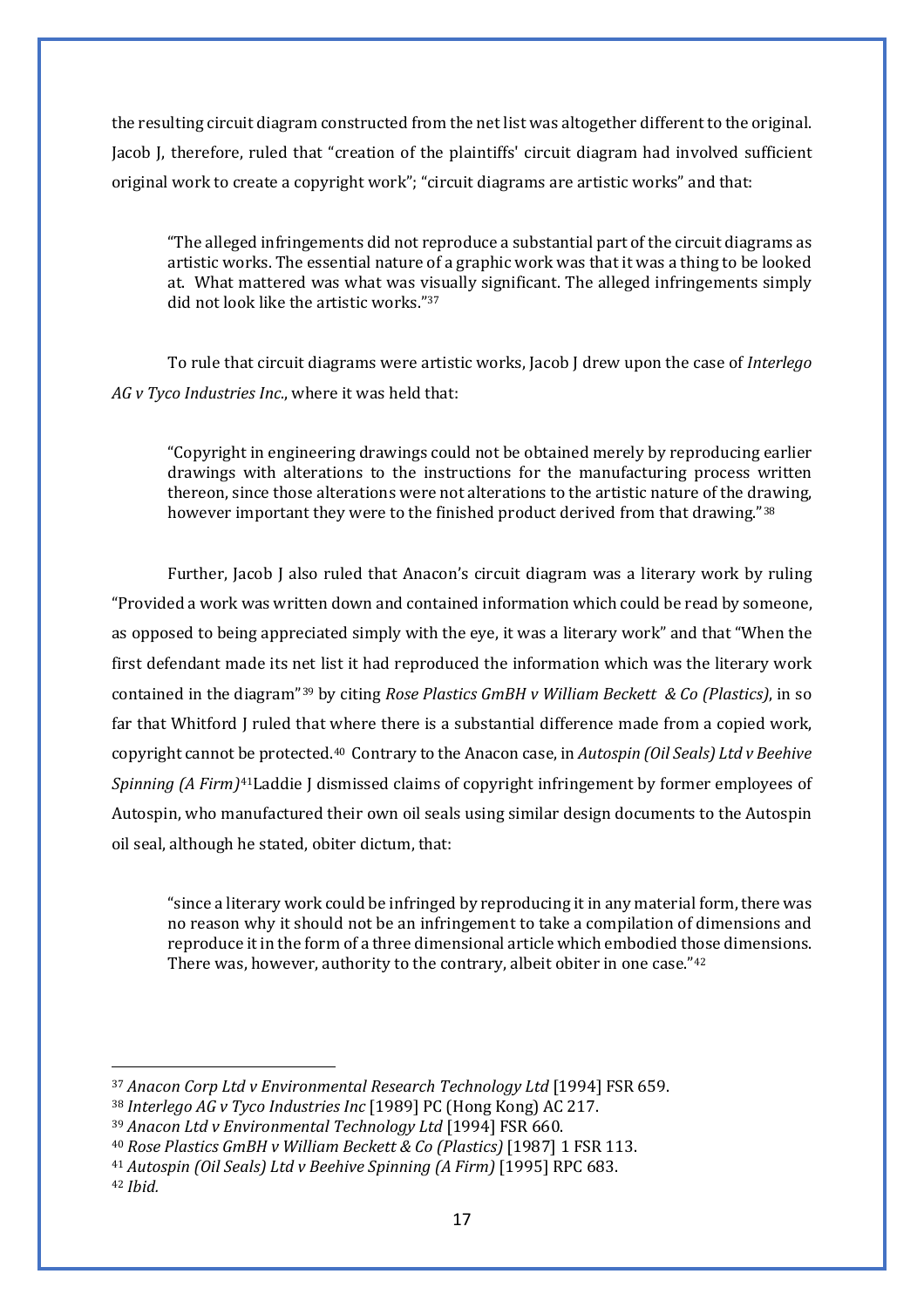The contrary authority being that three-dimensional design files, or engineering drawings, can be protected.[43](#page-20-0)

It has also been argued that 3DPF's should be protected as literary works in the same way that computer software is in so far that 3DPFs contains specific series of instructions which must be performed for the file to execute.[44](#page-20-1) In *Electronic Techniques (Anglia) Ltd. v Critchley Components Ltd.*[45](#page-20-2) Laddie J upheld the substantive "copying of the shape and configuration of technical data and circuit diagrams" had led to infringement of copyright under the CDPA, therefore, ""literary work" in the Act covers much more than works of literature."[46](#page-20-3) However, Greenbaum contests this idea in so far that copyright protection fails for "utilitarian objects" and that protection exists "only if, and only to the extent that, such design incorporates pictorial, graphic, or sculptural features that can be identified separately from, and are capable of existing independently of, the utilitarian aspects of the article."[47](#page-20-4) This, therefore, suggests copyright is only useful in the protection of 3D printed work when they fall under the category of artistic works within the CDPA. Additionally, 3DPFs are created using either OBJ or STL files, which describe the external surface of the object using a mesh type structure, similar to meshed finite element analysis wireframes<sup>[48](#page-20-5)</sup>. In the case of *Ormco Corp v Align Tech Inc*, it was determined that Align Tech copied technical aspects of the files used to recreate 3D printed orthodontic braces which not only amounted to copyright infringement but also infringement of 4 US patents. As such, STL files are "akin to engineering or technical drawings in that they contain data that represent the contours of a specific object, but do not provide instructions to a three-dimensional printer regarding how that object is to be constructed".[49](#page-20-6)

In *Lucasfilm Ltd v Ainsworth*, damages were sought for copyright infringement in the making and selling of a Star Wars "Stormtrooper" helmet.[50](#page-20-7) Mann J ruled that as the primary purpose of the Storm trooper helmet was utilitarian it was, therefore, a sculpture: "It is not that it lacks artistic merit; it lacks artistic purpose.["51](#page-20-8) This afforded the defendant defence under Section 51

<span id="page-20-0"></span><sup>43</sup> *Interlego AG v Tyco Industries [1989] PC (Hong Kong)* AC 217.

<span id="page-20-1"></span><sup>44</sup> Diusha Mendis, 'The Clone Wars: episode 1 – the rise of 3D printing and its implications for intellectual property law - learning lessons from the past?*'* EIPR 2013.

<span id="page-20-2"></span><sup>45</sup> Electronic Techniques (Anglia) Ltd v Critchley Components Ltd [1977] FSR 401.

<span id="page-20-3"></span><sup>46</sup> *Ibid.*

<span id="page-20-5"></span><span id="page-20-4"></span><sup>47</sup> Eli Greenbaum, 'Three-Dimensional Printing and Open Source Hardware' JIPEM 2013 (2) 274. <sup>48</sup> [<http://ss.whiteclouds.com/3dpedia-index/file-types-used-3d-printing>](http://ss.whiteclouds.com/3dpedia-index/file-types-used-3d-printing).

<span id="page-20-6"></span><sup>49</sup> *Ormco Corp v Align Techs Inc* [2009] 609 F. Supp. 2d 1057, 1071.

<span id="page-20-7"></span><sup>50</sup> *Lucasfilm Ltd v Ainsworth* [2011] UKSC 39.

<span id="page-20-8"></span><sup>51</sup> *Ibid.*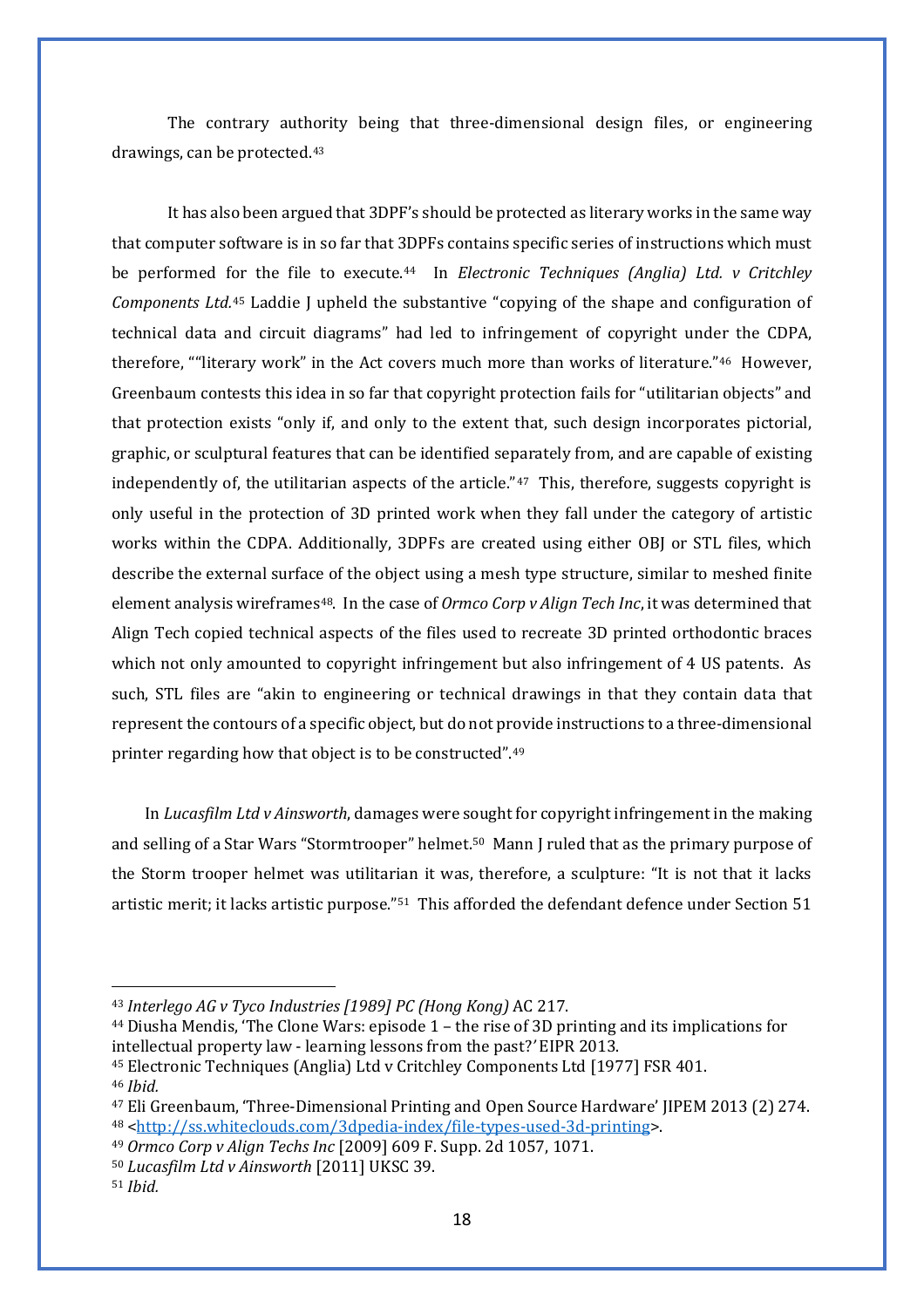& 52 of the CDPA[52](#page-21-0) in that copyright is not infringed when a copy is made of a design of anything other than an artistic work. This has implications for infringing of design rights in 3D printing when it comes to the production of spare parts. Typically, spare parts have a technical function and are not normally afforded copyright, or design right protection due to the 'must fit' exclusion rule.[53](#page-21-1) Similarly, in *Mackie Designs Incorporated v Behringer Specialised Studio Equipment (U.K.) Ltd and Ors*, *[54](#page-21-2)* Pumfrey J ruled that defence under s51 of the CDPA was right as Mackie, being neither based in nor citizens of the European Union, could not claim copyright infringement of their circuit boards.[55](#page-21-3)

#### 4.2. 3D printing and design rights

Design Rights are granted to any design whereby a design is not commonplace[56](#page-21-4) and does not perform a technical function[57.](#page-21-5) Importantly, design rights do not subsist until the design has been expressed as a physical object in conjunction with the design document from where the design arises from.[58](#page-21-6) However, some designs are not afforded protection. Designs which are registered under the Registered Designs Act 1949 are protected where the design may be the "whole or part of a product["59](#page-21-7) and where a product is defined as "any industrial or handicraft item; and, in particular, includes packaging, get-up, graphic symbols, typographic type- faces and parts intended to be assembled into a complex product"<sup>60</sup>. However, design parts that are manufactured by 3D printing and are included into complex assemblies are not afforded protection if they are not visible during ordinary use<sup> $61$ </sup>. For an unregistered design, the 'must fit exclusion' states a design which performs a technical function, or where a design is made specifically to fit with other components, is not granted protection.[62](#page-21-10) This was the case in *Dyson Ltd v Qualtex*[63](#page-21-11)*,* where it was ruled that Qualtex had copied Dyson's design for a handle on it's vacuum cleaner. Jacob J stated plainly "Those who wish to make spares during the period of

<span id="page-21-0"></span><sup>52</sup> CDPA 1988 s51 & s52.

<span id="page-21-1"></span><sup>53</sup> EU Design Regulation Art 8(2).

<span id="page-21-2"></span><sup>54</sup> *Mackie Designs Incorporated v Behringer Specialised Studio Equipment (UK) Ltd and Ors* [2000] ECDR, 445.

<span id="page-21-3"></span><sup>55</sup> *Ibid*., at 454.

<span id="page-21-4"></span><sup>56</sup> CDPA 1988 s213(4).

<span id="page-21-5"></span><sup>57</sup> Registered Designs Act 1949 s1C(1).

<span id="page-21-6"></span><sup>58</sup> CPDA 1988 s213(6).

<span id="page-21-7"></span><sup>59</sup> RDA 1949, s1(2).

<span id="page-21-8"></span><sup>60</sup> RDA 1949 s1(3).

<span id="page-21-9"></span><sup>61</sup> David Musker, 'Hidden Meaning? UK perspectives on Invisible in Use Designs' (2003) 25 450- 456.

<span id="page-21-10"></span><sup>62</sup> CDPA 1988 s213(3)(b)(ii).

<span id="page-21-11"></span><sup>63</sup> *Dyson Ltd v Qualtex (UK) Ltd* [2006] EWCA 166; RCP 31.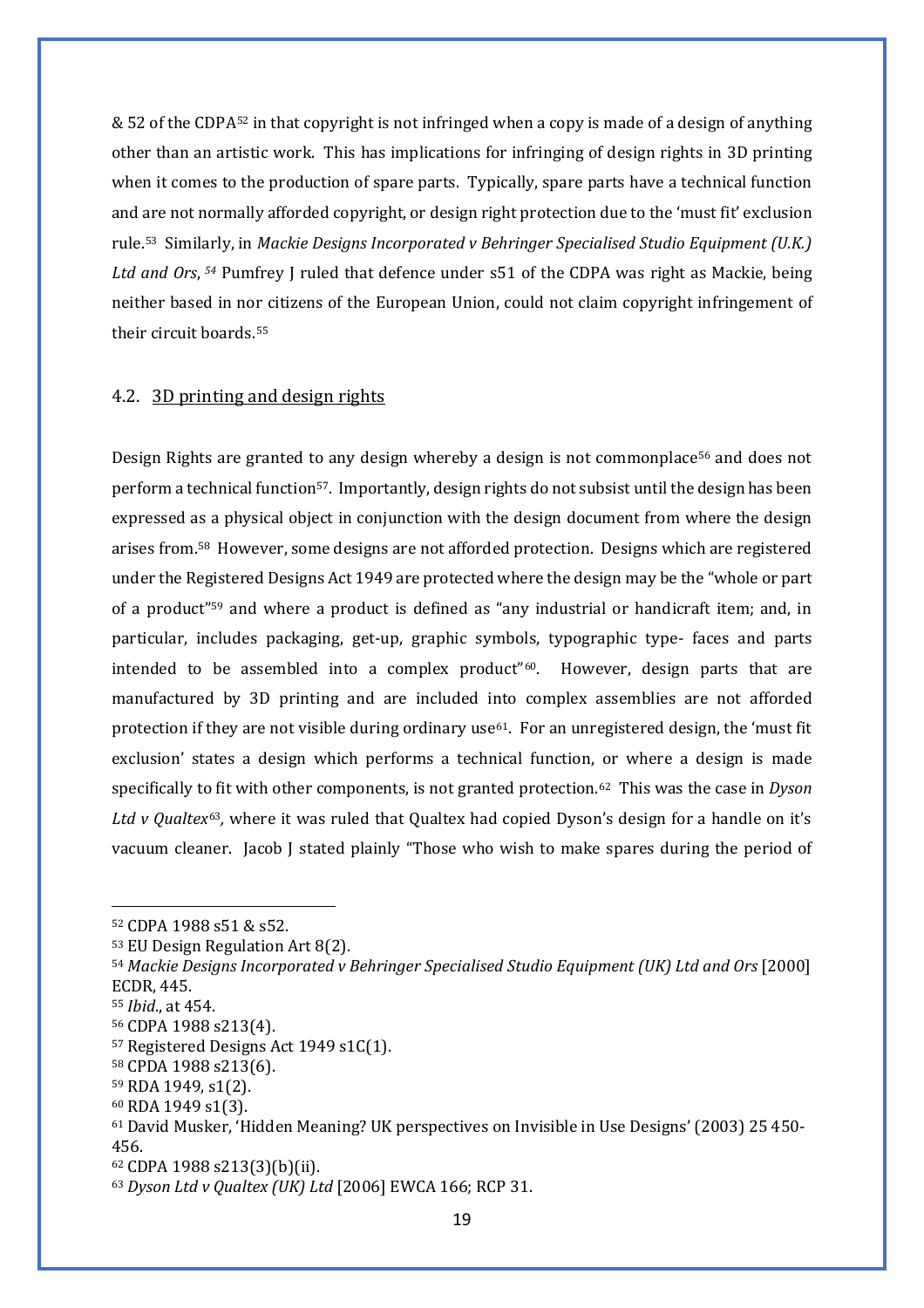design right must design their own spares and cannot just copy every detail of the OEM's part"[64.](#page-22-0) However, where a user 3D prints spare parts – for commercial purposes or otherwise – that fall within the 'must-fit exclusion' and are of mundane design, in that the parts are commonplace, then it is likely that design rights subsist<sup>[65](#page-22-1)</sup>.

Bradshaw also states that the 'must-fit' exclusion would also exist for mobile phone accessories<sup>66</sup>. However, there have been cases of infringement from small & medium enterprises (SMEs) who have fallen foul of the intellectual property law by using 3D printers. For example, Fernando Sosa produced a replica "Iron Throne", a prop from the TV show "Game of Thrones" which was to function as a decorative iPhone docking station and was to be sold through his online business nuPROTO.com[67](#page-22-3). Sosa was served a cease and desist letter by HBO which stated:

"While we appreciate the enthusiasm for the Series that appears to have inspired your creation of this device, we also are concerned that your iron throne dock will infringe on HBO's copyright in the Iron Throne."[68](#page-22-4)

Subsequently, Sosa agreed to remove the replica from the website and refund all consumers who had purchased it online<sup>[69](#page-22-5)</sup>. As a point of observation, it is interesting to note that HBO's cease and desist letter was based on infringement of copyright and not design right, possibly given the differing duration of protection between the sets of rights. As such, there was no court case associated with Sosa's activities and so this point was not contested.

#### 4.3. Copyright & transmission of data

Issues surrounding copyright infringement during the transmission of data between networks is far from straightforward. The case of *A&M Records Inc v Napster Inc* is probably the most high-

<span id="page-22-0"></span><sup>64</sup> *Ibid.*

<span id="page-22-1"></span><sup>65</sup> Simon Bradshaw, Adrian Bowyer, Patrick Haufe, The intellectual property implications of low-cost 3D printing' (2010) SCRIPTed.

<span id="page-22-2"></span><sup>66</sup> *Ibid.*

<span id="page-22-3"></span><sup>67</sup>Paul Banwatt, 'HBO Blocks "Game of Thrones' 3D Printed Iron iPhone Throne' [<https://lawitm.com/hbo-blocks-game-of-thrones-3d-printed-iron-iphone-throne/>](https://lawitm.com/hbo-blocks-game-of-thrones-3d-printed-iron-iphone-throne/) accessed 9th March 2018.

<span id="page-22-4"></span><sup>68</sup> *Ibid.*

<span id="page-22-5"></span><sup>69</sup> [<https://www.bloomberg.com/news/articles/2013-08-13/3-d-printing-stirs-copyright](https://www.bloomberg.com/news/articles/2013-08-13/3-d-printing-stirs-copyright-clash-on-homemade-iphone-gear-tech)[clash-on-homemade-iphone-gear-tech>](https://www.bloomberg.com/news/articles/2013-08-13/3-d-printing-stirs-copyright-clash-on-homemade-iphone-gear-tech) accessed 21 December 2017.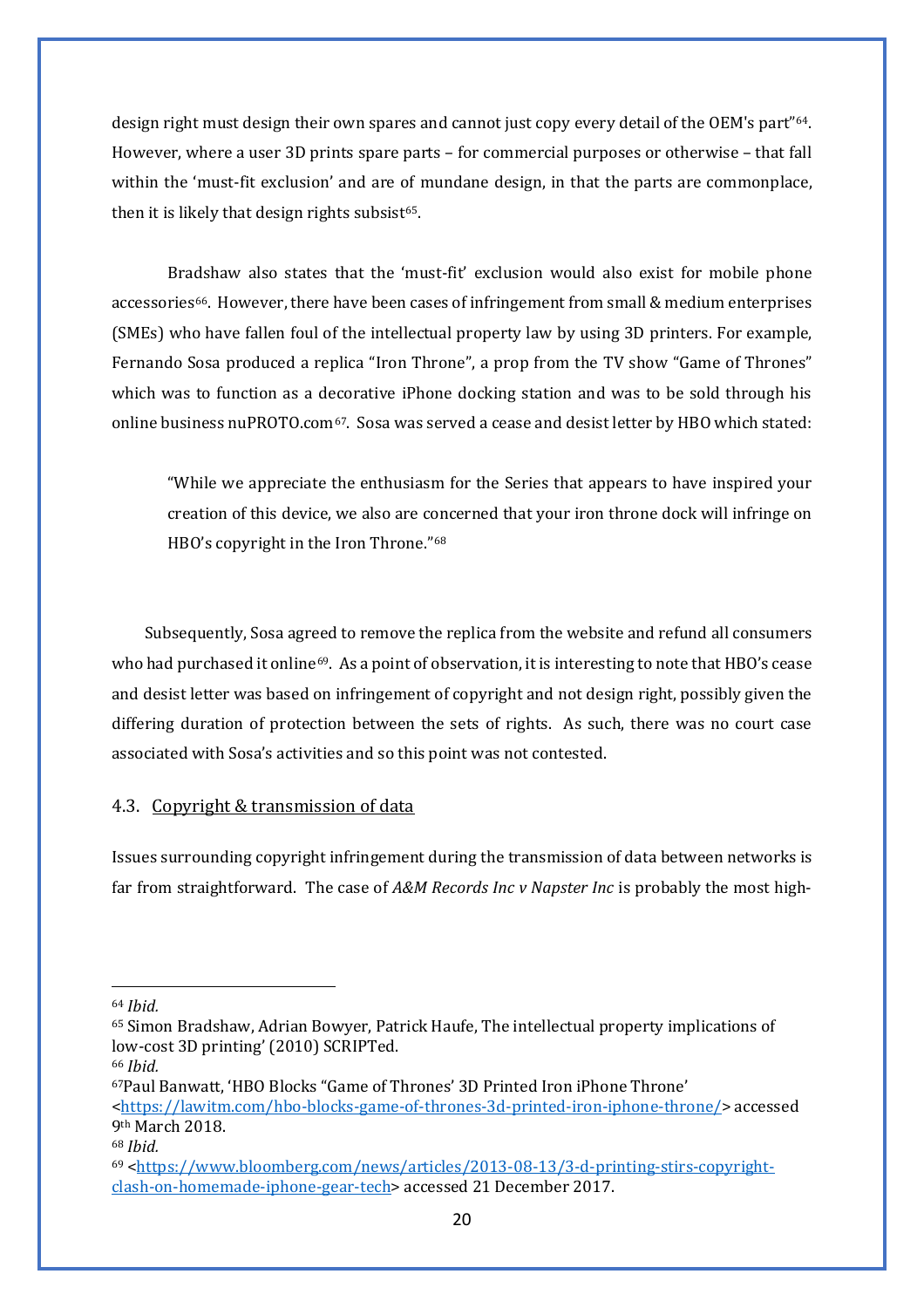profile case regarding infringement by direct downloading of copyright material online[70](#page-23-0). In 1999, Napster Inc. enabled download of digital music files from a centralized online server. Whilst the service was ordered to shut down as downloading material from a centralized server constituted copyright infringement on the basis that users were not ignorant to the infringing act[71](#page-23-1), there is discussion on whether transfer of copyright material by downloading for private use is covered by the InfoSoc Directive Art 5(2)(b).[72](#page-23-2) In response to the *Napster* decision, internet based file sharing services have moved from centralized servers to decentralized servers such as Gnutella, FastTrack and, now more commonly, BitTorrent.[73](#page-23-3) 

However, in *EMI Records (Ireland) Ltd v UPC Communications Ireland Ltd*, while Charleton J agreed with the evidence presented by EMI that copyright infringement occurred on UPC Communications servers by  $3<sup>rd</sup>$  party downloading of copyright material, the facility by which to download material by peer-to-peer file sharing was not in itself an infringing act<sup>74</sup>. While Directive 2001/29 Art. 8 requires EU member states to grant injunctions against service providers that allow for copyright material to be downloaded, it is generally up to Member States to decide whether or not to pursue such action. Charleton J ruled that:

"Authority to the effect that an injunction could be granted requiring an internet service provider to block its users' access to a website which facilitated music piracy had been decided without the benefit of full argument and was wrong."[75](#page-23-5)

Additionally, and contrary to the *Napster* case, under section 40(4) of the Copyright and Related Acts 2000 (Ireland), provision of copyright material by an internet service provider that could be freely accessed by 3rd party users were not thought to constitute as to providing permission to download, and therefore, infringe[76.](#page-23-6)

A recent case in the United States has looked at the limit of jurisdiction in the case of copyright protection and illegal file transmission. In *ClearCorrect Operating LLC v International* 

<span id="page-23-0"></span><sup>70</sup> Colin Nasir. *Taming the file sharing beast – legal and technological solutions to the problem of copyright infringement over the internet. Part 1*. (2005) Entertainment Law Review.

<span id="page-23-1"></span><sup>71</sup> *A&M Records v Napster Inc* 239 F. 3d. 1004 (2001) (9th Cir (US)).

<span id="page-23-2"></span><sup>72</sup> Bernard Justin Jütte, 'Co-existing digital exploitation for creative content and the private use exemption' (2016) Int J Info Law Tech.

<span id="page-23-3"></span><sup>73</sup> *Ibid.*

<span id="page-23-4"></span><sup>74</sup> *EMI Records (Ireland) v UPC Communications Ireland Ltd* [2010] IEHC 377.

<span id="page-23-5"></span><sup>75</sup> *Ibid.*

<span id="page-23-6"></span><sup>76</sup> *Ibid.*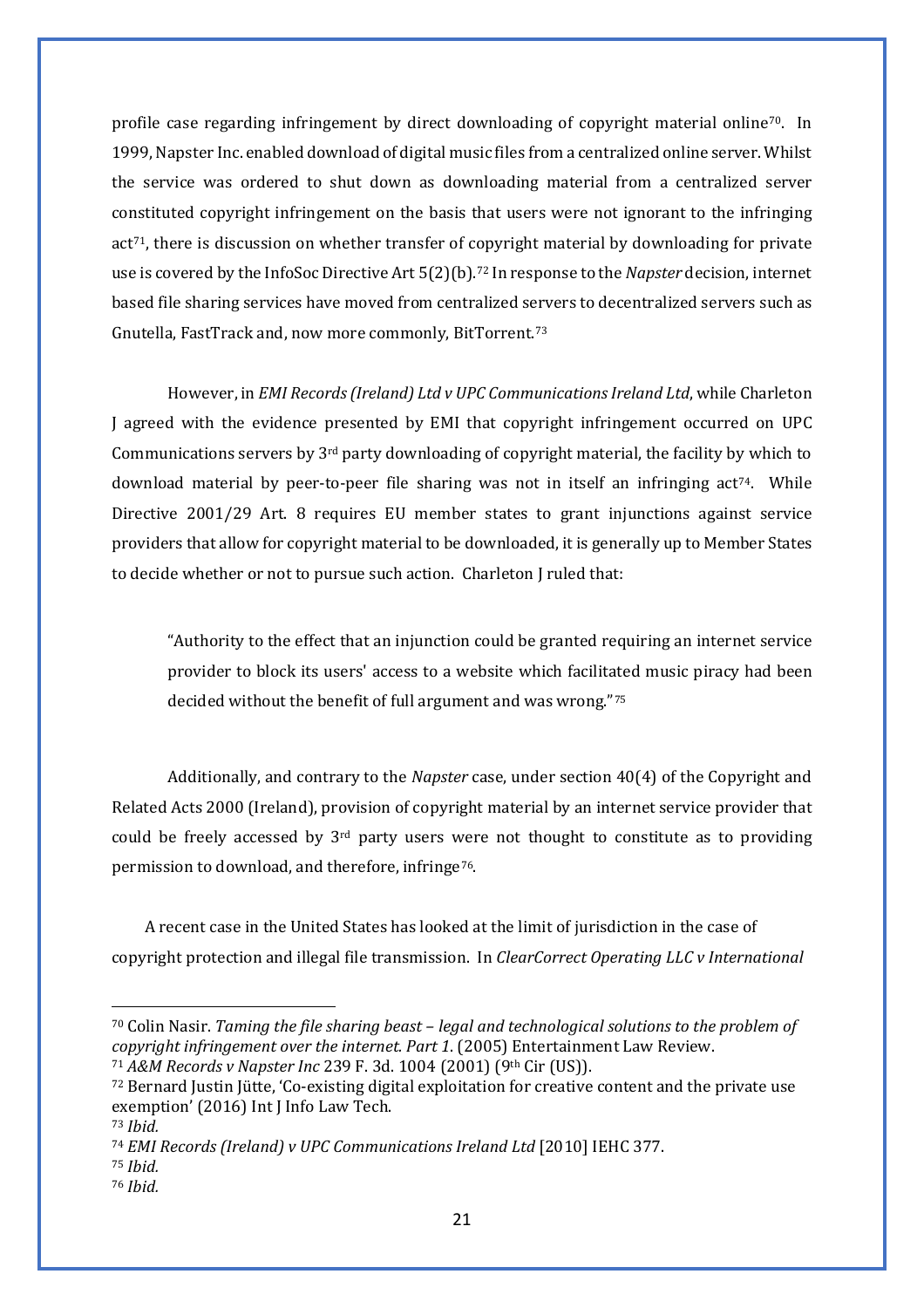*Trade Commission*, it was deemed that, while importation of electronic 3DPFs from ClearConnect was in violation of Section 337 of the Tariff Act, 19 U.S.C. §1337 and violation of patents held by Align Technology Inc, it was ruled that the International Trade Commission cannot exclude the electronic import of digital 3DPFs from a jurisdiction outside of the US.[77](#page-24-0)

#### 4.4. Infringement through ownership

It has been postulated that simply owning a 3D printer as a private user may be an infringing act.[78](#page-24-1) An analogy can be drawn from previous cases in the use of cassette recorders. In *CBS Songs Ltd v Amstrad Consumer Electronics Plc*[79](#page-24-2), the issue of whether it is legal for a home user to make a personal recording of a sound recording, which was under protection of the CA 1956, was heard before the House of Lords. Templemen LJ quoted the Whitford Committee Report saying:

"292. It is generally accepted that the use of tape recording equipment, particularly in the home, is resulting in the wide-spread infringement of rights in musical and other works, as well as in sound recordings .... the practical problems of policing acts of infringement which take place in private render it impossible for copyright owners to exercise their rights.<sup>[80](#page-24-3)</sup>

It was ruled, therefore, that the sale of recording devices by Amstrad to consumers was not deemed to be an infringing offence as the seller of the device would have no control over what the purchaser would do with the devices once sold.[81](#page-24-4) Similarly, in the preceding case *of Amstrad Consumer Electronics Plc v British Phonographic Industry Ltd*[82](#page-24-5), it was held on appeal that there was neither infringement or breach of tort on the part of Amstrad for supply and sale of tape to tape cassette recorders even though they could be used for copying of copyright material as advertising for the recorders dissuaded purchasers from recording pre-recorded material. However, the cassette recorders featured in the *Amstrad v British Phonographic Industry* and *CBS v Amstrad* cases are not limited to a single function, whereas a 3D printer is. Directive 2001/29/EC Art. 5(a) provides for temporary acts of reproduction and for "transmission of in a

<span id="page-24-0"></span><sup>77</sup> K Elia *ClearCorrect Operating, LLC v. International Trade Commission* 819 F.3d 1334 (Fed. Cir. 2016) (per curiam).

<span id="page-24-1"></span><sup>78</sup> Ashley Roughton, Robert Peake, James Plunkett, '3D Printing – the real story' (*Inside IP*, Autumn/Winter 2017 31)

[<sup>&</sup>lt;https://www.vennershipley.co.uk/uploads/files/AutumnWinterInside\\_IP\\_for\\_pagesuite.pdf>](https://www.vennershipley.co.uk/uploads/files/AutumnWinterInside_IP_for_pagesuite.pdf) accessed 10 January 2018.

<span id="page-24-2"></span><sup>79</sup> *CBS Songs Ltd v Amstrad Consumer Electronics Plc* [1988] UKHL 15.

<span id="page-24-3"></span><sup>80</sup> Sir John Witford, *Copyright and Designs Law: Report of the Committee to Consider the Law on Copyright and Designs* (Cmnd. 6732, 1977).

<span id="page-24-4"></span><sup>81</sup> *CBS Songs Ltd v Amstrad Consumer Electronics Plc* [1988] AC 1013

<span id="page-24-5"></span><sup>82</sup> *Amstrad Consumer Electronics Plc v British Phonographic Industry Ltd* [1985] FSR 159.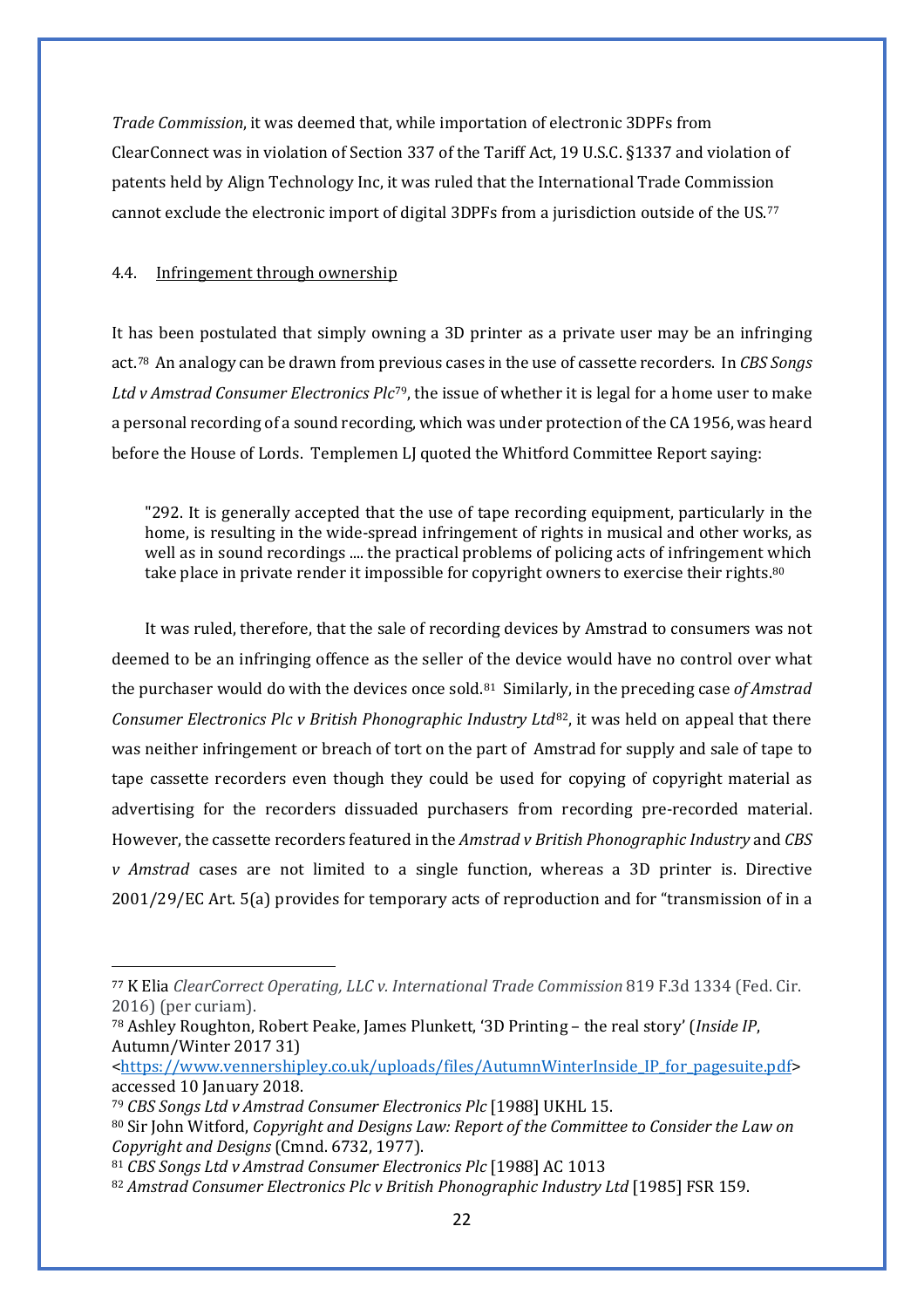network between third parties by an intermediary"[.83](#page-25-0) This would, therefore, mean that a private consumer should be able to freely download 3DPFs from servers without fear of copyright infringement.

Scanners and printers allow for direct reproduction of copyright material which would, therefore, constitute a copyright infringement.[84](#page-25-1) Malaquias draws on guidelines set out by the UK Intellectual Property Office<sup>[85](#page-25-2)</sup> to argue that alterations to 3DPF's during whilst calibrating a scanner prior to printing would not constitute originality<sup>[86](#page-25-3)</sup> However, should the 3DPF be altered after scanning or downloading, this may constitute a change to the file substantial enough to be considered the authors own creation and, therefore, original.[87](#page-25-4) This was highlighted in *Biotrading & Financing OY v Biohit Ltd*[88](#page-25-5) as it was ruled that the defendant had not infringed copyright by substantial taking in the copying of Biotrading's pipette design.

#### **5. Conclusion and future direction**

For the home user, 3D printing has yet to become ubiquitous, however, it's use is in industry is increasing as the technology expands to increase the type of materials which can be printed. Where 3DPF files are transferred between users, this leads to an increase in the scope of infringement. To protect against legal action, it is always preferable that a 3D printer user, especially commercial, prints from a 3DPF file they have authored themselves<sup>[89](#page-25-6)</sup>. However, as discussed above, once downloaded, reproduction of downloaded 3DPF's to make a physical object by use of a 3D printer should be protected under section 51(1) of the CPDA 1988.[90](#page-25-7) 

This paper, however, is only concerned with copyright and design issues related to 3D printing. Although 3DPF's are protected by literary and artistic copyright, they are akin to technical drawings but not protected under the Patent Act 1977 by virtue of being "a program for

<span id="page-25-0"></span><sup>83</sup> Directive 2001/29/EC of the European Parliament and of the Council of 22 May 2001 on the harmonisation of certain aspects of copyright and related rights in the information society. <sup>84</sup> CDPA 1988 s17(2).

<span id="page-25-1"></span><sup>85</sup>

<span id="page-25-2"></span>[<sup>&</sup>lt;https://www.gov.uk/government/uploads/system/uploads/attachment\\_data/file/481194/c](https://www.gov.uk/government/uploads/system/uploads/attachment_data/file/481194/c-notice-201401.pdf)[notice-201401.pdf>](https://www.gov.uk/government/uploads/system/uploads/attachment_data/file/481194/c-notice-201401.pdf) accessed10 January 2018.

<span id="page-25-3"></span><sup>86</sup> Pedro Mallaquias, 'Consumer 3D printing: Is the UK Copyright and Design Law for purpose?' (2016) QMIPJ 6 321 – 340.

<span id="page-25-4"></span><sup>87</sup> *Ibid.*

<span id="page-25-5"></span><sup>88</sup> *Biotrading & Financing OY v Biohit Ltd* [1998] FSR 109.

<span id="page-25-6"></span><sup>89</sup> *Ibid.*

<span id="page-25-7"></span><sup>90</sup> Simon Bradshaw, Adrian Bowyer, Patrick Haufe, The intellectual property implications of low-cost 3D printing' (2010) SCRIPTed.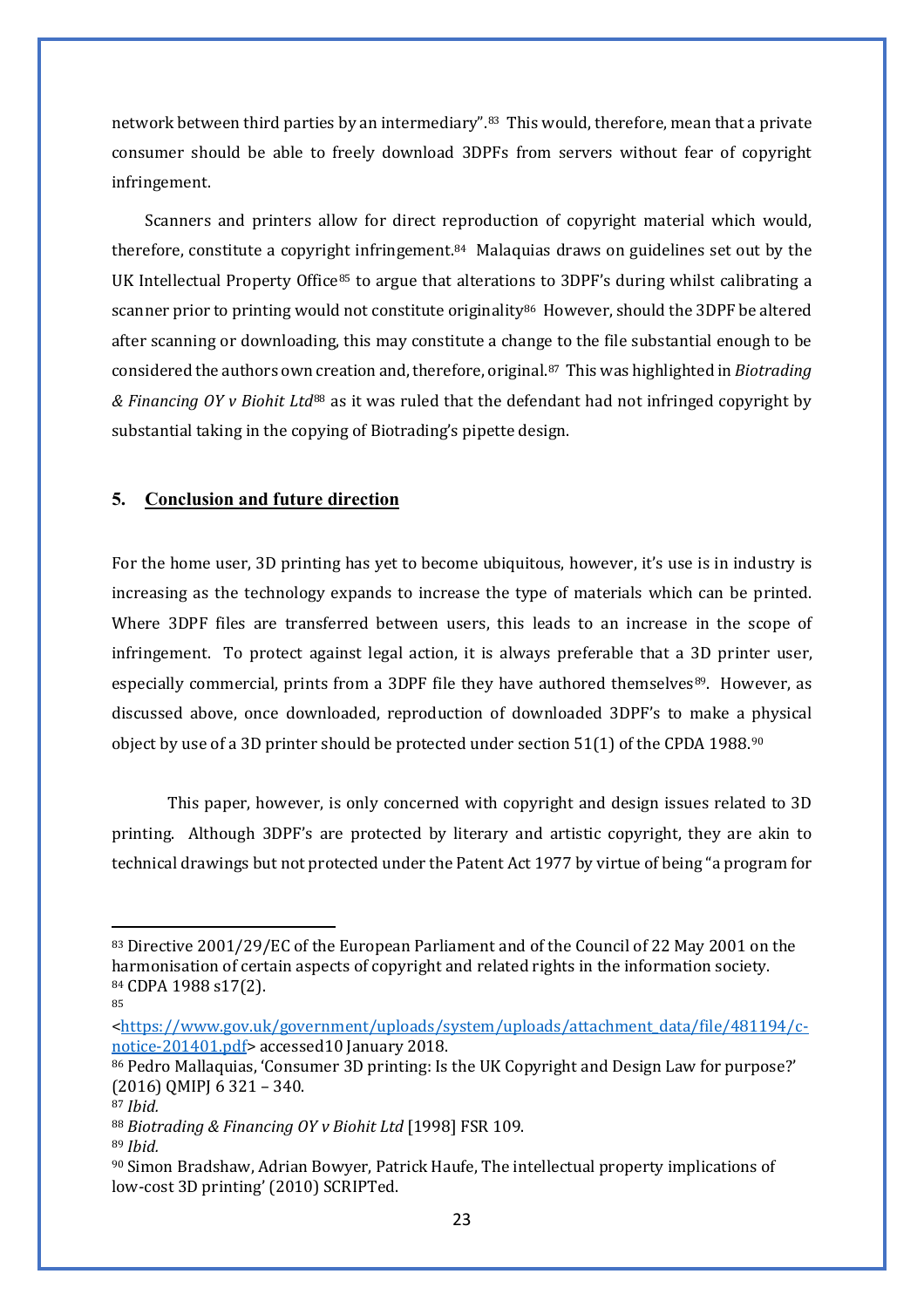a computer".[91](#page-26-0) Further, copying a patent that is in force for commercial reasons is an infringing  $act<sup>92</sup> although it may not be in the case of copying for home use.<sup>93</sup> As a technology, 3D printing$  $act<sup>92</sup> although it may not be in the case of copying for home use.<sup>93</sup> As a technology, 3D printing$  $act<sup>92</sup> although it may not be in the case of copying for home use.<sup>93</sup> As a technology, 3D printing$  $act<sup>92</sup> although it may not be in the case of copying for home use.<sup>93</sup> As a technology, 3D printing$  $act<sup>92</sup> although it may not be in the case of copying for home use.<sup>93</sup> As a technology, 3D printing$ was approximately a year old when the Patent Act came into force so while computer programs are excluded from patentability, 3D printing would likely not have been considered. However, this has been addressed somewhat with the implementation of the Computer Implemented Invention rule under Article 52(2) and Article 52(3) of the European Patent Convention<sup>[94](#page-26-3)</sup> whereby a patent may be granted for an invention which involves use of a computer program, network and the invention itself has technical character.[95](#page-26-4) Given the growing importance of 3D printing in industry, future research should be directed towards investigating the scope of protection for IP rights holders where patentable inventions maybe transferred across jurisdictions under current patent laws.

<span id="page-26-0"></span><sup>&</sup>lt;sup>91</sup> Patent Act 1977 (as amended) s1(2)(c).

<span id="page-26-1"></span><sup>92</sup> PA 1977 s60(1).

<span id="page-26-2"></span><sup>93</sup> PA 1977 s60(5)(a).

<span id="page-26-3"></span><sup>94</sup> European Patent Convention 2000 Articles 52(2) & 52(3).

<span id="page-26-4"></span><sup>95</sup> [< https://www.epo.org/law-practice/legal-texts/html/guidelines/e/g\\_ii\\_3\\_6.htm](https://www.epo.org/law-practice/legal-texts/html/guidelines/e/g_ii_3_6.htm) > accessed 10 January 2018.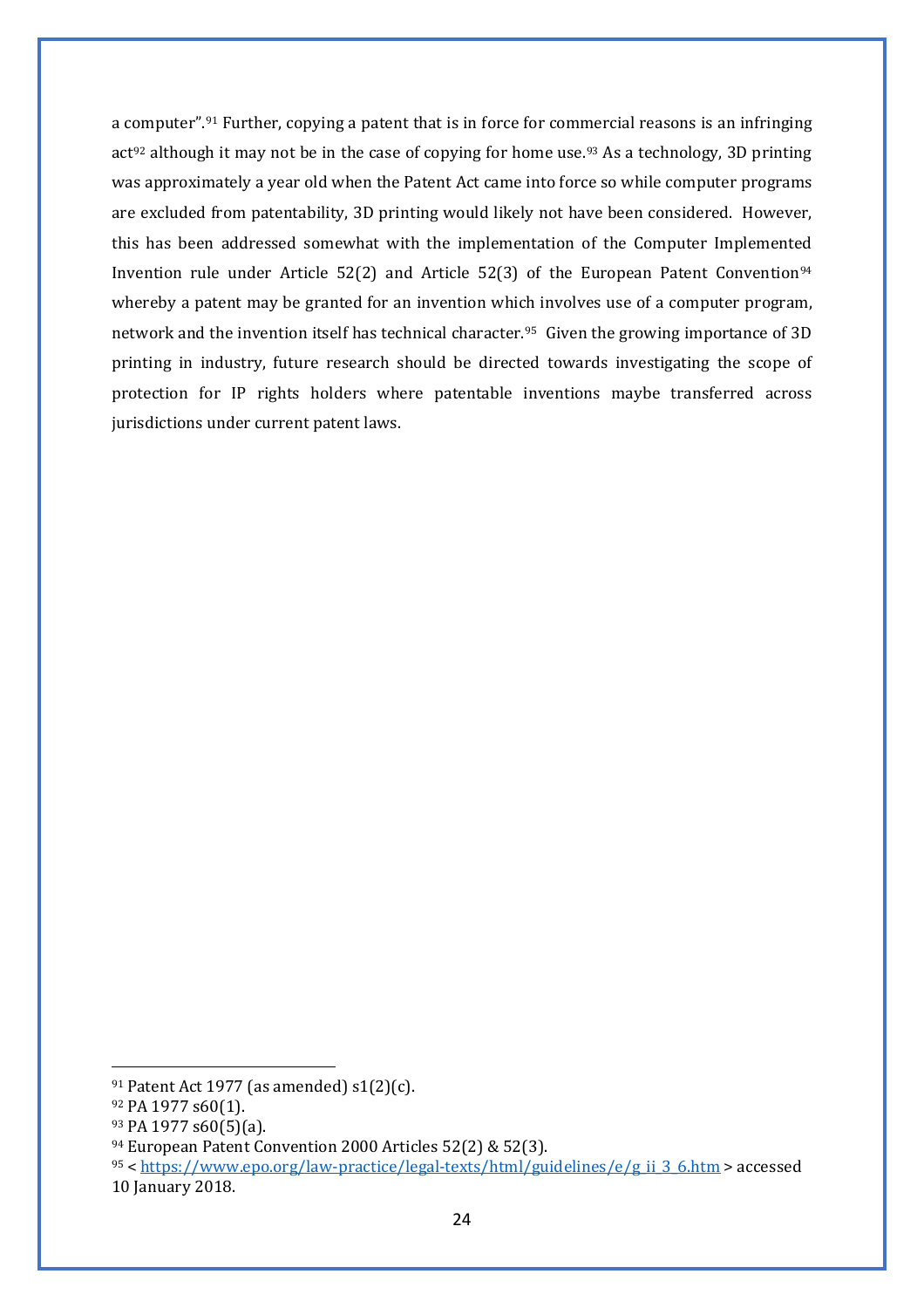## **Was the Court of Appeal's approach to the criminal and welfare issues in assessing the permissibility of the surgical separation of the conjoined twins in Re A [2001] 2 WLR 480 justifiable?**

Casey Whelan\*

#### **1. Introduction**

The *Re A* case was perhaps one of the most controversial cases in decades, due to the surgical intervention performed, which was against the wishes of the parents.  $1$  The case took place before the High Court and Court of Appeal, whereby both courts deemed the procedure was permissible, and the surgical separation was ordered. I will be focusing my analysis on the Court of Appeal's judgment, with reference to the High Court decision. The courts had to consider the legal permissibility of such a procedure, with reference to criminal law and welfare issues.

This case concerns conjoined twins, one of whom, named as Jodie by court, possessed a normal heart and lungs. The other twin, Mary, had no independent circulatory system, her tissues were oxygenated only because she shared a common aorta and venous return with her sister[.2](#page-27-1) Mary depended on Jodie for oxygen and blood. Mary would die immediately were the twins to be separated, whereas Jodie would be expected to live a relatively normal life. Both would die within a matter of months if no medical action was taken. The parents refused consent for a surgical intervention to be performed, due to their religious beliefs. The doctors applied for a declaration to the court that it would be lawful and in the best interests of the children to operate. The High Court granted the declaration by stating that the operation would be akin to the withdrawal of life support. They found the operation to be an omission not a positive act to end Mary's

<span id="page-27-0"></span><sup>\*</sup>BCL, University of Cork; LLM Queen Mary University of London.

<sup>1</sup> *Re A* [2001] 2 WLR 480.

<span id="page-27-1"></span><sup>2</sup> Laurie G.T., Harmon S.H.E., Porter G. (eds), *Mason and McCall Smith's Law and Medical Ethics*  (3rd edn, OUP 2001), 533.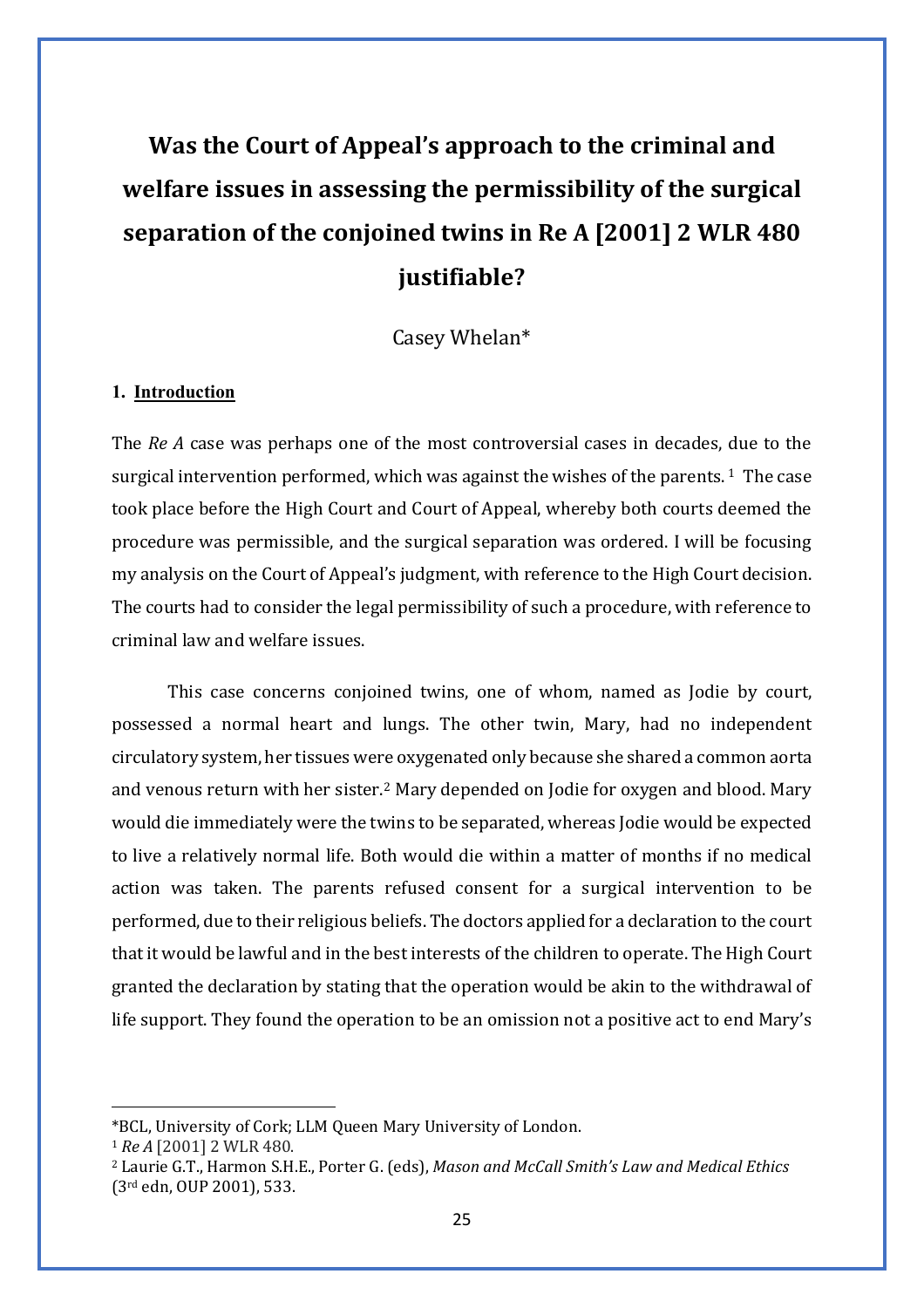life, and also that the death of Mary, although inevitable, was not the primary purpose of the operation.

The parents appealed this decision to the Court of Appeal on the grounds that the learned judge had erred in learning that the operation was; in Mary's best interest, in Jodie's best interest and that in any event the operation would be legal.[3](#page-28-0) The appeal was dismissed and the operation was held to be lawfully carried out. This was extremely contentious as it posed the question as to whether or not the surgical intervention could be equated to a form of 'killing' Mary, which was seen as the main legal issue.

#### **2. The Issue of Legal Personhood**

This case has provided a number of methodological questions regarding how legal personhood can be defined in medical law and ethics. It is of my understanding, that in this case, the courts did not address the issue of legal personhood in an appropriate manner.

There is a challenge with regards to this case, as to whether or not the twins are two distinct human beings. All parties took it for granted on the first instance that Mary was a live and separate person from Jodie.[4](#page-28-1) This can be argued due to the medical evidence given to the Court of Appeal, which formed a strong basis that the twins were two separate individuals. The cardiologist in the case stated, 'Although the twins share some common tissue, they each have separate hearts, brains, etc, and thus medically [I] feel are separate individuals.'[5](#page-28-2) Ward LJ, agreed, stating that, '…it would be contrary to common sense to say that Mary is not alive or that there are not two separate persons. It is, therefore, unnecessary to examine the law in any depth at all.'[6](#page-28-3) There is no denial that the twins are not two distinct bodies, and Ward LJ himself said that 'each child is separate both for the purposes of the civil law and the criminal law'. [7](#page-28-4) The idea of legal personhood can be defined as the idea of being a legal person; one who is recognized as having certain rights, protections, responsibilities and legal liability. This poses the question that the courts it seems, did not answer; whether or not the twins existed as two living bodies,

<span id="page-28-0"></span><sup>3</sup> *Re A* (n. 1).

<span id="page-28-2"></span><span id="page-28-1"></span><sup>4</sup> J.K. Mason, 'Conjoined twins: a diagnostic conundrum' (2001) *Edinburgh Law Review* 226, 228. <sup>5</sup> *Ibid.*

<span id="page-28-3"></span><sup>6</sup> *Re A (*n. 1) at 995.

<span id="page-28-4"></span><sup>7</sup> J.K. Mason (n. 4) at 3.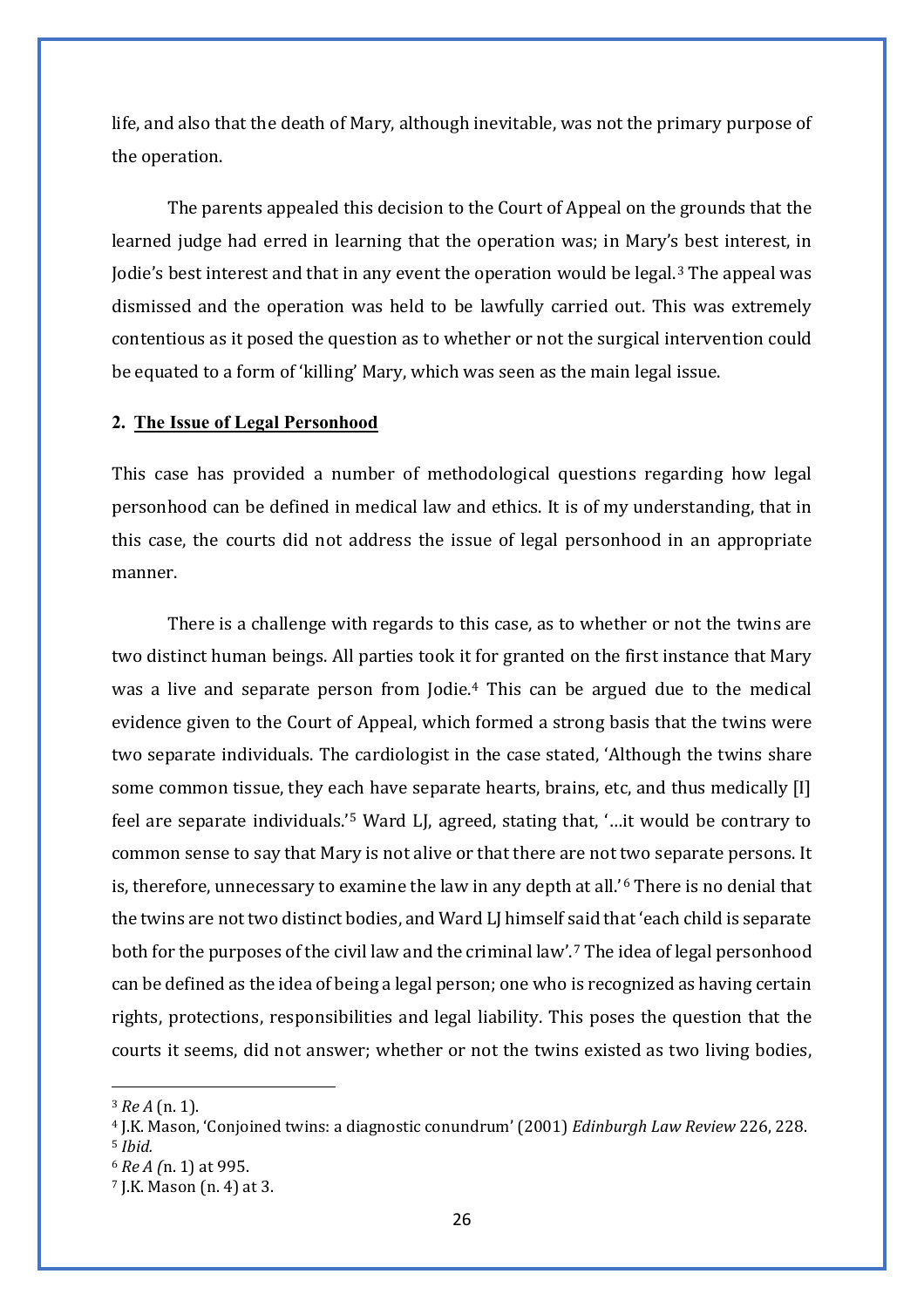rather than two distinct bodies. I am of the opinion that the courts made the assumption of legal personhood based on medical evidence, rather than delving within the issues of what it means to be defined as a legal person within the realms of the law.

The courts refer to the 'born alive' rule, with regards to determining whether or not the twins exist as two separate persons. Mason argues that this rule has been applied in an incorrect manner, and that the question still exists as to whether or not they are two independent legal persons.[8](#page-29-0) Mason gives an interesting argument which contradicts the Court of Appeal's judgment, whereby he states that officially, Mary can be deemed as a 'stillborn' child. A still-birth is defined in section 41 of the Births and Deaths Registration Act 1953 as a child that is issued from the mother after the twenty-fourth week of pregnancy and that did not at any time after being expelled from its mother breathe or show any sign of life.<sup>[9](#page-29-1)</sup> It was held in the *C v. S* case, that a live birth depended on the capacity of the child in question to maintain life by breathing through its own lungs, with or without the assistance of a ventilator.[10](#page-29-2) It can be argued that Mary was never alive, due to the fact that she did not possess her own set of lungs, making it impossible for her to breathe by herself. This definition was later repeated in the *Rance v. Mid-Downs Health Authority* case,[11](#page-29-3) as set out by Mr Justice Brooke (as he then was); 'A child is born alive if, after birth, it exists as a live child, that is to say breathing and living by reason of its breathing through its own lungs along, without deriving any of its living or power of living by or through any connection with its mother.'[12](#page-29-4) It is argued that Mary does not fit the criteria of a child 'born alive,' with regards to the judgment in Rance<sup>[13](#page-29-5)</sup>. In addition to being separated from their mothers' bodies, infants must be born alive before they can be regarded as a person within the eyes of the criminal law system.[14](#page-29-6) In the face of doubt regarding Mary's ability to feel pain or to exhibit self-awareness, and despite medical evidence indicating that had she formed as a separate twin she would almost certainly

<span id="page-29-0"></span><sup>8</sup> *Ibid*. at 6

<span id="page-29-1"></span><sup>9</sup> *Ibid.*

<span id="page-29-2"></span><sup>10</sup> *C v. S, per Sir John Donaldson MR* [1988] QB 135

<span id="page-29-3"></span><sup>11</sup> *Rance v. Mid-Downs Health Authority* [1991] 1 QB 587

<span id="page-29-4"></span><sup>12</sup> *Ibid.* per Brooke J at 621.

<span id="page-29-5"></span><sup>13</sup> *Ibid.*

<span id="page-29-6"></span><sup>14</sup> Davis Colleen, 'Conjoined Twins as Persons That Can be Victims of Homicide' (2011) *Medical Law Review,* 430-466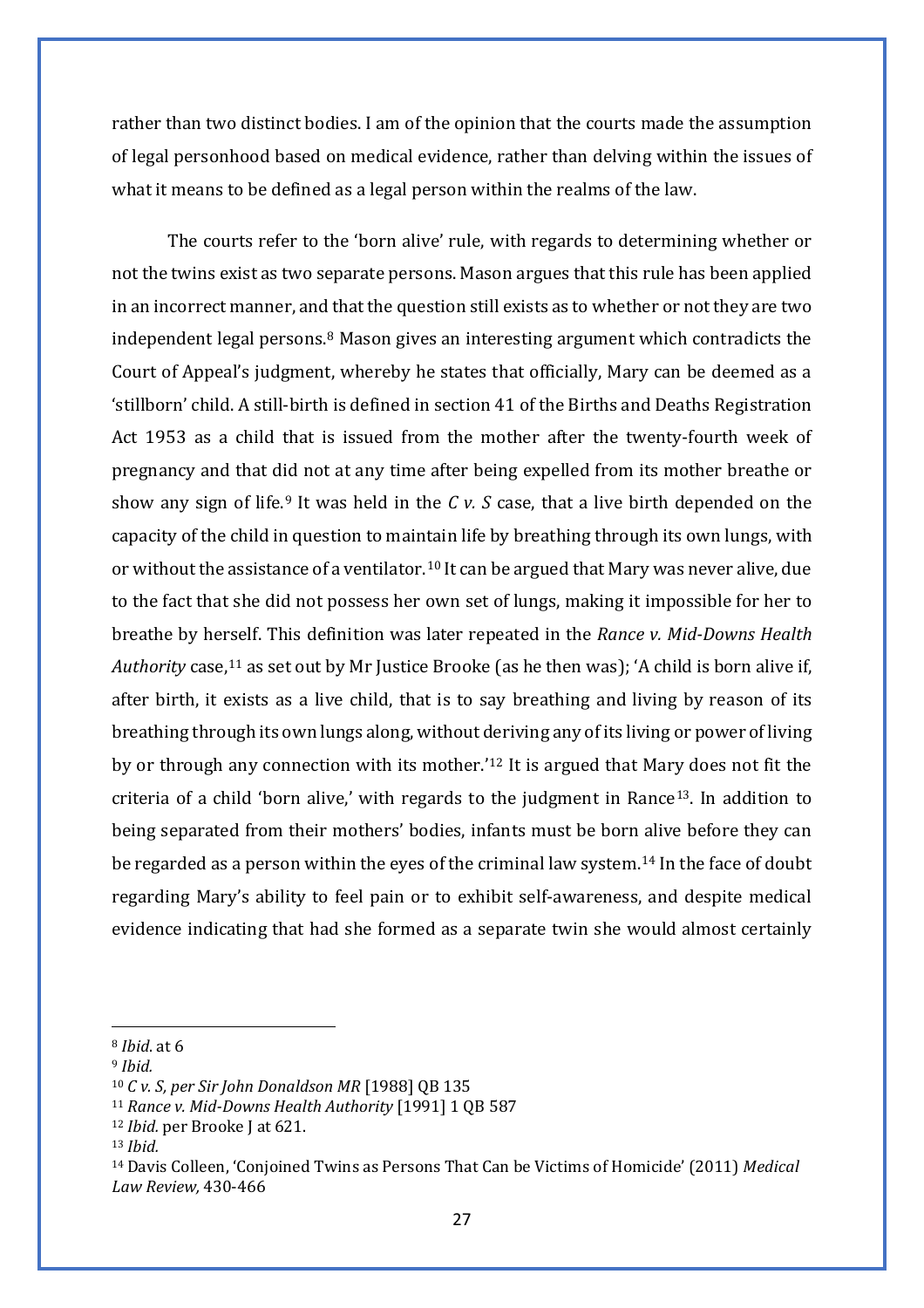have been still-born, the court was committed to according Mary, the weaker twin, full legal status.[15](#page-30-0)

Ward LJ used definitions to determine whether a child was 'born alive' or not, these of which required independent breathing as a pre-requisite. Had these legal arguments been accepted by the Court of Appeal, Mary's death during surgery would not have been unlawful because no legal person would be killed.[16](#page-30-1)

Jodie sustained the life of Mary by pumping oxygenated blood through a common artery. This can be equated to a pregnant mother's umbilical cord carrying oxygen and nutrients from the mother into the baby's bloodstream. Conjoined twins who depend on their siblings' organs for survival would not be born in a legal sense because they cannot function and live independently.[17](#page-30-2) Reiterating these arguments, it can be said that Mary does not meet the criteria and standard as a living, independent being. Many of the difficulties which the courts had to discuss could have been avoided by accepting Mary as a stillbirth, which would have been possible given that she never had any lung function.[18](#page-30-3)

There are differing opinions as to what 'legal personhood' really means. Harris provides an interesting viewpoint that personhood is not merely just 'existing' but rather having a biographical life. Harris places value on the idea of what it means to be a legal person; that a legal person is made up of experiences, that there is more of a 'biographical' life. He states that it appears the judges viewed Jodie and Mary as fetuses, or as individuals in a persistent vegetative state than persons. He compared this case to the *Airedale National Health Service Trust v Bland* case, whereby he explained that Bland had acquired legal personhood, as he had lived a biographical life, whereas the twins had not achieved this.[19](#page-30-4) In Bland, it was accepted that Bland had ceased to exist in any real biographical sense, although his body remained alive, and it was agreed that his lifesustaining food and hydration would be withdrawn. Harris states that, 'The fact that

<span id="page-30-0"></span><sup>15</sup> Munro E. Vanessa, 'Square Pegs in Round Holes: The Dilemma of Conjoined Twins and Individual Rights' University of Reading, UK at 7

<span id="page-30-1"></span><sup>16</sup> Davis Colleen, 'Separating conjoined twins: a medical and criminal law dilemma' (2010) 17(4) J Law Med 594, 594.

<span id="page-30-2"></span><sup>17</sup> *Ibid.*

<span id="page-30-3"></span><sup>18</sup> Laurie G.T. *et al*. (n. 2) at 535.

<span id="page-30-4"></span><sup>19</sup> *Airedale National Health Service Trust v Bland* [1993] AC 789.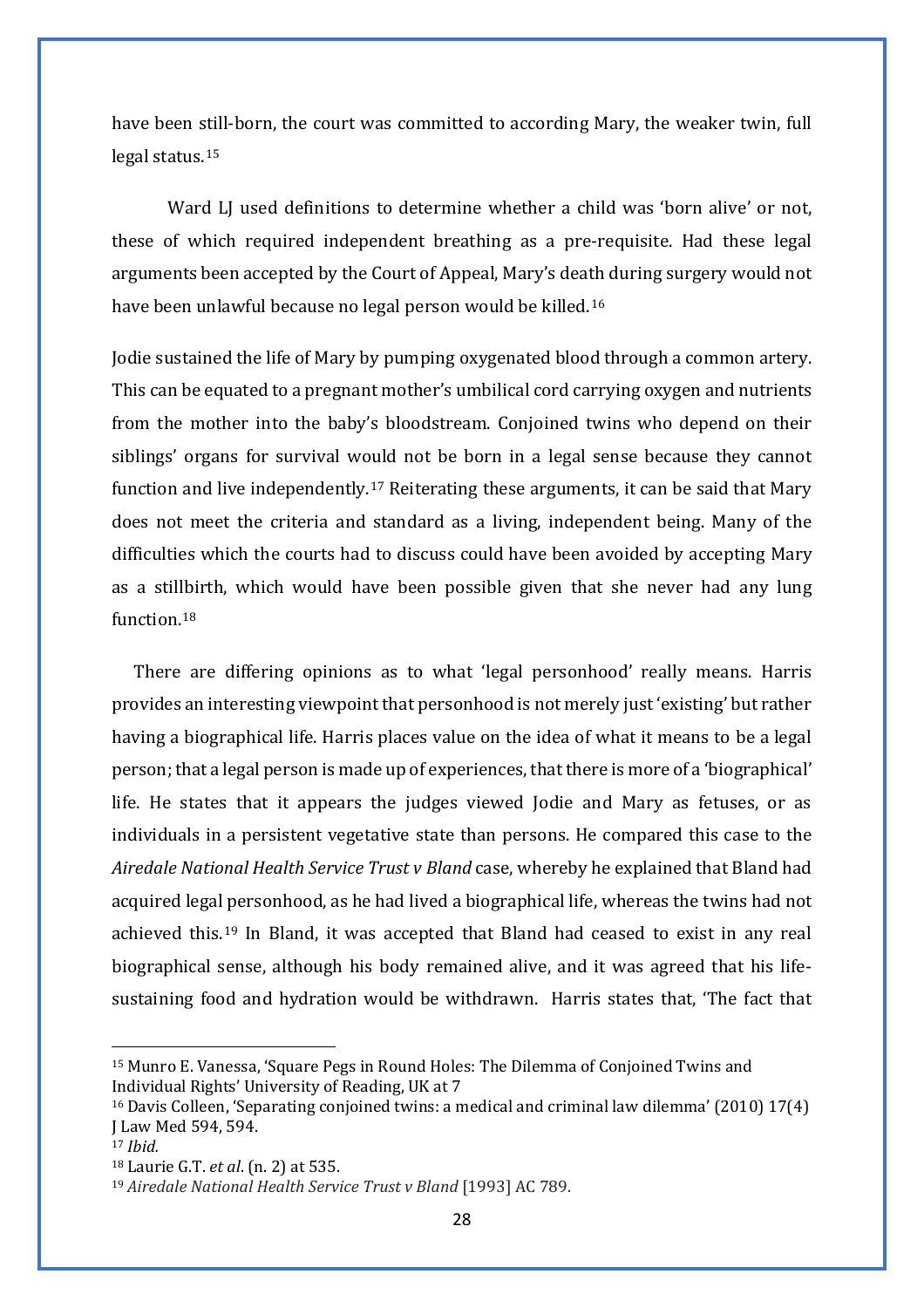neither Mary nor Jodie were persons at the time of the operation…explains why the decision to operate knowing that Mary must die was not unethical.'[20](#page-31-0) Harris provides an interesting ethical critique about the concept of personhood. Mary was only surviving due to the resources derived from her sister, which can be likened to the artificial nutrition and hydration that was provided to Bland. For Harris, he finds that Mary is not a legal person and therefore the surgery is justified. However, he does not find that Jodie has acquired the status of a legal person either, the parent's wishes would then have held more legal weight and the surgery would not have occurred.

#### **3. Welfare Issues**

This case addresses key doctrinal questions about the permissibility of controversial treatments by using welfare statutory rules in relation to promoting the best interests of the child principle under the Children's Act 1989. The welfare of the child is the court's paramount consideration.

The Court of Appeal decided that the surgical intervention was lawful, although it would ultimately lead to Mary's death. It was seen as the least detrimental alternative and the medical intervention defended Jodie from being killed by Mary through the gradual overloading of her vital organs.

Johnson J of the High Court, at first instance, and Walker LJ on appeal were happy in the notion that it was not in Mary's best interests to be maintained alive.<sup>[21](#page-31-1)</sup> This was due to the quality of life Mary would be expected to have. Other members of the Court of Appeal refuted this view, Ward LJ held that the separation would bring her life to a close before it had run its natural span without providing any countervailing advantage.[22](#page-31-2)

The Court of Appeal began with addressing the best interests of the twins as two separate persons. It was held by the Court of Appeal that Johnson J was right in concluding that the separation would be in Jodie's best interest. Prolonging Jodie's life was of best interest to her, as it was held that she would live a generally normal life. The Court of Appeal defined that the sanctity of life possesses an intrinsic dignity which entitled to it

<span id="page-31-0"></span><sup>20</sup> Harris John, *'*Human Beings, Persons and Conjoined Twins: An Ethical Analysis of the Judgment in Re A' (2001) *Medical Law Review* 221, 235-6.

<span id="page-31-1"></span><sup>21</sup> Laurie G.T. *et al*. (n. 2) at 534.

<span id="page-31-2"></span><sup>22</sup> *Ibid.*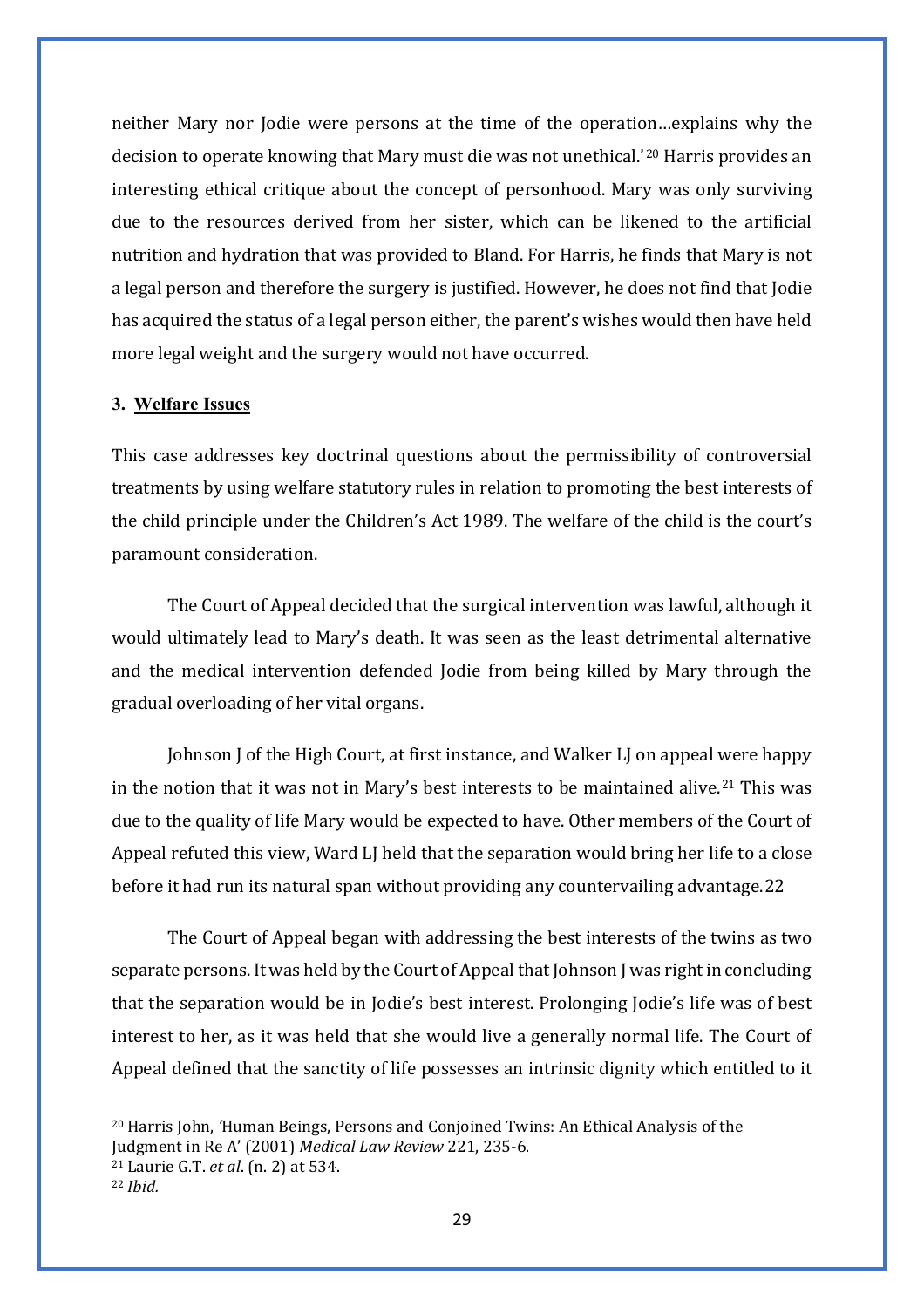protection from an unjust attack.[23](#page-32-0) The courts accepted that the sanctity of life doctrine explicitly affirms that each life has inherent value and the right to life is equal for all of us. The sanctity of life doctrine does, however, acknowledge that it may be proper to withhold or to withdraw treatment.

With regards to Mary's best interests, the courts looked at the quality of life which she would have. The court of appeal determined that the only benefit from the operation, would be that Mary would be given bodily integrity and dignity. This goal was deemed as 'illusory' by the court, as she would die before enjoying her independence, and she possessed no capacity for life. The operation would not ensure any other improvement or would prevent any further deterioration in her health. The court stated that in terms of her best health interests, that there were none. The court also could not see that it was in her best interests to remain conjoined to her sister. They did not know if Mary suffered pain due to this attachment, as she had no lungs, so could not cry out if she was in fact in pain. It was found by the court that there would be no countervailing advantage to Mary, therefore the procedure would not be in her best interests. Death was an inevitable fact if the operation were to be carried out, which was the crux of one of the criminal law issues which the courts had to address.

Now the question is posed; did they appropriately address the welfare issues of Mary with regards to her legal personhood? Due to the assumption that Mary was a legal person, the court was obligated to look at her best interests. However, as argued previously, had Mary been considered a stillborn, it would not have been necessary to assess what the best interests were for her.

The courts were faced with a paradoxical situation. The courts used a balancing exercise, which was not determined by one child's right to life over the other, but rather, the consideration of the worth of life compared with the other. The courts found that the best interests of both children was to give the chance of life to the child whose actual bodily condition is capable of accepting the chance to her advantage even if she has to be at the cost of the sacrifice of life which so unnaturally supported.[24](#page-32-1) Ward LJ concisely put it, Mary could survive only as long as did Jodie and her 'parasitic living would be the cause

<span id="page-32-0"></span><sup>23</sup> *Re A (*n. 1).

<span id="page-32-1"></span><sup>24</sup> *Re A (*n. 1) per Ward LJ.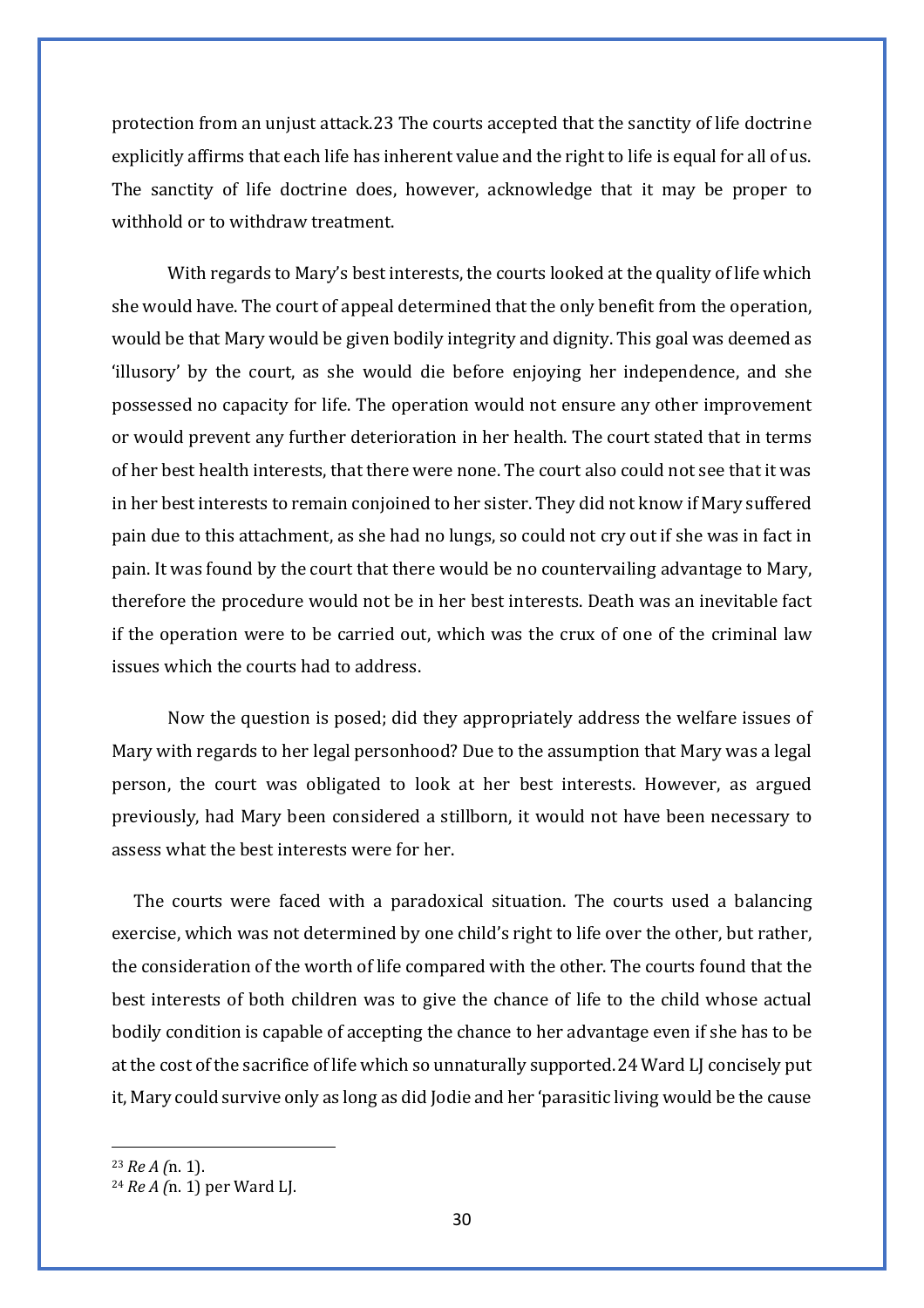of Jodie's ceasing to live.'[25](#page-33-0) Had only Jodie been defined as a legal person, the conflict of the balancing exercise would not have occurred. A balance had to be struck somehow and, in doing so, it was right to place the worthwhileness of the treatment in the scales – and this was heavily weighted in favour of Jodie.[26](#page-33-1)

#### **4. Criminal Law Issues**

This case was controversial with regards to whether or not the surgical separation would be permitted under criminal law doctrines. There was stark debate as to whether or not the procedure could be considered lawful. Some critics have argued that the operation was no better than an act of simply murdering Mary, due to her inevitable death upon separation. Only human beings that are persons in the eyes of the law can be deemed to be victims of homicide. The judges had to assess the permissibility with regards to English criminal law as the operation would essentially end Mary's life, and whether or not this could be deemed as a homicide.

In order for the crime of murder to be established, actus reus and mens rea must be present. It must be proved beyond reasonable doubt that the defendant unlawfully killed a person with intent to kill or cause grievous bodily harm. In presenting a verdict in favour of performing an operation to separate them, despite it inevitably causing the death of the weaker twin, the three-judge panel contraindicated not only the wishes of the parents involved, but also the moral doctrines of the Catholic church, the ethical doctrines of pro-life campaigners and the legal doctrines of certain well-established authorities.[27](#page-33-2) With regards to the issue of legal personhood, there can be no criminal responsibility for the murder or manslaughter of a conjoined twin if that twin is not regarded as a person capable of being killed in law, or a life in being.[28](#page-33-3) Had the issue of personhood been approached adequately regarding Mary, it would not have been necessary to discuss the criminal law implications.

The High Court found that the separation was to be deemed as a non-culpable omission, not an act. This decision and reasoning was appealed to the Court of Appeal.

<span id="page-33-0"></span><sup>25</sup> J.K. Mason (n. 4) at 536.

<span id="page-33-1"></span><sup>26</sup> *Ibid.*

<span id="page-33-2"></span><sup>27</sup> Davis Colleen (n. 17) at 600.

<span id="page-33-3"></span><sup>28</sup> Davis Colleen (n. 17) at 594.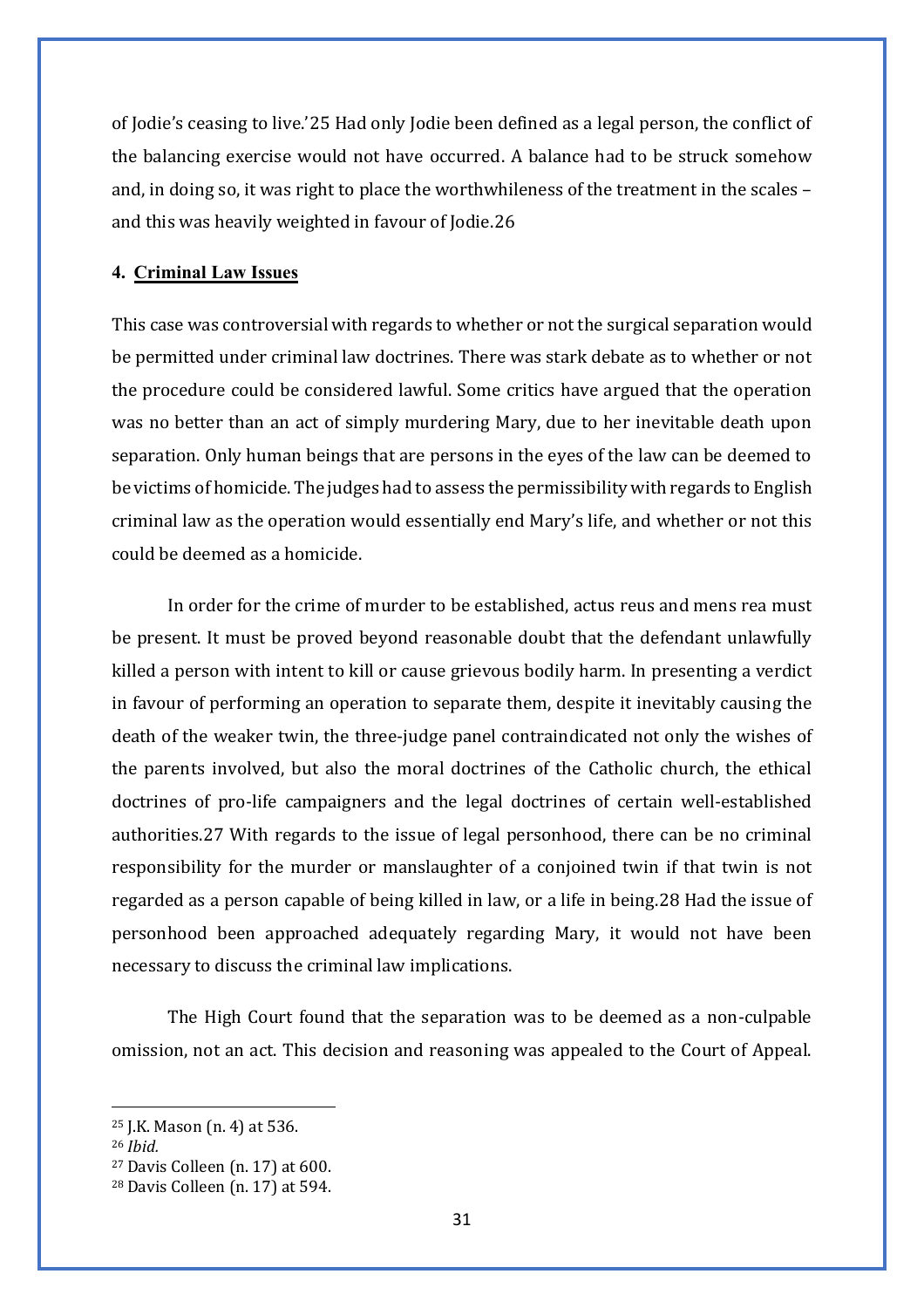The High Court adopted the reasoning that the surgery was lawful as it was said to be a withdrawal of treatment, they relied on the precedent case of Bland[29](#page-34-0). Here, the withdrawal of treatment was lawful, as it was in the best interests of the patient to do so. The surgery was conveyed as an omission as it effectively withdrew Mary's blood supply from her. Johnson J in the High Court found that this withdrawal was analogous to the withdrawal of food and hydration from the patient in Bland.[30](#page-34-1) The fact that treatment was futile was also made apparent by the courts. Both omission and futility are of relevance when discussing the act, as the futility of the situation removes the culpability of the omission.

Having accepted that Mary was receiving no treatment which could be withdrawn in a passive fashion, the Court of Appeal concluded that the operation to separate the twins constituted an assault on Mary.[31](#page-34-2) There is a duty of care on doctors with regards to their patients, the Court of Appeal found the High Court's characterization of an omission not an act implausible, and it was overruled.

The lawfulness of the procedure was also addressed with regards to necessity. Necessity may justify an otherwise unlawful action by excusing it in order to avoid a greater harm. Brooke LJ leads with this argument, to which the other judges also supported. Brooke LJ found that the elements of necessity were satisfied and that the absence of an emergency was no bar to such a defence.[32](#page-34-3) It is a necessity for the surgery to proceed to save the healthy twin, but it is also a necessity that the surgery not go ahead if the life of the ailing twin is to be cut short.

Self-defence can be an adequate defence to murder, as the actus reus and mens rea of murder can be justified. It was argued that the operation could be justified as an act of quasi self-defence, as the doctors were acting on the defence for Jodie, as they are essentially protecting her from being killed by Mary. Ward J in the Court of Appeal states that there should be an obligation on the parents 'to save Jodie from Mary.'[33](#page-34-4) The other judges did not share Ward's explanation of self-defence. Walker J held a contrary view,

<span id="page-34-0"></span><sup>29</sup> *Airedale* (n. 20).

<span id="page-34-1"></span><sup>30</sup> *Ibid.*

<span id="page-34-2"></span><sup>31</sup> Laurie G.T. *et al.* (n. 2) at 534.

<span id="page-34-3"></span><sup>32</sup> J.K. Mason (n. 4) at 536.

<span id="page-34-4"></span><sup>33</sup> *Re A* (n. 1).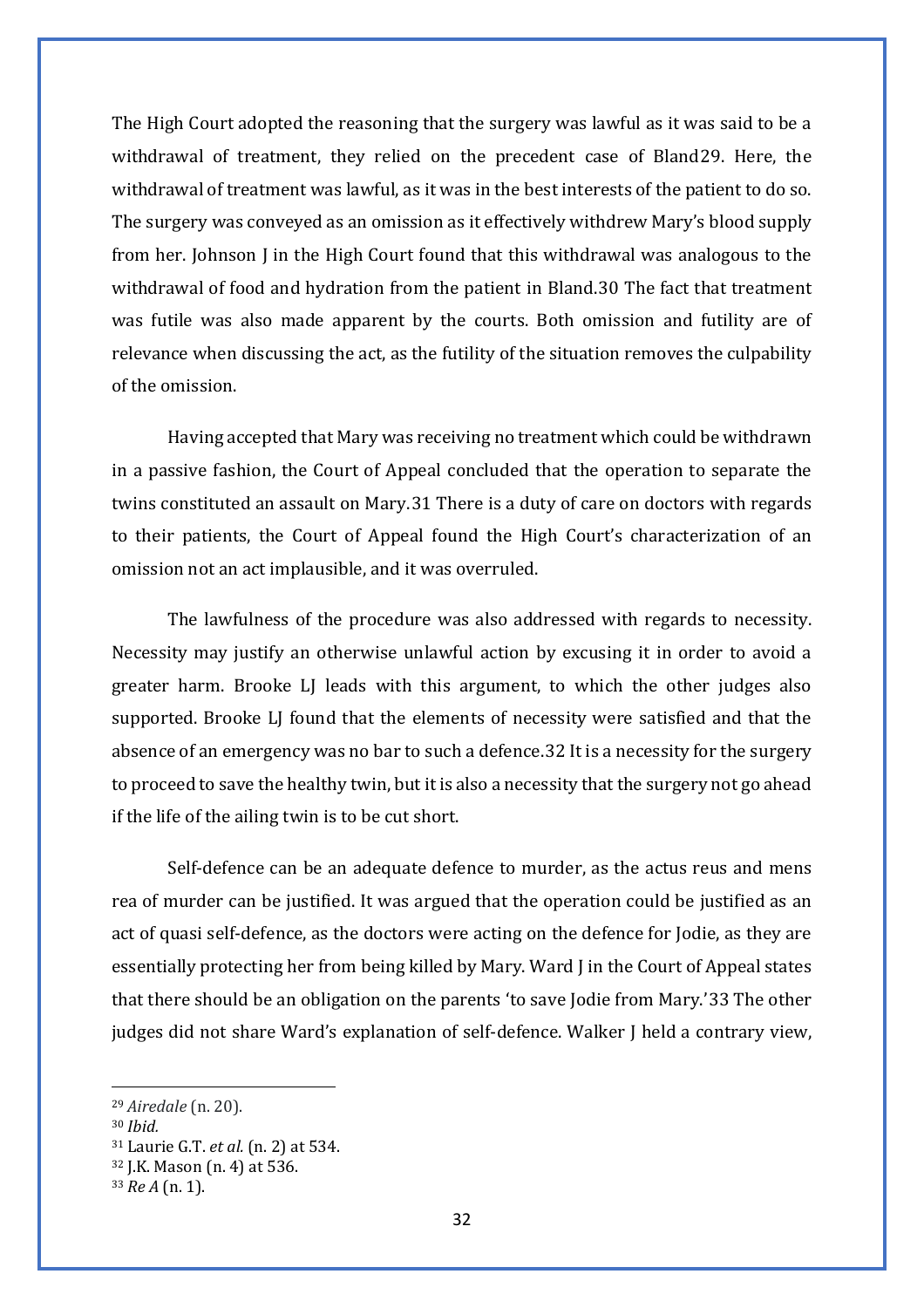that the situation at hand was not an aggressor situation, it is not Jodie actively needing to defend herself from Mary. Ward LJ recognized the dilemma posed by conflicting duties to both babies and saw no way to resolve the conflict other than to choose between the lesser of two evils. The least detrimental choice was to allow the surgery to proceed.[34](#page-35-0)

The doctrine of double effect was also discussed by the judges, however none of the judges in the Court of Appeal wished to invoke this. According to this doctrine, an act which produces a bad effect is nevertheless morally permissible if the action is good in itself, the intention is solely to proceed the good effect, the good effect is not produced from the bad effect and there is sufficient reason to permit the bad effect.[35](#page-35-1) Ward and Brooke LJ held that the doctrine of double effect had no application because the sideeffect of the good cure for Jodie was Mary's death.[36](#page-35-2)

#### **5. Conclusion**

The ethical and legal positions of a separation of conjoined twins is far from clear.[37](#page-35-3) In order to justify the surgical intervention, the judges had to address criminal and welfare issues, whilst also taking account of the legal personhood of the twins.

It is arguable that the judges did not discuss the status of legal personhood appropriately. The medical evidence presented before the court clearly stated that had Mary been born unattached to her twin, she would not have survived. As argued previously, had Mary been considered a stillborn birth, taking guidance from statutory instruments, the criminal and welfare issues would not have caused as much conflict within the courts. The courts immediately assumed on the face of medical evidence that each twin was accorded their own status of legal personhood, without taking careful consideration of the law concerning the issue.

The courts had to take into account the welfare issues surrounding this case, in order to justify the declaration granting the operation to be performed. The courts recognized both twins as two distinct legal persons, they approached each best interest

<span id="page-35-0"></span><sup>34</sup> Davis Colleen (n. 17) at 594.

<span id="page-35-1"></span><sup>35</sup> *Ibid.*

<span id="page-35-2"></span><sup>36</sup> *Ibid.*

<span id="page-35-3"></span><sup>37</sup> Sally Sheldon and Stephen Wilkinson, 'Conjoined Twins: The Legality and Ethics of Sacrifice' (1997) *Medical Law Review* 147, 169.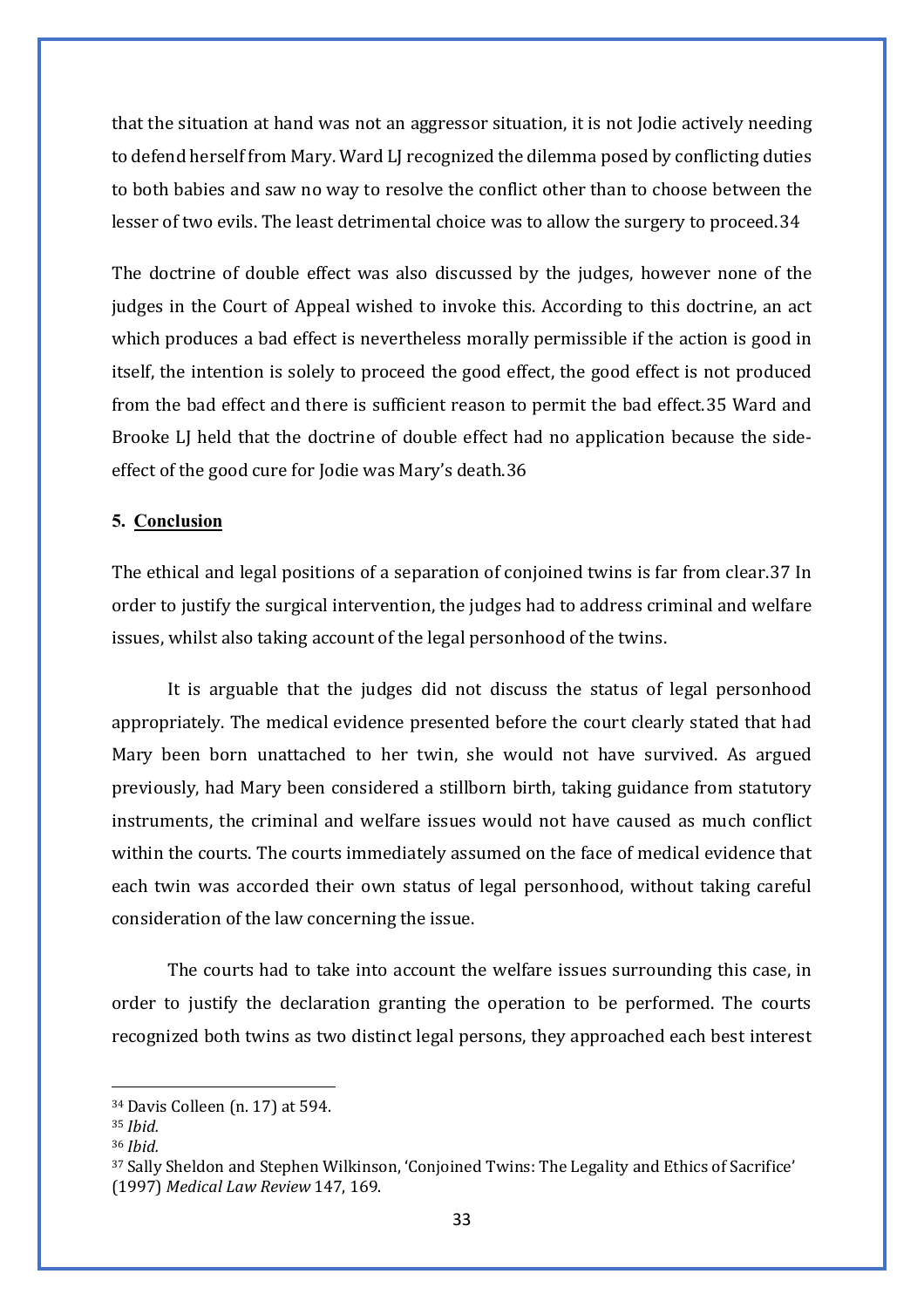of each twin separately. The judges found that by continuing Mary's life, it would cause her possible pain and discomfort, if she could feel anything at all. A balancing exercise was used in order to determine the outcome, and examined not just the sanctity of life, but the quality of life each twin would be expected to enjoy. It is conveyed that the judges considered the welfare issues appropriately.

It was held that Johnson J had erred in law by equating the intervention to the discontinuation of medical treatment. It was held a positive act to end Mary's life, and that the operation constituted an assault on her. Under the European Convention of Human Rights,[38](#page-36-0) Mary has a right to life, making it unlawful to kill her intentionally by undertaking an operation with the primary purpose of killing her. Whilst addressing the criminal law issues, the judges were at conflict with their legal reasoning. Before deeming the operation as lawful, it had to be cleansed of suspicion of murdering Mary. They examined strategies such as; self-defence on behalf of Jodie, the necessity of avoiding an inevitable wrong and an absence of intention to kill.[39](#page-36-1) The judges appropriately addressed the criminality of the separation at hand, upon justifying the intervention being performed, as they explored every avenue possible in an extremely complex case.

It can be said, that with regards to criminal and welfare issues, that the judges addressed these adequately, based upon the assumption that the twins were two distinct legal bodies. It is argued, however, that had the judges relied upon the statutory instruments at hand and accepted Mary as a stillbirth, it would have caused less legal controversy. Ward LJ himself stated that Mary was not a viable child, and had this been advocated, the criminal and welfare issues would not have been such a task in dealing with. This judgement has been said to have left matters unsettled, and the judges made a recommendation to Parliament for guidance if a situation arose again. My concluding thoughts, whilst the judges addressed criminal and welfare issues coherently with regards to two distinct persons, retrospectively, if Mary was accepted as a stillbirth, it would not have caused such a conundrum for the courts. The juxtaposition of the overwhelming medical evidence against the legal definition of personhood is also worth dwelling on.

<span id="page-36-0"></span><sup>38</sup> European Convention on Human Rights, Article 2.

<span id="page-36-1"></span><sup>39</sup> Laurie G.T. *et al.* (n. 2) at 534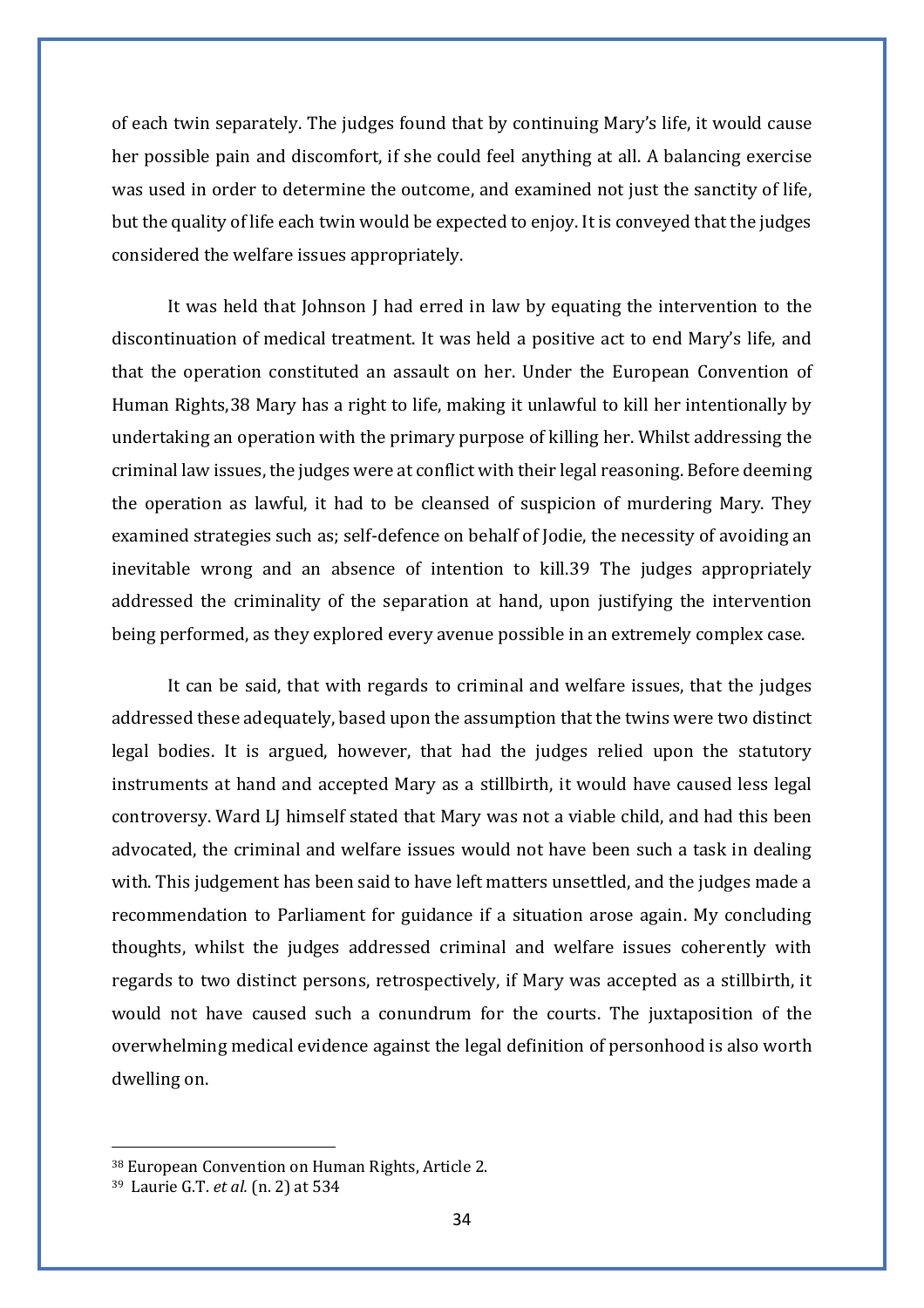## **Sign Me Up: automated digital signatures in** *Neocleous v Rees[2019] EWCH 2462*

Hugh Rowan\*

## **1. Introduction**

As the new decade dawns, legal professionals are preparing for major changes to the profession, including the rising use of so-called 'smart-contracts'. Yet, before addressing these 21st century problems, we must be certain where we stand on much more fundamental concerns over electronic contracting. A 'signature' is a concept laden with inferences, many of which cannot and do not apply to electronic communication. Hence, a new concept of signature, i.e. eSignature, must be provided for the modern world. This was the question for the court in the case of *Neocleous v Rees[1](#page-37-0)* whose judgement was handed down on 20th September 2019.

## **2. Facts**

The case concerned a right of way which the Defendants had attempted to register against the title of the Claimant's property. The Claimant objected, but prior to the tribunal hearing offered to buy a part of the land in question to resolve the dispute. To that end, a number of emails were sent between the parties' solicitors in March 2019. At the bottom of these emails, it was the policy of the firms in question to automatically include the sender's name, occupation, role and contact details.

On 9 March 2018, the Defendant's solicitor, David Tear, emailed the Claimant's solicitor, Daniel Wise, confirming that "terms of settlement…have been reached." These terms were listed in the email and the email concluded:

*I would be grateful if you could acknowledge receipt of this email and confirm your agreement to the above… Many thanks [there followed Mr Tear's automated email footer]*

<span id="page-37-0"></span><sup>\*</sup>BA, (Oxon); GDL City Law School.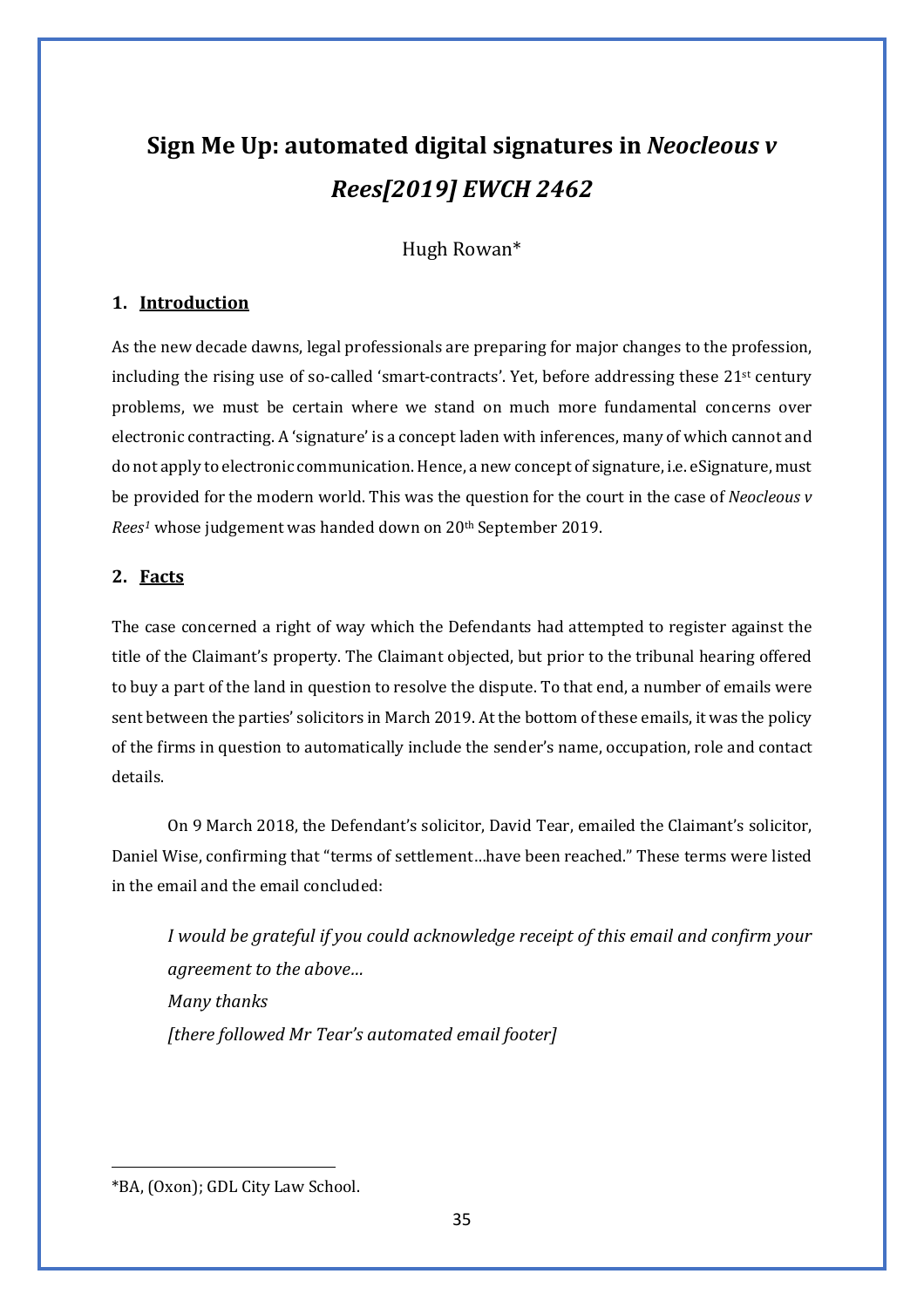On 12 March 2018, Mr Wise replied:

*Thank you for your email and I confirm my agreement with its contents. Kind regards Daniel [there followed Mr Wise's automated email footer]*

Mr Tear subsequently wrote to the Tribunal requesting the hearing be vacated and sent a draft consent order to Mr Wise. Mr Wise responded with amendments on the 22 March 2018, and on the same date the Tribunal wrote to Mr Tear confirming that the hearing was being vacated. On 9 May 2018, the Defendant's solicitor wrote to request that the hearing be re-listed. On 16 May 2018, Mr Wise wrote to the Tribunal contending that the matter had been compromised hence there was no basis for relisting the application.

#### **3. Issue: the recognition of eSignatures**

The question for the court was whether the Defendant's 'automated' email footer could be considered a signature for the purposes of s.2 *Law of Property (Miscellaneous Provisions) Act 1989*. This provision provides that, "a contract for the sale or other disposition of an interest in land can only be made in writing … [and] must be signed by or on behalf of each party to the contract."

An individual's signature carries enormous significance in both British and international law. Key cases such as *L'Estrange v F Graucob Ltd[1](#page-38-0)* highlight the probative value of a persons 'mark' in specific areas (e.g. the incorporation of terms). Notionally, a signature is a mere string of letters, although the courts have deemed a person's initials<sup>[2](#page-38-1)</sup> or even a mere 'X'<sup>[3](#page-38-2)</sup> sufficient.

The principal purpose of a signature, as summarised in the Law Commission report, is "to demonstrate an intention of the party to authenticate a document."[4](#page-38-3) Provided therefore that such an intention to authenticate is present, and any other statutory requirements are fulfilled, a signature may be deemed present in law. These principles apply as equally to digital signatures as they do physical (or 'wet ink') ones. Although, it is worth noting that it is possible for a statute

<span id="page-38-0"></span> $1$  [1934] 2 KB 394.

<span id="page-38-1"></span><sup>2</sup> *Phillimore v Barry* (1818) 1 Camp 513*.*

<span id="page-38-2"></span><sup>3</sup> *Jenkins v Gaisford & Thring, In the Goods of Jenkins* (1863) 3 Sw. & Tr 93.

<span id="page-38-3"></span><sup>4</sup> Law Commission, *Electronic Execution of Documents* (Law Com No 386, 2019) para 3.28.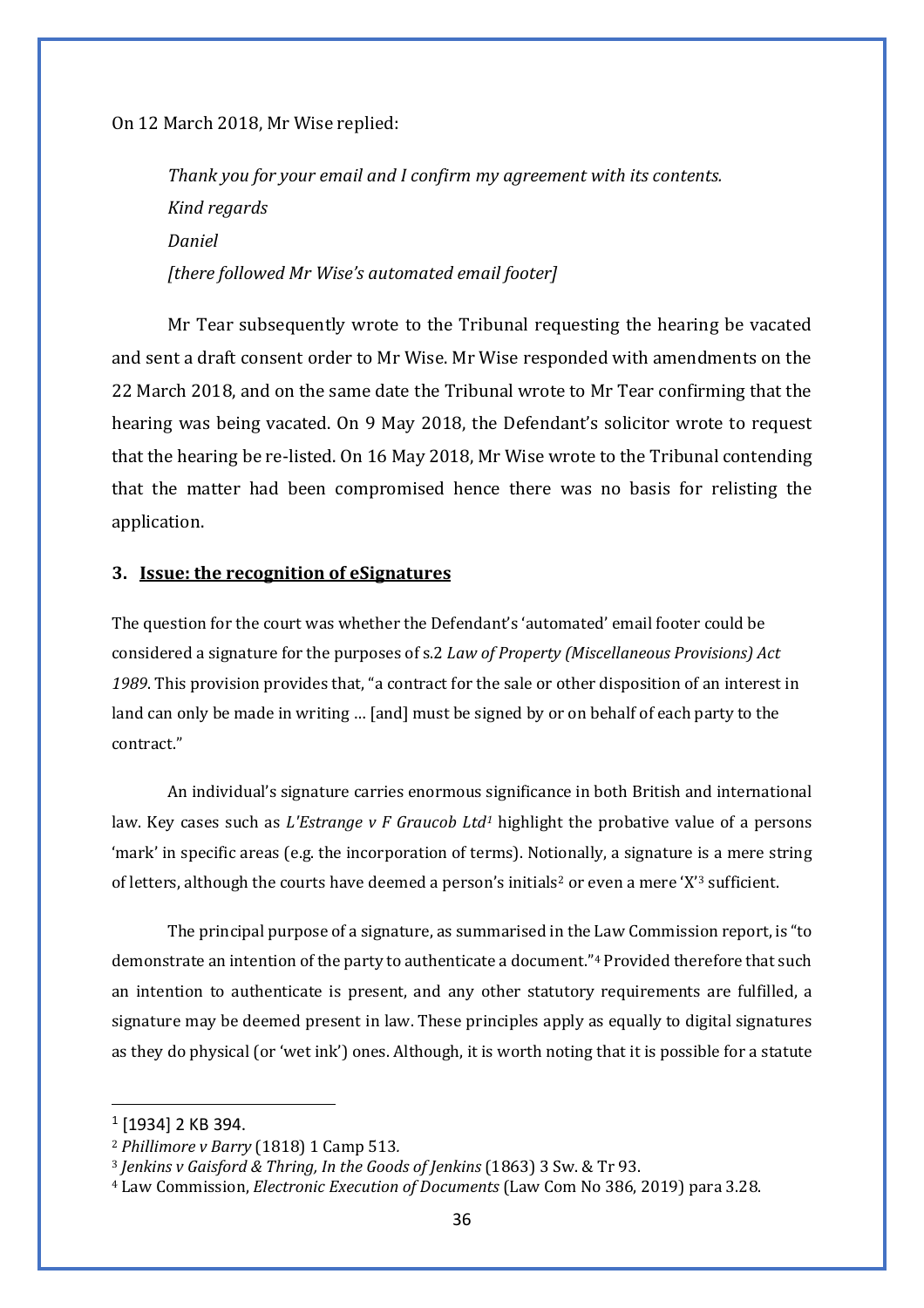or statutory instrument to require signatures for specific purposes to be handwritten. Nonetheless, the courts have been generous in their interpretation of a 'valid signature', allowing acts as simple as clicking 'I accept' at the bottom of a web page to suffice.[5](#page-39-0)

The current regulation governing eSignatures is EU Regulation No 910/2014 ('eIDAS').[6](#page-39-1) This broadly defines eSignatures as "data in electronic form which is attached to or logically associated with other data in electronic form and which is used by the signatory to sign."[7](#page-39-2) A second definition is provided by s.7 *Electronic Communications Act 2000* (as amended), to include "anything in electronic form as is incorporated into or otherwise logically associated with any electronic communication or electronic data; and purports to be used by the individual creating it to sign." It is important to note how far removed these definitions are from the plain English meaning of the word 'signature'; the focus is on the purpose or intention of the signatory and the form of the signature is largely inconsequential.

In line with this, the courts have recognised typing a name at the bottom of an email<sup>[8](#page-39-3)</sup> and the heading on an interbank ('SWIFT') message<sup>[9](#page-39-4)</sup> as acceptable signatures. Accordingly, the Law Commission report concludes that there is no reason, in principle, to think that the courts will not recognise "electronic equivalents of these non-electronic forms of signature…as legally valid."[10](#page-39-5)

The problem arises in that there are certain things which can be accomplished digitally which have no obvious parallel with wet ink communication. In *Neocleous v Rees,* this is the possibility of automatically generating a footer which includes the name, occupation, role and contact details of the sender at the foot of the e-mail. This question of 'automated signatures' was specifically addressed by HHJ Pelling (QC) in *J Pereira Fernandes SA v Mehta.*[11](#page-39-6) He concluded that in the absence of contrary evidence, an automatically inserted email address (of the sort included in all emails after sending) could not be deemed to be intended as a signature. However, he suggested *obiter* that "providing always that whatever was used was inserted in a document in order to give and with the intention of giving authenticity to it…the fact that the document is created electronically as opposed to as a hard copy can make no difference."

<span id="page-39-0"></span><sup>5</sup> *Bassano* v *Toft* [2014] EWHC 377 (QB) [44].

<span id="page-39-1"></span><sup>6</sup> EU Regulation No 910/2014 of the European Parliament and of the Council of 23 July 2014 on electronic identification and trust services for electronic transactions in the internal market and repealing Directive 1999/93/EC.

<span id="page-39-2"></span><sup>7</sup> *Ibid.,* Article 3(10).

<span id="page-39-4"></span><span id="page-39-3"></span><sup>8</sup> *Golden Ocean Group Ltd* v *Salgaocar Mining Industries PVT Ltd* [2012] EWCA Civ 265 [32]. <sup>9</sup> *WS Tankship IV BV* v *Seoul Guarantee Insurance Co* [2011] EWHC 3103 (Comm) [155].

<span id="page-39-5"></span><sup>10</sup> Law Commission (n. 5) para 3.45.

<span id="page-39-6"></span><sup>11</sup> [2006] EWHC 813 (Ch).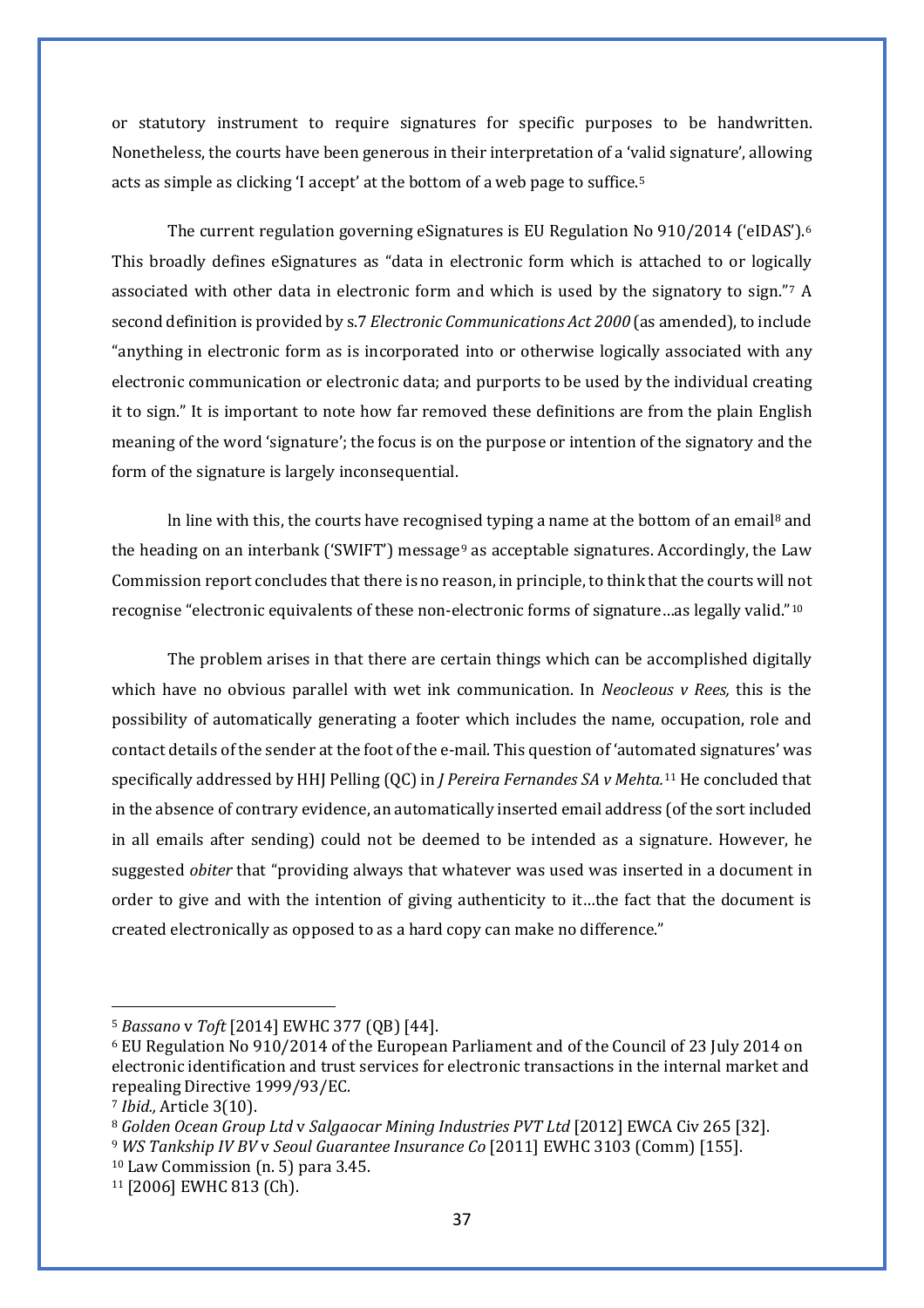A similar *ratio* was reached in the case of *Firstpost Homes Ltd v Johnson.[12](#page-40-0)* Here, a director of the plaintiff company prepared a letter of sale for the vendor, typing out his name and address in the header. This letter was signed and dated by the plaintiff, but the director had failed to do the same. The vendor died shortly thereafter, and the plaintiff bought an action seeking specific performance, contending that the name and address as the top of the letter was sufficient to constitute a signature for the purposes of s.2 *Law of Property (Miscellaneous Provisions) Act 1989.*  However, the Court of Appeal held that there was a specific section requiring signatures and therefore the typed name at the beginning of the document was insufficient.

#### **4. Judgment**

Applying the law to the facts above, HHJ Pearce held that the Defendant's signature in this case could be considered a signature for the purpose of s.2 *Law of Property (Miscellaneous Provisions) Act 1989*. In reaching this conclusion, HHJ Pearce made four key observations. First, that the inclusion of the email footer was a conscious decision at some point, even if that decision was general to the firm as a whole. Second, the sender was aware of his name being applied at the bottom. Third, the use of the phrase 'many thanks' displayed an intention to connect the body of the email with the footer. Finally, in contrast to *Firstpost Homes* the purported signature was at the end of the document, as is conventional, not above the text of the letter.

Consequently, it was held that the Claimants were entitled to the order for specific performance of the contract sought.

#### **5. Analysis**

The first of HHJ Pearce's reasons for finding an effective signature in this case recognises the importance outlined above of the intention attached to the signature in question. Following HHJ Pelling's analysis in *J Pereira Fernandes,* it is possible to say that the company's reason for their policy in automatically including email signatures was to lend authenticity to those emails.

Nonetheless, it would have been of use if HHJ Pearce had distinguished between the general intention of giving authenticity to emails sent by the firm and the specific intention relating to the email of 9 March 2018. It may appear that on the facts of *Firstpost Homes* the plaintiff director had intended to give authenticity to his letter by typing out his name as an addressee.

<span id="page-40-0"></span><sup>12</sup> [1995] 1 WLR 1567.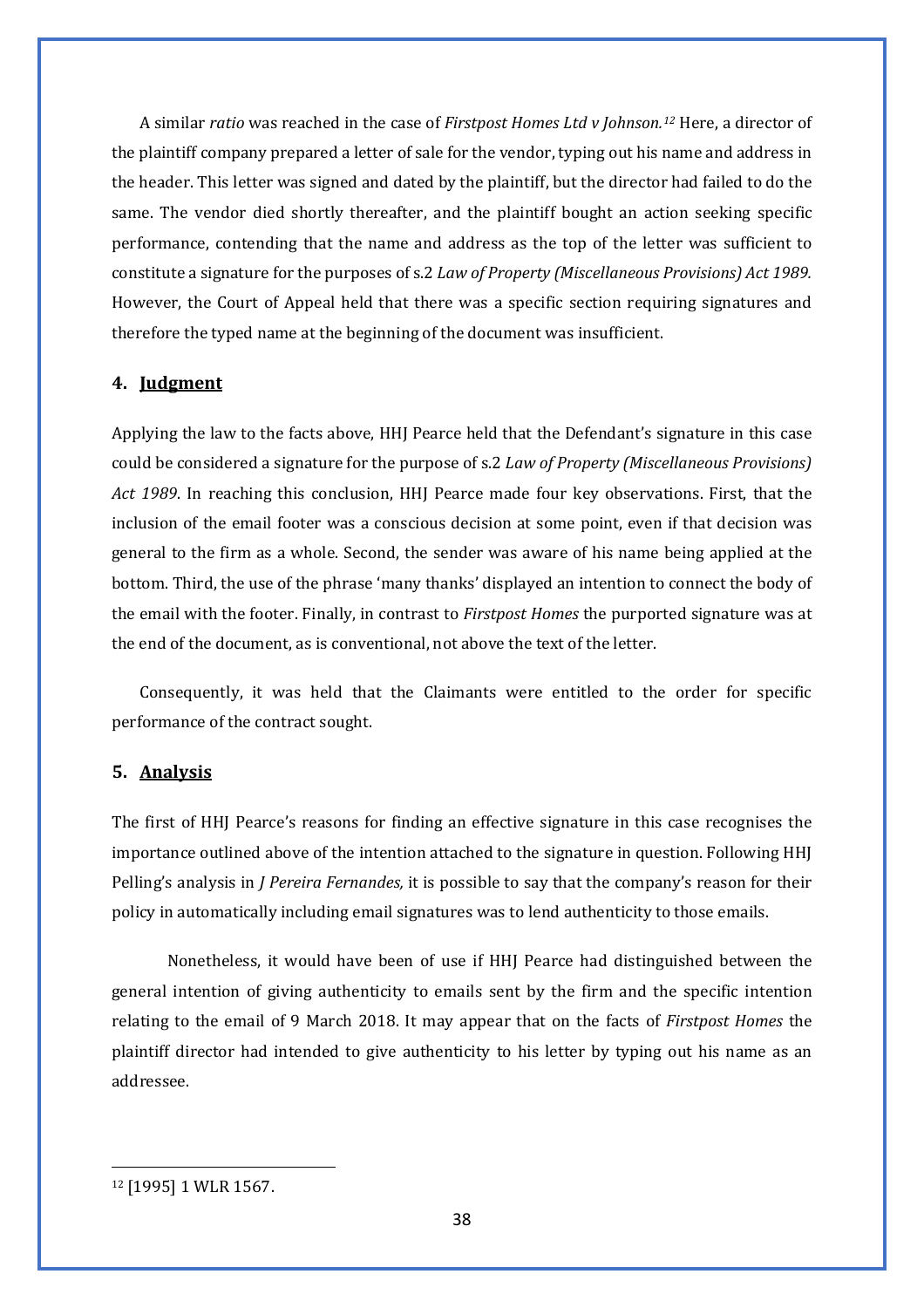To that end, it is helpful to consider HHJ Pearce's reasons as cumulative rather than discrete. Once we recognise the general intention present, we may find specific intention in relation to this email by recognising that: (i) the sender was aware of his name being applied as a footer; and (ii) there was an intention to connect this footer with the email through the use of the words 'many thanks'.

The least persuasive aspect of the *ratio* of this case is the fourth reason provided, namely, that the presence of the signature at the end of the document is the conventional placement in contrast to the placement in *Firstpost Homes*. Given what has been said about the divorce of the legal understanding of a 'signature' from its ordinary English counterpart, the conventionally accepted location of a name on a page should not be listed as a requirement for its status as a signature. Nonetheless, it may be considered evidentially valuable. HHJ Pearce does not explain which of these two interpretations he was preferring in his judgement.

#### **6. Conclusion**

As our methods of communication and contracting change, so must our methods of agreeing to such contracts. The traditional notion of signature has been eroded by statute, regulation and case law for decades now. New ground is covered in *Neocleous v Rees* insofar as it is the first time the court has recognised automatically included information as a signature. The reasoning, that this automatically included information had the same intention as a more conventional signature, demonstrates an emphatic step away from concern over the form of the signature towards its purpose. Nevertheless, vestiges of the traditional concept remain in this judgement with the concern over the placement of the signature relative to the agreement.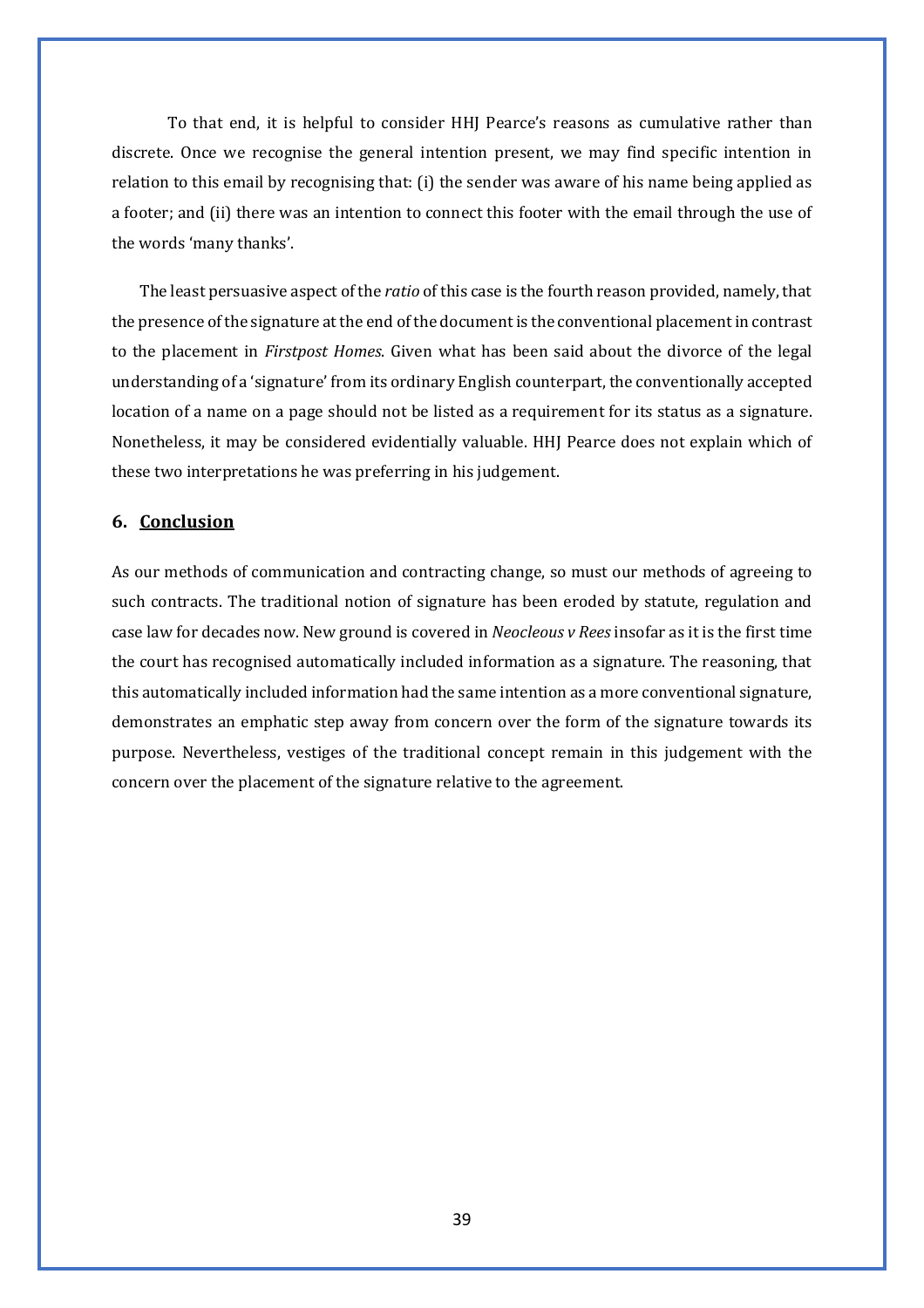**An evaluation as to whether the decision to prosecute Dr. Bawa-Garba for the crime of gross negligence manslaughter was the correct course of action, on both a legal and ethical basis, in light of the Williams Report on Gross Negligence Manslaughter in Healthcare**

Kelly Grace Gallagher\*

## **1. Introduction**

The area of gross negligence manslaughter is controversial, especially in the area of medical practice, due to the complex legal and ethical arguments both for and against the prosecution of doctors. The conflict of interests between retribution for a patient's family and the protection of doctors were prominent in *R v Bawa-Garba,* when a junior doctor, Hadiza Bawa-Garba, was convicted for gross negligence manslaughter after a six year-old child, Jack Adcock, who had been admitted to Leicester Royal Infirmary, died under her care.[1](#page-42-0) The case followed *R v Adomako*,[2](#page-42-1) which established the test for gross negligence manslaughter. There must be: an existing duty of care, a breach of that duty, the breach must have caused a death and the jury should decide if the defendants conduct "was so bad in all the circumstances as to amount…to a criminal act".[3](#page-42-2) When applied in *Bawa-Garba[4](#page-42-3)* the jury decided her behaviour did amount to that of a criminal standing. However, whether 'all the circumstances' were considered in an appropriate context, by considering their accumulative effect, and whether the jury were qualified to make a decision which not only affects the parties but a whole profession, is doubted. Since the decision in *Bawa-Garba*, [5](#page-42-4) *R v Rose[6](#page-42-5)* has adapted the *Adomako[7](#page-42-6)* test and the Williams

<span id="page-42-0"></span><sup>\*</sup>LLB, University of Chester.

<sup>1</sup> *R v Bawa-Garba* [2016] EWCA Crim 1841

<span id="page-42-1"></span><sup>2</sup> *R v Adomako* [1994] 3 WLR 288

<span id="page-42-2"></span><sup>3</sup> *Ibid.,* 187

<span id="page-42-3"></span><sup>4</sup> *R v Bawa-Garba* [2016] EWCA Crim 1841

<span id="page-42-4"></span><sup>5</sup> *Ibid.*

<span id="page-42-5"></span><sup>6</sup> *R v Rose (Honey Maria)* [2017] EWCA Crim 1168

<span id="page-42-6"></span><sup>7</sup> *R v Adomako* (n. 2).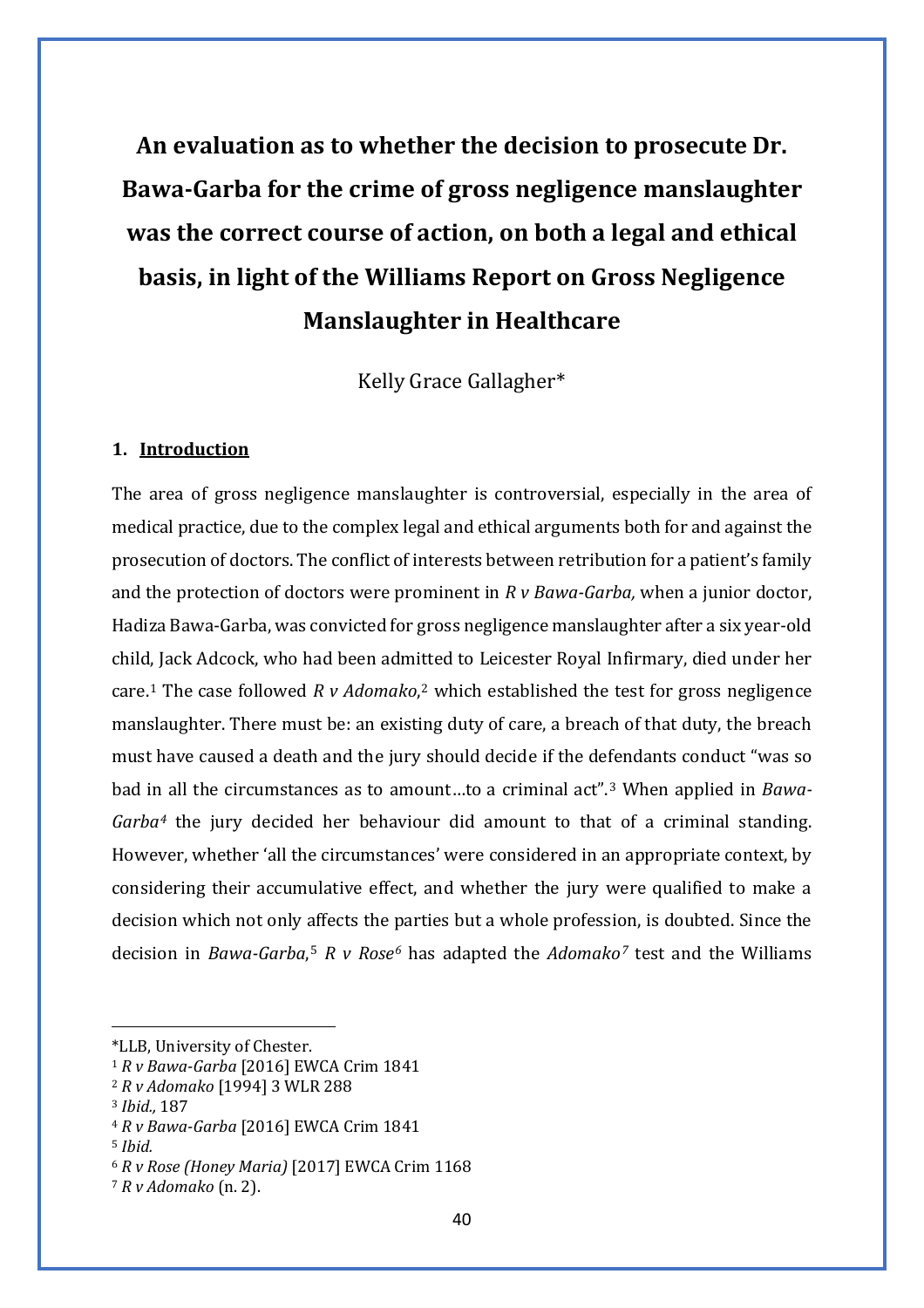Report has aimed to refine and clarify the area. [8](#page-43-0) These changes raise questions about how *Bawa-Garba[9](#page-43-1)* would be decided today.

## **2. The test for prosecution and** *Bawa-Garba*

The Crown Prosecution Service uses a two-part test when whether or not to prosecute. Firstly, there must be "sufficient evidence to provide a realistic prospect of conviction"[10](#page-43-2) and, secondly, prosecution must be "in the public interest".[11](#page-43-3) The requirement of a public interest can be conflicting when it concerns a doctor. One reason to prosecute would be to create awareness and deter those in the profession from making similar mistakes. However, Alghrani argues "if the injury…is a mistake…how will the prospect of criminal liability deter future mistake…".[12](#page-43-4) Similar mistakes may still occur due to them not being intentional. Deterrence has a resulting problem of defensive medicine, the idea that a doctor will not perform treatments for fear of being prosecuted. This would go against public interest both by stopping treatment in the patient's best interest and allowing for the "…degradation of [doctor] and patient relationship…".[13](#page-43-5) Both are imperative to trust in healthcare, which benefits more of society than prosecution does.

In February 2018, in light of *Bawa-Garba*, [14](#page-43-6) Jeremy Hunt asked Professor Williams to "…conduct a rapid review into the application of gross negligence manslaughter in healthcare".[15](#page-43-7) Mr Hunt specified that "…the vital role of reflective learning, openness and transparency is protected"[16](#page-43-8) and that the report should clarify "…where the line is drawn between gross negligence manslaughter and ordinary human error…so that

<span id="page-43-0"></span><sup>8</sup> Norman Williams, *Gross negligence manslaughter in healthcare: The report of a rapid policy review* (HM Government, 2018).

<span id="page-43-1"></span><sup>9</sup> *R v Bawa-Garba* (n. 4).

<span id="page-43-2"></span><sup>10</sup> Crown Prosecution Service, *The Code for Crown Prosecutors* (London: Crown Prosecution Service, 2018) at 4.6 [<https://www.cps.gov.uk/publication/code-crown-prosecutors>](https://www.cps.gov.uk/publication/code-crown-prosecutors) accessed 4th December 2018].

<span id="page-43-3"></span><sup>11</sup> *Ibid.*

<span id="page-43-4"></span><sup>12</sup> Margaret Brazier and Amel Alghrani, 'Fatal medical malpractice and criminal liability', *Journal of Professional Negligence*, 2 (2009) 51, 65.

<span id="page-43-5"></span><sup>13</sup> M Sonal Sekhar and N Vyas, 'Defensive Medicine: A Bane to Healthcare', *Annals of Medical & Health Science Research,* 3(2) (2013) 295, 295.

<span id="page-43-6"></span><sup>14</sup> *R v Adomako* (n. 2).

<span id="page-43-7"></span><sup>15</sup> Hansard, *Topical Questions: 06 February 2018* (London: Hansard, 2018) vol. 635, para 1 [<https://hansard.parliament.uk/Commons/2018-02-06/debates/CD4BD00A-044D-40F0-](https://hansard.parliament.uk/Commons/2018-02-06/debates/CD4BD00A-044D-40F0-85D9-76DE5A35C13F/TopicalQuestions?highlight=bawa-garba%23contribution-34EED974-6D59-4046-8971-77800E643C04) [85D9-76DE5A35C13F/TopicalQuestions?highlight=bawa-garba#contribution-34EED974-](https://hansard.parliament.uk/Commons/2018-02-06/debates/CD4BD00A-044D-40F0-85D9-76DE5A35C13F/TopicalQuestions?highlight=bawa-garba%23contribution-34EED974-6D59-4046-8971-77800E643C04) [6D59-4046-8971-77800E643C04>](https://hansard.parliament.uk/Commons/2018-02-06/debates/CD4BD00A-044D-40F0-85D9-76DE5A35C13F/TopicalQuestions?highlight=bawa-garba%23contribution-34EED974-6D59-4046-8971-77800E643C04) accessed 2 December 2018.

<span id="page-43-8"></span><sup>16</sup> *Ibid.,* para 2.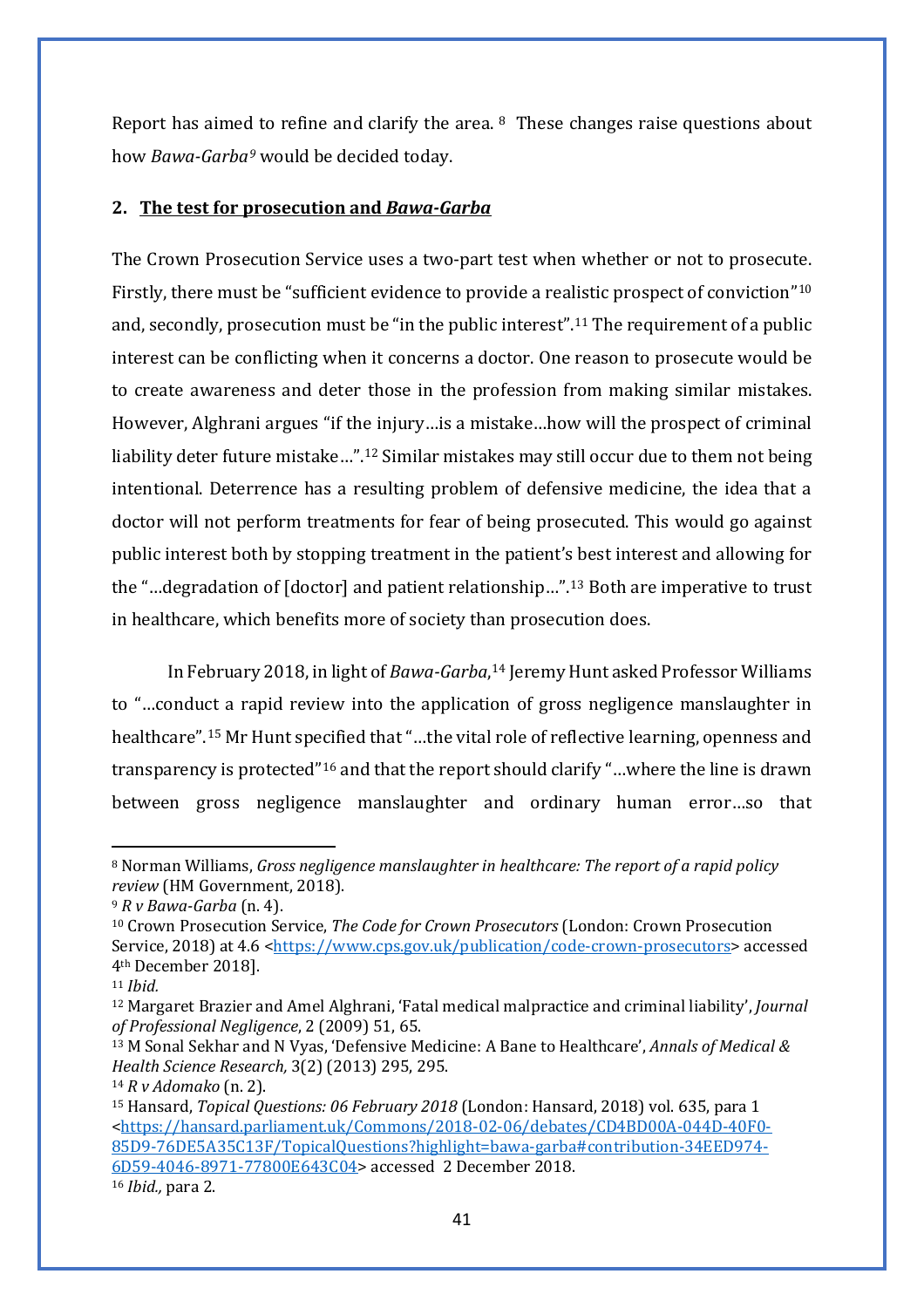doctors…know where they stand in respect of criminal liability…".[17](#page-44-0) This confirms Parliament's concern for the impact gross negligence manslaughter has on healthcare. In particular, Mr Hunt emphasised the need for transparency, one of the main ethical arguments against the prosecution of Bawa-Garba. Instead of admitting fault, "fear of reprisals…may lead to reluctance to disclose such events…",[18](#page-44-1) which would prevent the ability to learn from mistakes and decreases chances for retribution. It would also stop the NHS from implementing measures to lower risks occurring. After the impact of *Bawa-Garba*, [19](#page-44-2) Leicester Royal Infirmary has created more awareness about symptoms of sepsis by training staff to be 'sepsis champions'. John Parker said the champions will "promote prompt recognition and treatment of sepsis".<sup>[20](#page-44-3)</sup> This shows a positive impact by correcting a mistake in *Bawa-Garba*, [21](#page-44-4) that there was a failure to identify sepsis. Figures from Leicester have shown that in 2014, 50% of patients received intravenous antibiotics within one hour of developing sever sepsis, which was a rise from the previous year's figure of 25%.[22](#page-44-5) The hospital also held a balloon release in 2014 to mark World Sepsis Day.[23](#page-44-6) These attempts to promote awareness by the NHS demonstrated the vitality of having a culture of openness.

*Rose[24](#page-44-7)* refined the *Adomako[25](#page-44-8)* test, which provides that there must be "a serious and obvious risk of death at the time of the breach of duty"[26](#page-44-9) and the conduct must be "truly, exceptionally bad".[27](#page-44-10) Although this clarifies the *Adomako[28](#page-44-11)* test, it must be highlighted that it does not overrule it. The requirements that there must be an 'obvious risk' and 'exceptionally bad' conduct provide for a higher threshold in satisfying the *Adomako[29](#page-44-12)* test. *Bawa-Garba* arguably may not have been prosecuted if decided after

<span id="page-44-0"></span><sup>17</sup> *Ibid.,* para 2.

<span id="page-44-1"></span><sup>18</sup> Ash Samanta and Jo Samatha, 'Gross negligence manslaughter and doctors: ethical concerns following the case of Dr Bawa-Garba', *Journal of Medical Ethics*, 1 (2018) 1, 3.

<span id="page-44-2"></span><sup>19</sup> *R v Bawa-Garba* [2016] EWCA Crim 1841

<span id="page-44-3"></span><sup>20</sup> NHS University Hospitals of Leicester, *Press Release* (Leicester: NHS Trust, 2014) [<https://www.leicestershospitals.nhs.uk/aboutus/our-news/press-release](https://www.leicestershospitals.nhs.uk/aboutus/our-news/press-release-centre/?entryid8=28578)[centre/?entryid8=28578>](https://www.leicestershospitals.nhs.uk/aboutus/our-news/press-release-centre/?entryid8=28578) accessed 4 December 2018.

<span id="page-44-4"></span><sup>21</sup> *R v Bawa-Garba* (n. 1).

<span id="page-44-5"></span><sup>22</sup> NHS University Hospitals of Leicester, *Press Release* (n. 20).

<span id="page-44-6"></span><sup>23</sup> *Ibid.*

<span id="page-44-7"></span><sup>24</sup> *R v Rose* (n. 6).

<span id="page-44-8"></span><sup>25</sup> *R v Adomako* (n. 2).

<span id="page-44-9"></span><sup>26</sup> *R v Rose* (n. 6), 337.

<span id="page-44-10"></span><sup>27</sup> *Ibid.,* 420

<span id="page-44-11"></span><sup>28</sup> *R v Adomako* (n. 2).

<span id="page-44-12"></span><sup>29</sup> *Ibid.*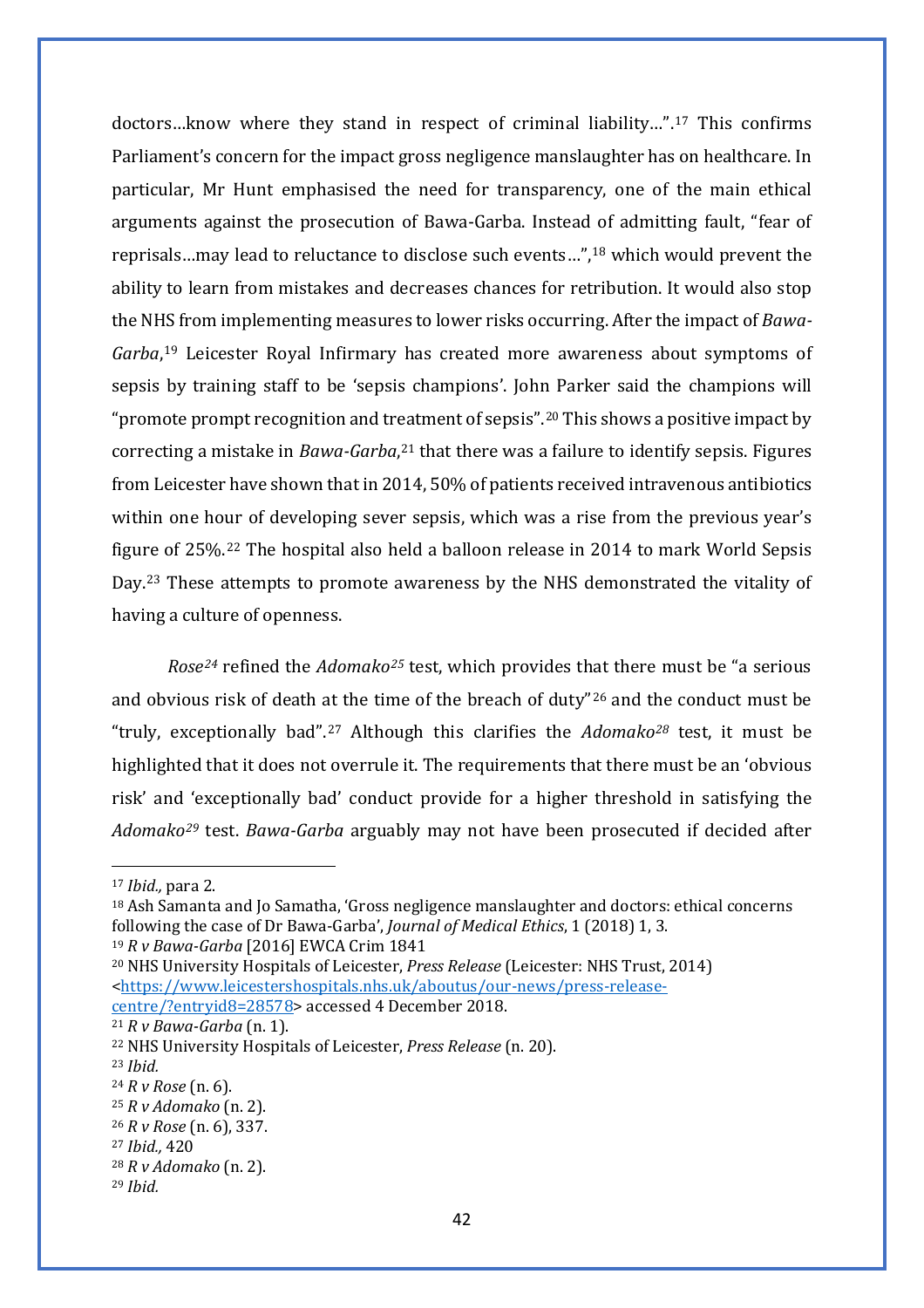*Rose*.[30](#page-45-0) Jack's sepsis was not immediately apparent and arguably there was not an obvious risk of death. SepsisUK says the illness "can initially look like flu",<sup>[31](#page-45-1)</sup> suggesting that the symptoms of sespis can be confused for common illnesses. In 'Doctors on Trial', Bawa-Garba stated "the last picture I have of Jack is him sitting up drinking from a beaker, nothing prepared me for expecting to see Jack crash".[32](#page-45-2) Again, this asserts the idea that the risk was not foreseeable. While her conduct was negligent, the failure of the system to highlight a problem with Jack's blood test that could have identified sepsis means that it does not seem just to consider her conduct "exceptionally bad".

Furthermore, the general reception from healthcare workers in support of Bawa-Garba to not be prosecuted can be seen on social media. This suggests the reliable professional opinion was that her conduct was not "truly, exceptionally bad".[33](#page-45-3) The use of '#iamhadiza'[34](#page-45-4) was see as a symbol of solidarity, suggesting this could happen to any doctor as a consequence of human error. An ethical approach is that doctors do not have an intention to kill: to hold doctors criminally liable for a mistake creates a dilemma for prospective doctors when they consider entering a profession with a high occurrence of death. This approach suggests that it is not within the public interest to prosecute doctors. However, in 9.1 of the Williams report it states "…the risk of a healthcare professional being prosecuted for gross negligence manslaughter is very small".[35](#page-45-5) This expresses that the fear of prosecution within healthcare may be a matter of perception. The fear could be an accumulation of not only trial results, but also other anxieties within the profession which could affect the propensity of mistakes occurring.

One worry for the healthcare profession is funding cuts to the NHS which is worsened by large fines when a case of gross negligence manslaughter is successful. This shortage of funding will influence technological advancement and staff-shortage, both large areas of debate in *Bawa-Garba.[36](#page-45-6)* Matt Hancock says technology is vital "…to

<span id="page-45-0"></span><sup>30</sup> *R v Rose* (n. 6)

<span id="page-45-1"></span><sup>&</sup>lt;sup>31</sup> 'About Sepsis' (*UK Sepsis Trust,* 2018) [<https://sepsistrust.org/about/about-sepsis/>](https://sepsistrust.org/about/about-sepsis/) accessed 3 December 2018.

<span id="page-45-2"></span><sup>32</sup> *Panorama: Doctors on Trial,* BBC One, 13 August 2018, 8:30pm, at 14:59.

<span id="page-45-3"></span><sup>33</sup> *R v Rose* (n. 6).

<span id="page-45-4"></span><sup>34</sup> '#iamhadiza – Twitter Search' (*Twitter*, 2018)

<span id="page-45-5"></span>[<sup>&</sup>lt;https://twitter.com/search?q=%23iamhadiza&src=typed\\_query>](https://twitter.com/search?q=%23iamhadiza&src=typed_query) accessed 5December 2018. <sup>35</sup> Norman Williams (n. 8), 20.

<span id="page-45-6"></span><sup>36</sup> *R v Bawa-Garba* (n. 1).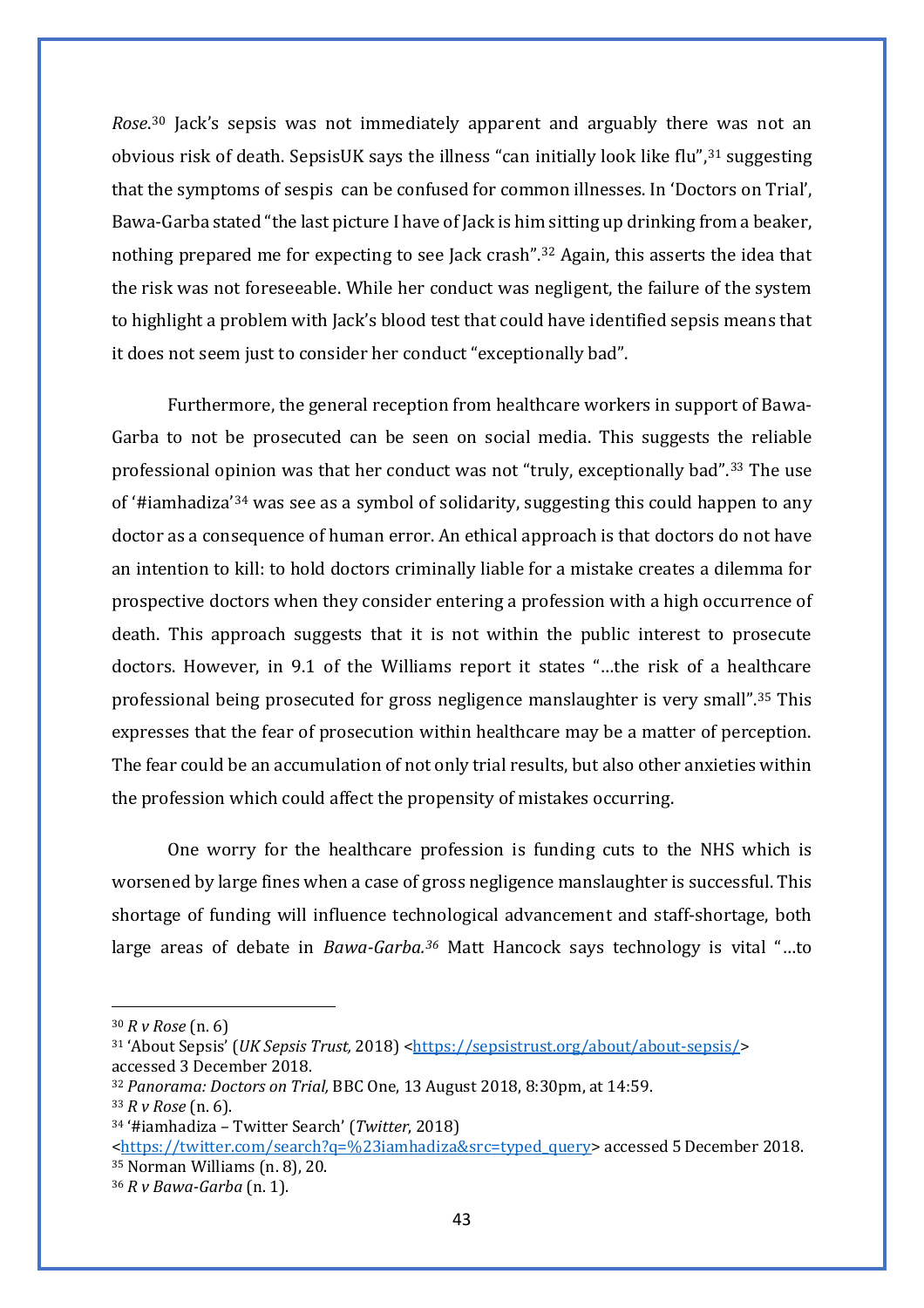transform health and social care so it can improve treatment and deliver better care…"[37](#page-46-0) into which £20 billion is being invested. The amount of money is substantial, especially considering the lack of funding in the area, highlighting a current problem with the technology relied upon by medical staff. However, as the technological problems have only been identified recently as an issue, the faults that occurred in *Bawa-Garba[38](#page-46-1)* due to technical problems potentially were not emphasised to the same degree they would be today. An NHS survey showed 69% of staff thought there was not enough staff to enable them to do their job properly.[39](#page-46-2) This figure supports the idea that Bawa-Garba, who was covering four floors and was working a double shift without breaks, was put in a position for failure. New sentencing guidelines list mitigating factors, which include: "the offender lacked the necessary...equipment, support...which contributed to the negligent conduct"; "the offender was subject to stress or pressure"; "no previous convictions" and "remorse".[40](#page-46-3) All of these are present in *Bawa-Garba* and could have reduced the seriousness of her sentence.

Legally, if the *Adomako[41](#page-46-4)* test is satisfied then the person should be held accountable, otherwise gross negligence manslaughter may lose respectability. In *R v Zaman,*[42](#page-46-5) Lord Hickinbottom stated the behaviour "…driven by money, was appalling".[43](#page-46-6) This view that the behaviour was 'appalling' shows the seriousness of the crime and affirms that doctors should not be exempt. However, this judgement can be contrasted to *Bawa-Garba[44](#page-46-7)* as her actions were not a result of another motive but from mistake. Accountability is still necessary, but prosecution may not be the best way to seek it.

#### **3. Alternatives to prosecution**

<span id="page-46-0"></span><sup>37</sup> 'Matt Hancock: new technology is key to making MHS the world's best*'* (*Gov.UK,* 2018) [<https://www.gov.uk/government/news/matt-hancock-new-technology-is-key-to-making](https://www.gov.uk/government/news/matt-hancock-new-technology-is-key-to-making-nhs-the-worlds-best)[nhs-the-worlds-best>](https://www.gov.uk/government/news/matt-hancock-new-technology-is-key-to-making-nhs-the-worlds-best) accessed 7December 2018.

<span id="page-46-1"></span><sup>38</sup>*R v Bawa-Garba* (n. 1)

<span id="page-46-2"></span><sup>39</sup> NHS Survey Coordination Centre, *NHS Staff Survey 2017: National Briefing* (NHS, 2018). 15 [<http://www.nhsstaffsurveys.com/Caches/Files/P3088\\_ST17\\_National%20briefing\\_v5.1\\_LB\\_R](http://www.nhsstaffsurveys.com/Caches/Files/P3088_ST17_National%20briefing_v5.1_LB_RC_FR_20180419.pdf) [C\\_FR\\_20180419.pdf>](http://www.nhsstaffsurveys.com/Caches/Files/P3088_ST17_National%20briefing_v5.1_LB_RC_FR_20180419.pdf) accessed 3 December 2018.

<span id="page-46-3"></span><sup>40</sup> Sentencing Council, *Manslaughter: Definitive Guideline* (HM Government, 2018), 7 [<https://www.sentencingcouncil.org.uk/wp-content/uploads/Manslaughter\\_Definitive-](https://www.sentencingcouncil.org.uk/wp-content/uploads/Manslaughter_Definitive-Guideline_WEB.pdf)[Guideline\\_WEB.pdf>](https://www.sentencingcouncil.org.uk/wp-content/uploads/Manslaughter_Definitive-Guideline_WEB.pdf) accessed 5December 2018.

<span id="page-46-4"></span><sup>41</sup> *R v Adomako* (n. 2).

<span id="page-46-5"></span><sup>42</sup> *R v Zaman (Mohammed Khalique)* [2017] EWCA Crim 1783

<span id="page-46-6"></span><sup>43</sup> *Ibid.,* at 81

<span id="page-46-7"></span><sup>44</sup> *R v Bawa-Garba* (n. 1).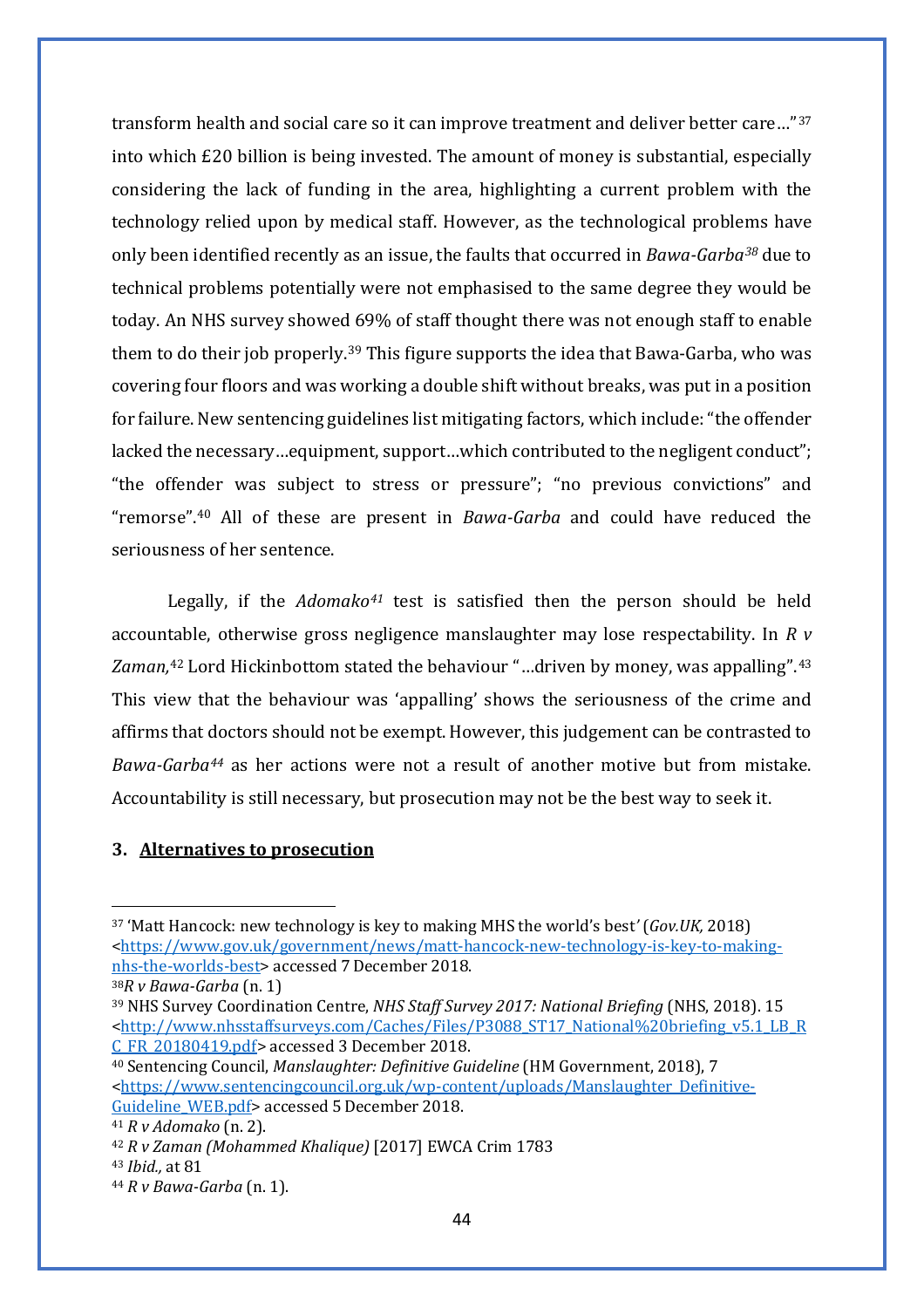Contributory negligence may be a more satisfying way to balance the need for retribution and protection against criminal prosecution. This approach may also be welcomed by UK courts, which are generally are uneasy with cases against doctors in criminal law. Additionally, the accountability of doctors is inconsistent. The *Adomako[45](#page-47-0)* test requires a death in order to prosecute; whereas negligent behaviour which causes serious injury has no basis for criminal prosecution. Arguably a person with lifelong complications due to negligent behaviour endures more suffering than someone who dies. This inconstancy is not sufficiently justified or satisfactory in providing justice for surviving victims.

The main reason for prosecution relates to the purpose of criminal law: to allow for retribution. Prosecution is found to be "…an emotionally satisfying way of exacting retribution…"[.46](#page-47-1) However, if appealed it can leave families disappointed. After hearing about the recent decision to allow Bawa-Garba to practise again Mrs Adcock said, "I can't believe how they try and rip everything apart that's been done for the past seven and a half years".<sup>[47](#page-47-2)</sup> This relates to issues with the trail process, which is long and stressful for both parties. Jack died in 2011 and proceedings have only ceased in 2018. During this time, due to the nature of the case, there has been wide media coverage. This media storm heightens public and professional input of opinion, and it increases emotional stress for both parties. For Jack's family the coverage creates an inescapable issue which does not allow a natural grieving process to occur, and it encourages the idea that justice is only gained through prosecution. An example is the ITV News headline 'Justice for Jack as grieving parents end four-year battle'.[48](#page-47-3) Yet, the stress for Bawa-Garba was of being identified as incompetent and untrustworthy, a reputation which could remain even if there had been no prosecution. This suggests prosecution is not the correct course of action for either party's mental health. Juries can also be influenced by the media resulting in an unfair trial, which would be a breach of Article 6 Human Rights Act.<sup>[49](#page-47-4)</sup> Another potential breach is of Article 14,[50](#page-47-5) if racism was found to have influenced the

<span id="page-47-0"></span><sup>45</sup> *R v Adomako* (n. 2)

<span id="page-47-1"></span><sup>46</sup> Margot Brazier, Sarah Devaney and Alex Mullock, 'Improving healthcare through the use of 'medical manslaughter'? Facts, fears and the future', 22 *Clinical Risk* (2016) 88, 90.

<span id="page-47-2"></span><sup>47</sup> *Panorama: Doctors on Trial,* BBC One, 13 August 2018, 8:30pm, at 26:56.

<span id="page-47-3"></span><sup>48</sup> ITV News, '*Justice for Jack as grieving parents end four-year battle'* (itv.com, 2018) [<http://www.itv.com/goodmorningbritain/news/justice-for-jack-adcock>](http://www.itv.com/goodmorningbritain/news/justice-for-jack-adcock) accessed 6 December 2018.

<span id="page-47-4"></span><sup>49</sup> Human Rights Act 1998, Article 6.

<span id="page-47-5"></span><sup>50</sup> Human Rights Act 1998, Article 14.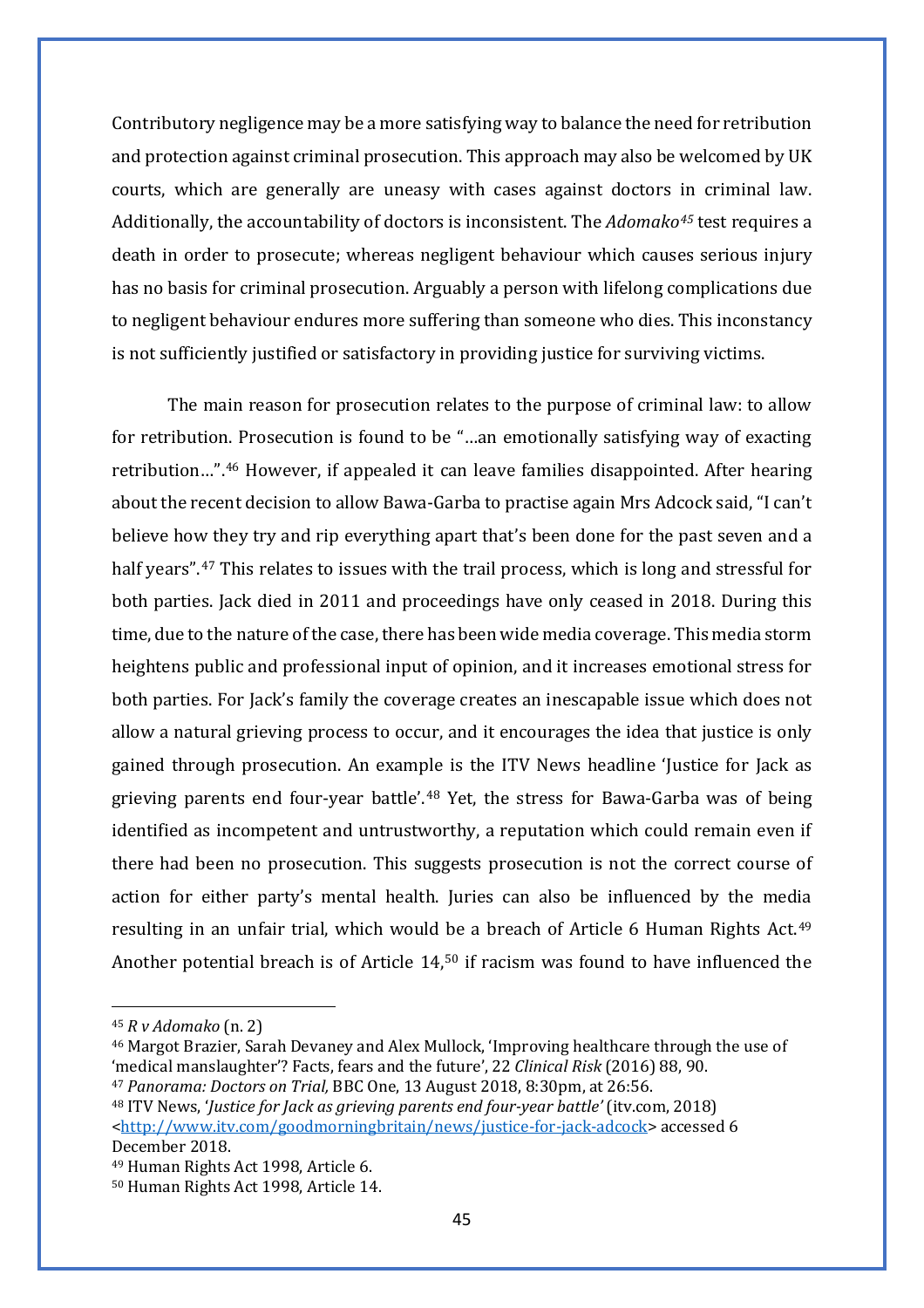jury. Bawa-Garba is part of an ethnic minority, a group which has more cases brought against them and judgements usually have "…more serious punitive measures and guilty verdicts".[51](#page-48-0) These findings, therefore, undermine the credibility behind Bawa-Garba's prosecution.

A further issue is that laypeople are not qualified to make serious decisions, as Stuart-Cole comments, "[the jury] …are incapable of any objective and fair measurement".[52](#page-48-1) This is due to them not understanding intricacies of medical issues but being able to empathise with the emotional aspects. Similarly, the legal test the jury must apply - that the conduct was "truly, exceptionally bad"[53](#page-48-2) - can be criticised because of its objective nature. There is no certainty in what this statement means and Quick argues "…prosecutors often rely on gut instinct…",[54](#page-48-3) showing no uniformity in how it will be interpreted. However, in *R v Misra,[55](#page-48-4)* Lord Judge said there was not uncertainty because the question for the jury is not one "of law, but one of fact".[56](#page-48-5) This creates a circular argument: if the jury are judging on fact which will have legal consequences, their decision is considering criminality. If deciding legality on fact the law is concerned and there must be consistency in application, even more so in cases of serious crime otherwise there exists doubt about the accuracy of prosecution.

Looking at this area, the guidelines for referral to prosecute seem unclear. The Williams report at 7.3 suggests clarification in understanding "...why a prosecution might, or might not, be appropriate in specific cases."[57](#page-48-6) Explaining the circumstances in which a prosecution is appropriate would provide certainty for both professionals and families as to why a judgment has been made. This would help the family with understanding the process and coming to terms with a negative finding, as well as

<span id="page-48-0"></span><sup>51</sup> Amitava Banerjee, 'Institutional racism is still a major problem in the NHS', *The BMJ Opinion*, 31st January 2018 (p. 1)

<span id="page-48-1"></span><sup>52</sup> Elizabeth Stuart-Cole, 'Medical Manslaughter: The Effect of Lay Findings of (Criminal) Gross Negligence on Professional Tribunals General Medical Council v Dr Bawa-Garba [2018] EWHC 76', *Journal of Criminal Law*, 82 (2018) 197- 201, at 199

<span id="page-48-2"></span><sup>53</sup> *R v Rose (Honey Maria)* [2017] EWCA Crim 1168, at 420

<span id="page-48-3"></span><sup>54</sup> Oliver Quick, 'Medicine, Mistakes and Manslaughter: A Criminal Combination?', *The Cambridge Law Journal,* 69 (2010) 186-203, at 193

<span id="page-48-4"></span><sup>55</sup> *R v Misra (Amit)* [2004] EWCA Crime 2375

<span id="page-48-5"></span><sup>56</sup> *R v Misra (Amit)* [2004] EWCA Crime 2375, at 62

<span id="page-48-6"></span><sup>57</sup> Norman Williams (n. 8), 16*.*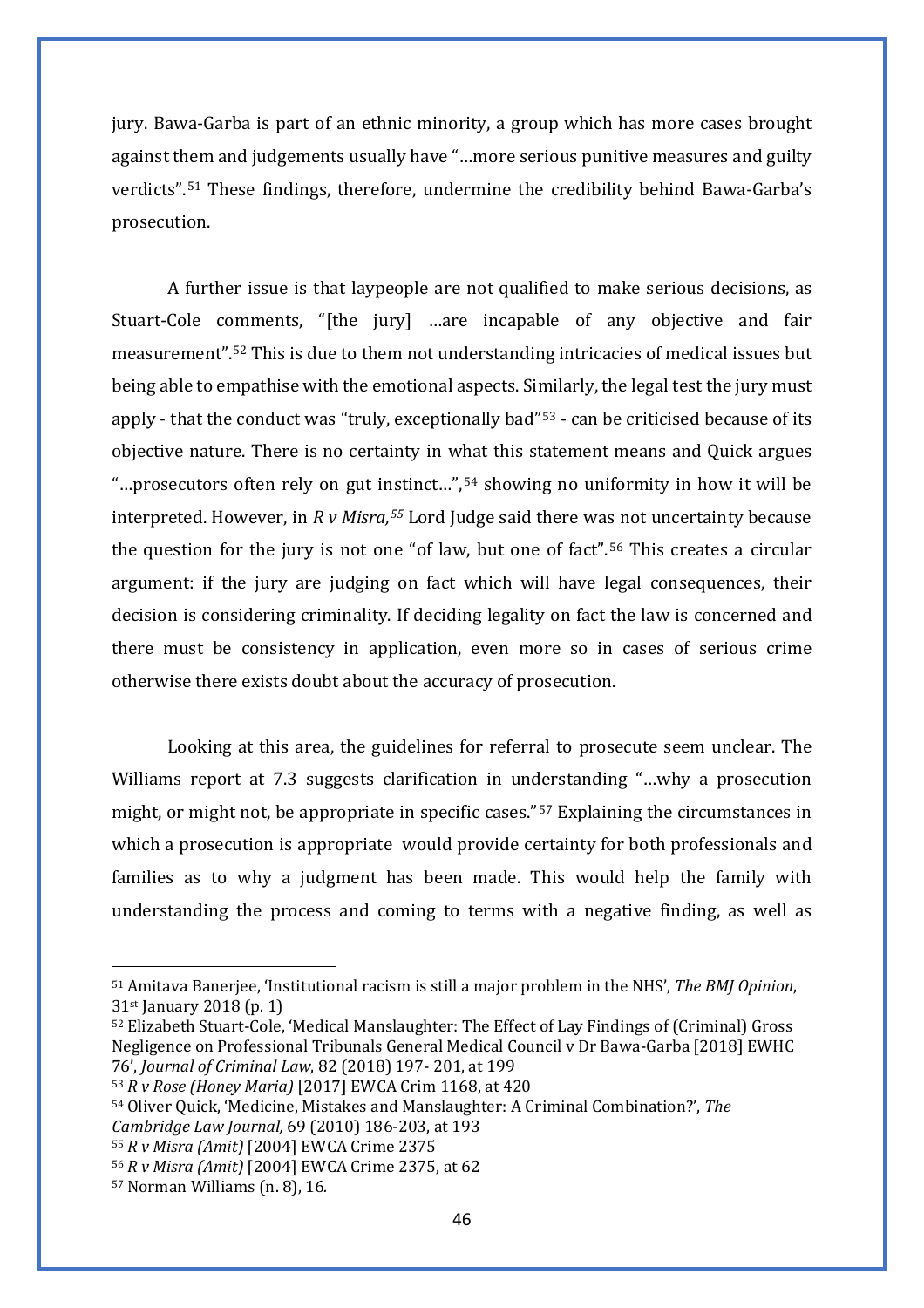lowering doctors' fears of prosecution. The NHS must also take more responsibility when mistakes occur by improving on criticisms made that they make "…insincere apologies and [give] unclear explanations…".[58](#page-49-0) If the NHS did this it would show more support for their employees and sympathy towards families, which could have helped in *Bawa-Garba[59](#page-49-1)* to reduce bitterness in proceedings.

### **4. Conclusion**

Overall, considering the legal and ethical arguments surrounding the prosecution of Bawa-Garba, and in light of the Williams report,<sup>[60](#page-49-2)</sup> the correct course of action should have been to not prosecute Bawa-Garba, as it is now unlikely that she would have been prosecuted since reform has occurred. Arguments surrounding this case tend to support either the family or Bawa-Garba, instead of seeking to find a fair result for both. The family understandably wants retribution for their loss, but prosecuting Bawa-Garba as a solution to this fails to provide a truly satisfying outcome for either party or a long-term solution for remaining problems in the area of gross negligence manslaughter. The Williams report<sup>[61](#page-49-3)</sup> has improved the area by reducing legal problems caused by previous uncertainty. However, an ethical dilemma will remain in cases as emotive as *Bawa-Garba*. [62](#page-49-4)

<span id="page-49-0"></span><sup>58</sup> Jeremy Laurance, 'Health Ombudsman Criticises 'Insincere Apologies and Unclear Explanations' Over NHS Mistakes', *Independent*, (London, 9 November 2012) 1.

<span id="page-49-1"></span><sup>59</sup> *R v Bawa-Garba* (n. 1).

<span id="page-49-2"></span><sup>60</sup> Norman Williams (n. 8).

<span id="page-49-3"></span><sup>61</sup> *Ibid.*

<span id="page-49-4"></span><sup>62</sup> *R v Bawa-Garba* (n. 1).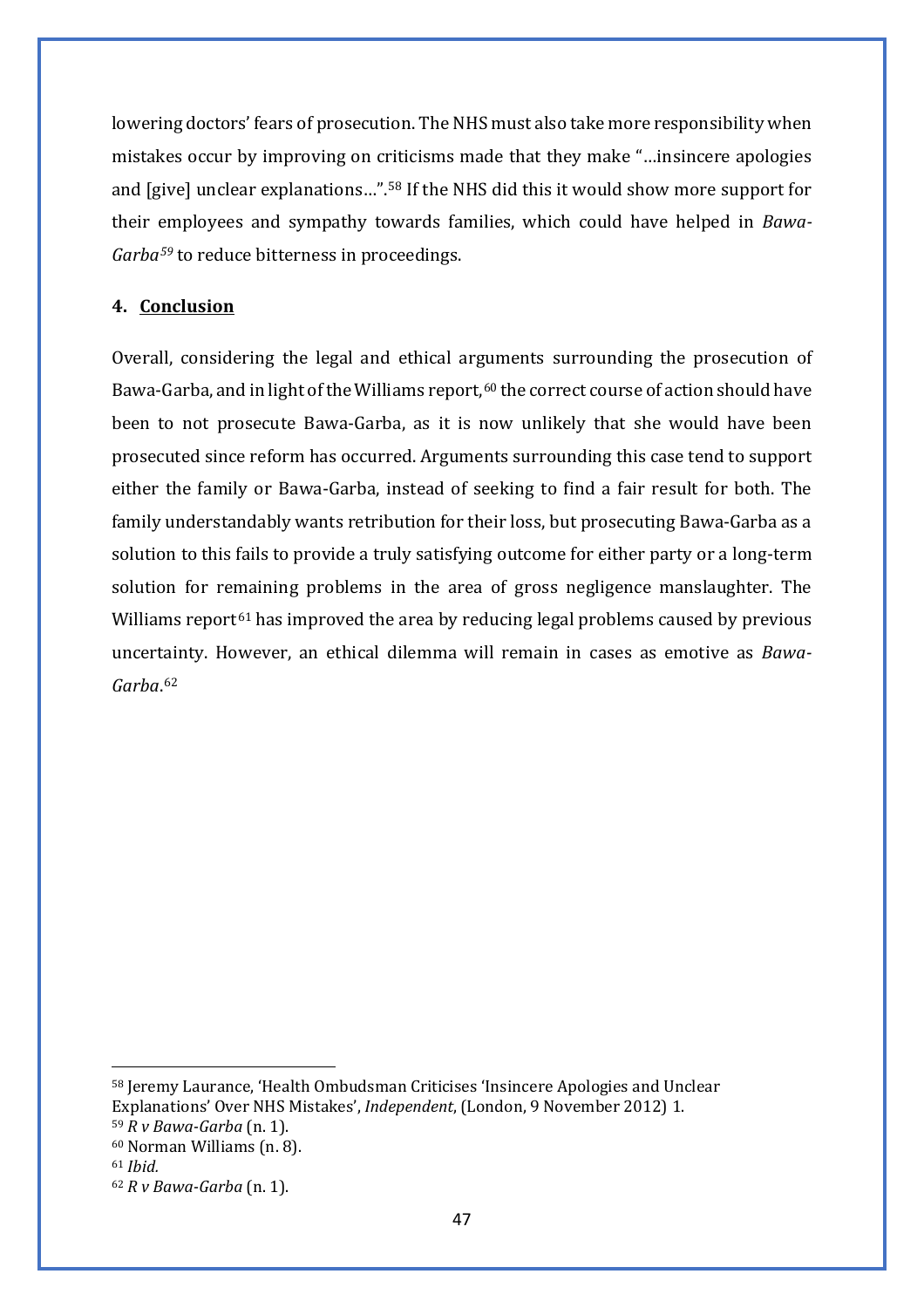# **We Have a Drug Problem: a study of patent regimes, market forces and global health in the context of developing countries**

Sonia Larbi-Aissa\*

#### **1. Introduction**

When working towards ameliorating global health disparities in the context of development, the international pharmaceutical patent regime is a formidable obstacle to equitable treatment. According to the World Health Organization (WHO), more than ten million people in the developing world die each year from preventable and treatable diseases (Kapczynski, Chaifetz, Katz & Benkler, [1](#page-50-0)046).<sup>1</sup> This is not due to the absence of a medicine or treatment, but to the fact that the medicine is unaffordable. Essentially, the profit margins of pharmaceutical companies determine who in the developing world lives or dies. These profit margins are derived from the exclusive rights regimes of patents, initially created to incentivise costly innovation through the promise of high future payoffs (Kapczynski et al., 1035).[2](#page-50-1)

For a pharmaceutical company, the guarantee of a monopoly in its drug's future market, and consequently the ability to set the price of their product at above profit-generating levels, justifies the company's long-term investment in a medication's development. This model, successful in high-income areas due to the steady demand of lifestyle drugs and the ubiquity of third-party payment systems such as insurance, fails to deliver badly needed medication to areas of the world which cannot pay out of pocket for monopoly prices of essential medicine (Kapczynski et al., 1041).[3](#page-50-2) This paper will explore the contradictions between human rights and market forces in the context of global health and examine potential solutions to the world's drug problem.

More than 30% of the world's population does not have access to essential medicines (Kapczynski et al., 1046).[4](#page-50-3) The WHO defines essential medicines as medicines that satisfy priority

<span id="page-50-0"></span><sup>\*</sup>BA, McGill University; LLB, SOAS University of London; BPTC LLM, BPP University.

<sup>1</sup> A. Kapczynski, S. Chaifetz, Z. Katz & Y. Benkler, 'Addressing Global Health Inequities: An open licensing approach for university innovations' [2005] 20(2), *Berkeley Technology Law Journal,* 1031, 1046.

<span id="page-50-1"></span><sup>2</sup> *ibid.,* 1035.

<span id="page-50-2"></span><sup>3</sup> *ibid.,* 1041.

<span id="page-50-3"></span><sup>4</sup> *Ibid.,* 1046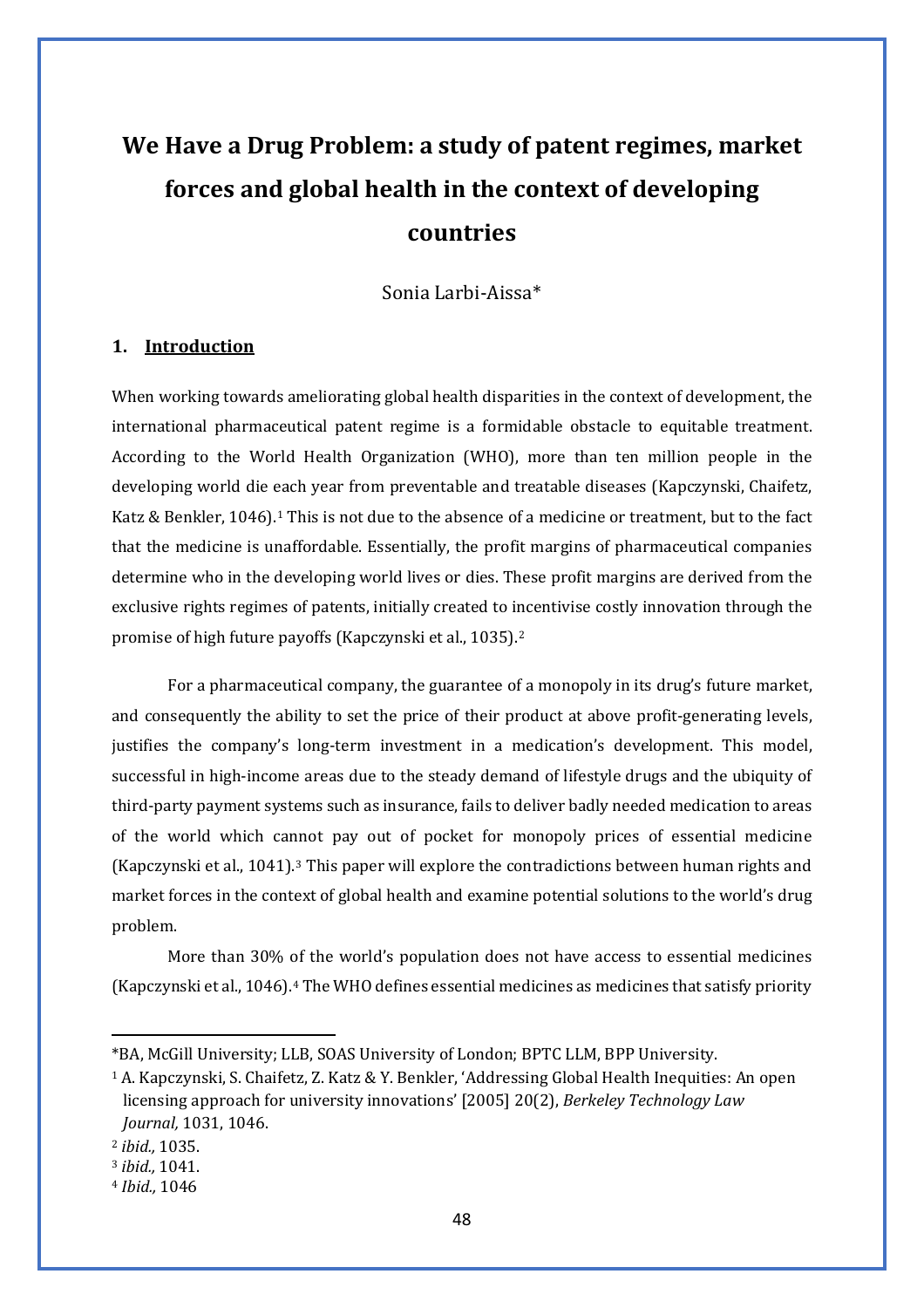health care needs of populations. These medicines can range from vaccines to treatment for diabetes, and a list updated every two years by the WHO identifies exactly which medications are deemed 'essential,' ("Action," [5](#page-51-0)).<sup>5</sup> The WHO recognises that spending on pharmaceuticals in the developing world is substantial, with countries devoting up to 66% of national health spending on pharmaceuticals (Kapczynski et al., 1050).[6](#page-51-1) At the household level, drug costs have proven to be a major cause of household impoverishment in the developing world (Kapczynski et al., 1050).[7](#page-51-2) In a study of median prices and affordability of essential medicines, the UN found that a 30-day supply of medicine for high cholesterol requires the equivalent of over 35 days of wages in Kyrgyzstan; an affordable medication was deemed to be a day's wage (2013 Gap Report, 62).<sup>[8](#page-51-3)</sup> 6-15 days of wages are needed to purchase essential medication in Burkina Faso and Nicaragua (2013 Gap Report, 62).[9](#page-51-4) Additionally, benchmarks are based on the wages earned by the lowestpaid unskilled government workers in the country (2013 Gap Report, 62).[10](#page-51-5) As government jobs constitute only a small portion of the labour market in the developing world, the true unaffordability of these medications is likely worse (2013 Gap Report, 62).<sup>[11](#page-51-6)</sup>

The cause of this market-based health inequality can be traced back to two phases in the drug development pipeline: licensing rights and research and development. Whilst the latter precedes the former chronologically, more has been done to change the way patents are licensed to increase access to essential medicines (Kapczynski et al., 1046).<sup>[12](#page-51-7)</sup>

#### **2. Licensing Accessibility: Profits over people?**

Patents have a direct price-raising effect on drug prices, and the fact that monopoly prices can constitute weeks of wages for those in low-income countries means that many cannot afford them and go untreated. This is termed "the access gap," and it speaks to an environment where cures are available, but out of reach (Kapczynski et al., 1046).[13](#page-51-8) Development and aid agencies have identified the introduction of generic competition as, according to Oxfam, the "single most

<span id="page-51-0"></span><sup>5</sup> World Health Organization, *WHO medicines strategy: Framework for Action in Essential Drugs and Medicines Policy 2002-2003,* 5.

<span id="page-51-1"></span><sup>6</sup> A. Kapczynski (n. 1), 1050.

<span id="page-51-2"></span><sup>7</sup> *Ibid.*

<span id="page-51-3"></span><sup>8</sup> 2013 Gap Report, "Millennium Development Goal 8 – The Global Partnership for Development: The Challenge We Face," MDG Gap Task Force Report 2013, The United Nations, New York, 62. <sup>9</sup> *Ibid.*

<span id="page-51-5"></span><span id="page-51-4"></span><sup>10</sup> *Ibid.*

<span id="page-51-7"></span><span id="page-51-6"></span><sup>11</sup> *Ibid.*

<sup>12</sup> A. Kapczynski (n. 1), 1046.

<span id="page-51-8"></span><sup>13</sup> *Ibid.*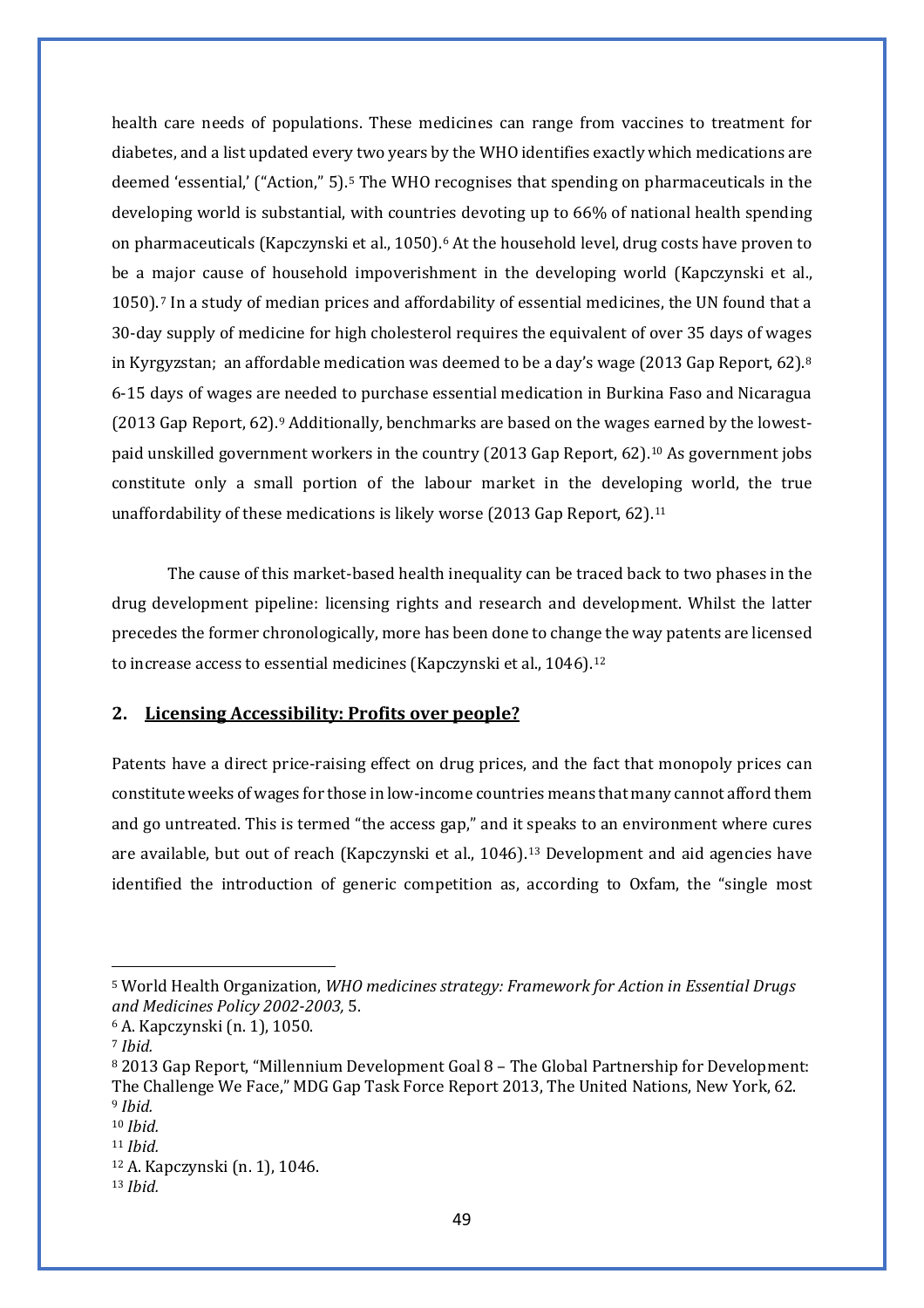important tool to remedy the access gap". [14](#page-52-0) Pharmaceutical companies, however, have a vested interest in blocking the creation of generic competition in developing countries, as it poses a threat to capturing potential markets in emerging economies such as India and Brazil. Not at all incidentally, the largest generic production of medicines occurs in these middle-income countries, rendering the specific concession demanded by developed countries on Brazil and India in trade agreements especially concerning.[15](#page-52-1)

The Trade Related Intellectual Property Rights Agreement (TRIPS) created during the Uruguay round of the General Agreement of Trade and Tariffs negotiations in 1986 represented the first comprehensive agreement on intellectual property rights as trade policy (Abbott, 470). Out of fear of a rise of a global generics market and the destruction of developed-country patent monopolies, pharmaceutical companies and developed-country governments crafted a universalised intellectual property rights regime that would allow pharmaceutical companies to export their exclusive patents to developing countries (Cohen-Kohler, 233). These exclusive rights regimes would enjoy a robust enforcement mechanism built into corresponding commodity trade agreements and transnational legal regimes, essentially leveraging a country's commodity exports – on which many developing countries are primarily reliant – against public health (Abbott, 470).

Predictably, the governments of Brazil and India opposed the strict enforcement of these patent regulations, citing the negative effects on their public health systems from the prohibition of their generic manufacturing industries (Abbott, 470). The US, Japan and the EU, however, outvoted these countries during rounds of negotiations and ensured that their own industries were protected (Abbot, 480). Nonetheless, a vague public health measure was preserved in Article 8 the TRIPS Agreement allowing World Trade Organization members to "adopt measures necessary to protect public health and nutrition" (Cohen-Kohler, 236). While the exact measures permitted were left unspecified, compulsory licensing agreements emerged as key tools in the fight against AIDS.

Compulsory licensing of a patent allows a third party, often a government, to use patented technology outside of a patent holder's price and market monopoly on the condition that the technology is not exported. Governments can produce drugs generically utilising the patented

<span id="page-52-0"></span><sup>14</sup> *Ibid.,* 1049.

<span id="page-52-1"></span><sup>15</sup> *Ibid.,* 1050-1051.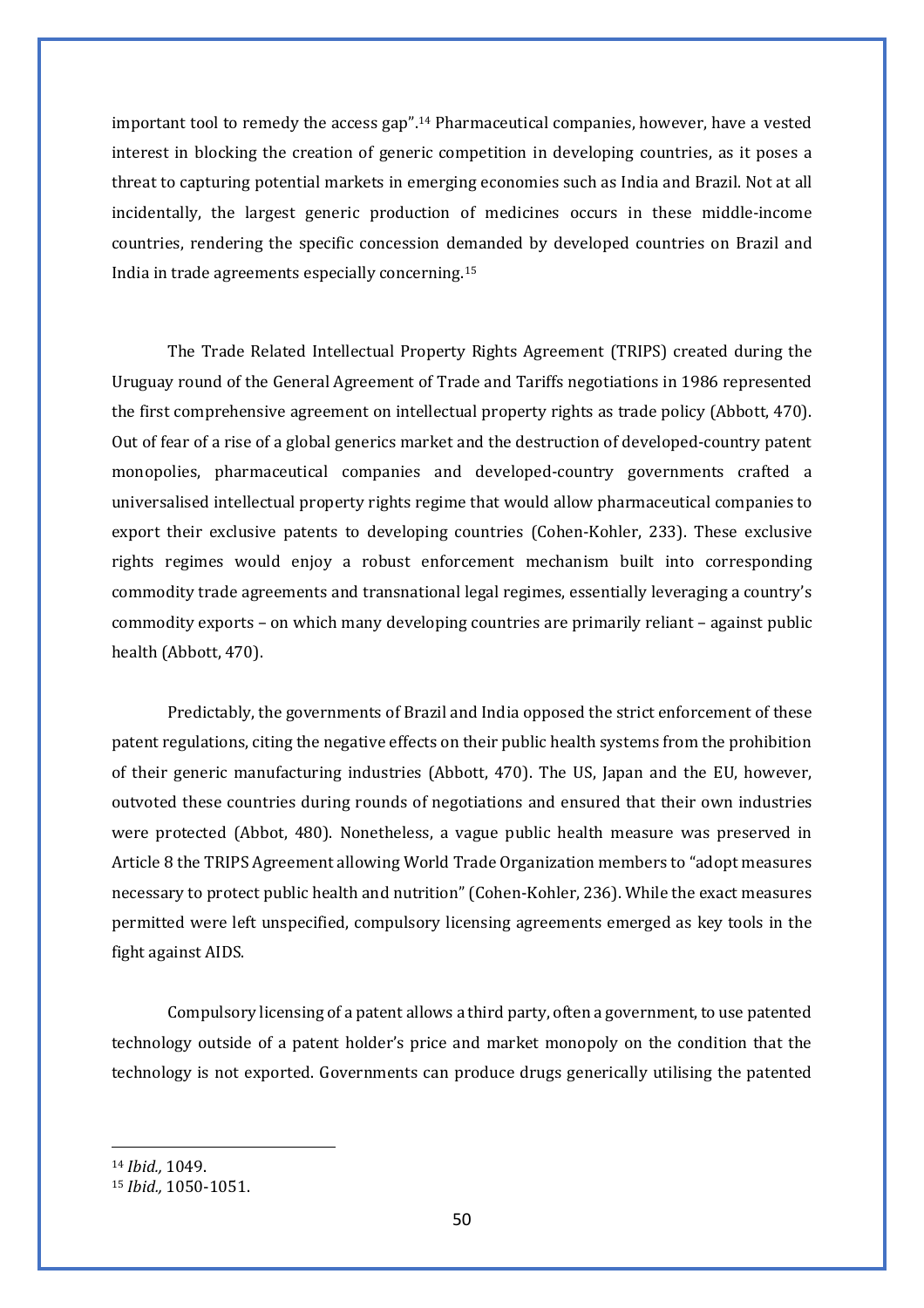compound and supply its market with affordable medicine during a public health emergency.[16](#page-53-0) While this arrangement theoretically renders previously exclusive technology more accessible, it ignores the facts on the ground.

Many low-income countries import generic medication from India, Brazil, or Thailand. The no-export condition effectively traps affordable medicines inside these countries' borders and stops the flow of life-saving medication to areas in crisis.[17](#page-53-1) It was this obstacle to the generic versions of antiretroviral medication found abroad to treat the HIV/AIDS epidemic in South Africa that prompted a constitutional amendment in 1997 that would allow South Africa to circumvent this no-export condition.[18](#page-53-2)

The US pharmaceutical industry feared that the violation of TRIPS would lead to the complete collapse of the patent system and thus sued the South African government, even in the face of an exponentially increasing public health emergency.[19](#page-53-3) After the South African Supreme Court ruled that the amendment was not unconstitutional, South Africa was put on a WTO trade watch list and was at risk for sanctions. US development assistance was also conditioned on the repeal of this amendment. [20](#page-53-4)

After years of vigorous protest by civil society both in the US and South Africa, the US announced it would stop pressuring South Africa through trade agreements and adjust its trade policies to enable access to essential medicines. In 2000, President Clinton announced that "the United States shall not seek, through negotiation or otherwise, the revocation or revision of any intellectual property law or policy of a beneficiary sub-Saharan African country […] that regulates HIV/AIDS pharmaceuticals or medical technologies".[21](#page-53-5) By 2001, the Bush administration reaffirmed that the US would not object to WTO member countries using the flexibility of Article 8 to address "major health crises". Additionally, the pharmaceutical companies dropped their court challenges of the South African constitution and agreed to cover the South Africa government's legal expenses "in the face of what has been described as a public relations

<span id="page-53-0"></span><sup>16</sup> Cohen-Kohler, Jillian Clare, Lisa Forman & Nathaniel Lipkus, 'Addressing legal and political barriers to global pharmaceutical access: Options for remedying the impact of the Agreement on Trade-Related Aspects of Intellectual Property Rights (TRIPS) and the imposition of TRIPS-plus standards.' [2008] 3 *Health Economics, Policy and Law* 229, 239. <sup>17</sup> *Ibid.*

<span id="page-53-2"></span><span id="page-53-1"></span><sup>18</sup> W. Fisher & C. Rigamonti, 'The South Africa AIDS Controversy: A Case Study in Patent Law and Policy' [2005] *The Law of Business and Patents,* Harvard Law School, 5.

<span id="page-53-3"></span><sup>19</sup> *Ibid.*

<span id="page-53-4"></span><sup>20</sup> *Ibid.,* 7.

<span id="page-53-5"></span><sup>21</sup> *Ibid.,* 9.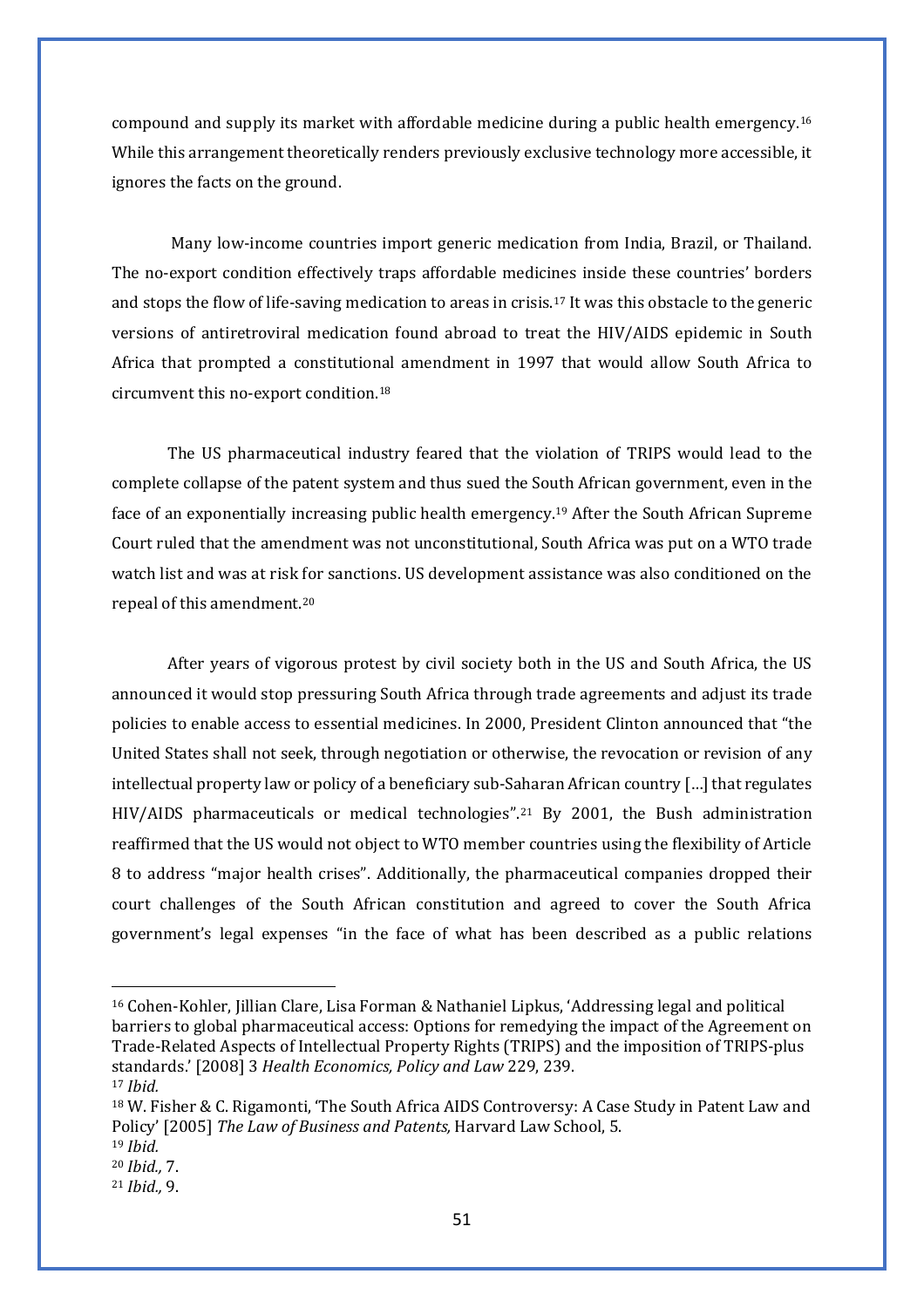nightmare".[22](#page-54-0) In return, South Africa pledged to comply with TRIPS and invited the pharmaceutical industry to draft future regulations.

The immense difficulty of utilising the flexibility of Article 8 in TRIPS illustrated in the South African example betrays just how robustly enforced these intellectual property regimes are in the global economy, to the detriment of public health. In response, the African Group of WTO Members initiated a discussion of the tension between intellectual property and public health during the WTO conference in Doha in 2001. The result was the Doha Declaration, an agreement that attempted to reconcile the TRIPS Agreement with public health concerns. The Doha Declaration states: "each WTO Member has the right to grant compulsory licenses and the freedom to determine the grounds upon which such licenses are granted [and] has the right to determine what constitutes a national emergency or other circumstances of extreme urgency". [23](#page-54-1) In recent years, the Malaysian government has been able to utilise this clarification to grant compulsory licenses of AIDS drug patents held by Bristol-Myers Squibb and GlaxoSmithKline to the Indian generic manufacturer Cipla, and Zambia has granted similar compulsory licenses to an Italian generic manufacturing company incorporated in Zambia. [24](#page-54-2)

While patent protection of AIDS drugs has loosened considerably since the beginning of the AIDS epidemic, member of the US Senate Foreign Relations Committee Senator Norm Coleman famously stated on a 2003 visit to South Africa that access still remains a problem: "In a country in which there are 11 million orphans from AIDS, over 5 million people are HIV positive. And yet with 5 million people being HIV positive only 20,000 are receiving the anti-retro viral drug that is needed". [25](#page-54-3)

#### **3. Research and Development: a numbers game**

A particular statistic is often repeated when discussing global health inequalities: only 10% of the world's spending on research and development goes to address conditions that make up 90% of the global burden of disease. This 10/90 gap is further illustrated by the fact that only 1% of all medications introduced between 1975 and 1999 – exactly 13 out of an estimated 1393 medications – targeted tuberculosis and tropical diseases that cause 11.4% of the global disease burden. [26](#page-54-4) This is due to the fact that diseases of poverty are not profitable – contrary to industry

<span id="page-54-0"></span><sup>22</sup> *Ibid.*

<span id="page-54-1"></span><sup>23</sup> *Ibid.,* 14-15.

<span id="page-54-2"></span><sup>24</sup> *Ibid.,* 16.

<span id="page-54-3"></span><sup>25</sup> *Ibid.,* 16-17.

<span id="page-54-4"></span><sup>26</sup> A. Kapczynski (n. 1), 1051.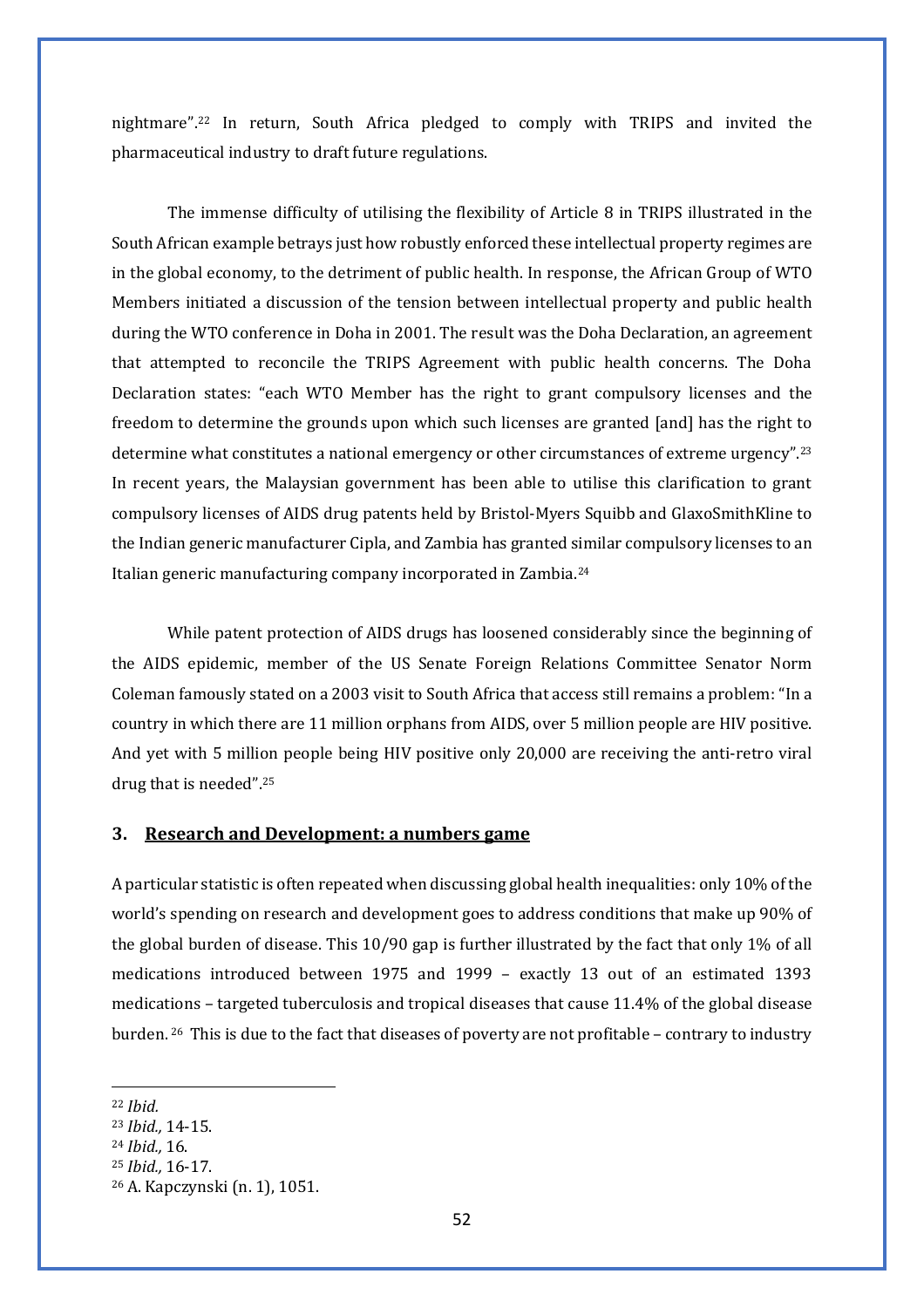arguments that development is not sufficiently incentivised by strong patent protections. For example, when research is oriented towards conditions affecting low and middle-income countries, it tends to focus on conditions affecting the upper classes who are more able to pay monopoly prices, rather than diseases of poverty.[27](#page-55-0)

It is also important to note who is doing the research. Biotechnology companies and university labs provide over half of the research for new drugs.<sup>[28](#page-55-1)</sup> The difficulty patent protections pose to researchers is immense, as data is locked away behind intellectual property restrictions and cross-licensed patent thickets trap innovations. These roadblocks serve to "dampen scientific exchange" and discourage researchers from sharing information with their peers. At its worst, a patent can block research outright. For example, Myriad Genetics has used its patents on genes that appear to trigger breast cancer to force medical schools to abandon research programs.<sup>[29](#page-55-2)</sup>

In response to these barriers, some researchers have chosen to simply ignore them. Companies have rarely sought to prosecute individual scientists, but universities put themselves at risk of patent infringement if they lend institutional support to a large study.[30](#page-55-3) The result of the currently intellectual property regime, in sum, has been to disincentivise neglected disease research and slow the little research that manages to find funding.

#### **4. University Activism: a potential solution?**

Universities often sell technology to pharmaceutical companies, meaning they are in a unique position to extract concessions from pharmaceutical companies to ensure equitable access.[31](#page-55-4) Commons-based approaches to licensing can create a self-enforcing open licensing regime for biomedical research and development. Universities can negotiate to retain the necessary rights to ensure freedom to operate in low and middle-income countries from pharmaceutical companies through grant-back and cross-licensing structures. These rights would allow the university to grant licenses to third parties to use the medical technology in low and middleincome countries. This approach would be most effective in the production of small molecule drugs such as aspirin that can be easily reverse-engineered.<sup>[32](#page-55-5)</sup> This equitable access approach

<span id="page-55-0"></span><sup>27</sup> *Ibid.,* 1052.

<span id="page-55-1"></span><sup>28</sup> Robert Kneller, 'The Importance of New Companies for Drug Discovery: Origins of a Decade of New Drugs' [2010] *Nat. Rev. Drug Discovery* 867, 879.

<span id="page-55-2"></span><sup>29</sup> A. Kapczynski (n. 1), 1053-4.

<span id="page-55-3"></span><sup>30</sup> *Ibid.,* 1056.

<span id="page-55-4"></span><sup>31</sup> *Ibid.,* 1090.

<span id="page-55-5"></span><sup>32</sup> *Ibid.,* 1094-5.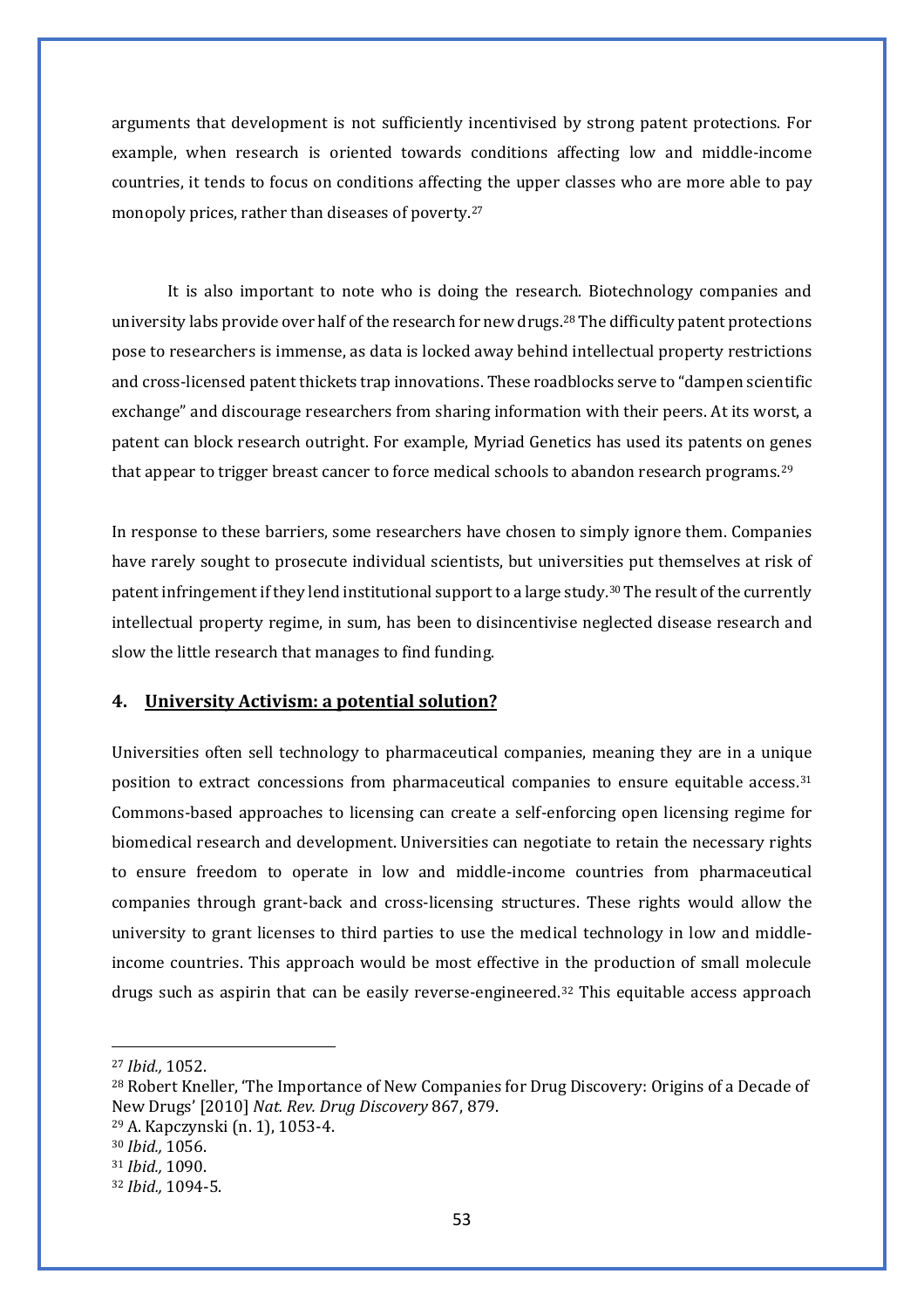should not be limited to HIV/AIDS, TB, or malaria as "[t]he majority of the global burden of chronic, noncommunicable diseases such as diabetes, cancer, cardiovascular disease, and chronic respiratory disease […] is borne by those living in developing countries," with cardiovascular disease accounting for as many deaths in young and middle-aged adults in developing countries as HIV/AIDS.[33](#page-56-0)

Cross-licensing functions as a middle ground between granting exclusive rights to pharmaceutical companies in every country and not licensing a medical technology at all. Under cross-licensing, in exchange for exclusive monopoly rights in high-income countries, a pharmaceutical company allows for the rights to its finished product to be transferred back to the university for sublicensing in a developing country market. [34](#page-56-1)A generic manufacturer can obtain a sublicense directly from the university and distribute it in low and middle-income countries.[35](#page-56-2)

For research, universities can adopt neglected disease licensing clauses which allow research on neglected diseases to be accessed and shared using licensed technology. Using this clause, universities could free data on neglected disease research for use anywhere in the world and allow for the production of new technology stemming from this research in low and middleincome countries.[36](#page-56-3)

If universities collectively implemented these policies, researchers "could maximize their joint potential to close the R&D and access gaps and improve the lives of people living in [low and middle-income] countries". [37](#page-56-4) Even if the sum of these actions is a drop in the bucket of preventable deaths from diseases of poverty, universities will have accomplished something both the international community and the market have failed to do: to take a principled stance on health as a human right, and come up with a functional plan to increase access to essential medicines.

<span id="page-56-0"></span><sup>33</sup> *Ibid.*, 1097.

<span id="page-56-1"></span><sup>34</sup> *Ibid.,* 1100.

<span id="page-56-2"></span><sup>35</sup> *Ibid.*

<span id="page-56-3"></span><sup>36</sup> *Ibid.,* 1099-1100.

<span id="page-56-4"></span><sup>37</sup> *Ibid.,* 114.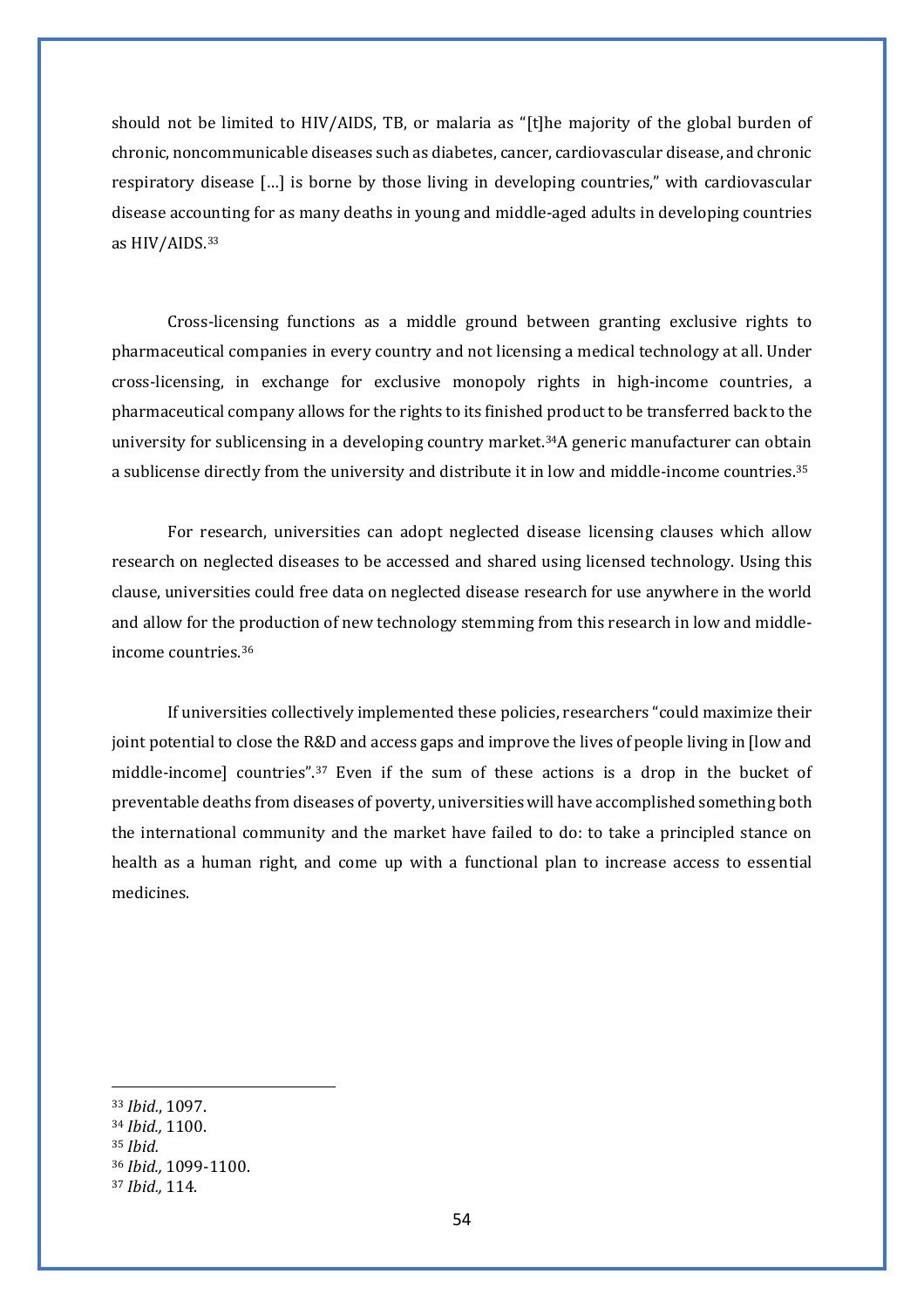## **How far does the scope and application of the law on state responsibility serve international values?**

Suraj Bhaskaran\*

## **1. Introduction**

State responsibility is one of the defining features of international law (IL) and is vital in understanding the development and regulation of inter-state relations. Although it is generally regarded that the laws of state responsibility are sufficiently clear in respect to inter-state relations, there are unresolved issues that pose a threat to the uniformity of international law. Moreover, there seems to be a serious deficiency in being able to hold other subjects in international law to account, such as international organisations and, to some extent, even individuals.

This essay seeks to draw out these unresolved controversies in IL. It begins by exploring the basic principles of international law and their underlying issues, followed by an examination of who can actually invoke state responsibility, before finally analysing the impact that the law of responsibility has and should have on international organisations and individuals as a form of extension, in order to protect more community-focused interests that ensure clarity and uniformity is upheld in IL.

## **2. Fundamental principles of state responsibility**

In evaluating the scope and application of state responsibility, its fundamental principles are worth highlighting due to its sufficiency, or lack thereof, in ensuring the responsibility of states themselves. As formulated by ARSIWA, there are two fundamental principles that can be gleaned from this.[1](#page-57-0) Firstly, a State's conduct consisting of 'an act or omission' is an internationally wrongful act when the conduct in question is 'attributable to the State under international law' and secondly, when it 'constitutes a breach of an international obligation of the State'.[2](#page-57-1) The area that is generally under scrutiny here is attribution. Although the relative rule in direct responsibility is that states are not responsible for acts of private parties since the state itself is

<span id="page-57-0"></span><sup>\*</sup>BA, University of Kent.

<span id="page-57-1"></span><sup>1</sup> International Law Comission, 'Draft Articles on the Responsibility of States for Internationally Wrongful Acts' contained in ILC, 'Report of the International Law Commission on the Work of its 53rd Session' (2001) UN Doc A/56/10 ("ARSIWA"). <sup>2</sup> *Ibid*., Art 2.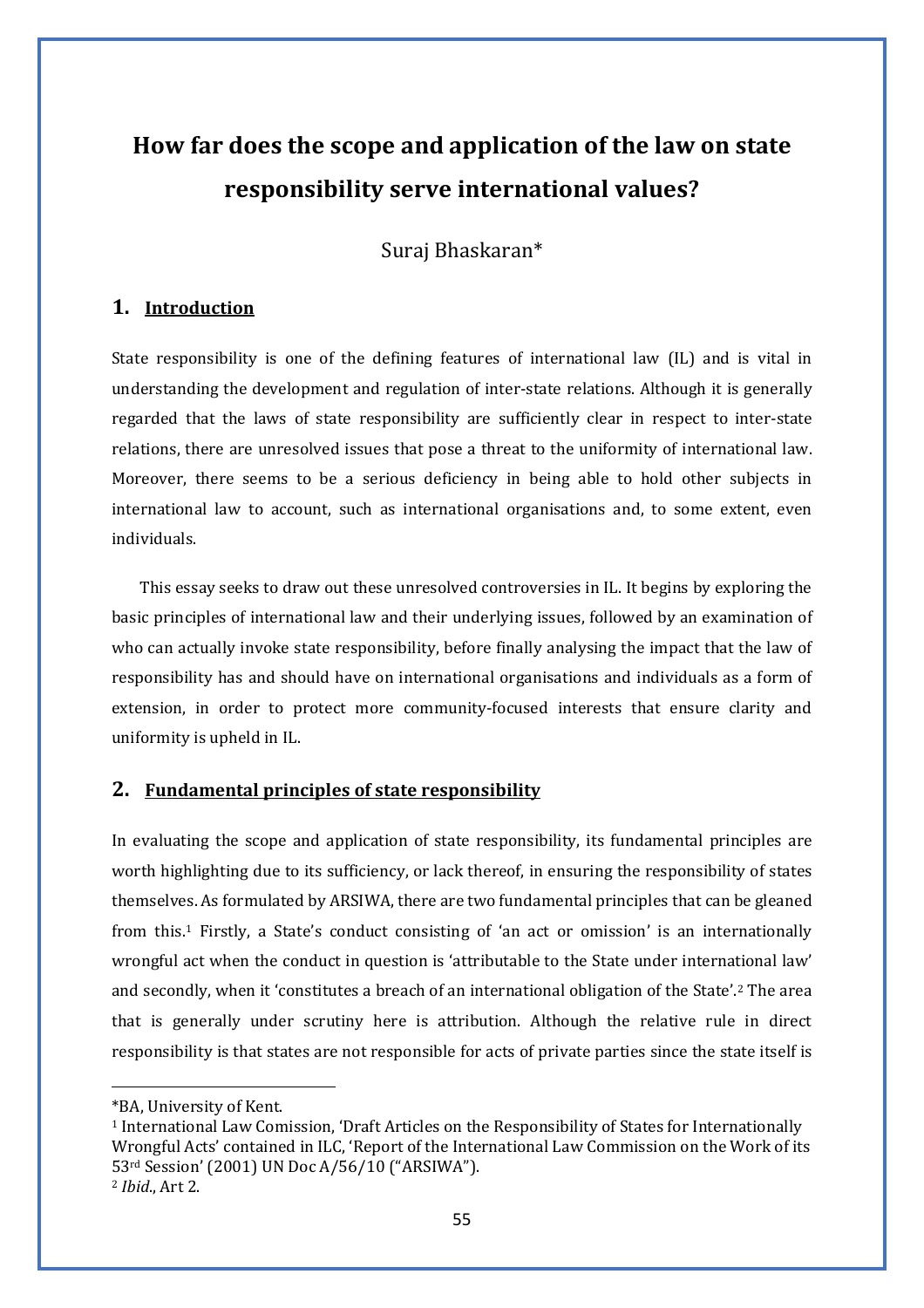completely abstract, there are a number of exceptions.[3](#page-58-0) If the actions of a state's organs or officials are deemed as *ultra vires*, then the state may be held responsible[.4](#page-58-1)

The point of contention comes in the form of Article 6 (ARSIWA), which refers to the conducts and acts of 'organs placed at the disposal of a State by another State'.[5](#page-58-2) One of the key fault lines here has developed in peace-keeping operations. Namely, if Member States place their forces at the disposal of an international organisation such as the United Nations, should the international organization or the Member State be held responsible if there are allegations of an internationally wrongful act conducted by peacekeepers?[6](#page-58-3) Two cases highlight this uncertainty in the law explicitly: *Behrami* and *Al-Jedda*. Initially, in *Behrami*, the European Court of Human Rights decided that the conduct of military personnel involved in operations under the auspices of the UN were attributable to the UN, as the Security Council had ultimate authority and control over them.[7](#page-58-4) Although this answers the questions surrounding Article 6 (ARSIWA) and supports Article 7 (ARIO), they are unsatisfactory as the judgment in *Behrami* allows states to escape responsibility, instead allowing all the blame to be placed upon the UN, reiterating the influence that politics has over IL, and creating a gap in the accountability of States as a result.<sup>[8](#page-58-5)</sup>

The decision in *Al-Jedda* in 2011 however, overcame the hurdles brought about by *Behrami*. The House of Lords and the ECtHR found that based on the facts of the case, UK troops were not under UN control and the UK was responsible for their misconduct.[9](#page-58-6) However, *Behrami* was not overruled. The ECtHR instead chose to almost side step it and leave it open, not willing to consider the *Behrami* precedent as 'bad law', thus maintaining the sense of doubt and confusion.[10](#page-58-7) Irrespective, the decision in *Al-Jedda* is significant as in order for the law on state responsibility to fulfill its role in international law to the fullest extent, there needs to be clarity in it. *Al-Jedda* provides the perfect platform for this as the Court recognised 'the possibility that certain conduct may be attributed both to the UN and to member states contributing troops'[.11](#page-58-8)

<span id="page-58-7"></span><sup>10</sup> Kjetil Mujezinović Larsen, 'Attribution of Conduct in Peace Operations: The 'Ultimate Authority and Control' Test' [2008] 19 *European Journal of International Law,* 527.

<span id="page-58-0"></span><sup>3</sup> Jan Klabbers, *International Law* (2nd edn, CUP 2017), 139.

<span id="page-58-1"></span><sup>4</sup> *Ibid.*, 140.

<span id="page-58-2"></span><sup>5</sup> ARSIWA (n. 1), Art 6.

<span id="page-58-3"></span><sup>6</sup> Francesco Messineo, 'Things Could Only Get Better: Al-Jedda beyond Behrami' [2011] 50 (3-4) *Military Law and the Law of War Review,* 325.

<span id="page-58-4"></span><sup>7</sup> *Behrami and Behrami v France* (Application no. 71412/01) and *Samarati v France and others* (Application no. 78116/01) (2 May 2007) 45 EHRR SE 10.

<span id="page-58-5"></span><sup>8</sup> *Ibid.*, para 91.

<span id="page-58-6"></span><sup>9</sup> *R (Al-Jedda) v Secretary of State for Defence* [2008] 1 A.C. 332

<span id="page-58-8"></span><sup>11</sup> Francesco Messineo, 'Things Could Only Get Better: Al-Jedda beyond Behrami' [2011] 50 (3-4) *Military Law and the Law of War Review,* 14.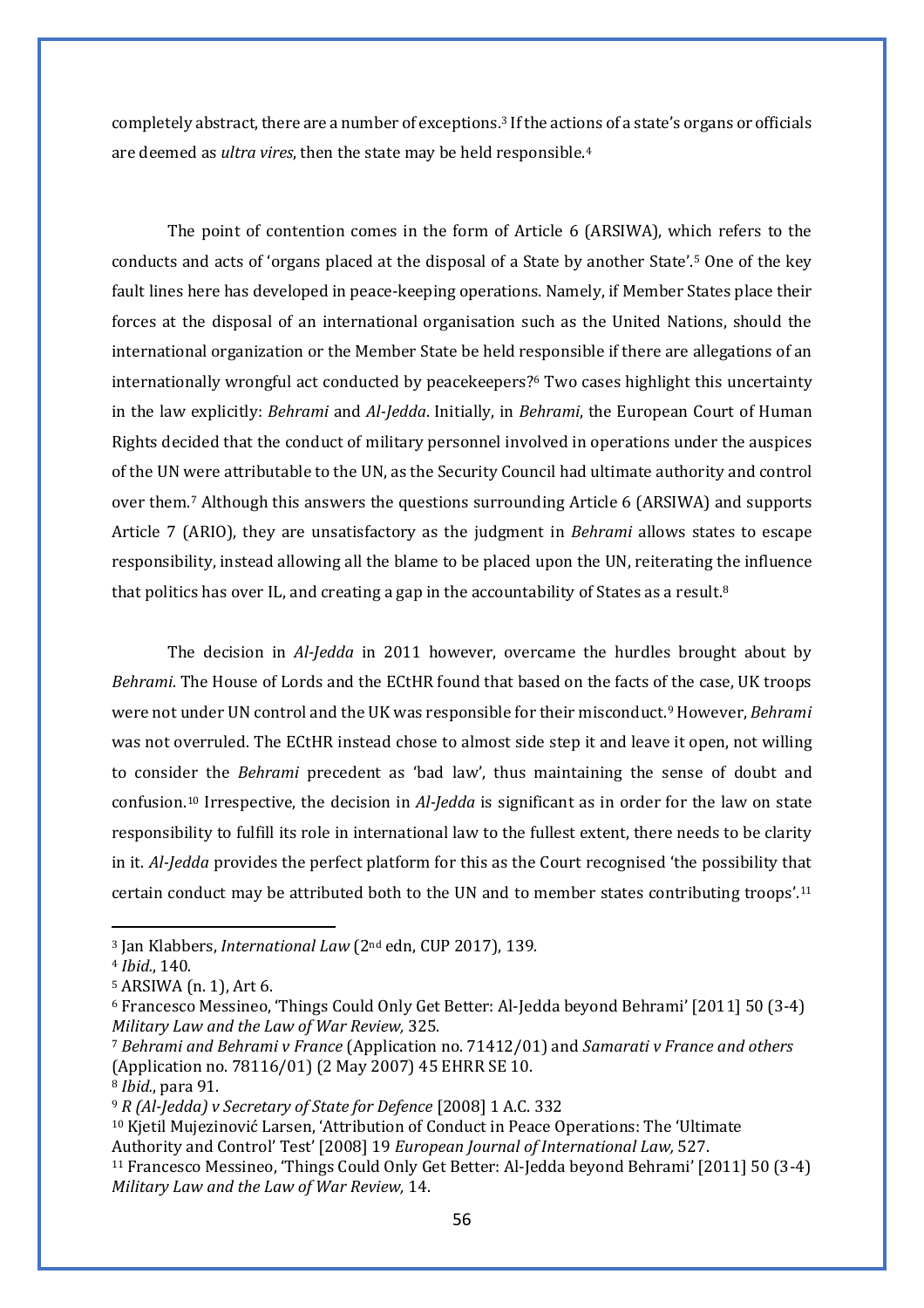Based on this recognition, there should be no reason why both member states and international organisations should not be held responsible as there could potentially be situations of multiple responsibility, which then calls for multiple attribution.[12](#page-59-0) Although this was not the case in *Al-Jedda*, the concept of dual or multiple attribution could well be the form of mediation between certainty and the true reflection of circumstances in these types of cases, while attaching legal certainty to state responsibility in an area of international law that desperately lacks it.

#### **3. Causal overdetermination and state responsibility**

Following on from that, although the law of state responsibility is generally sufficient in terms of inter-state relations, there are still deficits that are evident in the international arena. The notion of overdetermination is one that especially stands out as it causes significant issues in the law through lack of clarity around the causation mechanism used to guide the decision-making processes of the courts in relation to overdetermination itself. Although causal overdetermination is seemingly minor and quite technical, it is imperative in analysing the scope and applicability of state responsibility on a wider scale. In dealing with this, overdetermination is defined as 'the existence of multiple causes (multiple wrongdoers, external natural causes and so on) contributing towards a harmful outcome'.[13](#page-59-1) Based on this definition, it can be observed that due to the complexity of inter-state relations, there could be a corresponding diverse range of sources that lead to harmful outcomes between states, thus posing significant problems to the laws on state responsibility[.14](#page-59-2)

To put this into context, the court's 'lack of elaboration' when dealing with causal mechanisms needs to be examined first. The *Corfu Channel* case specifically provides evidence of the courts failing to engage in a meaningful form of causal analysis, leading to judgments that are evasive and lower in value.[15](#page-59-3) In *Corfu Channel*, Albania were accused of 'failing to warn the British fleet of the presence of mines in the channel', although Albania had nothing to do with the mines, with Yugoslavia instead possibly involved.<sup>[16](#page-59-4)</sup> This was a complex case with many factors involved and the ICJ unsurprisingly erred in its judgment, as the majority did not even consider an analysis of causality, instead ascribing the wrongful act to Albania without looking at the facts in their

<span id="page-59-0"></span><sup>12</sup> *Ibid.*, 15.

<span id="page-59-1"></span><sup>13</sup> Ilias Plakokefalos, 'Causation in the Law of State Responsibility and the Problem of Overdetermination: In Search of Clarity' [2015] 26 *European Journal of International Law,* 471 <sup>14</sup> *Ibid*.

<span id="page-59-3"></span><span id="page-59-2"></span><sup>15</sup> *Corfu Channel Case (UK v Albania)* (Merits) [1949] ICJ Rep. 4.

<span id="page-59-4"></span><sup>16</sup> Ilias Plakokefalos, 'Causation in the Law of State Responsibility and the Problem of Overdetermination: In Search of Clarity' [2015] 26 *European Journal of International Law,* 484.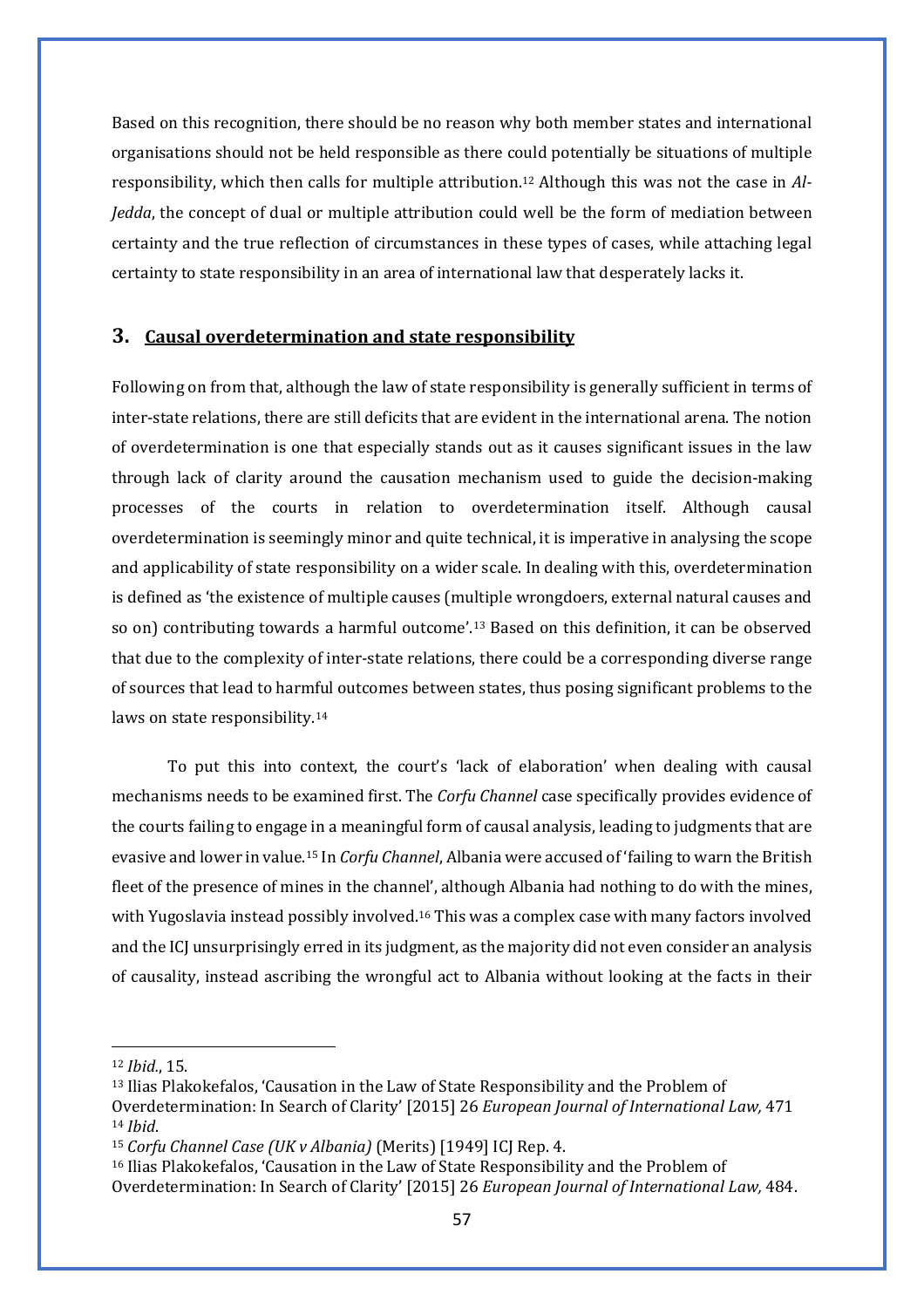entirety.[17](#page-60-0) This was noted by the dissenting opinion of Judge ad hoc Ečer, who criticised the value of the judgment, as if the notion of causality had been examined in more detail, there could have been a more just view on the reparations involved and the courts could have set a precedent through formulating a guiding structure for future cases that are of similar complexity in nature.[18](#page-60-1)

Indeed, even when courts engage with the causal mechanism in state responsibility, there is often a 'lack of clarity' as the courts often mix up the applicable tests.<sup>19</sup> This was especially evident in *Naulilaa*, which concerned reparations claims by Portugal regarding the damage caused by Germany in Naulilaa.[20](#page-60-3) Although the Tribunal performed a valid cause-in-fact inquiry in great detail to assess the damages involved, the Tribunal added the element of foreseeability and stated that the result 'should have been foreseen by the Germans'.[21](#page-60-4) This had the effect of blurring the lines between two separate steps of causal analysis: causation-in-fact and the scope of responsibility, thus mixing up objective and subjective criteria where there is no need to in cases of overdetermination.[22](#page-60-5)

Thus, as seen above, the laws of state responsibility are not as straightforward as first thought, especially regarding complex inter-state relations. It goes without saying that there needs to be clarity in the law and the courts are an integral part to this. The correct identification of the type of overdetermination is inherently needed; there needs to be a simplification, yet detailed analysis of the causal mechanisms in these complex cases; and finally, there needs to be a precedent set that can guide future cases of causal overdetermination, which may ensure that states do not unnecessarily get caught in any 'red tape', whilst also providing greater certainty and uniformity in the scope and application of the law on state responsibility.

#### **4. Who can invoke state responsibility?**

State responsibility under international law has typically developed in the context of bilateral obligations.[23](#page-60-6) However, calls for a collective standpoint on state responsibility were answered as

<span id="page-60-0"></span><sup>17</sup> *Ibid.*

<span id="page-60-1"></span><sup>18</sup> *Corfu Channel Case (UK v Albania)* (Compensation) [1949] ICJ Rep. 244, per Dissenting Opinion by Judge Ečer.

<span id="page-60-2"></span><sup>19</sup> Ilias Plakokefalos, 'Causation in the Law of State Responsibility and the Problem of

<span id="page-60-3"></span>Overdetermination: In Search of Clarity' [2015] 26 *European Journal of International Law,* 486. <sup>20</sup> *The Naulilaa Case (Portugal vs Germany)* [1928] 1 RIAA I0011.

<span id="page-60-4"></span><sup>21</sup> Ilias Plakokefalos, 'Causation in the Law of State Responsibility and the Problem of

<span id="page-60-5"></span>Overdetermination: In Search of Clarity' [2015] 26 *European Journal of International Law,* 487. <sup>22</sup> *Ibid*.

<span id="page-60-6"></span><sup>23</sup> Jan Klabbers, *International Law* (2nd edn, CUP 2017), 145.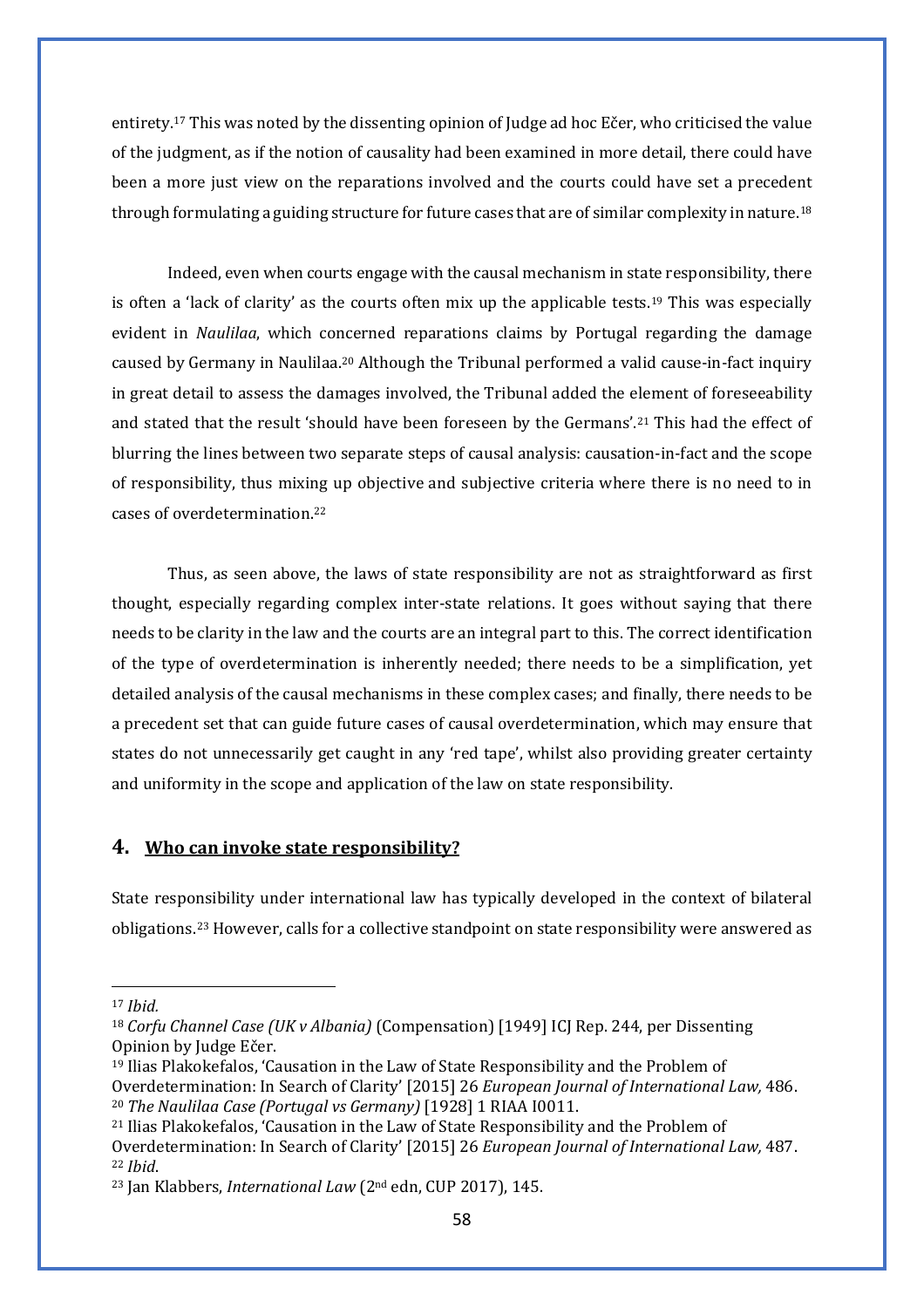Article 48 of ARSIWA outlines the 'invocation of responsibility by a State other than the injured State' when an obligation owed to the international community as a whole is breached[.24](#page-61-0) It should be noted however, that movement away from the strict, horizontal system of bilateral obligations did not start with the Articles. The *Barcelona Traction* case laid these foundations in 1970, where the ICJ recognised that obligations can be owed towards the 'international community of states as a whole', instead of being restricted to one's treaty partners.[25](#page-61-1) This judgment was crucial as along with the Articles, it permitted the entry of *erga omnes* obligations into the area of state responsibility, which the ICJ emphasised in *Construction of a Wall*: 'states are under an obligation not to render aid or assistance to the state carrying out the wrongdoing'.[26](#page-61-2)

Although these cases and the Articles are seen to be a positive move towards more states being able to invoke the laws on state responsibility in response to serious breaches to the international community, there is scope for abuse of these laws that lead to the larger theme of political indeterminacy in international law and a form of inequality among states. This comes in the form of aggravated responsibility through Articles 40 and 41 (ARSIWA) which recognises that some breaches of international law are more serious and significant than others and compels states to work together to bring an end to 'a serious breach by a State of an obligation arising under a peremptory norm' of IL, thus directly relating to the *erga omnes* obligations mentioned previously.[27](#page-61-3)

Now, although the capacity to call for the obligation to end is more broadly shared, due to these Articles, what states can actually call for is much more limited than in a situation of bilateral obligations between two states where there is a clearly identified state that has acted unlawfully and a clearly identified wronged state. Firstly, the fact that an *erga omnes* obligation was violated is not enough to give the ICJ jurisdiction as exemplified in *East Timo[r28](#page-61-4)* and *DRC v Rwanda[29](#page-61-5)*, where the injured state or the alleged wrongdoer has not agreed to the jurisdiction of the Court. Secondly, the insertion of *erga omnes* also brings with it the principle of *jus cogens* and vice-versa. This has the potential to set up a regime where some norms will trump others, creating a hierarchy of norms as a result. As Koskenniemi contends, these elements may give the green light to more powerful states to intervene and establish domination in all sorts of situations, thus

<span id="page-61-0"></span><sup>24</sup> ARSIWA (n 1), Art 48.

<span id="page-61-1"></span><sup>&</sup>lt;sup>25</sup> Barcelona Traction, Light and Power Company, Limited (Belgium v Spain) [1970] ICJ Rep. 3.

<span id="page-61-2"></span><sup>26</sup> *Legal Consequences of the Construction of a Wall in the Occupied Palestinian Territory* [2004] ICJ Rep. 136.

<span id="page-61-3"></span><sup>27</sup> ARSIWA (n 1), Arts 40 and 41.

<span id="page-61-4"></span><sup>28</sup> *East Timor (Portugal v Australia)* [1995] ICJ Rep. 90.

<span id="page-61-5"></span><sup>29</sup> *The Democratic Republic of Congo v Rwanda* [2006] ICGJ 14.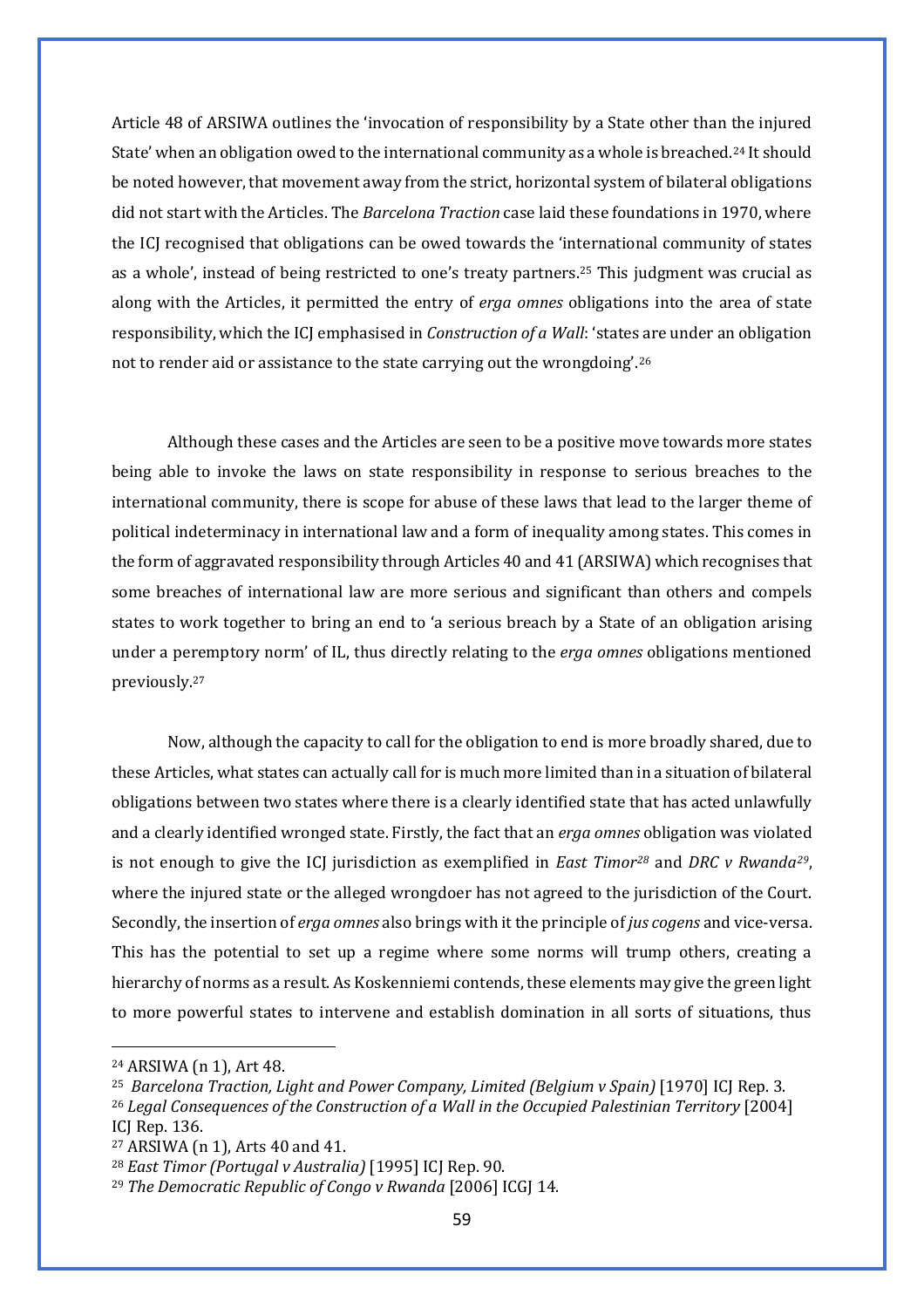providing these states with a tool to further their own political agendas and reinforcing the unneeded link between hegemony and IL.[30](#page-62-0)

All this begs two questions: who can invoke state responsibility and how far should international law be pushing at mechanisms to enforce community interests? Although the Articles seemingly create a broad scope for the invocation of state responsibility, they are just as narrow as before, as at least in bilateral relations, there was no issue in holding the state in the wrong responsible. Presently, the mechanisms in place are insufficient in meaningfully holding states responsible due to the complexities brought about by the Articles and *erga omnes*  obligations. This seems to emphasise the overarching limitations of international law as a political project, with the powerful using state responsibility to maintain the disparity of power between states. Thus, there seems to be a delicate tightrope to be walked between ensuring that states live up to their responsibilities and finding a mechanism to do that, which until resolved, will continue to create unnecessary tensions in the sphere of state responsibility in IL.

## **5. Extension of Responsibility to International Organisations**

Since the adoption of the ARIO 2011, the law has moved towards ensuring responsibility for international organisations as well[.31](#page-62-1) Although the ARIO 2011 should be commended for possessing similar authority to ASRIWA, as observed even with ASRIWA, there are underlying issues involved that threaten this extension of responsibility. This especially occurs when holding international organisations responsible in terms of their omissions[.32](#page-62-2) The UN's refusal to intervene in the Rwandan genocide exemplifies international organisations failing to be sufficiently held responsible, despite the adoption of the Articles. Klabbers however, suggests ways to overcome these omissions, primarily by examining the mandates of international organisations when there are no primary obligations that exist under IL.[33](#page-62-3)

For example, by examining the mandate of the UN during the Rwandan genocide, it is clear that the UN's role is to take measures preventing the genocide from occurring, thus the UN should be morally and legally responsible if it fails in this respect.<sup>34</sup> In order to explore this further, one

<span id="page-62-0"></span><sup>30</sup> Martti Koskenniemi, 'Solidarity Measures: State Responsibility as a New International Order?' [2001] 72 *British Yearbook of International Law*, 337.

<span id="page-62-1"></span><sup>31</sup> ARSIWA (n 1).

<span id="page-62-2"></span><sup>32</sup> *Ibid*., Art 4.

<span id="page-62-4"></span><span id="page-62-3"></span><sup>33</sup> Jan Klabbers, 'Sins of Omissions: The Responsibility of International Organisations for Inaction' [2016] *Jean Monet Working Paper* 2/16 1, 60. <sup>34</sup> *Ibid*., 5.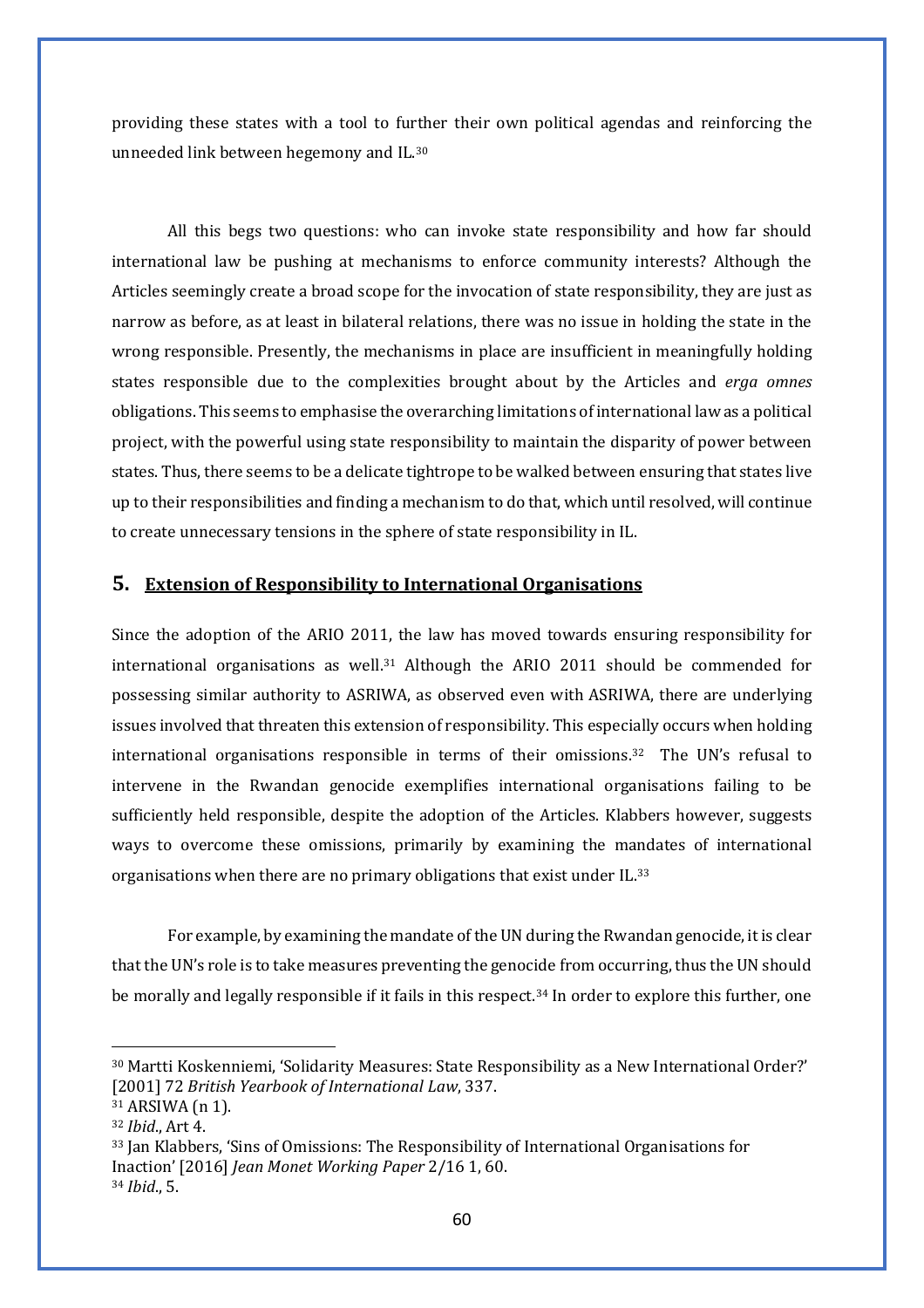can look at a strong counter-argument to the UN justifying its actions. Although the UN can justify taking actions in certain countries based on its mandate, the UN cannot make the same argument in terms of its omissions.[35](#page-63-0) To make this more concrete, the UN cannot 'claim that its inaction in Rwanda was necessary in order to enable it to function effectively'[.36](#page-63-1) Thus, there remain avenues for the control of international organisations in terms of holding them responsible, especially in the area of omissions that is consistently taken advantage of.

Furthermore, there is the general consensus that international organisations are dissatisfied with a greater emphasis for rules on responsibility, with large organisations such as the EU instead preferring to 'carve out a separate niche for itself', through its own rule-making for the Member States under EU law jurisdiction.[37](#page-63-2) With international organisations preferring self-control over the assertion of rules on responsibility by IL, there seems to be a lack of authority in place to deal with this. Scholars have proposed the idea of using administrative law to hold these international organisations accountable and responsible through 'transparency in decisionmaking, broad participation in decision-making and the use of proportionality in applying the law'; however it is recognised that there needs to be a major development in these proposals as to what actually determines proportionality and the rest.<sup>[38](#page-63-3)</sup>

In essence, the creation of the ARIO in 2011 is undoubtedly a positive one, as the notion of responsibility should be transferred to international organisations as well, fitting in with the broader notion of international law keeping up with the rise of global governance. However, in doing so, issues naturally arise, some of which can be dealt with such as omissions by international organisations, while others are seemingly more complicated and require greater action and attention in order to ensure that the extension of responsibility from state responsibility to responsibility of international organisations does not set a model that has an adverse effect on the role of responsibility in IL.

#### **6. Extension of responsibility to individuals**

The area of individual responsibility has also traditionally been overlooked in IL, with the exception of conduct on the battlefield. As drawn upon by Lauterpacht and Allott, there were major drawbacks of previously shielding individuals from responsibility, mainly that the

<span id="page-63-0"></span><sup>35</sup> *Ibid.*, 31.

<span id="page-63-1"></span><sup>36</sup> *Ibid.*, 55.

<span id="page-63-2"></span><sup>37</sup> Pieter Jan Kuijper and Esa Paasivirta, 'The EC and the Responsibility of International Organisations' [2004] *1 International Organisations Law Review,* 111.

<span id="page-63-3"></span><sup>38</sup> Jan Klabbers, *International Law* (2nd edn, CUP 2017), 149.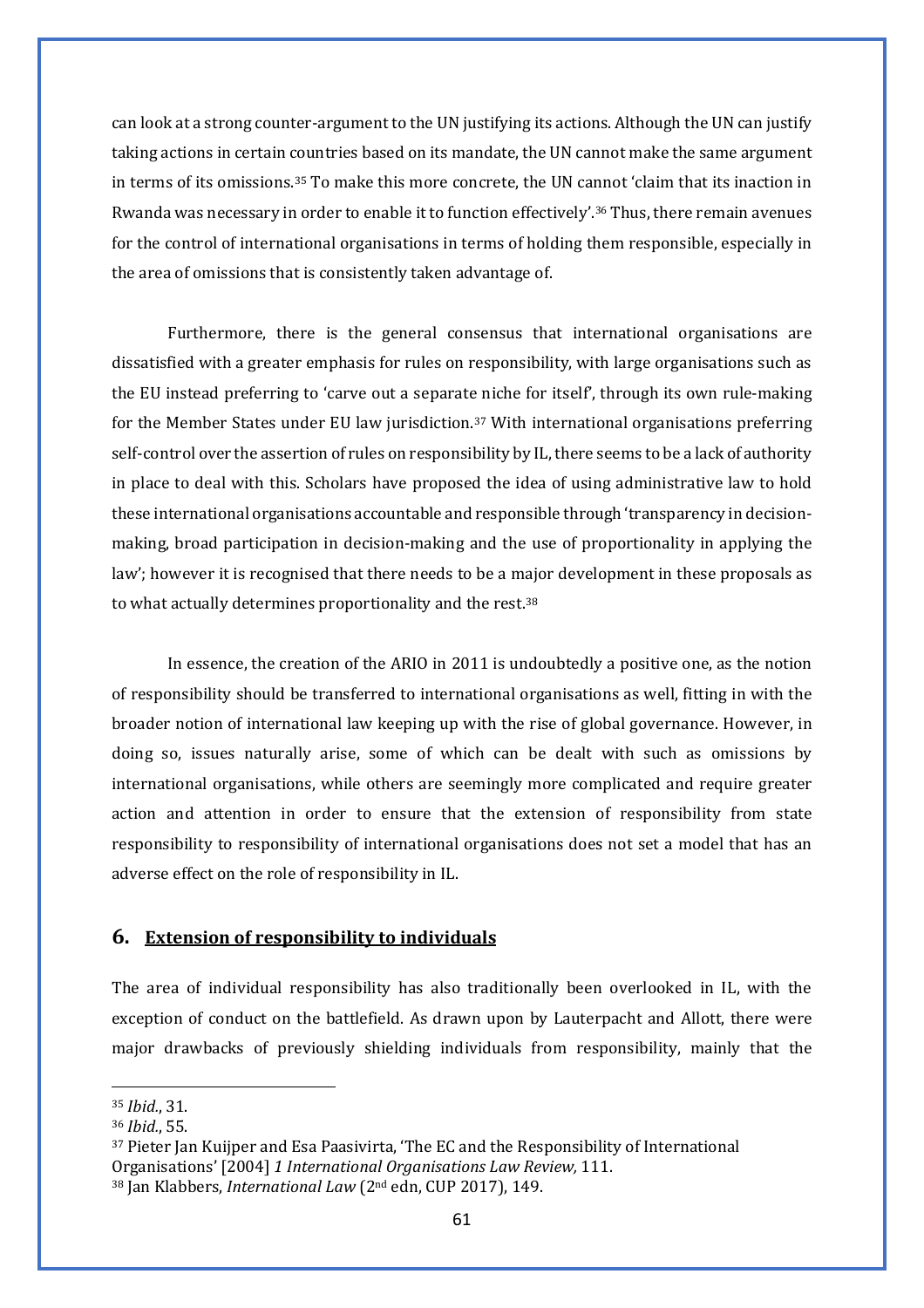authority and role of international law was undermined.<sup>[39](#page-64-0)</sup> The ICC changed this by being able to directly hold individuals responsible for certain actions. It is crucial then to note that the courts have recognised the existence of a strong relationship between state and individual responsibility, and have developed a 'general conceptual scheme' to further highlight this, as in the *2007 Genocide case* involving Bosnia and Serbia.[40](#page-64-1) However, in setting up a scheme to recognise this relationship, the Court errs in its consistency to implement this scheme and risks blurring the separation between the two systems of responsibility, thus emphasising the notion of indeterminacy and lack of clarity in the law of responsibility under IL.

This general conceptual scheme adopted by the Courts involved state and individual responsibility existing from the violation of the same primary norms, but remaining distinct through their different set of secondary rules as evidenced in the *2007 Genocide case*: 'the Court observes that duality of responsibility continues to be a feature of international law… the Court concludes that State responsibility can arise without an individual being convicted of the crime'.[41](#page-64-2) However, here is where the controversy lies. Although a general conceptual scheme exists, there is evidence that the ICJ has incorrectly applied this scheme in practice. In the *2007 Genocide case*, the Courts concluded that intent must be established in state liability for genocide[.42](#page-64-3) This directly refers to the element of *mens rea* usually required in individual criminal responsibility, thus the Courts have come under major criticism from critics such as Gaeta who state that the Courts have applied a secondary rule typical to individual criminal responsibility, to state responsibility where there is no need to [43](#page-64-4)

The lack of a separation maintained between the *mens rea* of both the state and the individual in these type of cases would prove contrary to the general conceptual scheme of Court in the first place, especially in relation to the crime of genocide as 'state responsibility appears more dependent on individual responsibility than it should be'.[44](#page-64-5) Therefore, in order to maintain the relationship between state and individual responsibility, the Court should be consistent with the principles and theory of its general conceptual scheme when applying it in practice to ensure

<span id="page-64-0"></span><sup>39</sup> Hersch Lauterpacht, *International Law and Human Rights* (Archon Books, 1950), 40.

<span id="page-64-1"></span><sup>40</sup> *Application of the Convention on the Prevention and Punishment of the Crime of Genocide (Bosnia and Herzegovina v Serbia and Montenegro)* [2007] ICJ 2.

<span id="page-64-2"></span><sup>41</sup> *Ibid.,* [182].

<span id="page-64-3"></span><sup>42</sup> *Ibid.,* [186].

<span id="page-64-4"></span><sup>43</sup> Paola Gaeta, 'On What Conditions Can a State Be Held Responsible for Genocide?' [2007] *European Journal of International Law*, 643.

<span id="page-64-5"></span><sup>44</sup> Beatrice I. Bonafè, 'Reassessing Dual Responsibility for International Crimes' [2016] 73 *Sequência (Florianópolis)* 36.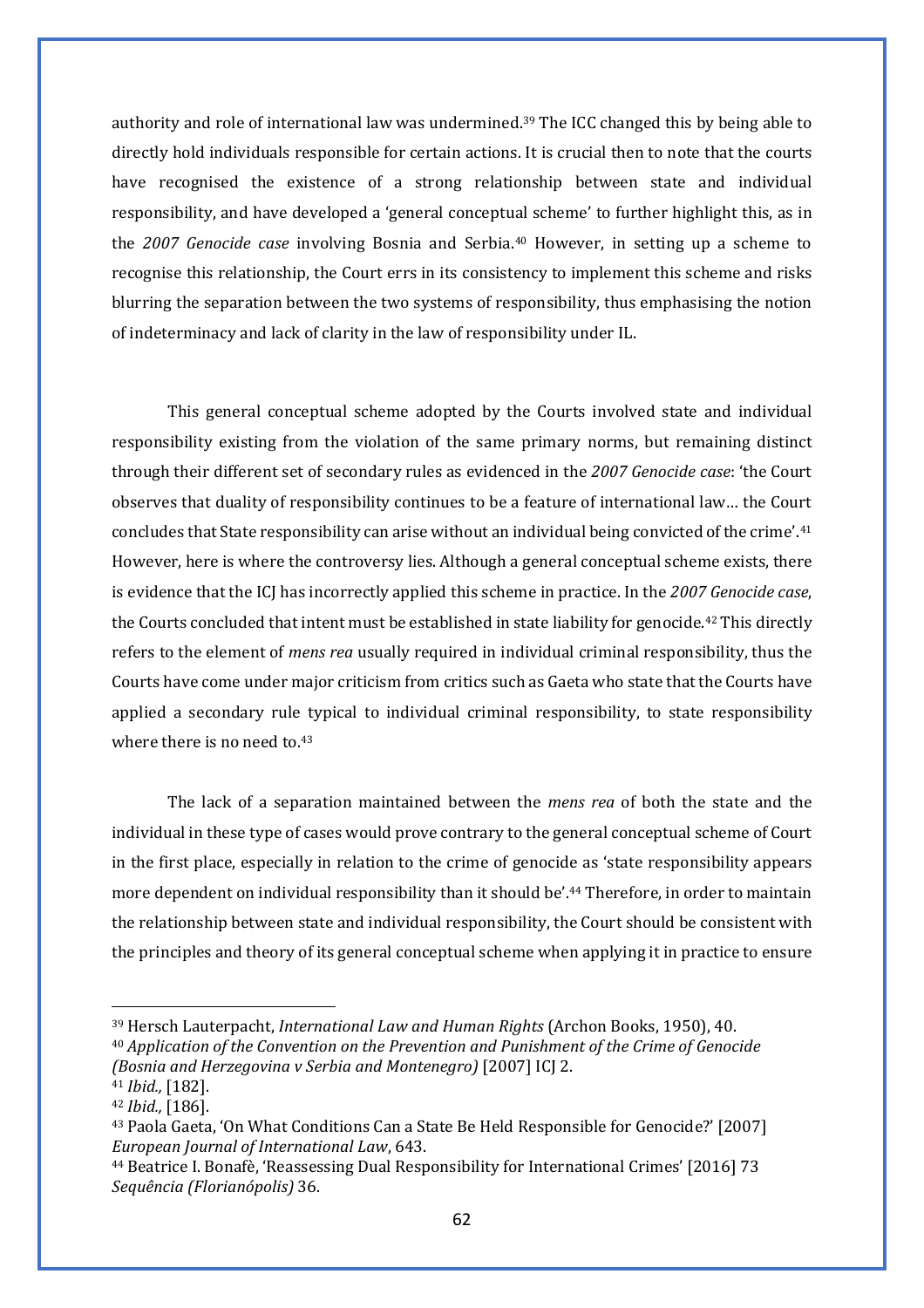that the two regimes of responsibility are not blurred and are in fact, complimentary to each other, ensuring greater certainty in international law as a result.

As observed above, through the notions of international responsibility and state responsibility, there seems to be a co-existence of responsibility systems in international law that could give rise to complexities, leading to unjust results and the common theme of indeterminacy in IL. Room for development is needed to ensure that when these different systems of responsibility overlap, there would be mechanisms in place to ensure that the attribution of responsibility especially is not blurred. On the whole however, with the laws of responsibility being extended, it can be argued that more clarity and uniformity has been achieved in the sphere of IL.

#### **7. Conclusion**

To conclude, state responsibility is vital in international law and is constantly developing. Although it is reasonably settled in regards to inter-state relations, there are bound to be a number of unresolved issues in its scope and application that produce tensions as part of this development.[45](#page-65-0) This is evident in terms of the fundamental principles of state responsibility, with the notion of attribution remaining a contentious point, as well as causal overdetermination needing to be restructured in order to further contribute to the uniformity and certainty in IL.

Moreover, the question of who can invoke state responsibility still needs to be answered in certain respects. The development of *jus cogens* and *erga omnes* principles leave the law searching for an effective balance between ensuring that states live up to their responsibilities and finding an adequate mechanism to do that. In addition, the extension of the laws of responsibility to international organisations and individuals provide their own challenges, such as the insufficiency of the ARIO 2011, as well as the risk of blurring the lines between state responsibility and individual responsibility, leading to a co-existence of responsibility regimes in  $II$ .

Despite these numerous issues, however, law has undoubtedly moved forwards rather than backwards in a relatively short space of time. As with international law in general, there is always great flux and as long as adjustments and rectifications are made to resolve these issues in relation to the law of responsibility, international law would benefit from a strong system that ensures greater coherence, certainty and uniformity in the international arena.

<span id="page-65-0"></span><sup>45</sup> Jan Klabbers, *International Law* (2nd edn, CUP 2017), 152.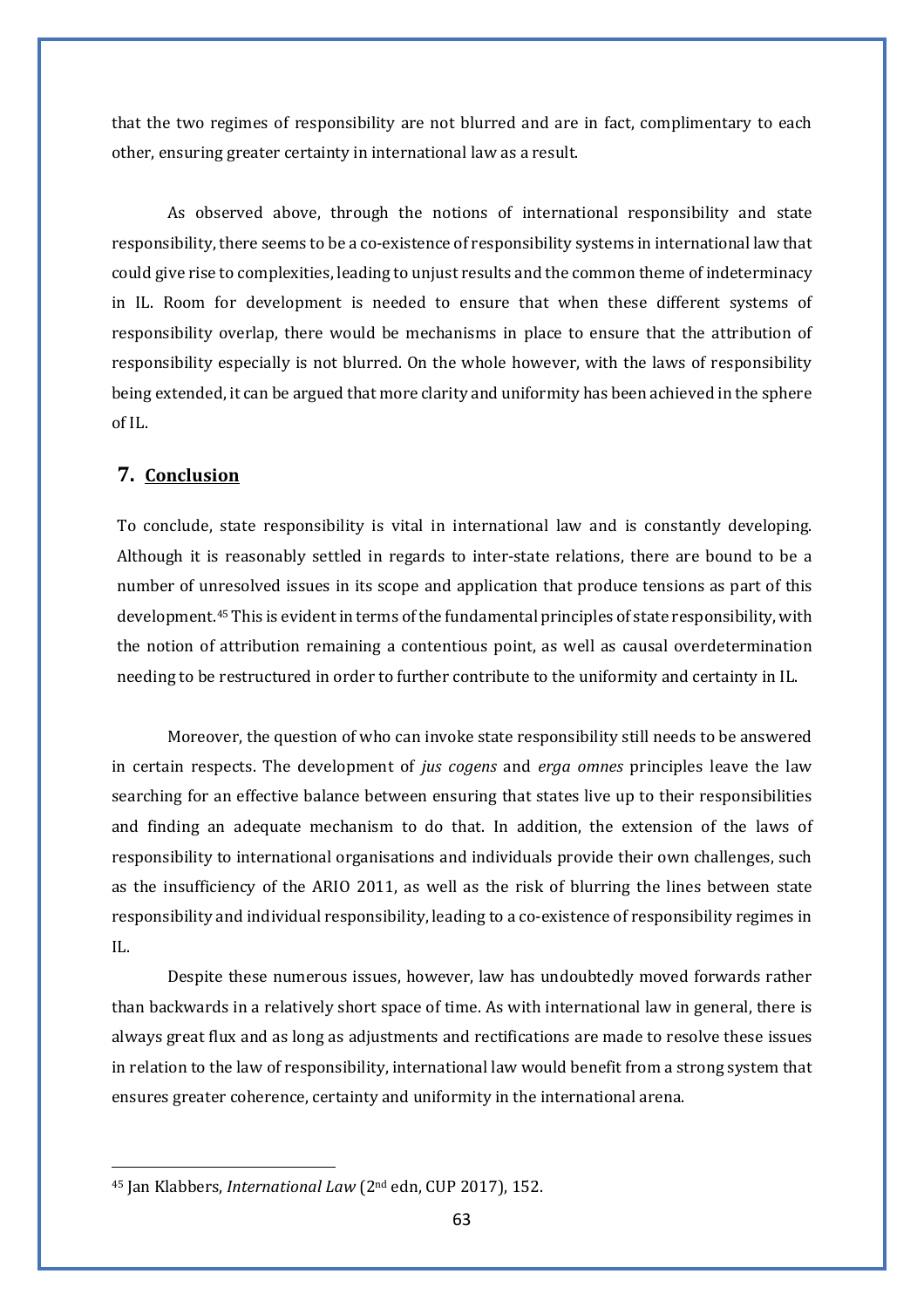## **A prognostication regarding elderly care in the future – can we trust the robots with our elderly?**

Tabitha Elise\*

#### **1. Introduction**

This article will explore and critically evaluate the potential role of robots in undertaking carerelated activities for the elderly through the findings of academic research. Firstly, the definitions of robots and care-related activities will be examined. These definitions will then be expanded, and current and potential technological developments will be discussed to determine whether these innovations should be welcomed.

Subsequently, the legal, ethical, philosophical and moral implications that these advances bring shall be looked at in light of current and future political, economic and social landscapes, in the context of comparing and contrasting different cultures 'and countries 'approaches, specifically Japan, the European Union (EU) and the United Kingdom (UK) among others. This article will conclude by proposing what legal safeguards, if any, should govern such developments and innovations, by looking at the possibilities outlined by the European Commission.

There is no agreed definition of a robot. For this article, a robot will encompass both artificial intelligence (AI) and physical machines which operate both autonomously and nonautonomously. Care is somewhat easier to define and is the provision of what is necessary for the health, welfare, maintenance and protection of someone or something.<sup>[1](#page-66-0)</sup> Similarly, 'if you look after someone, you keep them in a good state or condition'.[2](#page-66-1) It is clear to see from both of these definitions that care is not only the provision of what is necessary, but it is also keeping an individual in a good state or condition. The key elements of care are emotional, physical and mental wellbeing[.3](#page-66-2) For this article, care will be divided into two subsets – physical care and

<span id="page-66-0"></span><sup>\*</sup> LLM, Open University.

<sup>&</sup>lt;sup>1</sup>'Oxford Dictionary' (2019) [<https://en.oxforddictionaries.com/definition/care>](https://en.oxforddictionaries.com/definition/care) accessed 12 March 2019.

<span id="page-66-1"></span><sup>2</sup> *Ibid.*

<span id="page-66-2"></span><sup>3</sup> UN POP, United Nations 'Principles for Older Persons' (1991) Resolution 46/91, adopted by General Assembly, para 11

[<sup>&</sup>lt;https://www.ohchr.org/EN/ProfessionalInterest/Pages/OlderPersons.aspx>](https://www.ohchr.org/EN/ProfessionalInterest/Pages/OlderPersons.aspx) accessed 12 March 2019.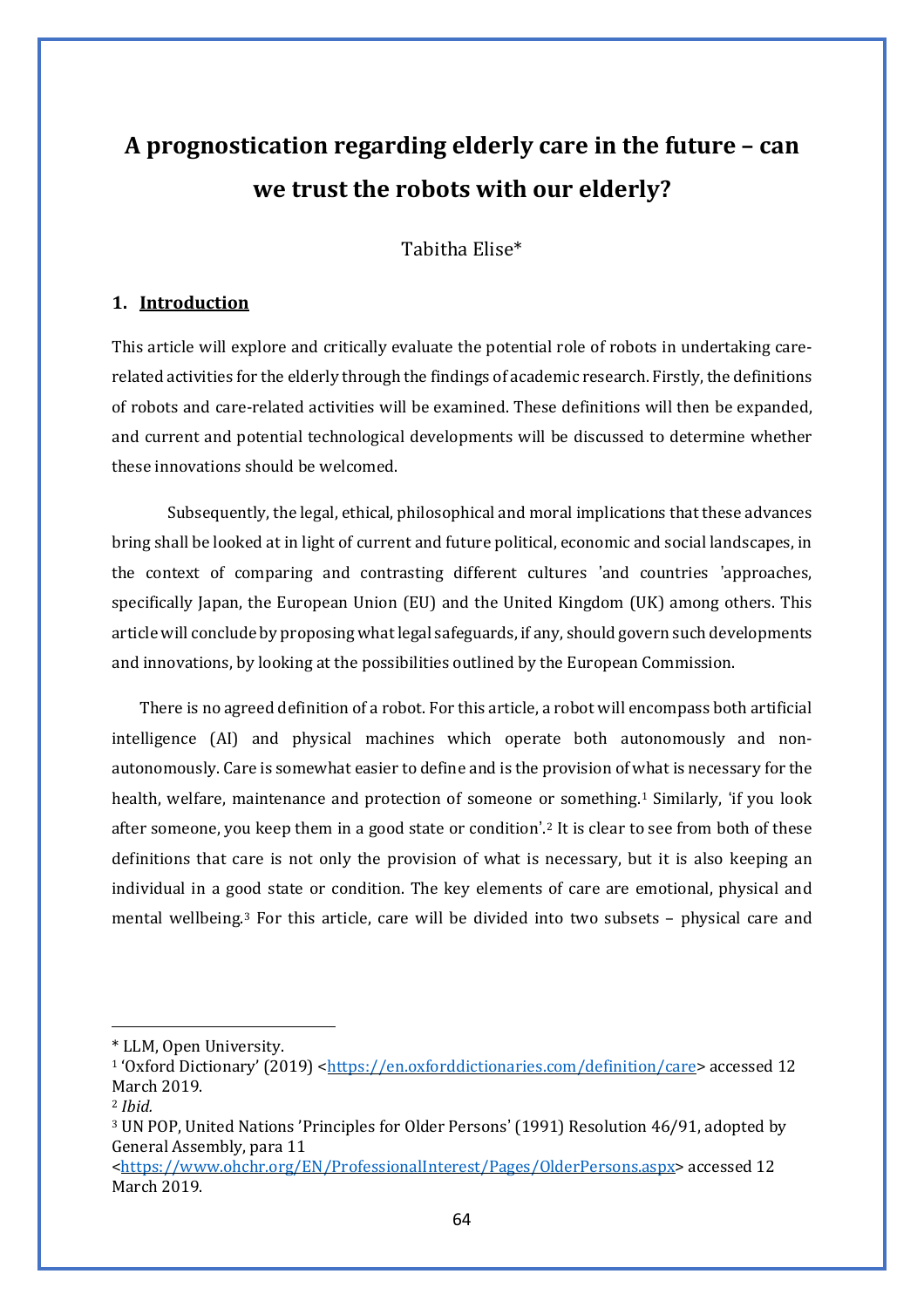psychological care. For this article, surgically assistive robots are not included within these categories of care.

#### **2. The need for care robots**

Firstly, it needs to be determined whether there is a need for robots to perform care-related activities for the elderly. For the first time in history, fourteen per cent of the world's population is now older than sixty-five.<sup>[4](#page-67-0)</sup> By 2050, this is expected to reach nearly 2.1 billion people (UN DESA). Consequently, more individuals are now living with various debilitating conditions and the costs and practical difficulties associated with these issues are often high and complex.[5](#page-67-1) Indeed, statistics show that the total current healthcare expenditure in 2016 was nearly two-hundred billion in the UK alone.<sup>[6](#page-67-2)</sup> There is an economic and social need for more elderly care assistance, which is only going to become more drastic in the future with the gap between the non-working and the working increasing, straining economy resources.[7](#page-67-3) In this sense, it seems that robots have arrived at the perfect time.

It is clear that robots that undertake care-related activities for the elderly need to be reliable, affordable and conduct genuinely useful functions, interacting in a simple, safe and intuitive manner.[8](#page-67-4) However, just because robots may fulfil these criteria does not guarantee that they will be accepted by the public. A study conducted to compare and analyse care personnel attitudes toward care robots found that overall, Japanese care personnel assessed the usefulness of robots more positively than their Finnish counterparts. Japan, however, is a more developed country concerning the use of robotics in nursing care.[9](#page-67-5) In comparison, a 2014 survey involving around twenty-seven thousand individuals from different social and demographic groups found that fifty-one per cent of the respondents were uncomfortable with the idea of robots providing services and companionship to the elderly.<sup>[10](#page-67-6)</sup> These finding shows that the cultural, historical,

<span id="page-67-0"></span><sup>4</sup> R. Bogue, 'Europe leads the way in assistive robots for the elderly' [2017] 44(3) *The Industrial Robot* 253, 253.

<span id="page-67-1"></span><sup>5</sup> *Ibid.*

<span id="page-67-2"></span><sup>6</sup> Office for National Statistics, 'UK Health Accounts: 2016' (*Statistical bulletin*, 2018) [<https://www.ons.gov.uk/peoplepopulationandcommunity/healthandsocialcare/healthcaresy](https://www.ons.gov.uk/peoplepopulationandcommunity/healthandsocialcare/healthcaresystem/bulletins/ukhealthaccounts/2016) [stem/bulletins/ukhealthaccounts/2016>](https://www.ons.gov.uk/peoplepopulationandcommunity/healthandsocialcare/healthcaresystem/bulletins/ukhealthaccounts/2016) accessed 12 March 2019.

<span id="page-67-3"></span><sup>7</sup> Maria Isabel Aldinhas Ferrieira & João Silva Sequeira, 'Robots in Ageing Societies' in S.G. Tzafestas, P. Antsaklis, N.R. Gans, C. Tzafestas, A. Ferreira, M. Isabel, João Silva Sequeira & G. Singh Virk (eds), *A World with Robots: International Conference on Robot Ethics: ICRE 2015* (Springer 2017), 218-219.

<span id="page-67-4"></span><sup>8</sup> R. Bogue (n. 4), 253.

<span id="page-67-6"></span><span id="page-67-5"></span><sup>9</sup> K. Coco, M. Kangasniemi, & T. Rantanen, 'Care Personnel's Attitudes and Fears Toward Care Robots in Elderly Care: A Comparison of Data from the Care Personnel in Finland and Japan' (2018) 50(6) *Journal of Nursing Scholarship* 634, 634-5. <sup>10</sup> R. Bogue (n. 4), 253.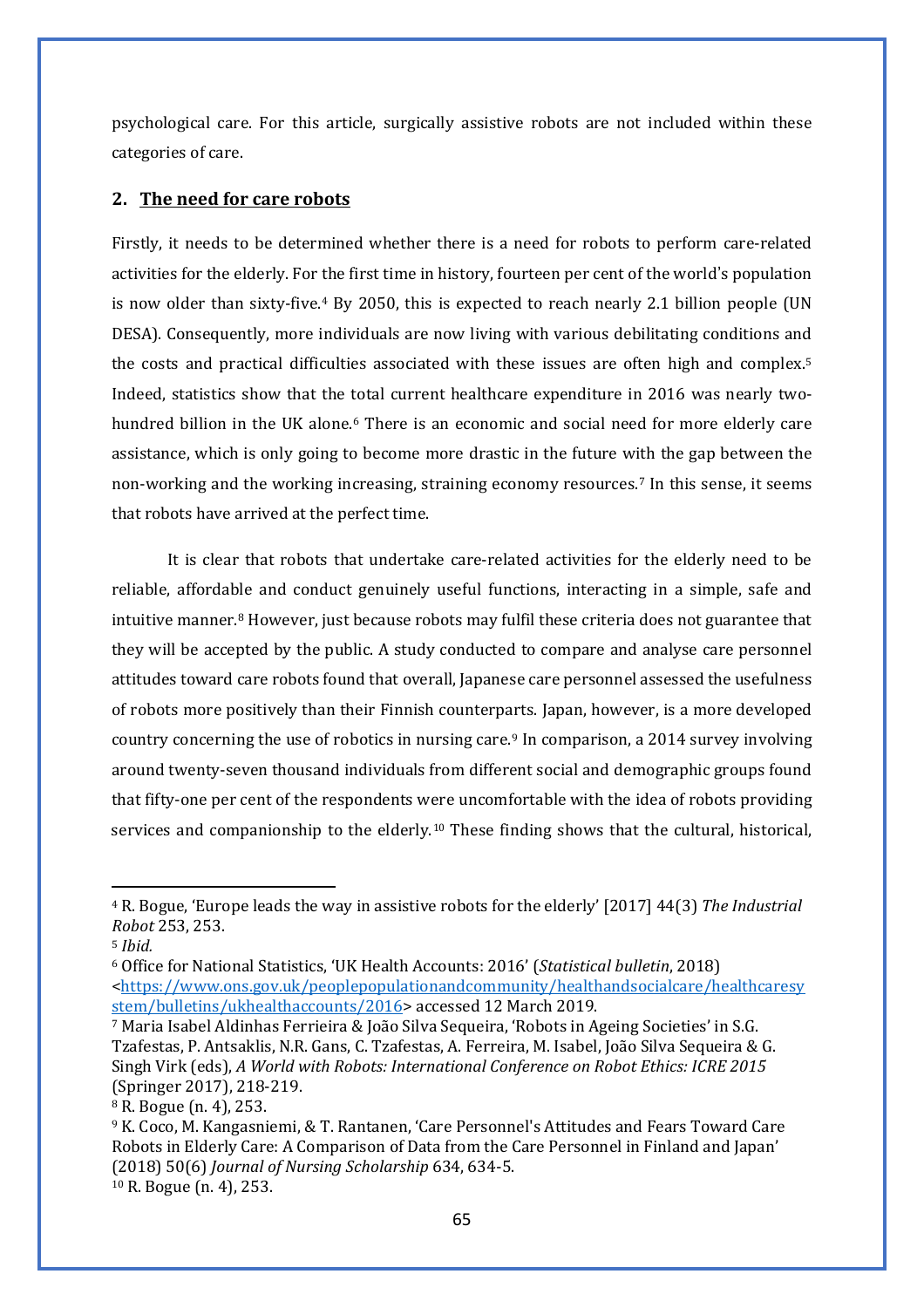social and political background of different countries is likely to impact upon the degree of acceptance of robots who carry out care-related activities.

To determine whether these technological advances should be welcomed, it is necessary to gather public opinion. In Europe, a large survey in 2012 showed a general public perception which is still not very open to home service robotics.<sup>[11](#page-68-0)</sup> Thirteen per cent of the European citizens think robots should be applied in priority to "domestic use, such as cleaning''. In consequence, this technology must follow a user-centred approach, and, arguably, more research is needed to identify and distinguish the profiles of prospective users, including their needs, preferences, expectations, cultural contexts and typical environment.<sup>12</sup> It has been suggested that good management may help care personnel accept care robots, to combat unwelcoming attitudes towards robots.<sup>13</sup> It does seem quite clear, however, that consumers 'trust and uptake of these technologies will depend on whether they are perceived to be safe and whether the legal framework is considered clear and effective.<sup>14</sup>

#### **3. The benefits and risks to robot carers**

As well as predicting whether these advances will be welcomed, it is necessary to critically evaluate the potential benefits and risks of these robotic developments. Predictions say that service robots will massively enter every home in the near future and in recent years there have been robotic developments in different areas such as fall detection systems, like the hobbit program.[15](#page-68-1) Robots for body assistance have also been developed, such as the RIBA robot that transfers patients from bed to chair.[16](#page-68-2) Robots could also be used for administrative tasks in hospitals, like the AI robots in Ipswich that have cut down the processing time of general practitioner referrals by half, allowing staff to focus on 'frontline services 'and human care.[17](#page-68-3)

<span id="page-68-0"></span><sup>11</sup> Francesco Mondada, Julia Fink, Séverin Lemaignan, David Mansolino, Florian Wille, Karmen Franinović, ' Ranger, An Example of Integration of Robotics into the Home Ecosystem' in M. Ceccarelli, H. Bleuler, M. Bouri, F. Mondada, D. Pisla, A. Rodic & P. Helmer (eds), *New Trends in Medical and Service Robots: Assistive, Surgical and Educational Robotics* (Springer 2016), 182. <sup>12</sup> Maria Isabel Aldinhas Ferrieira (n. 7), 223-6.

<sup>13</sup> K. Coco (n. 9), 635.

<sup>14</sup> EC SWD, European Commission Staff Working Document, 'Liability for emerging digital technologies Accompanying the document Communication from the Commission to the European Parliament, the European Council, the Council, the European Economic and Social Committee and the Committee of the Regions Artificial intelligence for Europe' (2018) < [https://eur-lex.europa.eu/legal-content/en/ALL/?uri=CELEX%3A52018SC0137>](https://protect-eu.mimecast.com/s/bDh-Cx98cBZlzH8aDx-?domain=eur-lex.europa.eu) accessed 12 March 2019.

<span id="page-68-1"></span><sup>15</sup> Francesco Mondada (n. 11), 181-3.

<span id="page-68-2"></span><sup>16</sup> K. Coco (n. 9), 635.

<span id="page-68-3"></span><sup>17</sup> Department of Health and Social Care Case Study (UK) 'Artificial Intelligence robots in Ipswich hospital' (2018) < [https://www.gov.uk/government/case-studies/artificial-](https://www.gov.uk/government/case-studies/artificial-intelligence-robots-in-ipswichhospital)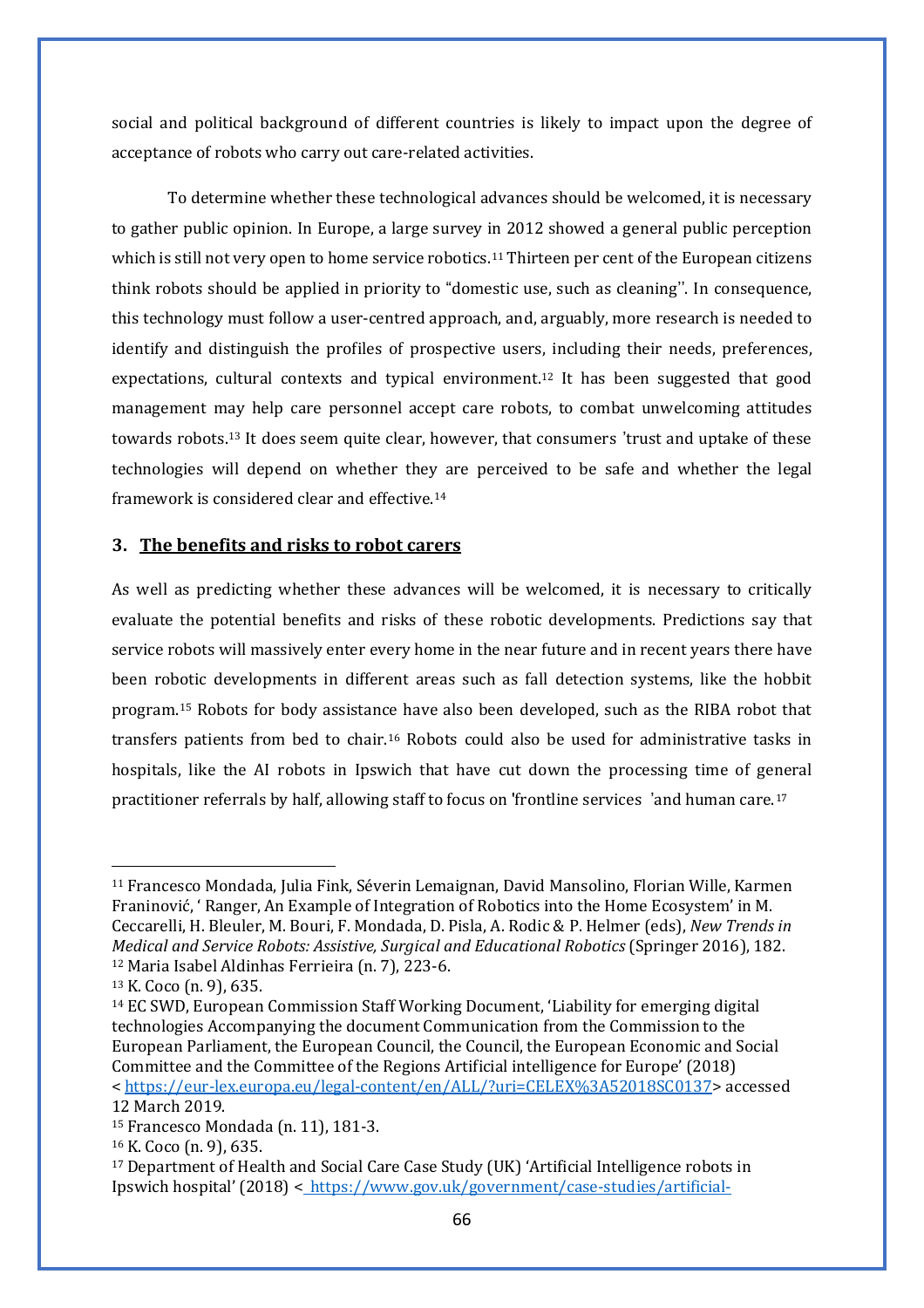On the psychological side, more sophisticated social robots, such as seals, have been, according to patients, a useful and pleasant interaction. They were, however, not considered a replacement for human interaction. There are other social robots such as Pepper and the Care O bot 4, which can communicate in a variety of ways.[18](#page-69-0) The Care O bot's functions include acting as a mobile information centre, performing collection and delivery services and being used for various security applications.[19](#page-69-1) Socially, robots could enable the elderly to manage longer and more independently in their own homes, reducing social isolation and exclusion.<sup>[20](#page-69-2)</sup> There is, however, the contrary argument that these social robots will replace human interaction.<sup>[21](#page-69-3)</sup> Consequently, there are fears related to the introduction of care robots, concerning the dehumanisation of treatment and increased loneliness in the elderly[.22](#page-69-4)

On the topic of safety, there may be an increase in security and a decrease in the risk of falls and other injuries. Additionally, robots can also provide services, such as reminding people when to eat and take medicine, carrying loads and drug administration.<sup>[23](#page-69-5)</sup> They can also provide practical healthcare, do household work, and guide the use of a phone or bank-related issues.[24](#page-69-6) 

Economically there will be a benefit to welcoming robots in this area due to reduced healthcare costs.[25](#page-69-7) However, there is no consensus on what this will mean for the workforce. There may be rising unemployment due to replacement by robots, or just different types of employment supporting AI. It has been predicted that there is a high risk of automation in the next two decades, equating to roughly 1.4 million jobs in the health and social work sector.[26](#page-69-8)

The difference between whether robots should be welcomed in this situation and whether they would be welcomed is an important one, and the impact of deployment in domestic and institutional environments must be carefully anticipated.[27](#page-69-9) Other objections regarding the

[intelligence-robots-in-ipswich-hospitall](https://protect-eu.mimecast.com/s/NYN_CyM7hJY1ptMHlTD?domain=gov.uk)> accessed 12 March 2019; A. Downey, 'Invest in automation to free up frontline resources, Thoughtonomy boss says' (*Digital Health,* 2019) [<https://www.digitalhealth.net/2019/02/automation-frontline-services-thoughtonomy/>](https://www.digitalhealth.net/2019/02/automation-frontline-services-thoughtonomy/) accessed 12 March 2019.

<span id="page-69-0"></span><sup>18</sup> K. Coco (n. 9), 635; R. Bogue (n. 4), 256.

<span id="page-69-1"></span><sup>19</sup> R. Bogue (n. 4), 256.

<span id="page-69-2"></span><sup>20</sup> K. Coco (n. 9), 635.

<span id="page-69-3"></span><sup>21</sup> Maria Isabel Aldinhas Ferrieira (n. 7), 223-6.

<span id="page-69-4"></span><sup>22</sup> K. Coco (n. 9), 634.

<span id="page-69-5"></span><sup>23</sup> *Ibid.,* 635.

<span id="page-69-6"></span><sup>24</sup> *Ibid.,* 638.

<span id="page-69-7"></span><sup>25</sup> *Ibid.*, 635.

<span id="page-69-8"></span><sup>26</sup> House of Commons Science and Technology Select Committee, 'Robotics and Artificial Intelligence' (2016) Committee publications, para 21 [<https://publications.parliament.uk/pa/cm201617/cmselect/cmsctech/145/14502.htm>](https://publications.parliament.uk/pa/cm201617/cmselect/cmsctech/145/14502.htm)

accessed 12 March 2019.

<span id="page-69-9"></span><sup>27</sup> Maria Isabel Aldinhas Ferrieira (n. 7), 223-6.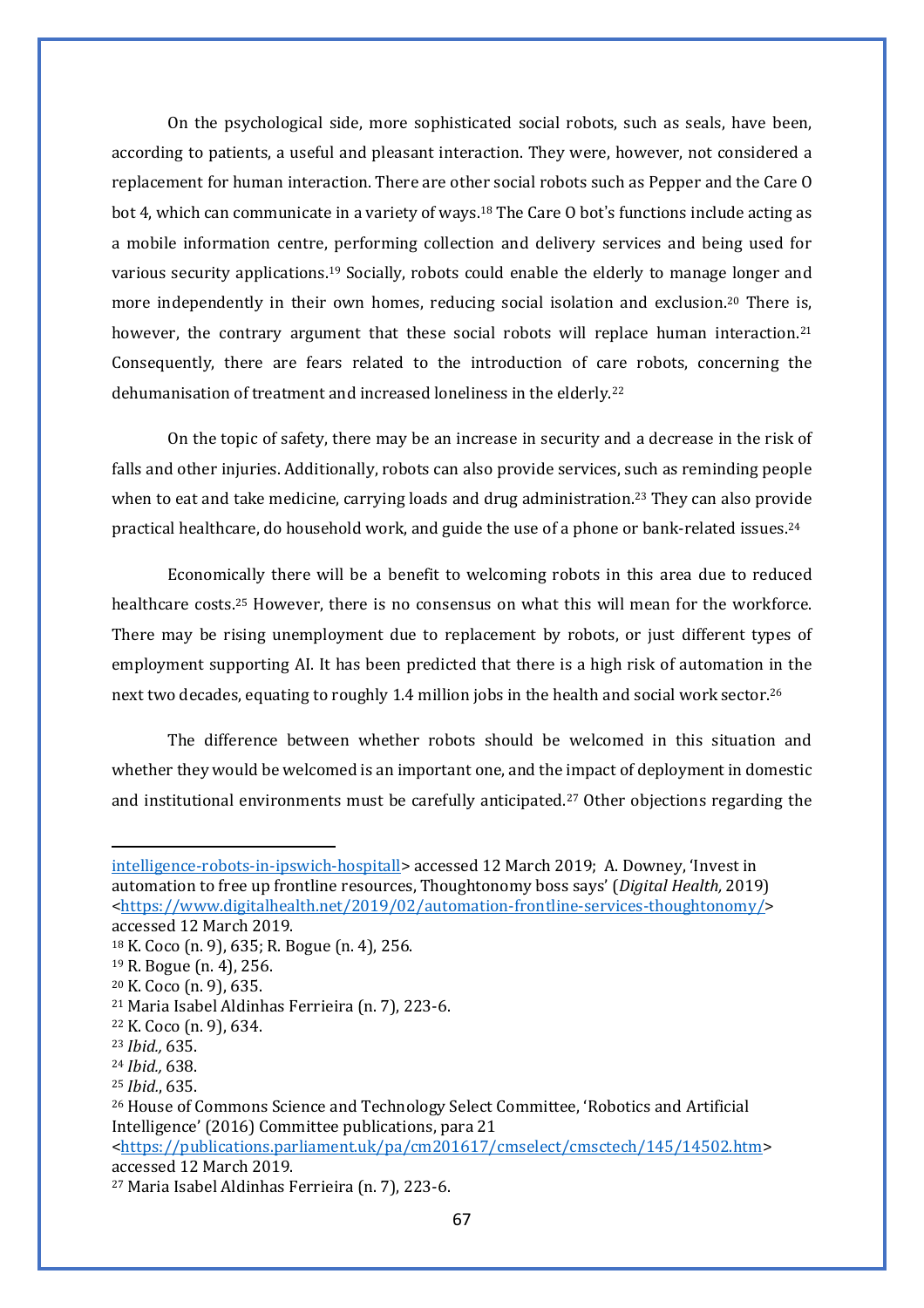use of robotic technology with vulnerable older people are the loss of social contact, deception, and even infantilisation[.28](#page-70-0)

Regarding deception, humanoid robots can, if equipped with sensory capacities, mimic emotional states like the Robot NAO. There are ethical worries about this because these expressions do, on the face of it, amount to deception. There are also concerns regarding the opposite argument – humans are quick to personify objects and add human features to them[.29](#page-70-1) This potential could have dangerous consequences. A recent study found that human subjects will 'overtrust 'a robot in an emergency, even in the face of evidence that the robot is malfunctioning and that its advice is bad (Kuipers).

#### **4. Robots and ethics**

The ethics of robots are a huge part of the reluctance to implement legislation, clearly demonstrating the important intersection between science, culture and law. Arguably, ethical standards are needed so that robots do not do morally 'bad 'things. Still, the question is how we go about creating a universal ethical standard when cultures are so different. An 'internal 'ethical standard is not going to do much good unless robots are prohibited from being imported into different countries other than those in which they are made.

A. Leveringhaus proposes an ethical framework that makes a commitment to human rights, human dignity and responsibility for those developing robots, advocating that legislation could be relaxed or tightened depending on the moral response. Leveringhaus suggests that regarding policy, there should be an assessment of whether the use of particular robots would result in human rights violations and secondly creating adequate institutions through which human individuals can be held responsible for what robots do. The strengths of the article are that a policy approach should be in place and that ethics should play a role in the debate of robotics.[30](#page-70-2) However, the critical flaw is the actual approach he advocates. Via the focus on human rights, it is neglecting to take into account the foreseeable future where robots will function and behave autonomously, and the differences between humans and robots will become increasingly smaller.<sup>[31](#page-70-3)</sup> Of course, human rights need to be respected and should be  $-$  yet what happens when robots are fused with artificial intelligence? Does it become impossible not to grant 'robot rights '

<span id="page-70-0"></span><sup>28</sup> *Ibid.,* 221-222.

<span id="page-70-3"></span><span id="page-70-2"></span><span id="page-70-1"></span><sup>29</sup> R. Gelin, 'The Domestic Robot: Ethical and Technical Concerns' in S.G. Tzafestas (et al.) (eds), *A World with Robots: International Conference on Robot Ethics: ICRE 2015* (Springer 2017), 212-3. <sup>30</sup> A. Leveringhaus, A., 'Developing robots: The need for an ethical framework.' [2018] 17(1) *European View* 37, 40. <sup>31</sup> *Ibid.,* 39.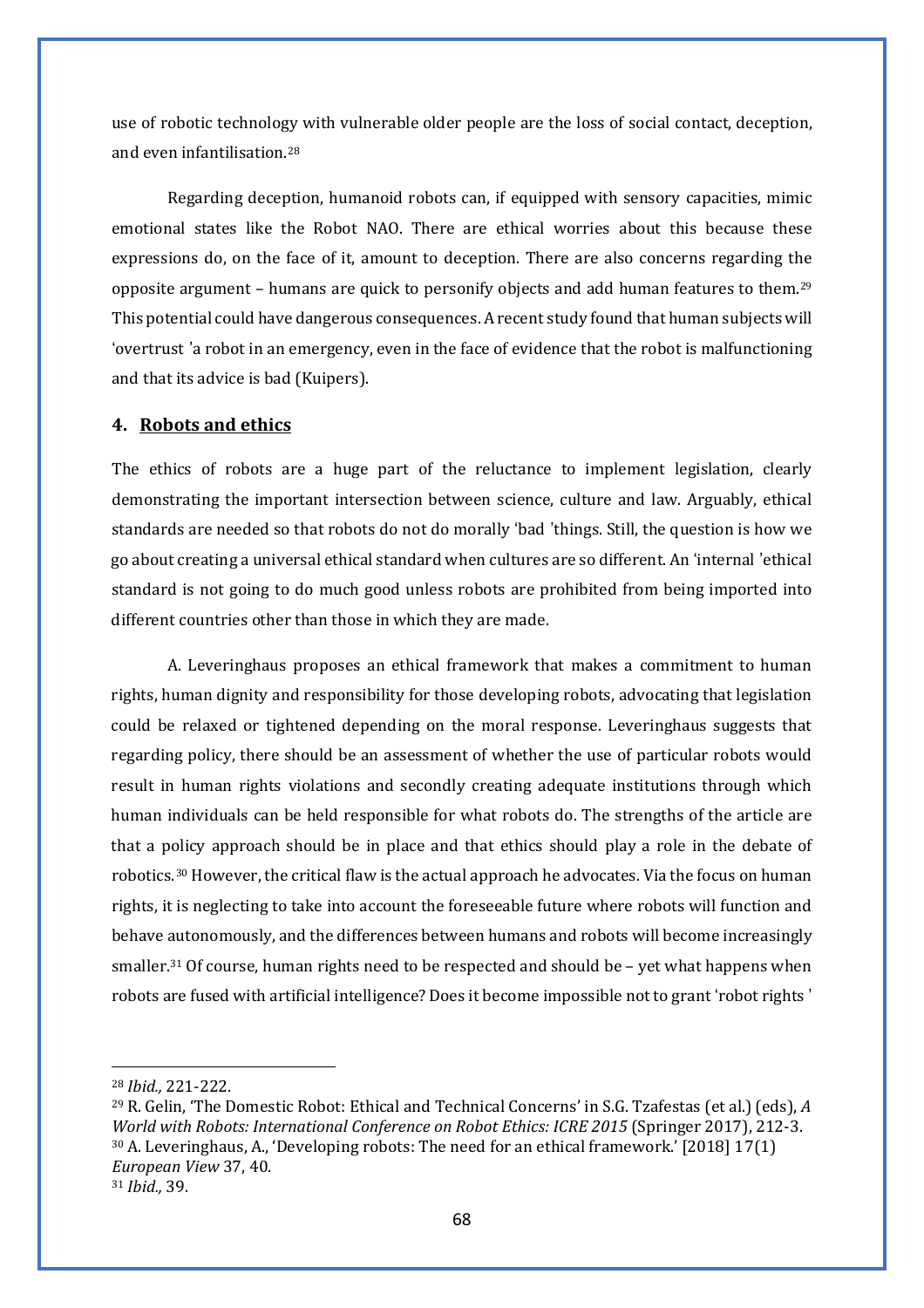because the capacities of robots are so similar to humans? Could it even be discriminatory for robots not to have rights? These are just some of the issues that could arise.

Although Leveringhaus allows a caveat of 'moral response', where rules could be changed on an ethical basis, the fundamental basis of the theory is still rooted in humanity's superiority – and a simplistic categorisation of robots. While Leveringhaus accepts that this theory would only really apply to robots who operate under the four principles he outlines, a policy cannot be developed on such a basis; indeed, the framework is outdated. AI and deep learning are already here, and it would be greatly extraneous to create a whole new legal framework just for this new technology. The theory proposed by Leveringhaus looks good in principle. Still, in practice, it would cause difficulty distinguishing types of robots, AI and deep learning, and also would present far greater difficulties pertaining to 'moral response'. It is well known that in the recent past there has been confusion as to what constitutes public morality in areas of law like homosexuality.[32](#page-71-0)

Currently and generally, the EU has embraced a harmonious approach, trying to adapt rather than change their legal framework to accommodate AI and robotic developments, such as possibly allowing autonomous drones to be covered by strict liability aircraft legislation. A strict liability concept which applies to AI systems, in general, does not exist, and whether it should exist is a concept that needs further exploration.<sup>[33](#page-71-1)</sup> However, there cannot be too much strict liability so that innovation is stifled. Safeguards such as a 'black box 'to breakdown the programmes 'decision making may be a potential solution.[34](#page-71-2) It could be argued that if a product does not have this safety feature, it should not be allowed on the market.

At the moment, there are many unregulated or self-regulated schemes such as GiraffPlus, Mobiserv, Domeo, MARIO, ENRICHME and Robot-Era being supported within the EU to combat the problem of an increasingly elderly population. The worry with this is that something will be created (in the absence of legal regulation) that ultimately harms people because the only regulation it is subject to is internal within the company or body that has created it.<sup>35</sup> The other concerns regarding safety are more practical. If a robot is powerful enough to lift things, it is

<span id="page-71-0"></span><sup>32</sup> Committee on Homosexual Offences and Prostitution, *Report of the Committee on Homosexual Offences and Prostitution (The Wolfenden Report)* (Her Majesty's Stationery Office, 1957). <sup>33</sup> EC SWD (n. 14).

<span id="page-71-2"></span><span id="page-71-1"></span><sup>34</sup> R. Gelin, (n. 29), 214.

<span id="page-71-3"></span><sup>35</sup> R. Bogue (n. 4), 254-5.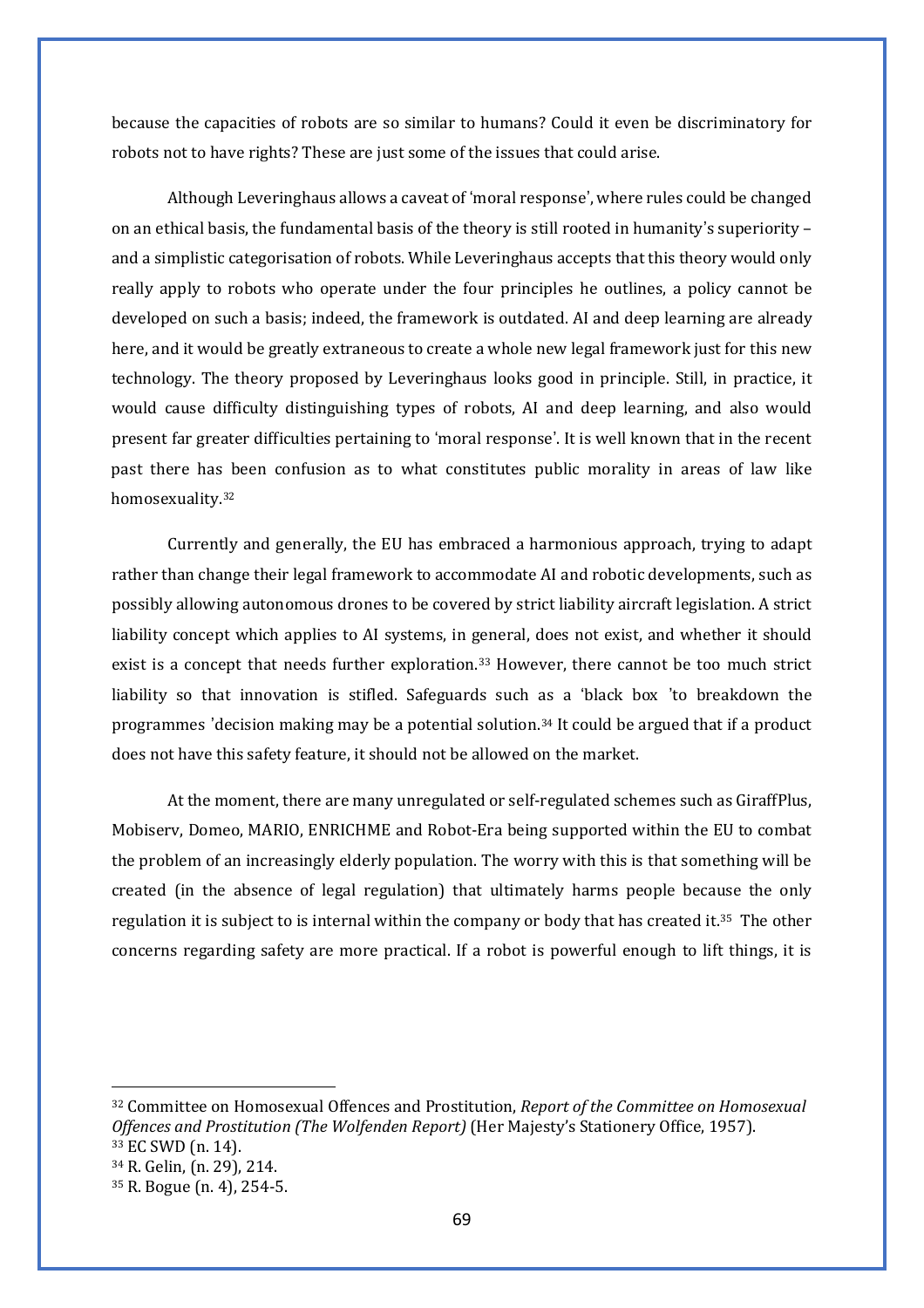potentially powerful enough to be dangerous.[36](#page-72-0) To combat risks such as these, Google Deepmind was reported to be working on creating a 'kill switch'.[37](#page-72-1)

From a user's point of view, the feeling of being observed and watched is a concern, as is the storing of sensitive and private information[.38](#page-72-2) In particular, Google Deepmind's access to patient data and their use of it[.39](#page-72-3) Fundamentally, non-autonomous robots are controlled by something, and when it is a large company like Google, they could be programmed to have a vested interest in that company. Alternatively, what happens if robots start to demand privacy themselves? It may seem these questions are hypothetical, but it is argued that they must not be overlooked nor ignored if a full prognostication of care, the elderly and robotics law is to be somewhat accurate.

From an academic point of view, Bertolini advocates a clear legal framework and suggests that different rules should apply to different devices. Initially, this approach appears to have merit. However, it is arguable that it is ineffective as different rules would have to be developed all the time to keep up with innovation.

#### **5. Robotic autonomy**

The next issue is whether robots should have the autonomy to control their decision making, monitor their decision making or just be programmed to react in the way we want them to (no autonomy). Autonomy is an intrinsic feature of AI and the complexity posed is that AI could potentially become more intelligent than us.[40](#page-72-4) For example, Google Deepmind's AlphaGo beat reigning world champion Lee Sedol, by a move that spectators initially thought was a mistake.<sup>[41](#page-72-5)</sup>

Because of this divide in potential and capacity, we need to differentiate between autonomous robots and non-autonomous robots, as they are not the same even though closely related.[42](#page-72-6) Non-autonomous robots will be fairly easy to legislate on, as they have no capacity to make their own decisions. However, AI is different because they have the capacity to make autonomous decisions, facilitating unpredictable behaviour. AI also has the capacity to supersede our intelligence, fondly termed the singularity point[.43](#page-72-7) With AI, the possibilities are immense, and

<span id="page-72-4"></span><sup>40</sup> EC SWD (n. 14).

<span id="page-72-0"></span><sup>36</sup> R. Gelin, (n. 29), 211-2.

<span id="page-72-1"></span><sup>37</sup> House of Commons Science and Technology Select Committee (n. 26), para 42.

<span id="page-72-2"></span><sup>38</sup> R. Gelin, (n. 29), 210-1.

<span id="page-72-3"></span><sup>39</sup> House of Commons Science and Technology Select Committee (n. 26), para 50.

<span id="page-72-6"></span><span id="page-72-5"></span><sup>41</sup> House of Commons Science and Technology Select Committee (n. 26), para 3. <sup>42</sup> *Ibid.,* para 7.

<span id="page-72-7"></span><sup>43</sup> R. Bickerstaff, R 'Do we need robot law?' (*Digital Business Law*, 2017)

[<sup>&</sup>lt;https://digitalbusiness.law/2017/02/do-we-need-robot-law/>](https://digitalbusiness.law/2017/02/do-we-need-robot-law/) accessed 12 March 2019.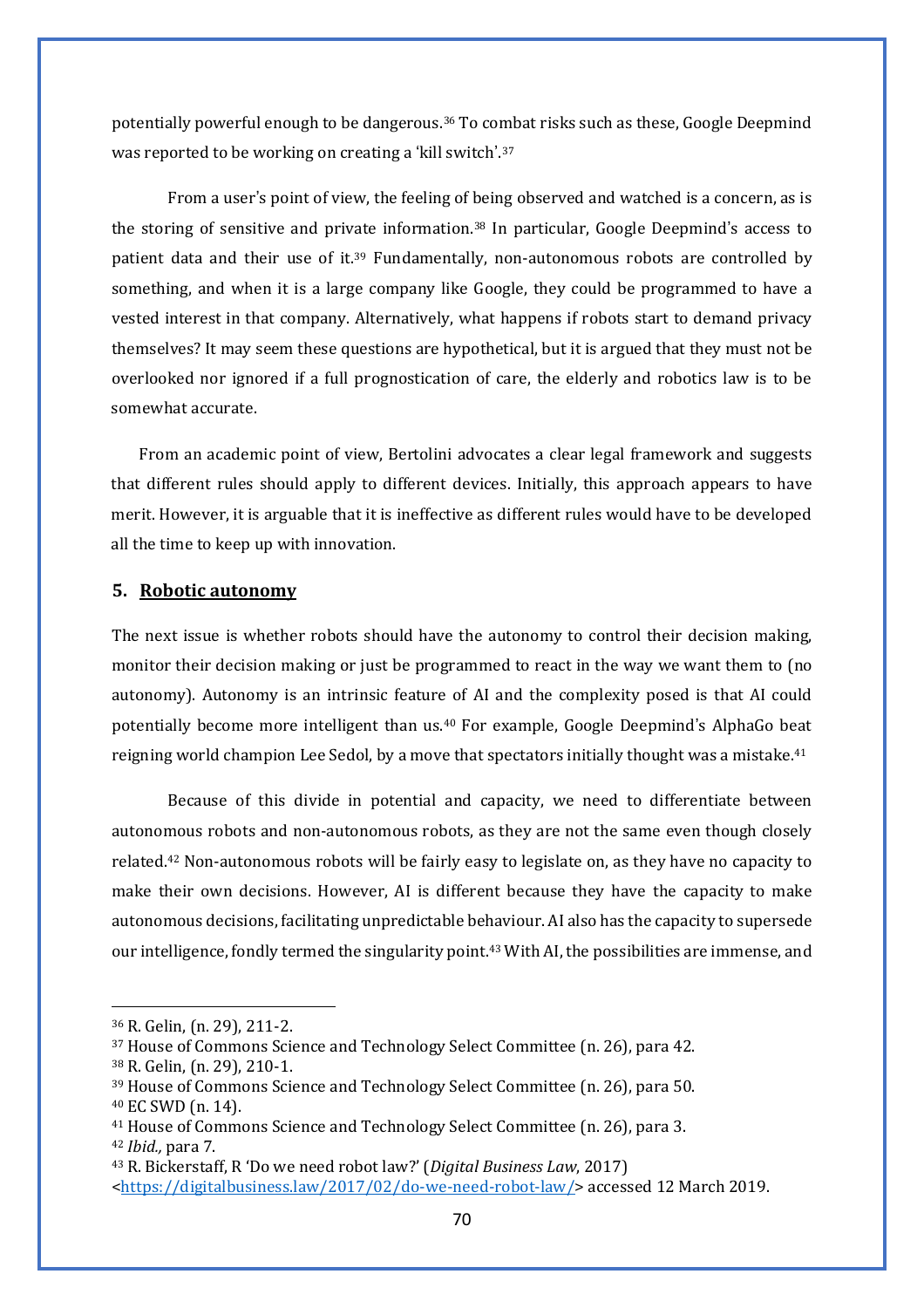there must be a legal framework which should aim to prevent any harm being caused by future technology.

It is strongly suggested that the law should respond to these developments by making the selling of autonomous robots illegal unless approved by the government. Also, the robot's design must comply with the rules outlined by the European Commission.[44](#page-73-0) All robots must possess a shutdown or kill switch, which can be triggered at any time. Autonomous robots should be given out on a prescription basis, which will not only help with marketing robots as an officially approved medical aid (which will facilitate trust) but will also help differentiate between caring robots and other robots. In this way, safeguarding consumers via the sale of robots does not impact the progress of technological innovation itself and allows robots to operate within this framework. Educational schemes for the public to help them understand robots ethically may also assist any legal provisions' effectiveness.[45](#page-73-1) 

AI and robotics present an unprecedented and powerful potential, yet it is difficult to predict how this technology will unfold.[46](#page-73-2) There needs to be global transparency on the provision, creation, and regulation of robotic products to deal with these concerns. The public need to have a clear picture of what the standards are going to be. Legal regulation is the appropriate method for this, as a secure regulatory environment may also help build public trust in robots, which in turn will help integration with humans. It is for these reasons that legal regulation must be put in place immediately, to maximise benefit and mitigate risk.[47](#page-73-3)

# **6. Conclusion**

In conclusion, and after critical evaluation, the increase of the elderly population is an issue that needs to be addressed promptly. This article has suggested that this should be approached on a flexible basis, allowing the legally regulated integration and augmentation of robots to fill desired roles, with particular emphasis on a differentiation between autonomous and non-autonomous robots and different legal regulations applying to each category respectively.

Given the speed of technological advancements, in the next few years, robots are likely to be carrying out many care-related activities for the elderly, purely due to societal pressures regarding a lack of resources for an increasing population. Whether this potential new role for robots will be welcomed is open to debate. It carries with it many implications for society. However, schemes and educational programmes need to be actioned so that the integration of

<span id="page-73-0"></span><sup>44</sup> EC SWD (n. 14).

<span id="page-73-1"></span><sup>45</sup> R. Gelin, (n. 29), 212-3.

<span id="page-73-3"></span><span id="page-73-2"></span><sup>46</sup> EC SWD (n. 14); House of Commons Science and Technology Select Committee (n. 26), para 8.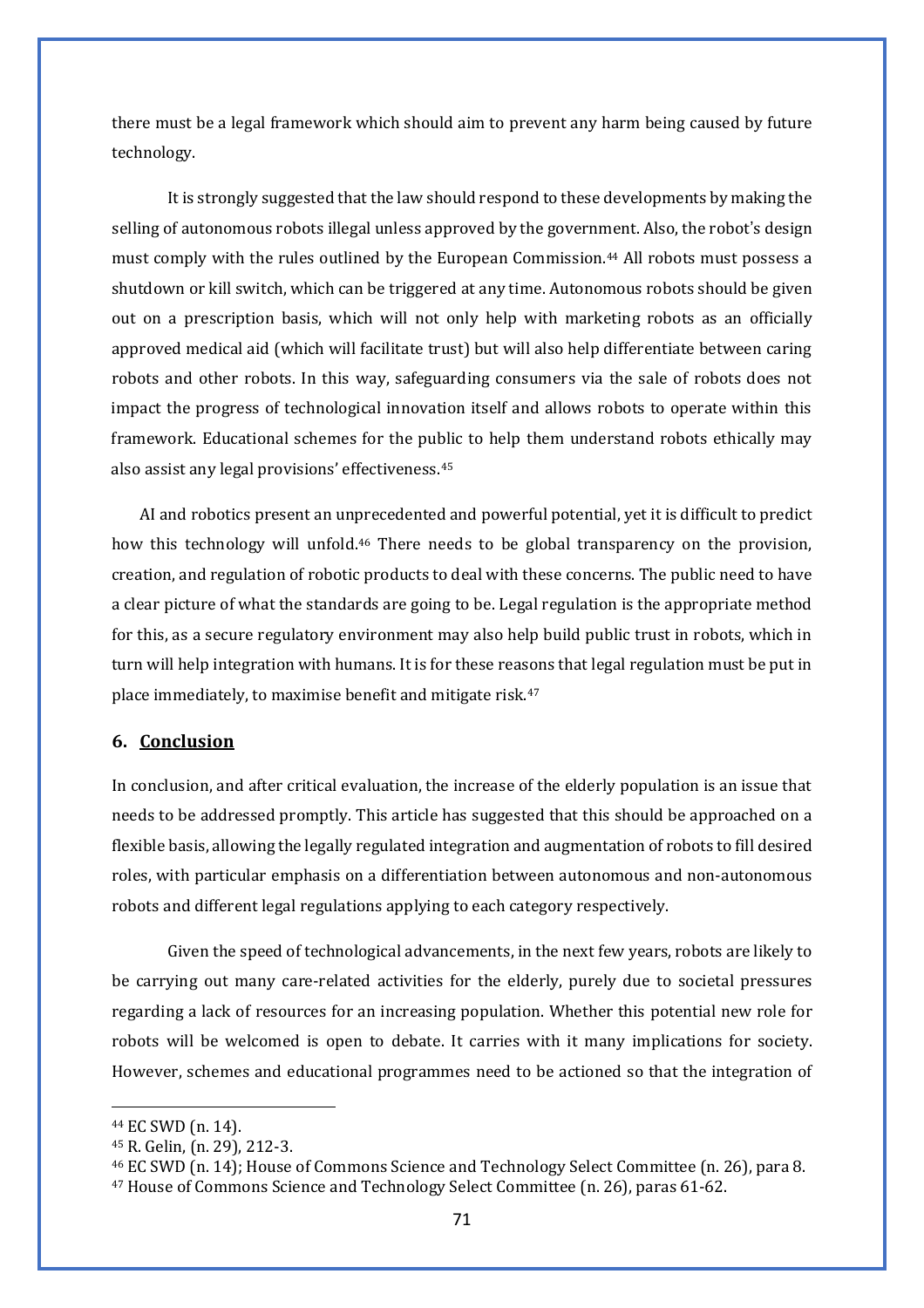robots in society is smooth. There is a strong argument that there should be at least some legal safeguards put in place to govern robotic developments concerning care-activities for the elderly, but not to the extent that technological and scientific advances are slowed or obstructed.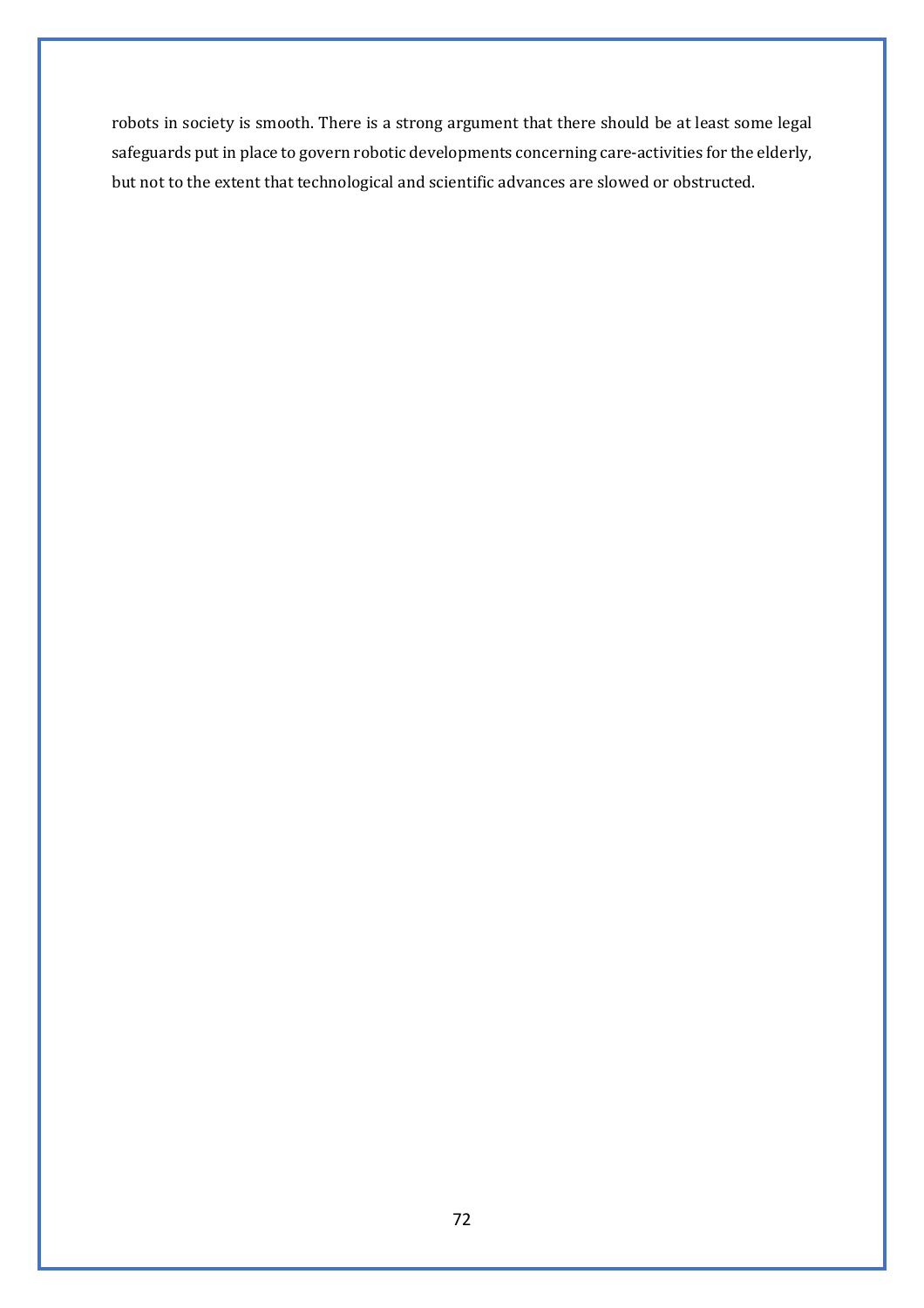# **Two Reunions: The Good Friday Agreement and The Treaties of the European Union**

Paula Kelly\*

# **1. Introduction**

It has become a platitude to contrast the minimal attention Northern Ireland received in the runup to the 2016 referendum on the United Kingdom's (UK) membership of the European Union (EU) with the hours of negotiations, parliamentary time and media coverage it subsequently generated after 23rd June 2016. The interplay between the Belfast/Good Friday Agreement ('GFA') and Article 50 of the Treaty on the European Union ('TEU') became a critical dimension in the Brexit negotiations, with the Protocol on Northern Ireland and Ireland ('the Protocol') threatening to derail the entire process at several points.<sup>[1](#page-75-0)</sup>

The Conservative Party's resounding victory in the 2019 General Election signalled the end of the three and a half years of a constitutional and political earthquake that revolved around Art. 50 TEU and created two inevitabilities for the UK: its exit from the EU and, with it, further strain on the union itself. The dynamic between the GFA and the EU treaties will continue to be a critical factor in this regard, with a route back into the EU open to Northern Ireland that is as distinct as its exit, bypassing the Art. 49 TEU accession provision altogether.

This article considers the interaction between the GFA, the TEU and the Treaty on the Functioning of the EU ('TFEU') and traces the exception carved out by the EU27 for Northern Ireland as a direct response to the Supreme Court's judgment in *R v Miller No. 2* in 2017[2.](#page-75-1) Section 2 examines Art. 49 in order to understand the process which a future application to rejoin the EU by the UK or an independent Scotland would be subject to and from which the European Council has indicated that Northern Ireland is exempt. Section 3 sets out the unique constitutional settlement the GFA granted to Northern Ireland and details the events leading up to the European Council's confirmation. Section 4 recalls the political response and, finally, Section 5 offers commentary on the the significance of the exemption and the legal implications.

<span id="page-75-0"></span><sup>\*</sup>Student at the Inns of Court College of Advocacy.

<sup>1</sup> *The Agreement on the Withdrawal of the United Kingdom from the European Union and the European Atomic Energy Community.*

<span id="page-75-1"></span><sup>2</sup> *R (on the application of Miller and Dos Santos) v Secretary of State for Exiting the European Union and associated references* [2017] UKSC 5, [2018] AC 61.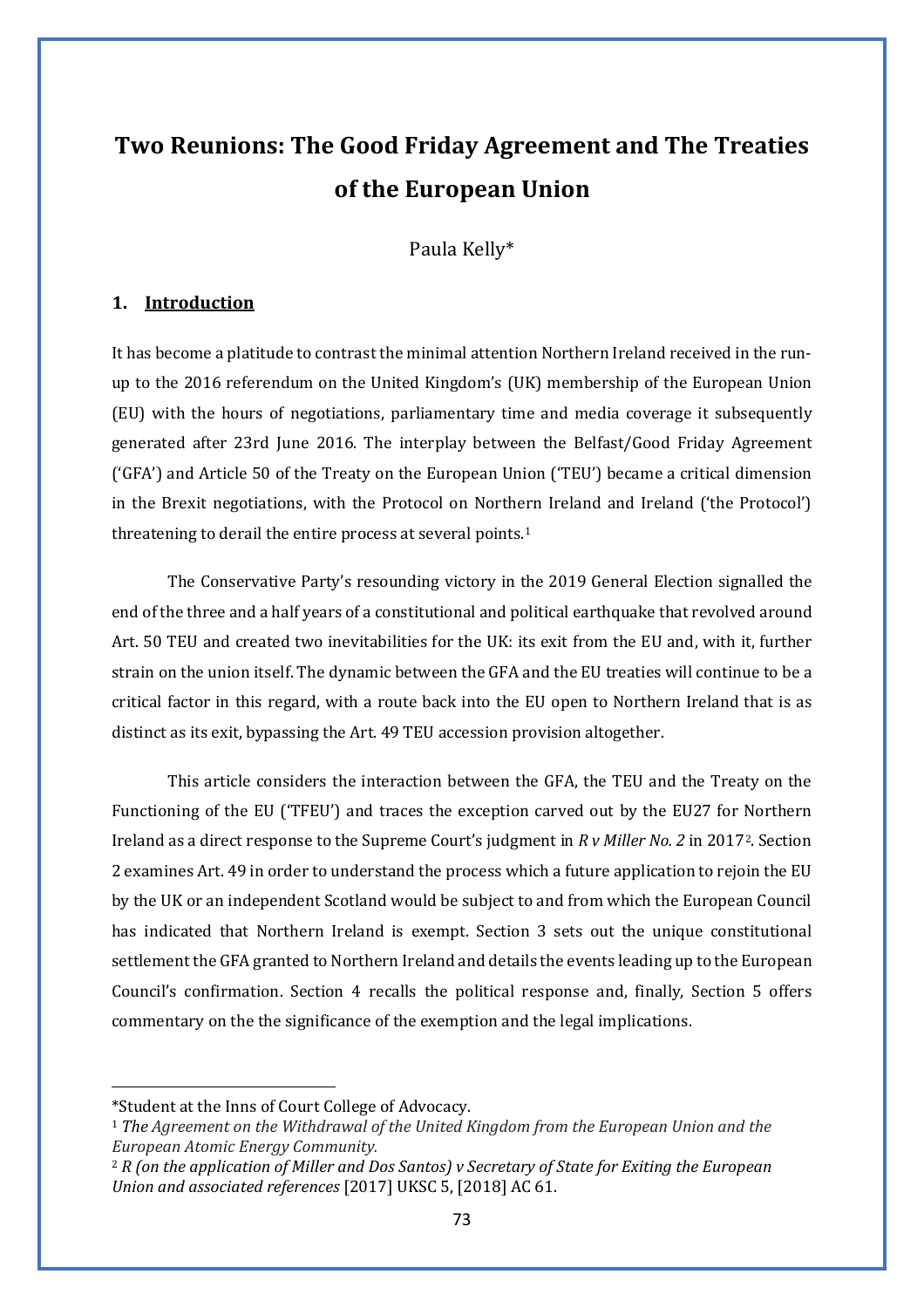## **2. Article 49 TEU**

#### Art. 49 TEU reads:

*Any European State which respects the values referred to in Article 2*[[3\]](#page-76-0) *and is committed to promoting them may apply to become a member of the Union. The European Parliament and national Parliaments shall be notified of this application. The applicant State shall address its application to the Council, which shall act unanimously after consulting the Commission and after receiving the consent of the European Parliament, which shall act by a majority of its component members. The conditions of eligibility agreed upon by the European Council shall be taken into account.*

*The conditions of admission and the adjustments to the Treaties on which the Union is founded, which such admission entails, shall be the subject of an agreement between the Member States and the applicant State. This agreement shall be submitted for ratification by all the contracting States in accordance with their respective constitutional requirements.*

Unlike Art. 50, Art. 49 was not novel to the Lisbon Treaty and "does no more than raise to primary law a procedure that has taken hold over time, starting with the old text of ex-Art. 237 EEC["4](#page-76-1). The Art. 50 process required two major pieces of litigation to illuminate the provision: *Miller* at a domestic level and *Wightman* on revocability of a notification in the Court of Justice of the EU ('CJEU'). *[5](#page-76-2)* Whether one adheres to the view that the negotiations on the UK's exit from the EU have exposed the shortcomings of the Art. 50 process or that they showcased its flexibility is a matter of opinion but one might hope that the several rounds of EU enlargement informing Art. 49 would result in fewer questions about its practice.

Art. 49, however, has been likened to Art. 50 as "a sparse, framework provision"[6](#page-76-3) and analysis of previous accessions demonstrates "many grey areas, both in the standards adopted

<span id="page-76-0"></span><sup>3</sup> Article 2 states: "The Union is founded on the values of respect for human dignity, freedom, democracy, equality, the rule of law and respect for human rights, including the rights of persons belonging to minorities. These values are common to the Member States in a society in which pluralism, non-discrimination, tolerance, justice, solidarity and equality between women and men prevail."

<span id="page-76-1"></span><sup>4</sup> Blanke, H and Stelio Mangiameli *The Treaty on the European Union: A Commentary* (2013), 1358.

<span id="page-76-3"></span><span id="page-76-2"></span><sup>5</sup> Case C-621/18 *Wightman & Ors v Secretary of State for Exiting the EU* [2018] EU:C:2018:999. <sup>6</sup> Edward, D and Niamh Nic Shuibne, '"While Europe's eye is Fix'd on Mighty Things":

Implications of the Brexit Vote for Scotland', 41(4) *European Law Review* (2016) 481, 482.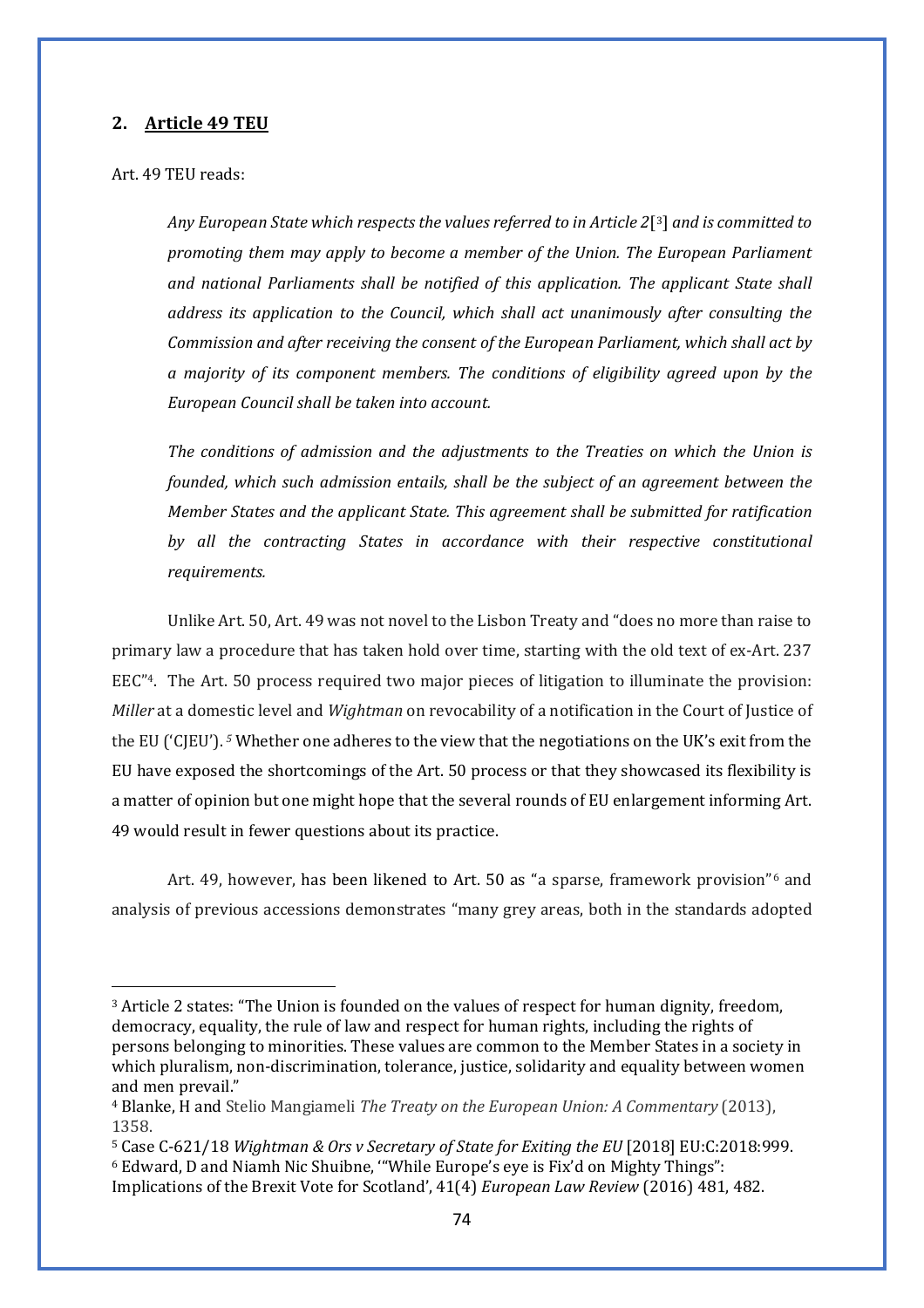and in the criteria used to measure the state of progress of the various [applicant states] in adapting to such standards"[7](#page-77-0).

Art. 50  $(5)^8$  $(5)^8$  makes clear that any future application by the UK to rejoin the EU will be governed by Art. 49. More likely, as pressure for a second independence referendum grows, a future independent Scotland would also be subject to Art. 49 with no control over the process or guarantee of the outcome of the consultation between the Commission, the Council and the European Parliament, as well as the ratification requirements of each Member State. Indeed, the question of Scotland's EU membership dogged pro-independence campaigners in the 2015 referendum and is likely to do so in a future referendum. Northern Ireland, by contrast, could avoid the wrangling and uncertainties of Art. 49 entirely as a direct result of the GFA.

#### **3. Northern Ireland's Constitutional Settlement**

The GFA comprises a multi-party agreement between political parties in Northern Ireland and an international treaty between the British and Irish Governments, in which they refer to themselves as "partners in the European Union", having both joined on 1st January 1973.

The prominence of the Protocol in the Brexit negotiations could understandably leave one with the impression that the GFA dealt exclusively with the land border between Northern Ireland and the Republic of Ireland. In actual fact, there is no explicit reference to the physical border in the GFA because the customs border had already been removed four years before the negotiations began.

Instead, the crowning achievement of the GFA was the principle of consent, whereby the parties to the talks stated that they:

*recognise the legitimacy of whatever choice is freely exercised by a majority of the people of Northern Ireland with regard to its status, whether they prefer to continue to support the Union with Great Britain or a sovereign united Ireland; [...] that it is for the people of the island of Ireland alone, by agreement between the two parts respectively and without external impediment, to exercise their right of self-determination on the basis of consent, freely and concurrently given, North and South, to bring about a united Ireland, [and…] the* 

<span id="page-77-0"></span><sup>7</sup> Blanke, H and Stelio Mangiameli (n. 4) 1366.

<span id="page-77-1"></span><sup>&</sup>lt;sup>8</sup> "If a State which has withdrawn from the Union asks to rejoin, its request shall be subject to the procedure referred to in Article 49."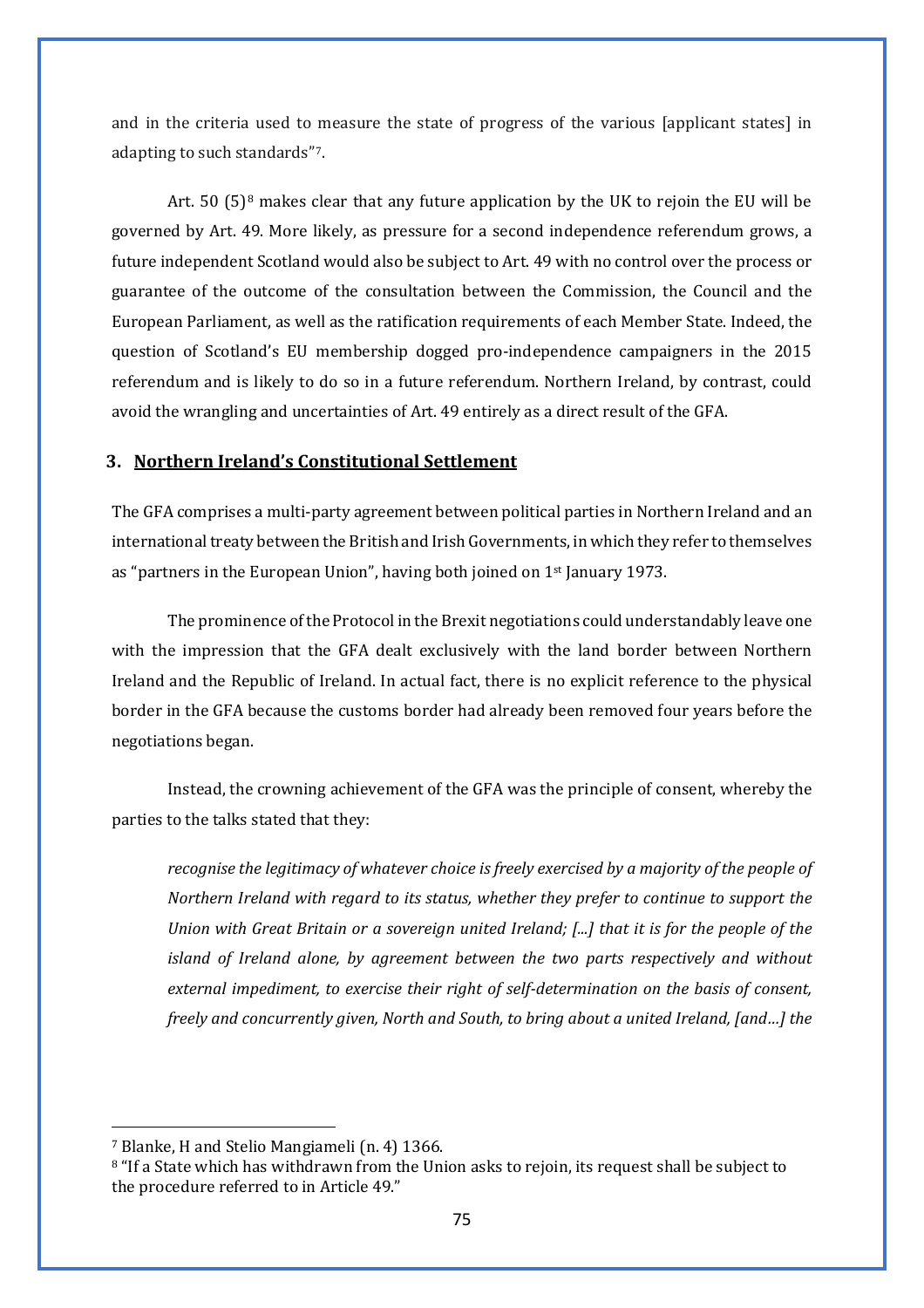*present wish of a majority of the people of Northern Ireland, freely exercised and legitimate, is to maintain the Union.[9](#page-78-0)*

The compromise reassured unionists of Northern Ireland's place in the UK, whilst recognising the nationalist desire for a united Ireland as a legitimate political objective that could be achieved through peaceful and democratic means. This formed the basis of Section 1 of the Northern Ireland Act 1998:

#### *Status of Northern Ireland.*

*(1) It is hereby declared that Northern Ireland in its entirety remains part of the United Kingdom and shall not cease to be so without the consent of a majority of the people of Northern Ireland voting in a poll held for the purposes of this section in accordance with Schedule 1.*

*(2) But if the wish expressed by a majority in such a poll is that Northern Ireland should cease to be part of the United Kingdom and form part of a united Ireland, the Secretary of State shall lay before Parliament such proposals to give effect to that wish as may be agreed between Her Majesty's Government in the United Kingdom and the Government of Ireland.*

Brexit served to highlight what common Irish and British EU membership had hitherto obscured: the unique constitutional settlement of Northern Ireland within the UK. The common EU membership the two Governments explicitly referred to was not incidental or a mere formality: it was deeply rooted in the functioning of the GFA itself. The North-South Ministerial Council ('NSMC'), for example, would:

*consider the European Union dimension of relevant matters, including the implementation of EU policies and programmes and proposals under consideration in the EU framework. Arrangements to be made to ensure that the views of the Council are taken into account and represented appropriately at relevant EU meetings.*

By virtue of this, despite Brexit, Northern Ireland will continue to have representation at relevant EU meetings and to be able to work on a direct bilateral basis to coordinate, cooperate and jointly implement policy with an EU Member State. Moreover, the GFA makes Northern Ireland the only part of the UK whose citizens will retain entitlement to Irish, and therefore European, citizenship as a birth right $10$ .

<span id="page-78-0"></span><sup>9</sup> The Belfast Agreement; Constitutional Issues; para. 1 (i) - (iii)

<span id="page-78-1"></span><sup>10</sup> The Belfast Agreement, Constitutional Issues, paragraph 1 (vi)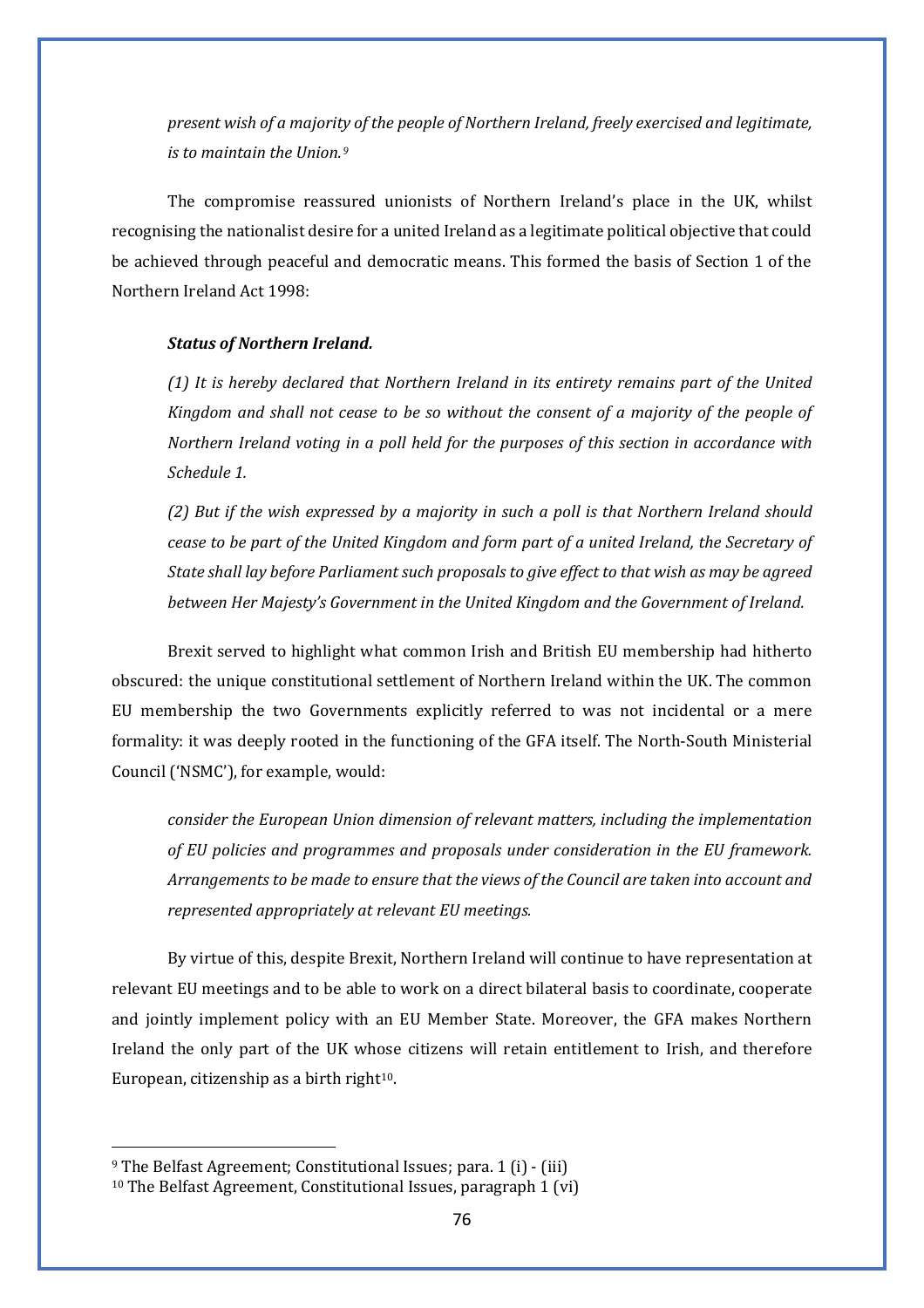Some therefore took the view that the principle of consent and the hardwiring of EU membership into the GFA constituted a buttress against Northern Ireland leaving the EU without its express consent, which was unforthcoming in a 56% vote to 'remain' in the 2016 referendum. In *R (on the application of Miller and Dos Santos) v Secretary of State for Exiting the European Union and associated references*, however, the Supreme Court ruled on two references from Northern Ireland<sup>[11](#page-79-0)</sup> and held that no such consent was required:

*[Section 1 of the Northern Ireland Act 1998], which arose out of the Belfast Agreement, gave the people of Northern Ireland the right to determine whether to remain part of the United Kingdom or to become part of a united Ireland. It neither regulated any other change in the constitutional status of Northern Ireland nor required the consent of a majority of the people of Northern Ireland to the withdrawal of the United Kingdom from the European Union.[12](#page-79-1)*

The court also held that a Legislative Consent Motion, whereby devolved legislatures consent to Westminster passing legislation on areas within devolved competence, in line with the Sewel Convention, was unnecessary. As a convention, it was non-justiciable<sup>[13](#page-79-2)</sup>. This narrowing of the political definition of consent attracted some consternation, including from legal academics, with the judgement criticised for its "deploy[ment] [of] a very traditionalist, and rather blunt approach to Parliamentary sovereignty when it came to Northern Ireland"[14.](#page-79-3)

The judgment also raised a longer-term question about the reverse scenario: whether reunification was not itself a mandate for European membership. If the UK can leave the EU without Northern Ireland's consent, would the Republic of Ireland's existing EU membership be questioned in the event of a united Ireland, i.e. would it have to make an application as a new state? Any shred of uncertainty would undoubtedly be a factor in the debate, particularly in the Republic of Ireland, where a majority in a referendum would also be required for a united Ireland, just as the ratification of the GFA itself was subject to dual referendums.

<span id="page-79-0"></span><sup>11</sup> *Reference by the Attorney General for Northern Ireland from the High Court of Justice in Northern Ireland: In the matter of an application for leave to apply for judicial review by Agnew and others; Reference of a devolution issue by the Court of Appeal of Northern Ireland: In the matter of an application by Raymond McCord for Judicial Review* [2017] UKSC 5. *On appeal from [2016] EWHC 2768 (Admin); [2016] NIQB 85*

<span id="page-79-1"></span><sup>&</sup>lt;sup>12</sup> R (on the application of Miller and Dos Santos) v Secretary of State for Exiting the European Union and associated references [2017] UKSC 5, [135].

<span id="page-79-2"></span><sup>13</sup> *R (on the application of Miller and Dos Santos) v Secretary of State for Exiting the European Union and associated references* [2017] UKSC 5, [141].

<span id="page-79-3"></span><sup>14</sup> McCrudden, C and Daniel Halberstan, '*Miller and Northern Ireland: A Critical Constitutional Response*' [2017]. The UK Supreme Court Yearbook, Vol. 8, December 2017; U of Michigan Public Law Research Paper No. 575; Queen's University Belfast Law Research Paper No. 2018-3 [<https://ssrn.com/abstract=3062964>](https://ssrn.com/abstract=3062964) accessed 20 September 2020.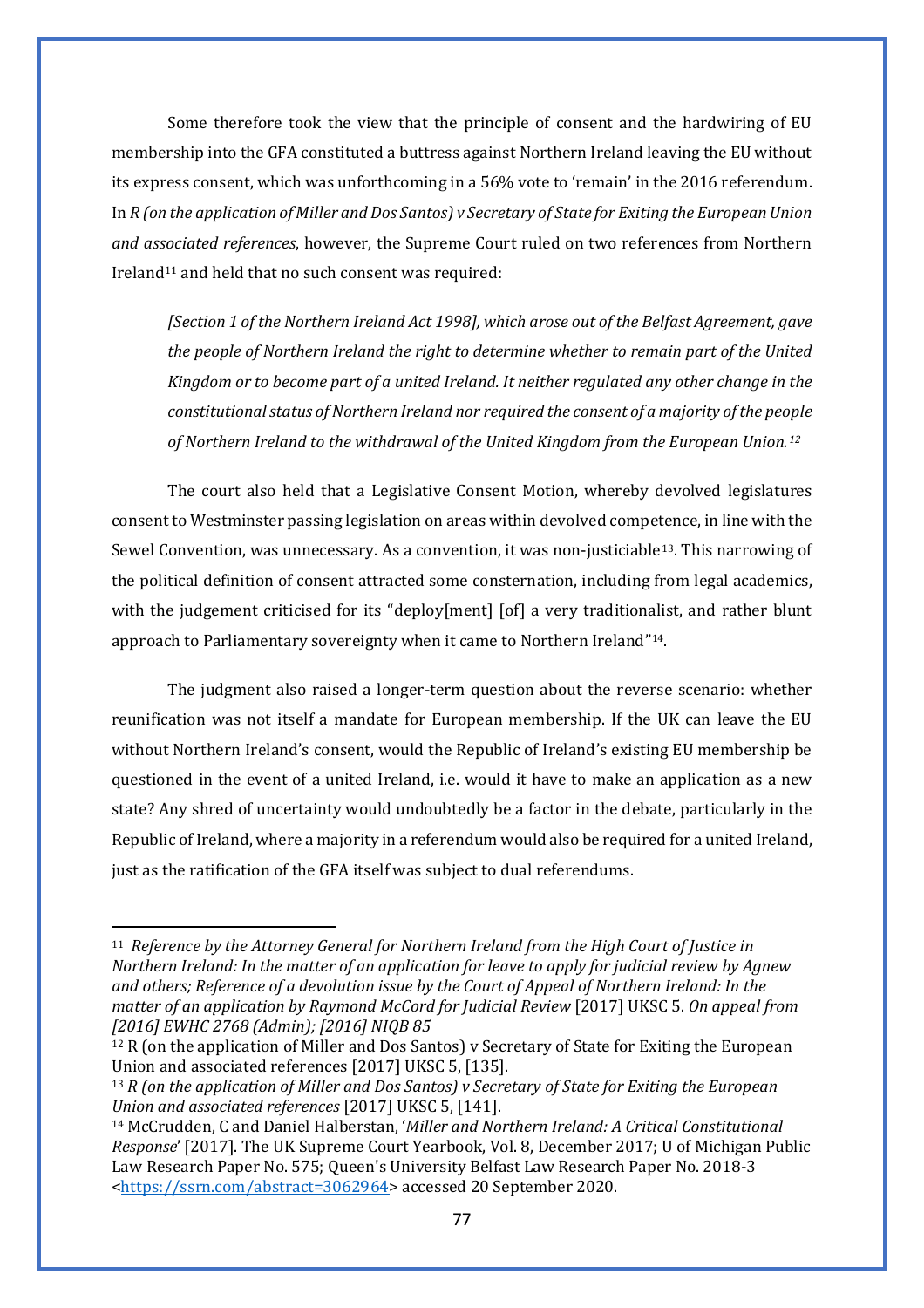# **4. Political Response**

Constitutional upheaval exposed the lack of a firm legal foundation for what were once the UK's political certainties and the Supreme Court judgment sounded an alarm to those who wished to safeguard against any possible ambiguity and to fortify the GFA's place in the Withdrawal Agreement.

The potential ambiguity was first identified by the then MP for Foyle and GFA negotiator, Mark Durkan, who raised it in the House of Commons in a question to the Secretary of State for Exiting the EU, David Davis MP, hours after the Supreme Court delivered its judgment:

*The judgment's terms tell us that we should not rely on mere political convention for legal adherence or political confirmation on key matters […] Does the Secretary of State recognise that the key constitutional precept of the Good Friday agreement – the principle of consent and the democratic potential for a united Ireland – will have to be explicitly included in any new UK-EU treaty in order to fully reflect the principle that those issues are a matter for the people of Ireland, without external impediment, and to properly reflect the terms of today's Supreme Court judgment?[15](#page-80-0)*

The Secretary of State reaffirmed the Government's "determin[ation] to preserve the peace settlement and all that underpins it"[16](#page-80-1).

Despite the EU coming into existence in part to prevent states extending their territory, there was a political precedent in the reunification of the Federal Republic of Germany with the German Democratic Republic. However, there were three important distinctions, the first being that German reunification took place before the Lisbon Treaty and the insertion of Art. 49 into the TEU, as well as Art. 52 TEU and Art. 355 TFEU on the territorial scope of the treaties. Secondly, there was also an overriding political consensus in support of the reunification of Germany that will most certainly not be present in any future border poll on Irish reunification. Thirdly, and most importantly from an international law perspective, the Federal Republic of Germany had retained a territorial claim over the German Democratic Republic in its Basic Law<sup>17</sup>. The GFA, however, required the equivalent provisions in the Republic of Ireland's constitution to be removed and replaced. Article 2 and 3 of *Bunreacht na hÉireann* originally stated that "the national territory consists of the whole island of Ireland" and "asserted the right of the parliament and government established by this constitution to exercise jurisdiction over the whole territory".

<span id="page-80-0"></span><sup>15</sup> *Official Report*, 24th January 2017, Vol 620, Col. 181

<span id="page-80-1"></span><sup>16</sup> *Ibid.*

<span id="page-80-2"></span><sup>17</sup> Article 23 of the Basic Law for the Federal Republic of Germany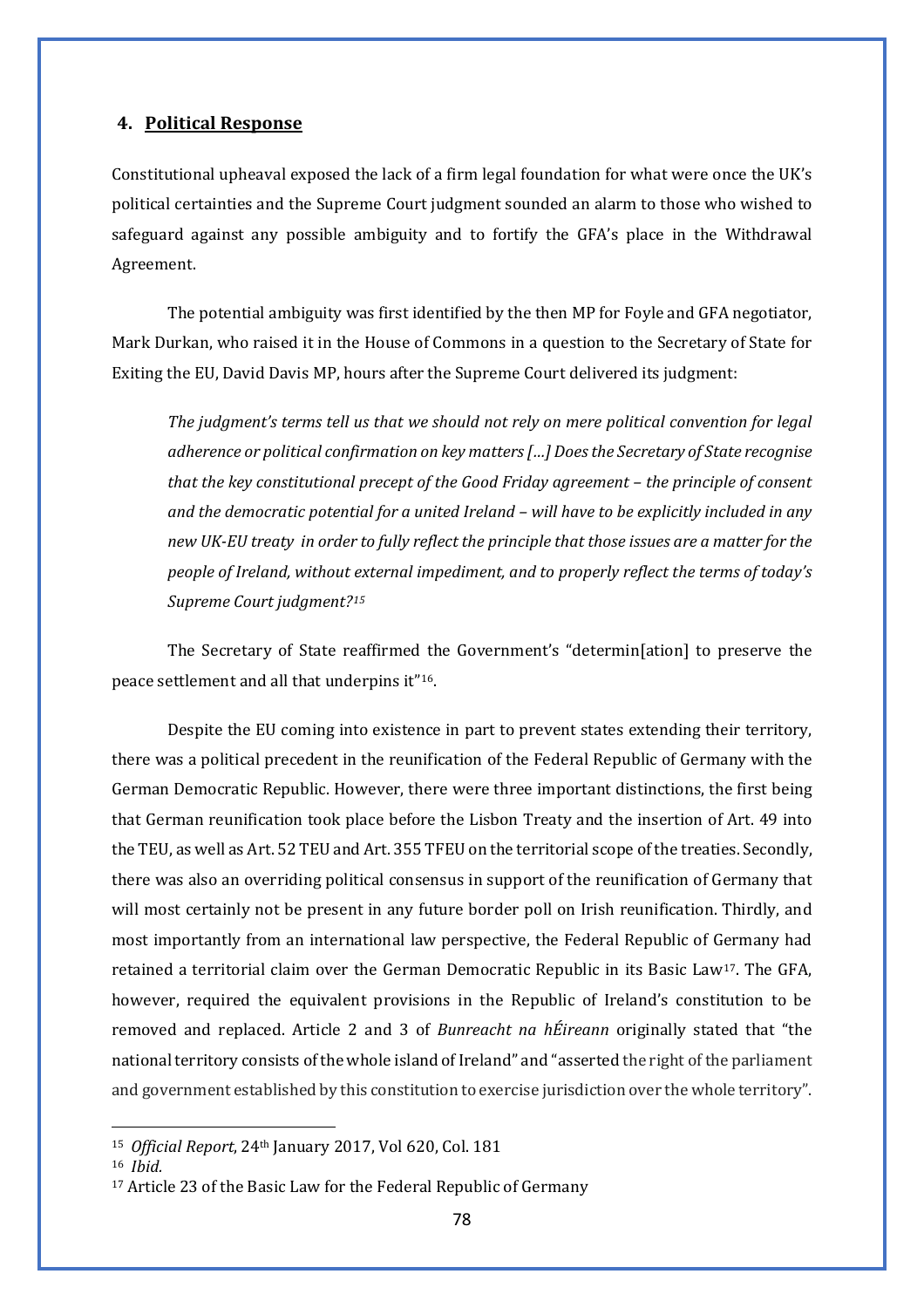This was amended to provide for the citizenship rights of those born on the island and the "special affinity" the nation has with its diaspora and expressing the wish for reunification solely through the use of "peaceful means with the consent of a majority of the people, democratically expressed, in both jurisdictions in the island".

Mr Durkan questioned the Secretary of State again at the Select Committee for Exiting the EU on 15th March, raising Art.49 directly:

*Mark Durkan: Do you accept that, after Brexit, if the Good Friday agreement is properly reflected in the future relations between the EU and the UK, Northern Ireland is one part of the UK that could elect to re-join the EU without requiring an Article 49 negotiation?* 

*David Davis: Not while it is a member of the United Kingdom, no.*

*Mark Durkan: That would be under the consent provisions of the Good Friday agreement.*

*David Davis: That is exactly why I need to talk to the Northern Ireland Secretary. I will come back to you on that. You are dealing in very delicate areas, quite rightly, and I will come back to you with a formal decision today, a formal response today.[18](#page-81-0)*

The letter arrived five days later on 20th March. While emphasising the Government's policy of supporting Northern Ireland's position within the UK, the Secretary of State wrote:

*As is clearly set out in the Belfast Agreement, if a majority of the people of Northern Ireland were ever to vote to become part of a united Ireland, the UK Government will honour its commitment in the Belfast Agreement to enable that to happen. In that event, Northern Ireland would be in a position of becoming part of an existing EU member state, rather than seeking to join the EU as a new independent state. It would of course be for the EU Commission to respond to any specific questions about the procedural requirements for that to happen. [19](#page-81-1) (*Emphasis added.)

<span id="page-81-0"></span><sup>&</sup>lt;sup>18</sup> Select Committee on Exiting the European Union, 'The UK's negotiating objectives for its withdrawal from the EU', HC 1072. Oral evidence session, 15th March 2017. Questions 1371- 1503.

<span id="page-81-1"></span><sup>19</sup> Letter from Secretary of State for Exiting the EU to Mark Durkan (20 March 2017) [<https://www.parliament.uk/documents/commons-committees/Exiting-the-European-](https://www.parliament.uk/documents/commons-committees/Exiting-the-European-Union/16-17/Correspondence/DExEU-to-Committee-re-Belfast-Agreement-170320.pdf)[Union/16-17/Correspondence/DExEU-to-Committee-re-Belfast-Agreement-170320.pdf>](https://www.parliament.uk/documents/commons-committees/Exiting-the-European-Union/16-17/Correspondence/DExEU-to-Committee-re-Belfast-Agreement-170320.pdf) and<br>
<https://twitter.com/markdurkan/status/1181585869758697472?s=20> accessed 20 [<https://twitter.com/markdurkan/status/1181585869758697472?s=20>](https://twitter.com/markdurkan/status/1181585869758697472?s=20) September 2020.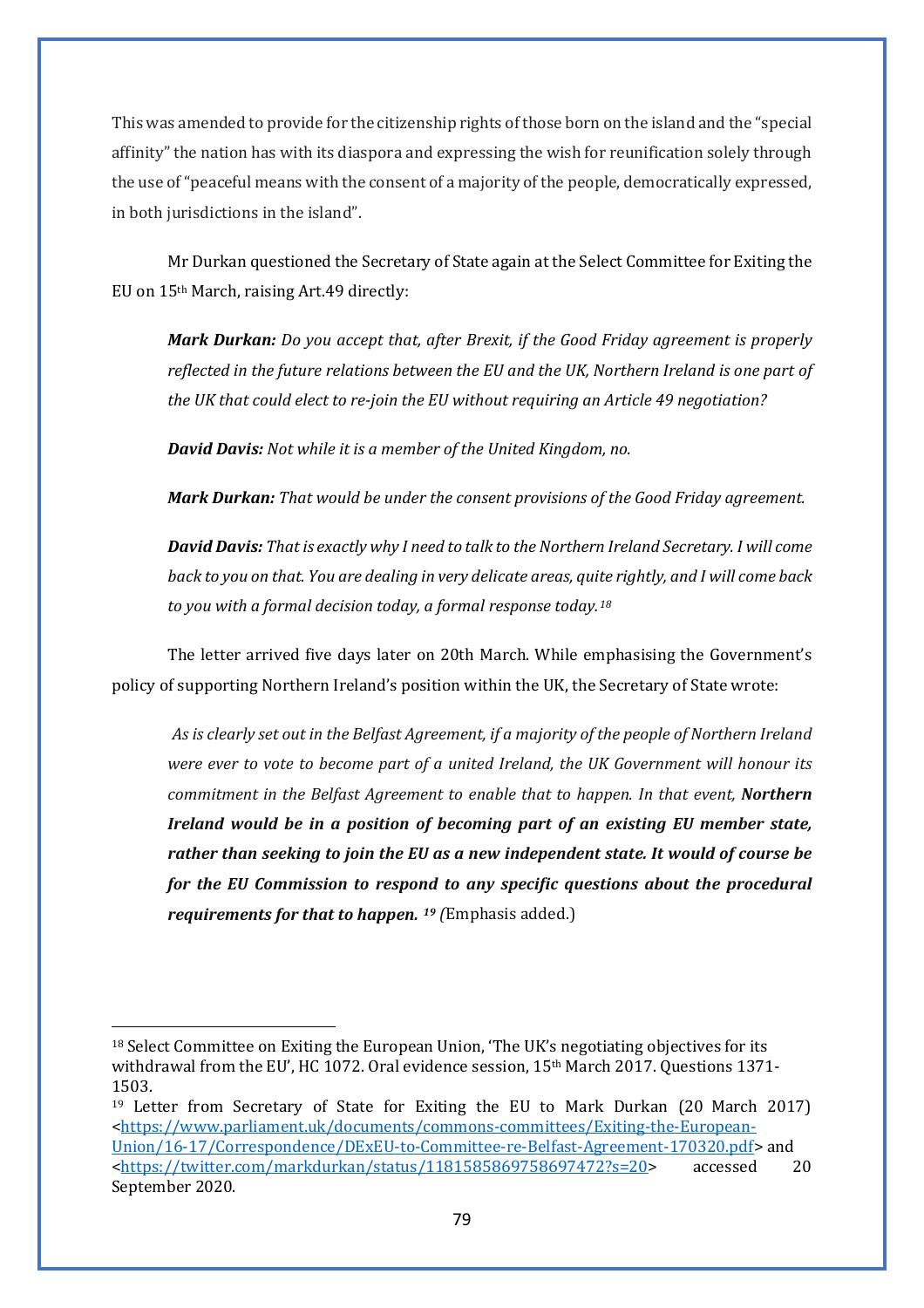The use of 'in a position of becoming' rather than 'would become' was tellingly cautious. As the Secretary of State rightly noted, the procedural details were for the EU, and not a withdrawing Member State, to determine. The Irish Government quickly set about to secure that response.

After a concerted lobbying effort from the then Taoiseach, Enda Kenny, in the face of reported resistance by the UK Government<sup>[20](#page-82-0)</sup>, the unpublished minutes of the  $29<sup>th</sup>$  April summit of EU27 leaders included what was hailed as the 'Kenny text'. It stated the European Council's view that Northern Ireland could regain EU membership via the reunification of Ireland, whereby "the entire territory of such a united Ireland would […] be part of the European Union" without a notification and negotiations under Art. 49, under the terms of the GFA:

*The European Council acknowledges that the Belfast Agreement expressly provides for an agreed mechanism whereby a united Ireland may be brought about by peaceful and democratic means, and, in this regard, the European Council acknowledges that, in accordance with international law, the entire territory of such a united Ireland would thus be part of the European Union.[21](#page-82-1)*

# **5. Commentary**

The benefits of circumventing Art. 49 for a state wishing to accede to the EU are difficult to overstate and leaves Northern Ireland in an enviable position for proponents of an independent Scotland within the EU. That membership of international organisations and the territorial scope of treaties to which an incorporating state is a signatory would extend to an absorbed territory may seem beyond question as a customary part of international law. Yet the framing of the confirmation within the GFA sets up a continuing dialogue between it and the European treaties, coming just months after the Supreme Court precluded EU membership from its analysis of the Irish constitutional question.

It is a classic contrast between British and European treatments of international law, yet, more so, it demonstrates how the EU Treaties have sharpened the function of GFA. If the GFA was

<span id="page-82-0"></span><sup>20</sup> RTE News, 'UK tried to block Kenny move on unity clause' (12 June 2017) [<https://www.rte.ie/news/brexit/2017/0612/881978-brexit-unity-clause/>](https://www.rte.ie/news/brexit/2017/0612/881978-brexit-unity-clause/) accessed 20 September 2020.

<span id="page-82-1"></span><sup>&</sup>lt;sup>21</sup> See the briefing note on 'Outcome of the special European Council (Article 50) meeting of 29 April 2017' produced by the European Parliamentary Research Service [<https://www.europarl.europa.eu/RegData/etudes/ATAG/2017/603226/EPRS\\_ATA\(2017\)60](about:blank) [3226\\_EN.pdf>](about:blank) accessed 20 September 2020.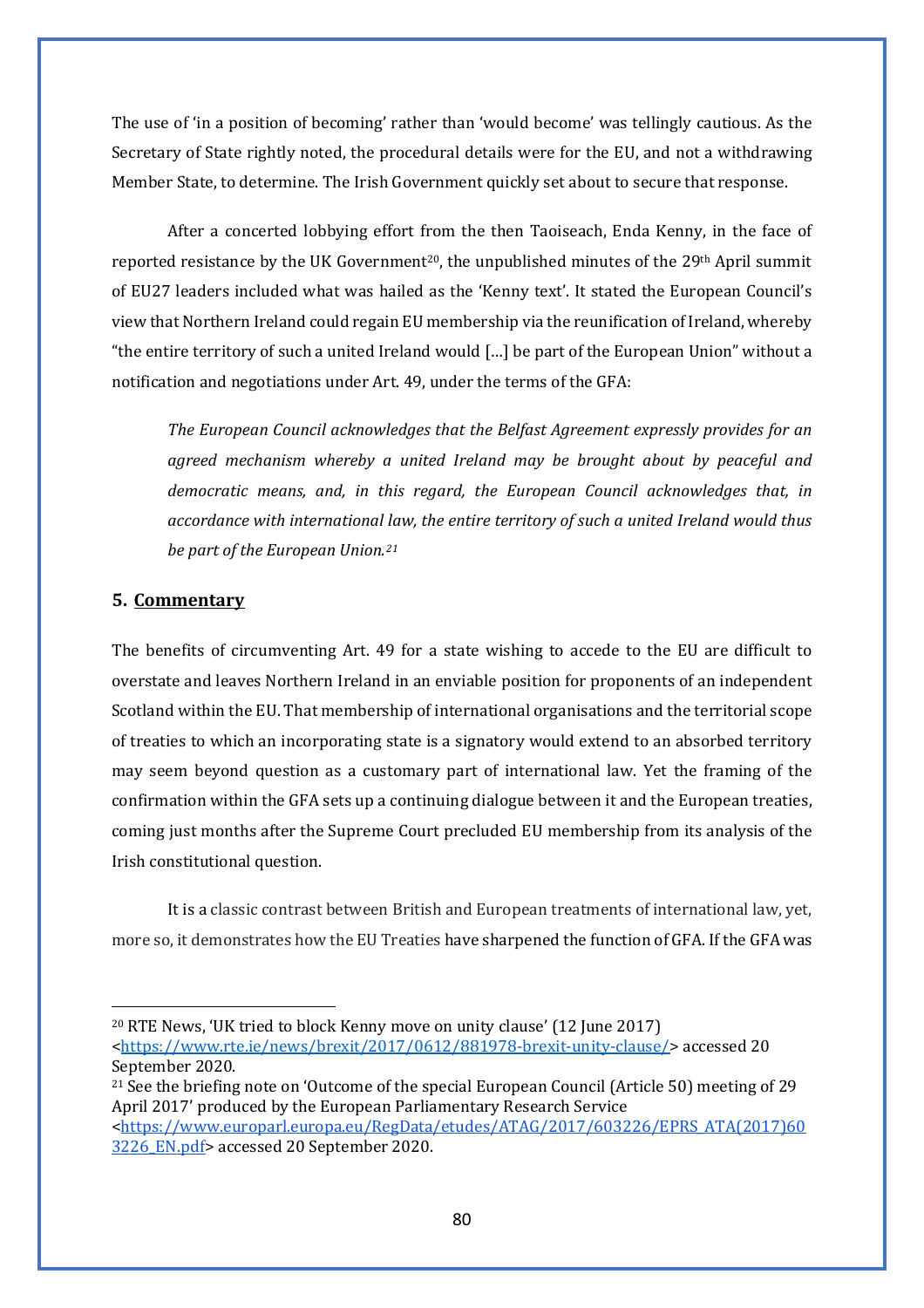not a shield against leaving the EU, the European Council quickly confirmed that it would provide a passage back.

EU membership will undoubtedly be a key factor in the campaign in the event that the Secretary of State for Northern Ireland initiates a border poll. Any action that can be interpreted as an attempt to influence the debate on Northern Ireland's constitutional settlement must be handled with care. Restricting the Kenny text to unpublished minutes rather than the negotiating guidelines reflects the EU27's sensitivity to any charge of political and constitutional recklessness.

Nonetheless, it is extremely questionable whether unpublished minutes with a notably vague invocation of "international law" are sufficient to meet the requirements of Art. 15 of the Vienna Convention on the Law of Treaties, regarding the consent of acceding states to be bound by treaties[22](#page-83-0). Minutes of a 2017 summit are unlikely to provide the required legal underpinning that such a profound constitutional shift would demand. The EU27 will have to be prepared to incur the political cost of legal certainty in its treaty with the UK on the future relationship to prevent EU membership being drawn into another debate about a seismic constitutional change.

<span id="page-83-0"></span><sup>22</sup> Article 15 reads:

*"Consent to be bound by a treaty expressed by accession*

The consent of a State to be bound by a treaty is expressed by accession when:

(*a*) the treaty provides that such consent may be expressed by that State by means of accession;

(*b*) it is otherwise established that the negotiating States were agreed that such consent may be expressed by that State by means of accession; or

(*c*) all the parties have subsequently agreed that such consent may be expressed by that State by means of accession."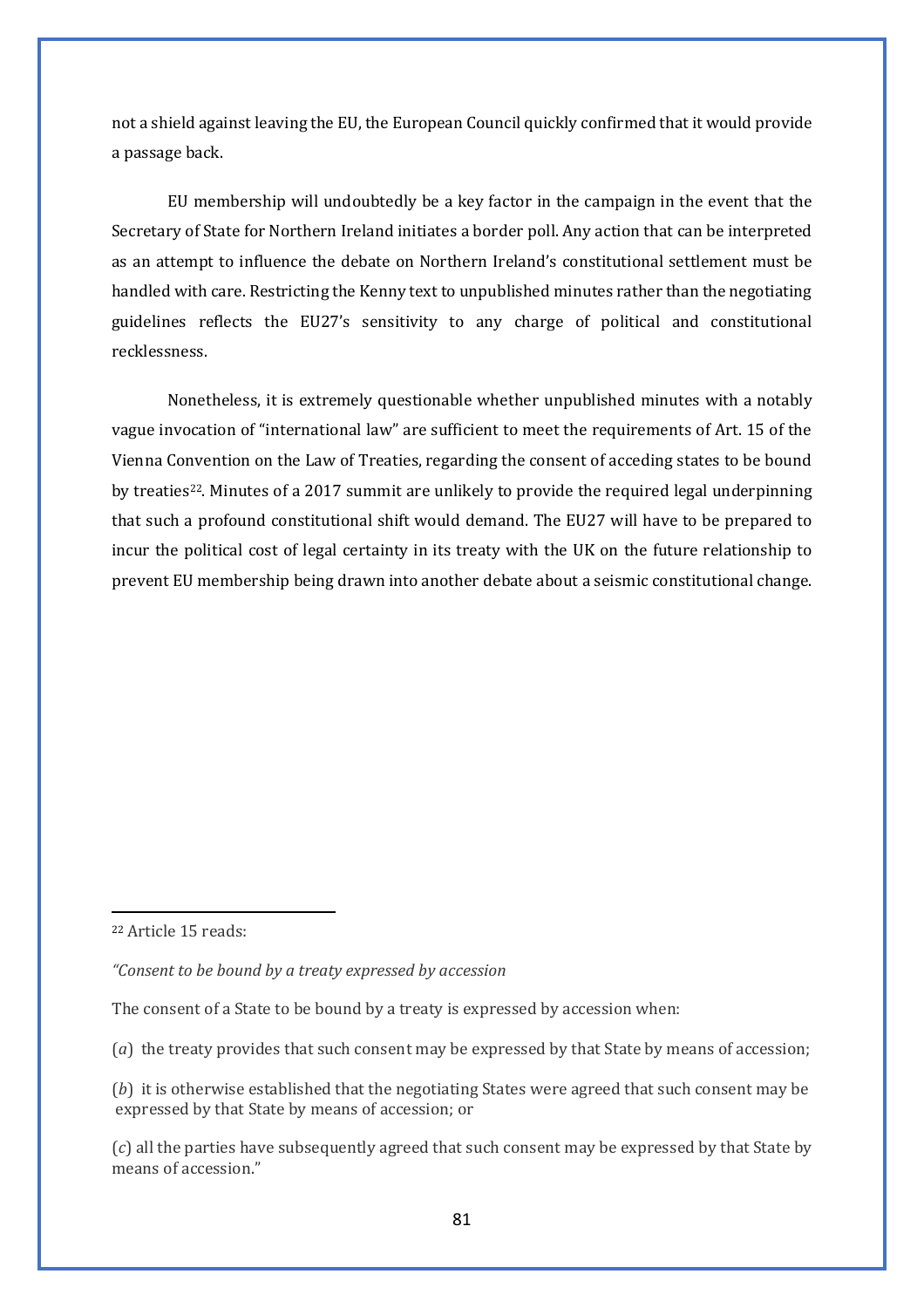# **Cuckooing and the Modern Slavery Act 2015**

Oliver Pateman\*

# **1. Introduction**

It's never been easier to buy controlled drugs. The preferred method for drug dealers to establish a new market is to open up a 'County Line'; a dedicated phone number to make contact between a supplier in a metropolitan centre, and a purchaser in a provincial town. The number of such county lines is estimated by the National Crime Agency to have grown from 720 to approximately 2,000 in the year 2017/18.

[1](#page-84-0) County lines drug dealers are highly organised and ruthlessly exploitative. Establishing a successful county line relies on the abuse of vulnerable people, such as children, the disabled and drug addicts, who might be co-opted to deliver drugs or otherwise assist in the supply chain. The Modern Slavery Act 2015 (MSA) is designed to protect such people in the face of exploitation by criminal gangs, and works alongside the UK's obligations in international law.[2](#page-84-1) However, the legislation requires change to help protect one particularly vulnerable class of victims and combat cuckooing, which is an essential part of any county lines operation.

The term 'cuckooing' refers to the practice of the cuckoo bird, which turns eggs out of a nest built by one bird and uses the host nest for its own young. Far from Wordsworth's "thrice welcome, darling of the Spring",<sup>3</sup> 'cuckooing', in the context of county lines, describes a situation where vulnerable occupiers of property, usually dependent drug users, the elderly, the disabled, single parents or those suffering with mental or physical health problems, are coerced into giving their home over to be used as a "trap-house".[4](#page-84-3) Supplies of drugs may be stored there, and the cuckooed individuals homes become a narcotics warehouse or distribution depot. Such individuals are often bribed, with a supply of free drugs, or threatened with violence, or both, for the use of

<span id="page-84-0"></span> $*BA$ ,  $(0xon)$ .

<sup>1</sup> National Crime Agency, *National Strategic Assessment of Serious and Organised Crime*, 2019, [89].

<span id="page-84-1"></span><sup>2</sup> The Stationery Office, Explanatory Notes, Modern Slavery Act 2015, [5-6].

<span id="page-84-2"></span><sup>3</sup> Poetry Foundation, William Wordsworth, *To The Cuckoo*,

[<sup>&</sup>lt;https://www.poetryfoundation.org/poems/45562/to-the-cuckoo>](https://www.poetryfoundation.org/poems/45562/to-the-cuckoo) accessed 19 October 2020.

<span id="page-84-3"></span><sup>4</sup> HM Government, *Serious Violence Strategy*, 48.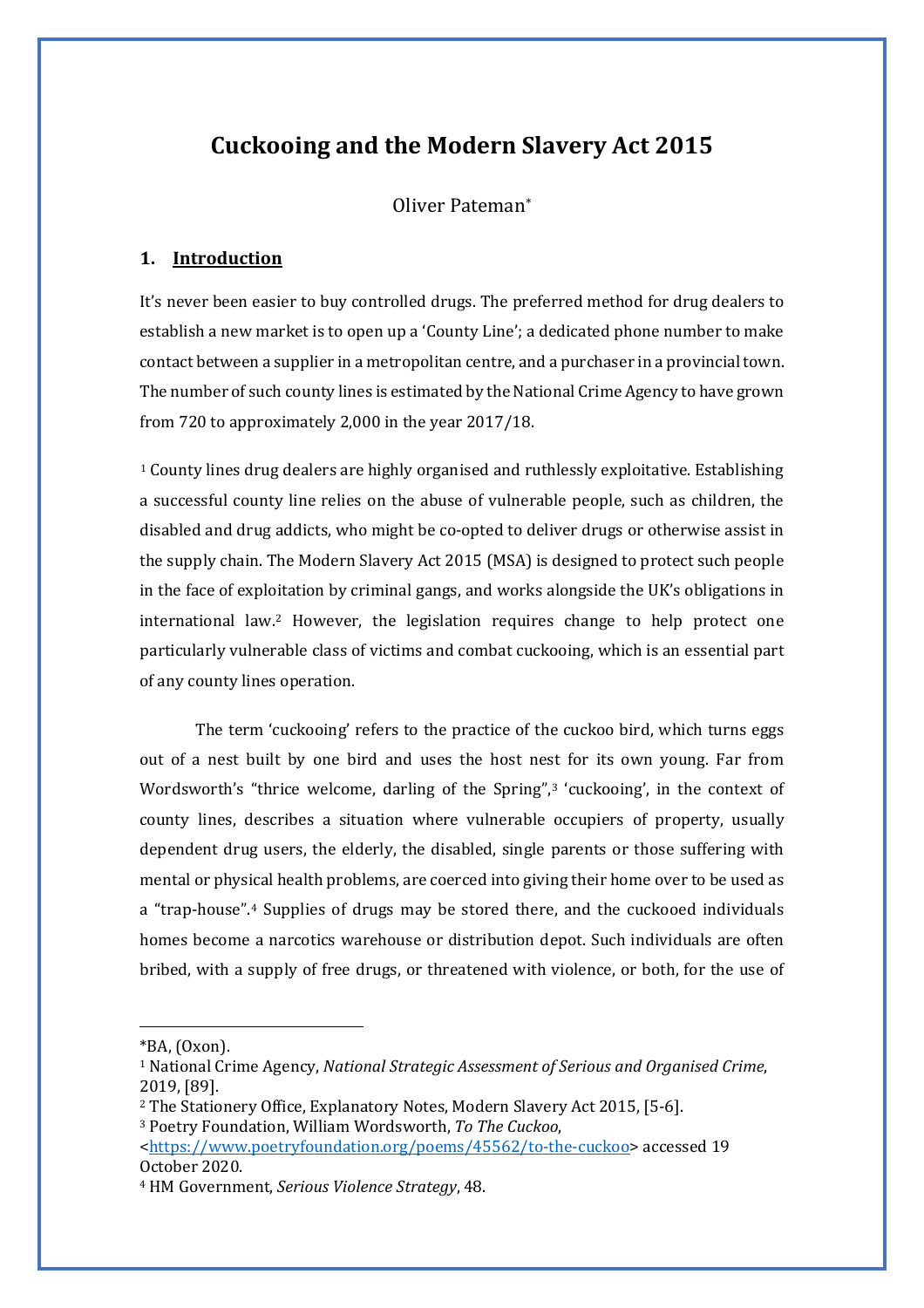their premises for these purposes[.5](#page-85-0) Those who perpetrate cuckooing, the 'cuckoos', place the exploitation of the vulnerable in their own homes at the very heart of their operations[.6](#page-85-1) The practice of County Lines dealing relies on this exploitation, in order to ensure a ready supply of drugs for the local market, day in, and day out. Currently, the MSA has been used to prosecute those who traffic individuals from cities to towns to assist in drug dealing or co-opt children to deliver drugs to paying clients, but the ability of the act to protect those at risk of cuckooing *per se* is much more limited. This article therefore suggests that the MSA should be amended, to support the victims of cuckooing in particular, thereby protecting the victims of organised criminal drug gangs and enabling the police and criminal prosecutors to make 'cuckoos' answer for their exploitation in open court.

# **2. The Modern Slavery Act 2015**

The MSA created two new criminal offences in relation to slavery, servitude and forced labour under s.1.1:

*A person commits an offence if –*

- *a) the person holds another person in slavery or servitude and the circumstances are such that the person knows or ought to know that the other person is held in slavery or servitude;*
- *b) the person requires another person to perform forced or compulsory labour and the circumstances are such that the person knows or ought to know that the other person is being required to perform forced or compulsory labour.[7](#page-85-2)*

The meaning of this part of the statute is to be interpreted in accordance with Article 4 of the European Convention of Human Rights.<sup>[8](#page-85-3)</sup> However, the Strasbourg jurisprudence does not address the issue of cuckooing, or activities similar to it, directly.

It appears to be relatively clear that the activity of cuckooing would not fall under s. 1.1.a). The European Court of Human Rights has held that 'slavery' describes a state of affairs where an individual is literally the chattel of another, while a necessary condition

<span id="page-85-0"></span><sup>5</sup> *Ibid.*

<span id="page-85-1"></span><sup>6</sup> *Ibid.,* 47.

<span id="page-85-2"></span><sup>7</sup> Modern Slavery Act 2015 s. 1.1.

<span id="page-85-3"></span><sup>8</sup> Modern Slavery Act 2015 s.1.2.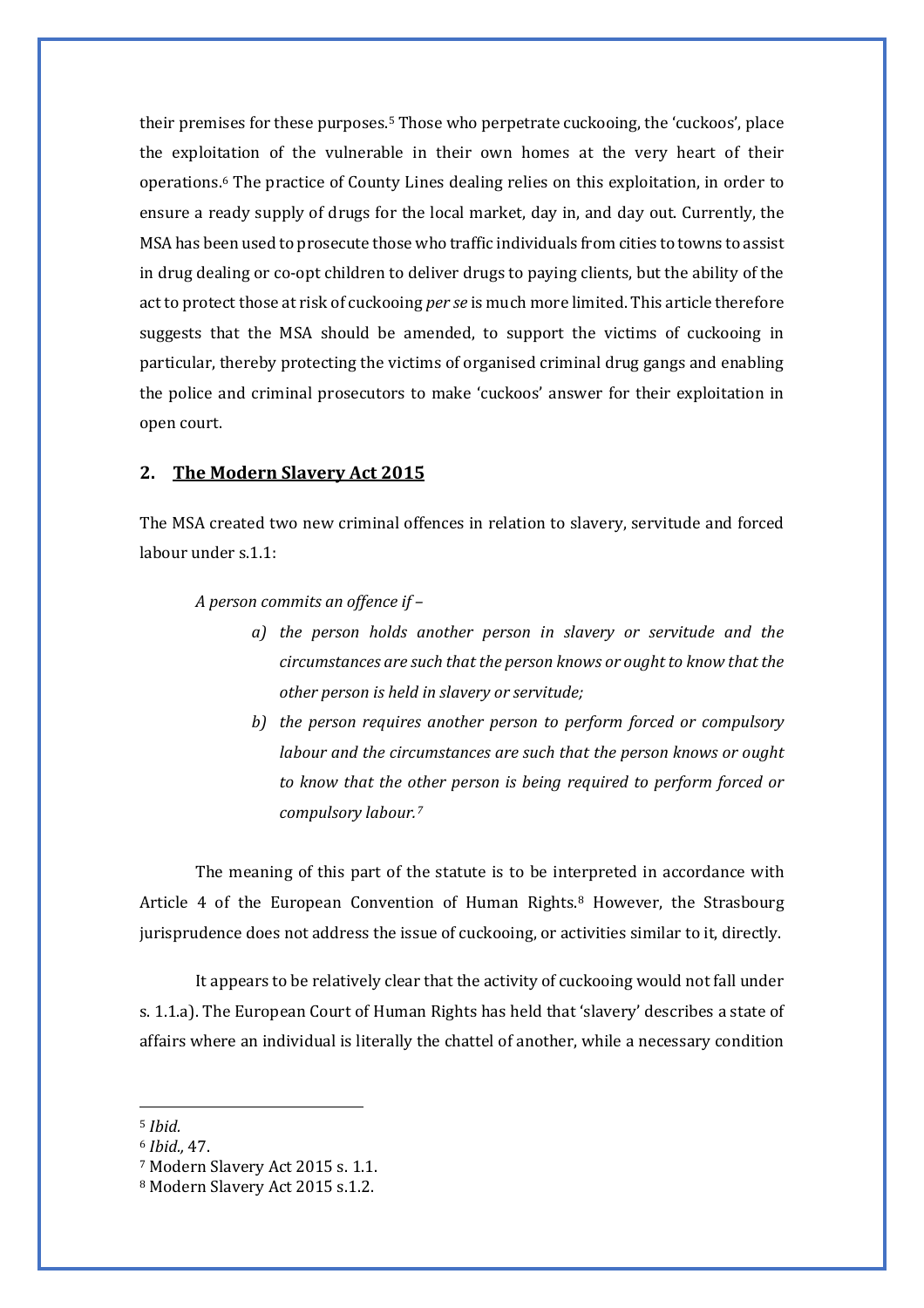of 'servitude' is that the individual is compelled to live on another person's property.[9](#page-86-0) Cuckoos, it seems, cannot therefore be charged under this section, though those who traffic individuals to distribute drugs can, and are. Similarly, it is ambiguous at best whether cuckooing could fall under s. 1.1.b). The case of *Van der Mussele v Belgium* is the leading authority for the meaning of "forced or compulsory labour". The applicant was a pupil barrister in Antwerp, who complained that he was not to be paid for representing a foreign national, Mr Erimba, in court as an "officially appointed" avocat.[10](#page-86-1) However, the Court dealt with whether Mr Van der Mussele's representation amounted to "labour" by admission.

The court held that it was common ground between those appearing before the Court that the services rendered by Mr. Van der Mussele to Mr. Ebrima amounted to "labour" for the purposes of Article  $4 \xi$  2 (art. 4-2). They noted that the English word "labour" is often used in the narrow sense of manual work, but it also bears a broader meaning (as in the French word "travail") and the latter was adopted.[11](#page-86-2) The Court found corroboration of this approach in the definition included in Article 2  $\S$  1 of Convention No. 29 ("all work or service") in Article 4 § 3 (d) (art. 4-3-d) of the European Convention ("any work or service", "tout travail ou service") and in the name of the International Labour Organisation (Organisation Internationale du Travail), whose activities are not limited to the prohibition of slavery as manual work.[12](#page-86-3) Such a definition, however, does not assist our purpose; knowing that "labour" should be construed in a wide sense to include the provision of services does not get us any closer to deciding whether the cuckooed individual is, as a matter of fact, providing any "work or service"; specifically whether allowing an individual to use another's home may be considered as such. It is certainly not the case, as a matter of normal spoken English, that allowing someone to stay at your house without paying is regarded as "forced labour".

Not only is it unclear whether the victim is providing a service, but it is also common in cuckooing cases for the victim to agree to the use of their flat initially, only for the coercive behaviour of the drug dealers to become apparent later. Cuckooing is often a slow, gradual process, beginning with an invitation into the premises, and the victim is then cultivated over time. One victim of cuckooing in Oxfordshire, "Mark", a cocaine and heroin addict, described the process to Oxford City Council in the following terms, "they

<span id="page-86-0"></span><sup>9</sup> *Siliadin v. France*, no. 73316/01, § 123, ECHR 2005-VII.

<span id="page-86-1"></span><sup>10</sup> *Van der Mussele v Belgium,* no. 8919/80, § 9-12, ECHR 1983-XIII.

<span id="page-86-2"></span><sup>11</sup> *Ibid.,* § 33.

<span id="page-86-3"></span><sup>12</sup> *Ibid.,* § 33.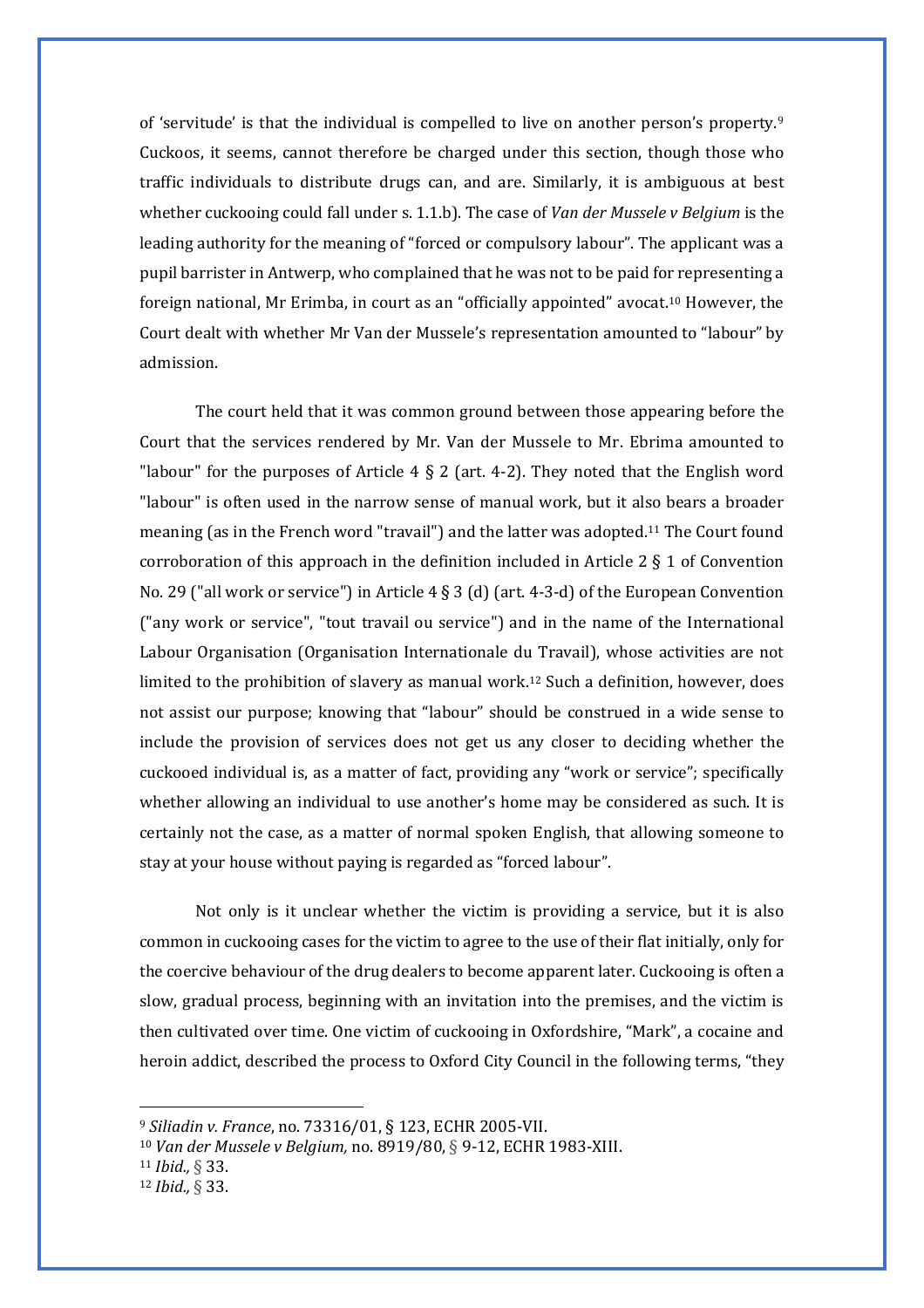asked me to stay at the flat, which I agreed to because all I wanted was the drugs. They kept me in debt with them just so they could stay there and then, yeah, taking over the flat basically (…) They're looking for people who are vulnerable. They're looking for people who are not in a position to fight back"[.13](#page-87-0) However, following *Van der Mussele*, it is not possible to make a finding of a breach of Article 4 of the convention where the applicant has "offered himself voluntarily" for the work in question.[14](#page-87-1) This describes the vast majority of cuckooing cases, and it is an open question whether the subsequent conduct of the cuckoo and the withdrawal of the victim's consent will give rise to a finding that they were from that point required to perform forced or compulsory labour for the purposes of s.1.1.b) MSA.

Overall, it is unclear, on the basis of the Strasbourg jurisprudence, whether cuckooing can be regarded as a form of forced or compulsory labour for the purposes of the MSA. It is equally unclear whether the fact that some cuckooing victims apparently consent to their treatment renders prosecution under the act impossible, or whether this can be saved by s. 1.5 MSA.[15](#page-87-2) This ambiguity makes it difficult for prosecutors and the police to know whether they should try to seek a conviction for cuckooing under the MSA, and as a result it has therefore never been used to prosecute cuckoos for cuckooing. Rather, they are charged under the Misuse of Drugs Act and the issue of cuckooing is dealt with at sentencing. For reasons to be discussed later, this is an inferior approach.

#### **3. The Misuse of Drugs Act 1971**

The current approach that the CPS is taking, as a general rule, is to prosecute cuckoos under the Misuse of Drugs Act 1971 (MDA). The act creates a number of offences, but the most important offences, for the purposes of this article, are supply and possession of a controlled drug, prohibited by s.4 and s.5 MDA respectively. Because cuckooing is a drugsrelated offence, the MDA seems the obvious legislation under which to prosecute it, and the cuckooing elements are dealt with in sentencing. However, the act is an inexact legal fit when considering the nature of cuckooing and associated problems of fair labelling. Cuckooing is a practice that targets specific individuals, while the MDA deals with the harm caused by possession and supply of dangerous drugs at large in the community. A

<span id="page-87-0"></span><sup>13</sup> Oxford City Council, "Cuckooing", Oxford City Council, 4th February 2019, [<https://www.oxford.gov.uk/info/20101/community\\_safety/1308/cuckooing>](https://www.oxford.gov.uk/info/20101/community_safety/1308/cuckooing) accessed 19October 2020.

<span id="page-87-1"></span><sup>14</sup> *Van der Mussele v Belgium*, no. 8919/80, § 36, ECHR 1983-XIII.

<span id="page-87-2"></span><sup>15</sup> Modern Slavery Act 2015 s. 1.5.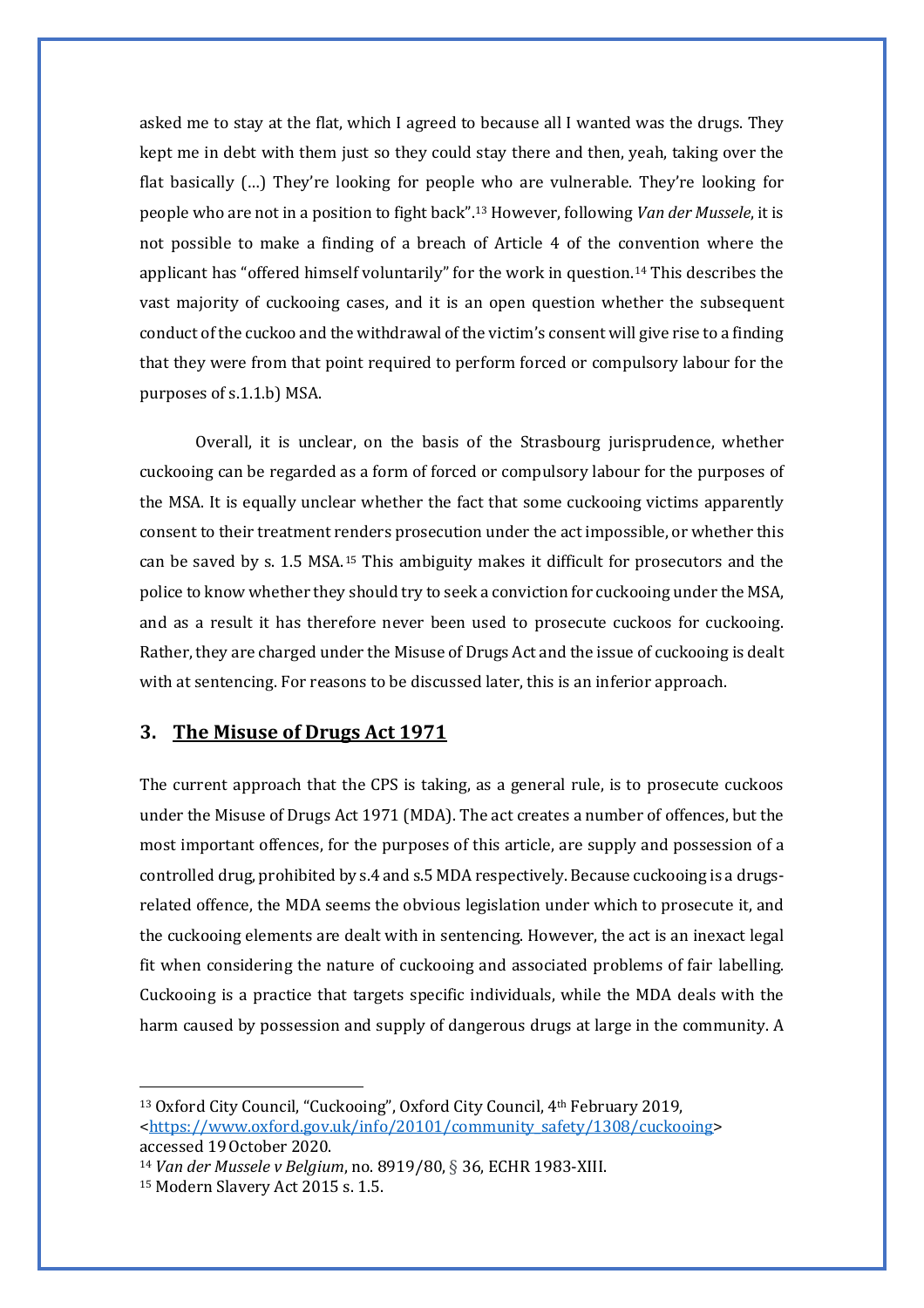reform to the law to allow cuckoos to be charged under an amended MSA rather than the MDA, would separate out the harm caused by the possession and supply of controlled drugs and that caused by the exploitation of the vulnerable. This would ensure that the harm cause by the cuckoo is fairly labelled – they have not only caused harm by virtue of their supply of dangerous drugs to the community, but have also caused harm to a private individual.

The criminal division of the Court of Appeal has addressed how to sentence cuckoos convicted under the MDA in *R v Ajayi & Anor*.[16](#page-88-0)In that case, the applicant Ajayi was convicted at Ipswich Crown Court for the supply and possession with intent to supply cocaine and heroin.[17](#page-88-1) Ajayi lived in Dagenham, and cuckooed the home of Sam Prior, a heroin addict in Leiston, Suffolk.<sup>[18](#page-88-2)</sup> His case was joined with that of Limby, who had been convicted at Portsmouth Crown Court on two counts of possession of cocaine and heroin. Police on patrol followed a group, who were involved in a drug transaction, back to a gang member's home.[19](#page-88-3)There, they found the applicant, who had come from London and had no links to Portsmouth at all. Both defendants appealed against the length of their sentences and the court considered how cuckooing fitted in to the existing sentencing regime.

Sentencing judges must determine three things before they can establish the starting point for a sentence under the MDA. The first is to determine the class of drug involved (Class A, B or C).[20](#page-88-4) Secondly, the category of the offence must be considered, which is determined by the quantity of the drugs involved in the case. Category 1, the most serious, encompasses cases involving large quantities of drugs for supply, down to category 4 cases, which involve quantities more suitable for more limited individual, or personal consumption. Thirdly, when determining the length of their sentence, the judge must have regard to whether a defendant should be placed into a "leading", "significant", or "lesser" role. This last factor in the context of cuckooing is what the Court of Appeal considered in *Ajayi*. Treacy LJ remarked that, "Neither of the two cases before us appears on the evidence to involve a person or persons organising such an operation from the metropolitan centre. Such a person would appear clearly to fall within a leading role in the drug supply guideline".[21](#page-88-5) However, "those who do not fall within a leading role, but

<span id="page-88-0"></span><sup>16</sup> *R v Ajayi and Anor* [2017] EWCA Crim 1011, [2018] 4 W.L.R. 42.

<span id="page-88-1"></span><sup>17</sup> *Ibid.,* [11].

<span id="page-88-3"></span><span id="page-88-2"></span><sup>18</sup> *Ibid.,* [12].

<sup>19</sup> *Ibid.,* [24].

<span id="page-88-4"></span><sup>20</sup> Misuse of Drugs Act 1971, Schedule 2.

<span id="page-88-5"></span><sup>21</sup> *R v Ajayi and Anor* (n. 16)*,* [6].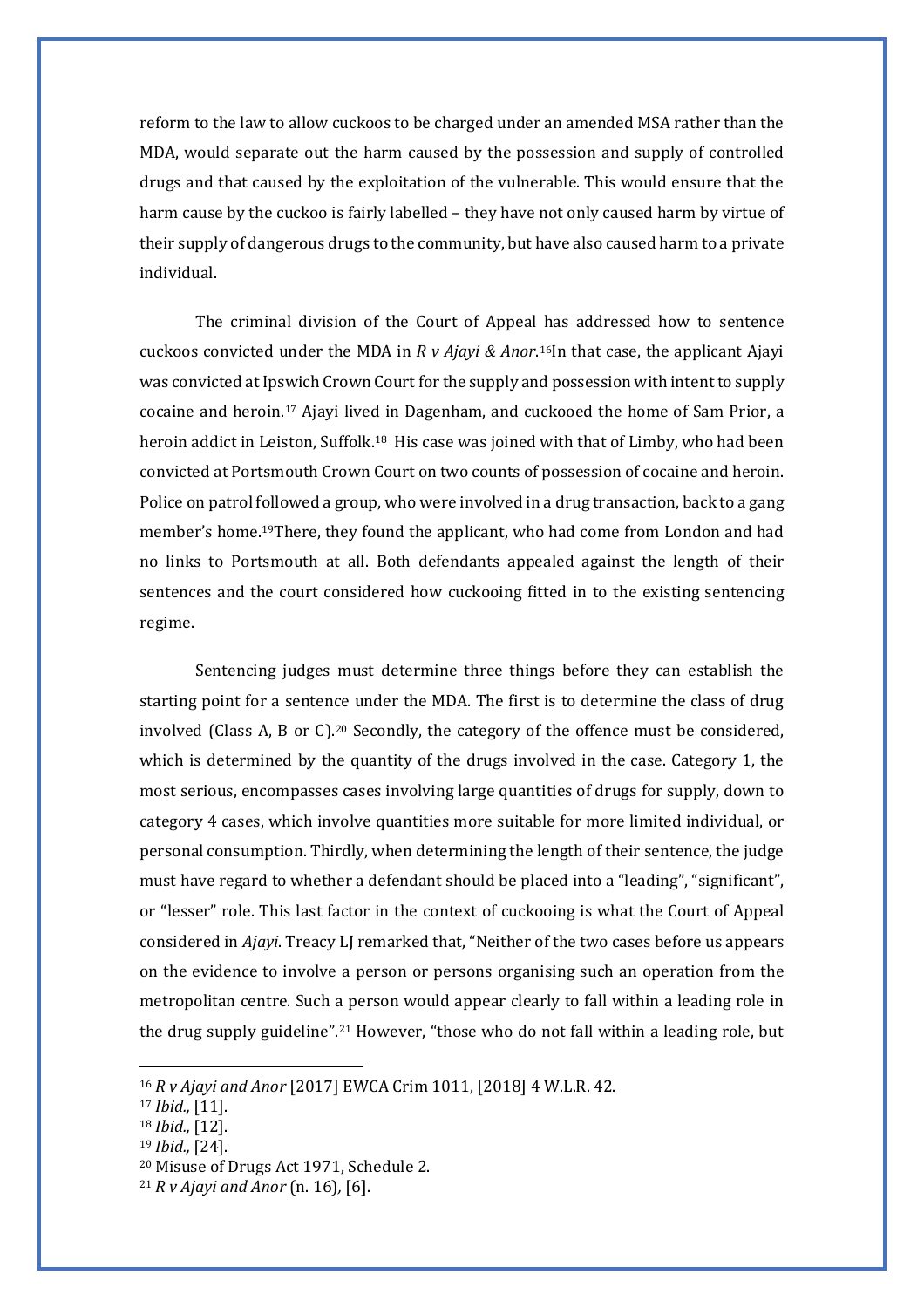who are involved in the process of cuckooing will ordinarily fall into a significant role. Where there is evidence of involvement of others in the operation by pressure, influence, intimidation or reward, that should be given particular weight in the assessment of culpability".[22](#page-89-0) Ajayi and Limby were therefore both assessed to have played a "significant" role in the drug supply operation. The Court of Appeal held that the original judge's sentence was not manifestly excessive, and both applications were refused.

Since the case of *Ajayi*, the Sentencing Council has made it clear that culpability is increased where there has been the "targeting of premises intended to locate vulnerable individuals or supply to such individuals".[23](#page-89-1) In a case brought under the MDA, such targeting is to be treated as an aggravating factor from 1st October 2019.[24](#page-89-2) The current approach of the courts, therefore, has a commendable degree of flexibility when assessing the culpability of those involved in cuckooing operations. It also takes into account the extra harm caused by those who perpetrate cuckooing in addition to traditional street dealing. However, there are still a number of problems with charging cuckoos under the MDA.

Firstly, the starting point when considering the length of any sentence under the MDA is the quantity of drugs involved (except for where the defendant was street dealing)[.25](#page-89-3) While the quantity of controlled drugs is relevant when considering the harm done to the public as a result of drug dealing, it is effectively incidental to the harm done to a cuckooed individual. It makes no particular personal difference to the victim if their home is used to stash twenty or forty wraps of cocaine.

Secondly, the criminal practice of cuckooing bears more of the qualities of an offence against the person, rather than against the community in general. Consequently, prosecutions under an amended MSA rather than the MDA would address this disconnect. If, in the process of cuckooing, other offences against the person have taken place, such as an assault, then these charges may be added separately to the indictment. However, common assault is a summary only offence, which does not reflect the serious harm caused by cuckooing, and it is often not necessary to use physical violence to cuckoo

<span id="page-89-1"></span><sup>23</sup> Sentencing Council, "Supplying or offering to supply a controlled drug/Possession of a controlled drug with intent to supply it to another", 27<sup>th</sup> February 2012, <https://www.sentencingcouncil.org.uk/offences/magistrates-court/item/supplyingor-offering-to-supply-a-controlled-drug/>, accessed 19th October 2020

<span id="page-89-0"></span><sup>22</sup> *Ibid.,* [7].

<span id="page-89-2"></span><sup>24</sup> *Ibid.*

<span id="page-89-3"></span><sup>25</sup> *Ibid.*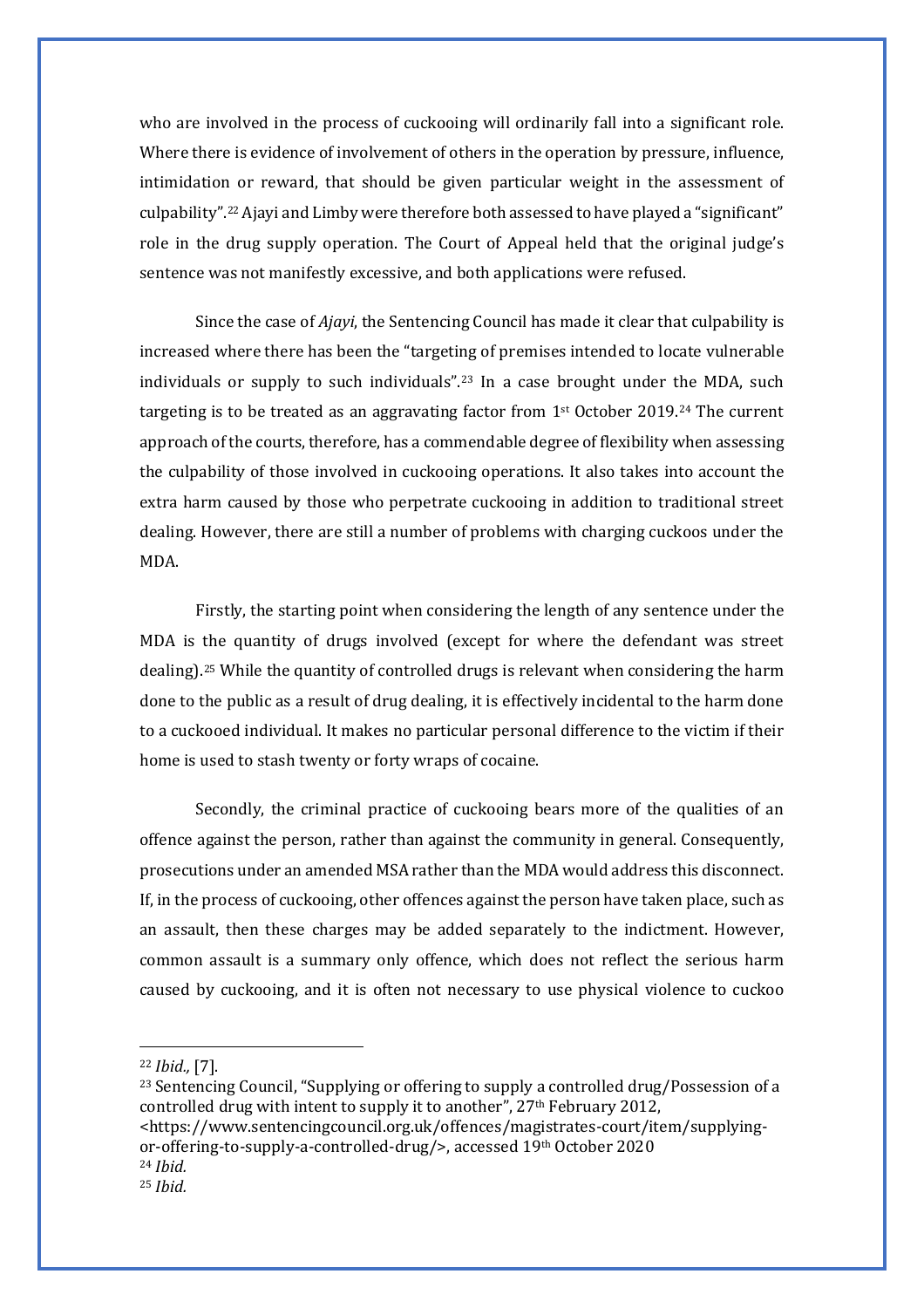someone's home. Such factors need not be put to a jury in a prosecution under the MSA: s.1.5 makes it clear that the consent of the victim is not a defence to charges brought under that act.[26](#page-90-0)

Thirdly, charges brought under the MSA rather than the MDA would allow defendants to address the allegations of cuckooing in open court, and offer a defence. It is not necessary to prove that cuckooing has in fact taken place in order to secure a conviction under s.4 or s.5 of the  $MDA<sup>27</sup>$  $MDA<sup>27</sup>$  $MDA<sup>27</sup>$  However, if cuckooing is treated as an aggravating factor for the purposes of sentencing, or can increase the sentence by promoting a gang member into a 'significant role', then one might expect this extra element to be proved to the satisfaction of a jury. Overall, therefore, the MDA is an inexact legal fit when considering a criminal prosecution for cuckooing. An amended MSA, with the potential to capture cuckooing as an offence under s.1, would be preferable.

#### **4. Advantages**

The MSA has the potential, therefore, to be amended in order to enable cuckoos to be charged with an offence under s.1. Such an approach would be of great advantage to the victims of cuckooing who would consequently be entitled to the various protective measures prescribed in the MSA.

Firstly, the court could make a reparation order to the victim following any confiscation of the cuckoo's assets under the Proceeds of Crime Act 2002.[28](#page-90-2) This would clearly demonstrate that drugs crime does not pay, and that victims of drugs crime should be rightly compensated. Such a reparation order may also help in situations where the cuckooing victim has to move house following the incident. In one recent case in the Court of Appeal, it was held that a housing association had the power to evict a mentally and physically disabled tenant who had been the victim of cuckooing.[29](#page-90-3) Longmore LJ held that an order for possession was the only viable option open to the landlord to prevent other tenants in the same block of flats from being affected by the antisocial behaviour in the claimant's flat.[30](#page-90-4) In such circumstances, a reparation order may help to defray the costs of relocation.

<span id="page-90-0"></span><sup>26</sup> Modern Slavery Act 2015 s. 1.5.

<span id="page-90-1"></span><sup>27</sup> Misuse of Drugs Act 1971 s. 4, s. 5.

<span id="page-90-2"></span><sup>28</sup> Modern Slavery Act 2015 s.8.

<span id="page-90-4"></span><span id="page-90-3"></span><sup>29</sup> *Forward v Aldwyck Housing Group* [2019] EWCA Civ 1334, [2020] 1 W.L.R. 584, [34]. <sup>30</sup> *Ibid.,* [34].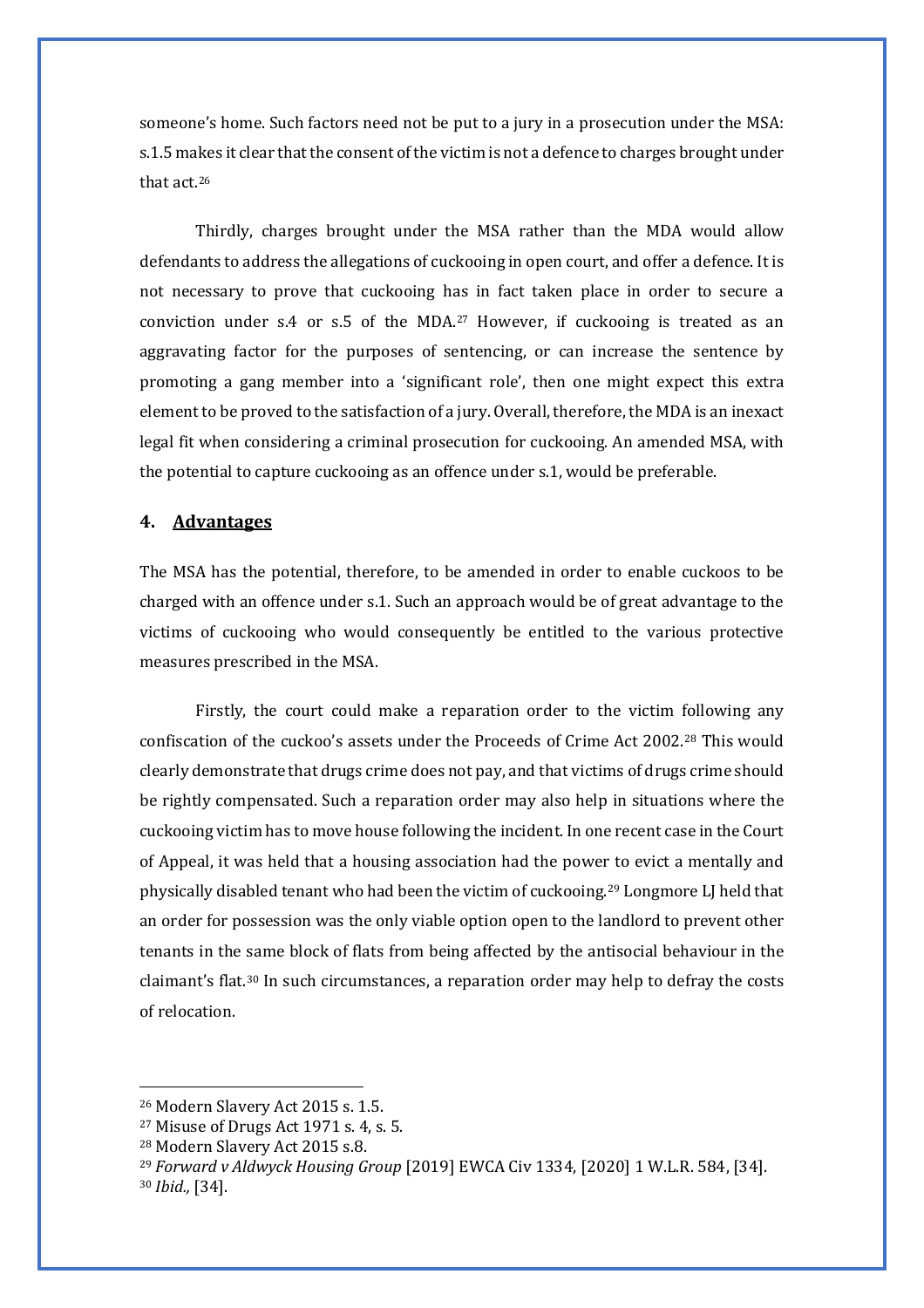Secondly, victims of cuckooing could use the statutory defence under s. 45 MSA, which has the effect of exculpating the victims of slavery from other criminal offences. There may be many relevant criminal offences depending on the circumstances of the case, but one obvious example would be charges brought under s. 8 of the MDA, which makes it an offence for an occupier to suffer the production or supply of drugs on his premises.[31](#page-91-0) If an additional prosecution were brought against the victim, as happened in the *Ajayi* case, then this statutory defence could be deployed, depending on the nature and the extent of the exploitative conduct.

Thirdly, the cuckoo would not necessarily be able to argue the defence that the victim had apparently consented to provide the premises, under s. 1.5 MSA. In such circumstances, where the cuckooed individual may seem to consent, or even appear to be complicit in the drugs operation, such evidence would not necessarily be fatal to the Crown's case against a cuckoo, and would reflect the nature of the exploitation perpetrated by cuckoos.

Finally, charges brought under an amended MSA would have the legal character of offences against the person, rather than bearing the impersonal nature of offences under the MDA. Therefore, when considering how to prosecute cuckoos in the future, using an amended form of the MSA rather than the MDA could provide a solution to some of the problems of using the MDA on its own.

## **5. Conclusion**

This article has sought to demonstrate that the current legal regime to deal with the menace of County Lines, particularly the practice of cuckooing, is inadequate. The current system of prosecuting cuckoos under the Misuse of Drugs Act 1971, and its associated Sentencing Guidelines, does not appropriately reflect the exploitative nature of cuckooing and its character as an offence which does particular harm to given individuals. Liability incurred under the Misuse of Drugs Act also does not conform to the principle of fair labelling, as it does not accurately describe the nature of the harm caused by the defendant or incurred by the victim. An alternative statute, such as an amended Modern Slavery Act 2015, may provide the answer. Such a statute would put the practice of cuckooing at the front and centre of any criminal trial, rather than as an ancillary activity to conventional possession and supply of drugs. It would also allow the victims of

<span id="page-91-0"></span><sup>31</sup> Misuse of Drugs Act 1971 s. 8.